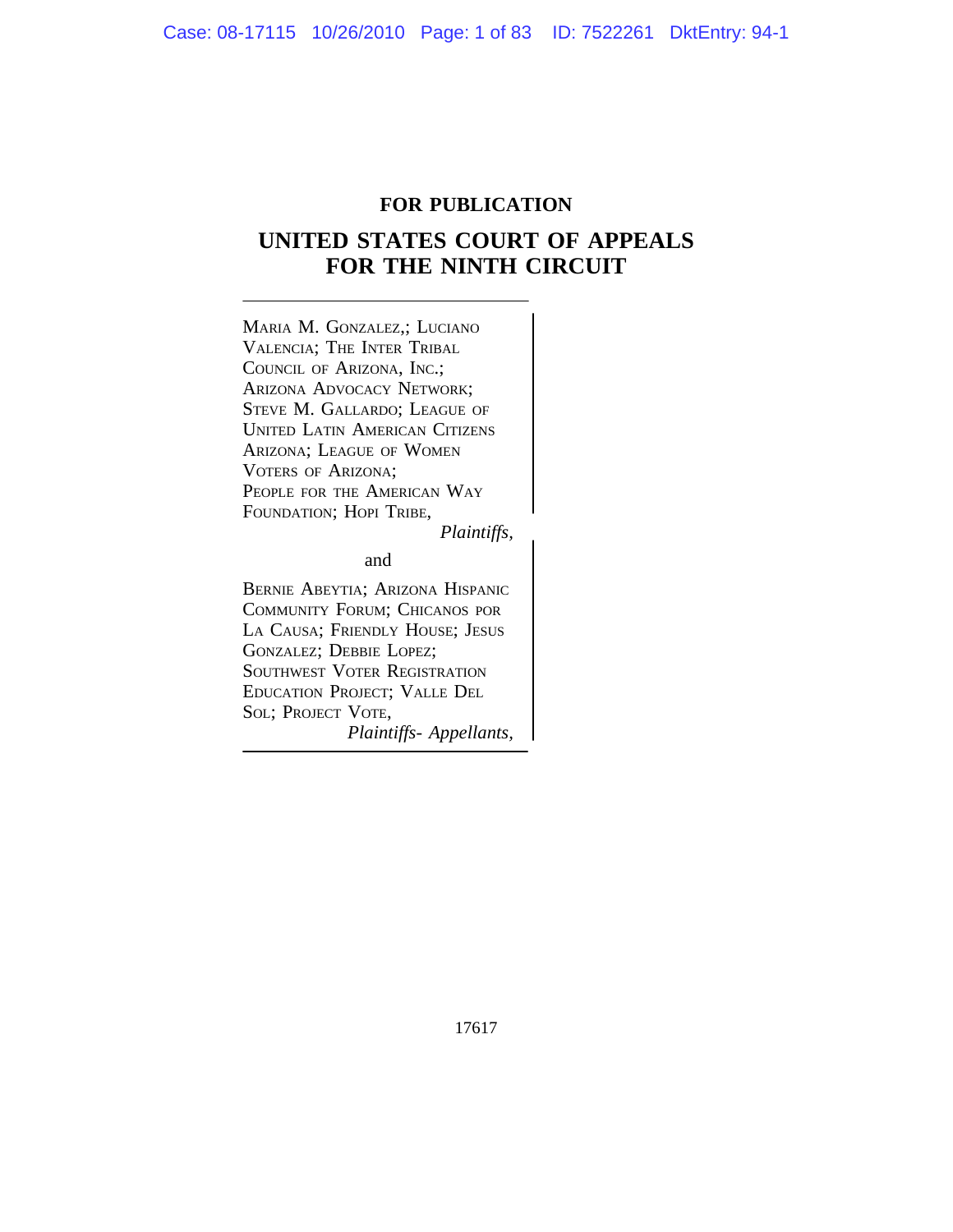$\vert$ 

v.

STATE OF ARIZONA; JAN BREWER, in her official capacity as Secretary of State of Arizona; SHELLY BAKER, La Paz County Recorder; BERTA MANUZ, Greenlee County Recorder; CANDACE OWENS, Coconino County Recorder; LYNN CONSTABLE, Yavapai County Election Director; KELLY DASTRUP, Navajo County Election Director; LAURA DEAN-LYTLE, Pinal County Recorder; JUDY DICKERSON, Graham County Election Director; <sup>D</sup>ONNA HALE, La Paz County Election Director; SUSAN HIGHTOWER MARLAR, Yuma County Recorder; GILBERTO HOYOS, Pinal County Election Director; LAURETTE JUSTMAN, Navajo County Recorder; PATTY HANSEN, Coconino County Election Director; CHRISTINE RHODES, Cochise County Recorder; LINDA HAUGHT ORTEGA, Gila County Recorder; DIXIE MUNDY, Gila County Election Director; BRAD NELSON, Pima County Election Director; KAREN OSBORNE, Maricopa County Election Director;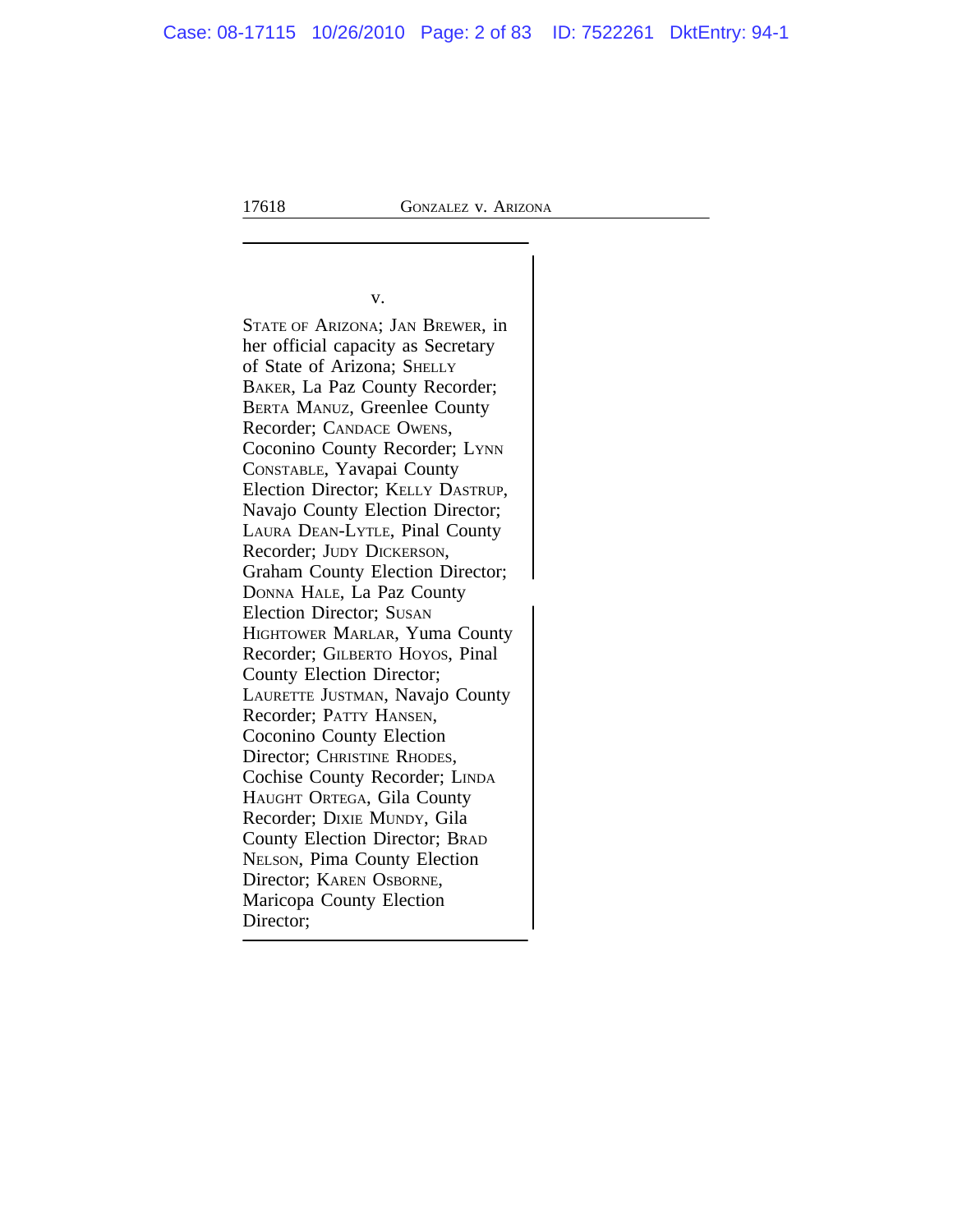<sup>Y</sup>VONNE PEARSON, Greenlee County Election Director; PENNY PEW, No. 08-17094 Apache County Election Director; D.C. Nos. HELEN PURCELL, Maricopa County 2:06-cv-01268-ROS Recorder; F. ANN RODRIGUEZ, Pima<br>County Recorder, JAT County Recorder,<br>Defendants-Appellees, 16-cv-01575-PHX- $Defendants$ -Appellees, YES ON PROPOSITION 200, EHC *Defendant-intervenor-Appellee,*

<sup>M</sup>ARIA M. GONZALEZ; BERNIE ABEYTIA; ARIZONA HISPANIC COMMUNITY FORUM; CHICANOS POR LA CAUSA; FRIENDLY HOUSE; JESUS GONZALEZ; DEBBIE LOPEZ; SOUTHWEST VOTER REGISTRATION <sup>E</sup>DUCATION PROJECT; LUCIANO VALENCIA; VALLE DEL SOL; PEOPLE FOR THE AMERICAN WAY FOUNDATION; PROJECT VOTE, *Plaintiffs,*

and the contract of the contract of the contract of the contract of the contract of the contract of the contract of the contract of the contract of the contract of the contract of the contract of the contract of the contra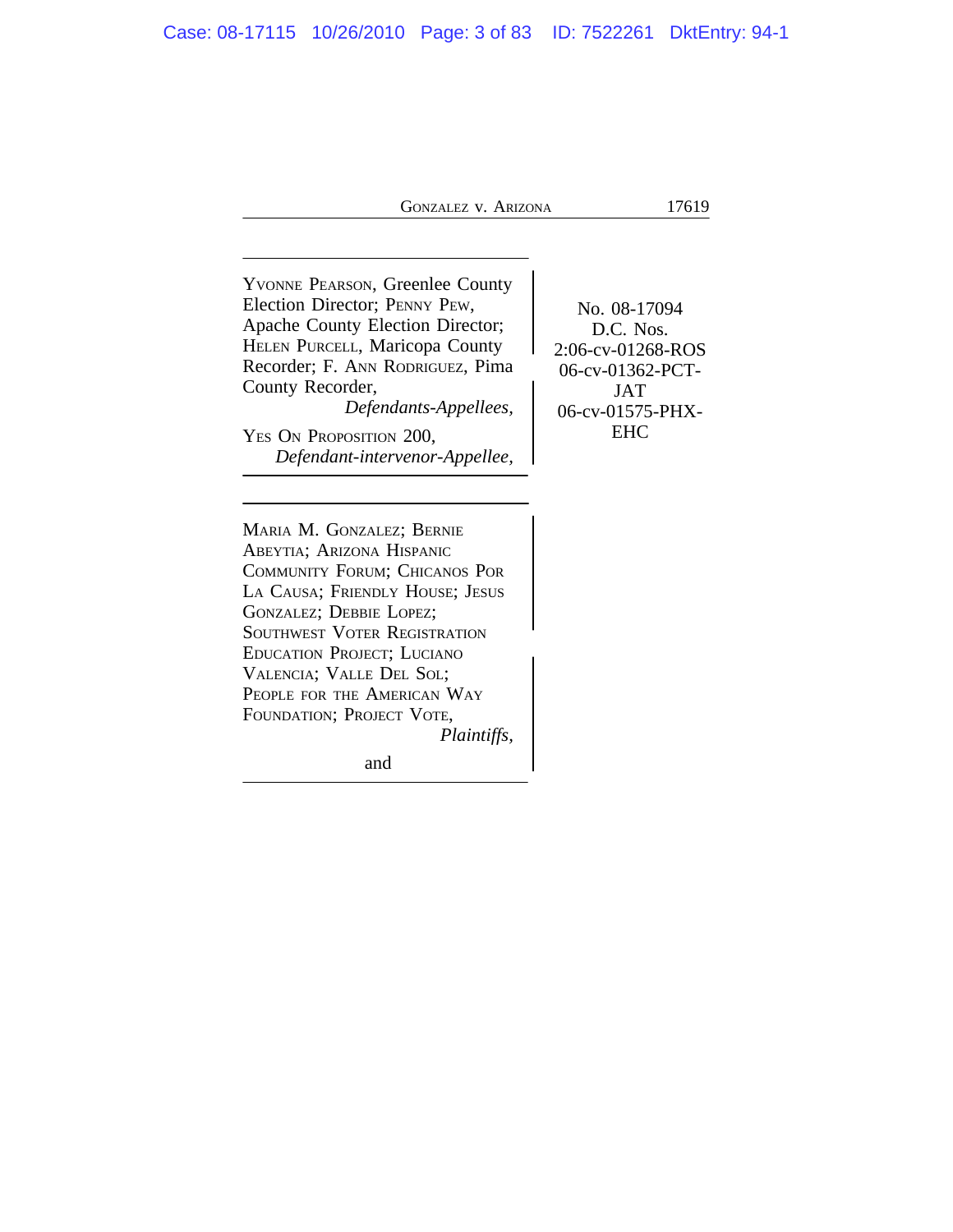<sup>T</sup>HE INTER TRIBAL COUNCIL OF ARIZONA, INC.; ARIZONA ADVOCACY NETWORK; STEVE M. GALLARDO; LEAGUE OF UNITED LATIN AMERICAN CITIZENS ARIZONA; LEAGUE OF WOMEN VOTERS OF ARIZONA; HOPI TRIBE, *Plaintiffs-Appellants,* v. STATE OF ARIZONA; JAN BREWER, in her official capacity as Secretary of State of Arizona; SHELLY BAKER, La Paz County Recorder; BERTA MANUZ, Greenlee County Recorder; CANDACE OWENS, Coconino County Recorder; PATTY HANSEN, Coconino County Election Director; KELLY DASTRUP, Navajo County Election Director; LYNN CONSTABLE, Yavapai County Election Director; LAURA DEAN-LYTLE, Pinal County Recorder; JUDY DICKERSON, Graham County Election Director; DONNA HALE, La Paz County Election Director; SUSAN HIGHTOWER MARLAR, Yuma County Recorder; GILBERTO HOYOS, Pinal County Election Director;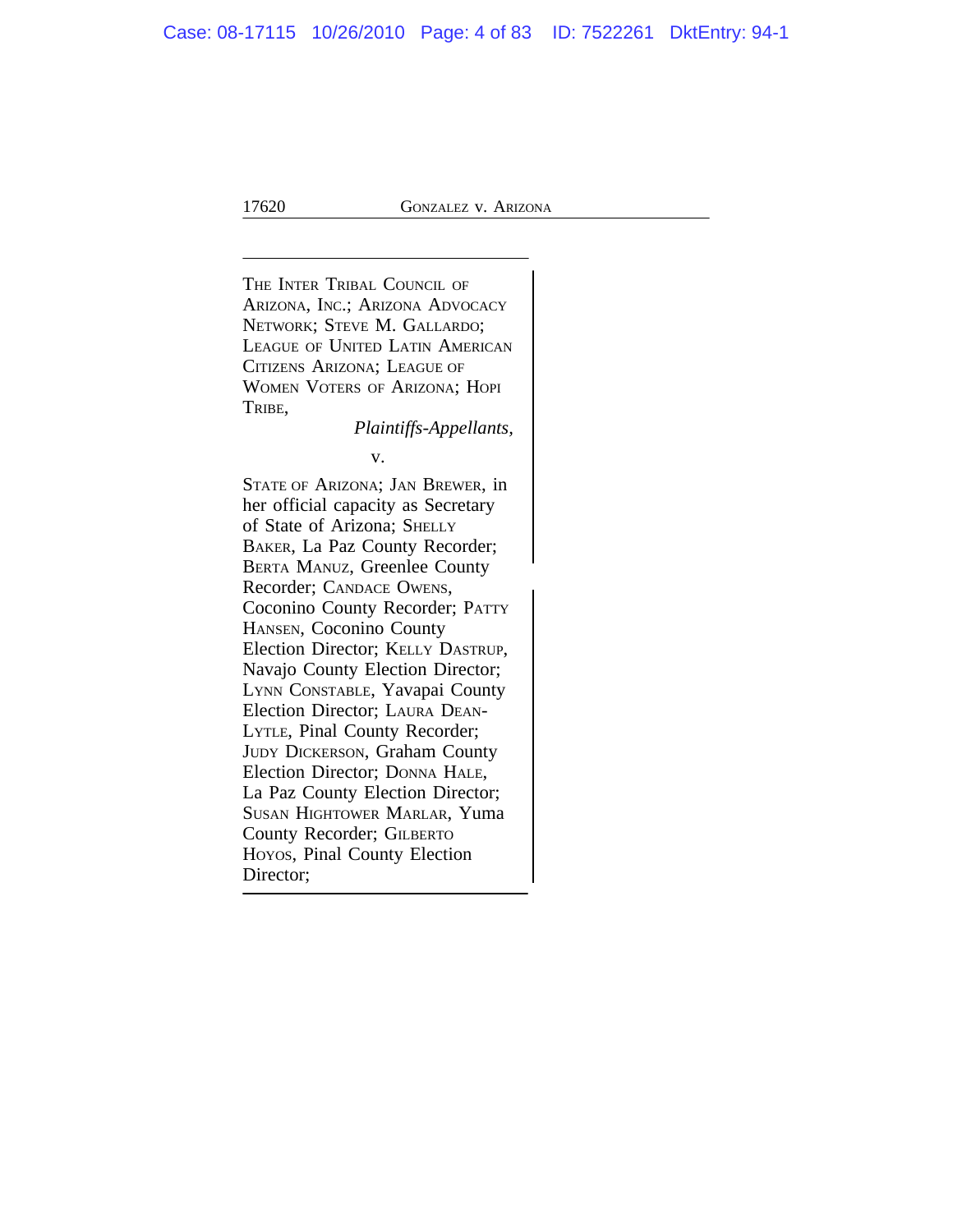| LAURETTE JUSTMAN, Navajo County<br>Recorder; CHRISTINE RHODES,<br>Cochise County Recorder; LINDA<br>HAUGHT ORTEGA, Gila County<br>Recorder; DIXIE MUNDY, Gila<br>County Election Director; BRAD<br><b>NELSON, Pima County Election</b><br>Director; KAREN OSBORNE,<br>Maricopa County Election<br>Director; YVONNE PEARSON,<br>Greenlee County Election<br>Director; PENNY PEW, Apache<br>County Election Director; HELEN<br>PURCELL, Maricopa County<br>Recorder; F. ANN RODRIGUEZ, Pima<br>County Recorder,<br>Defendants-Appellees,<br>YES ON PROPOSITION 200, | No. 08-17115<br>D.C. No.<br>2:06-cv-01268-ROS<br><b>OPINION</b> |
|-------------------------------------------------------------------------------------------------------------------------------------------------------------------------------------------------------------------------------------------------------------------------------------------------------------------------------------------------------------------------------------------------------------------------------------------------------------------------------------------------------------------------------------------------------------------|-----------------------------------------------------------------|
| Defendant-intervenor-Appellee.                                                                                                                                                                                                                                                                                                                                                                                                                                                                                                                                    |                                                                 |

Appeal from the United States District Court for the District of Arizona Roslyn O. Silver, District Judge, Presiding

Argued and Submitted October 20, 2009—Tucson, Arizona

Filed October 26, 2010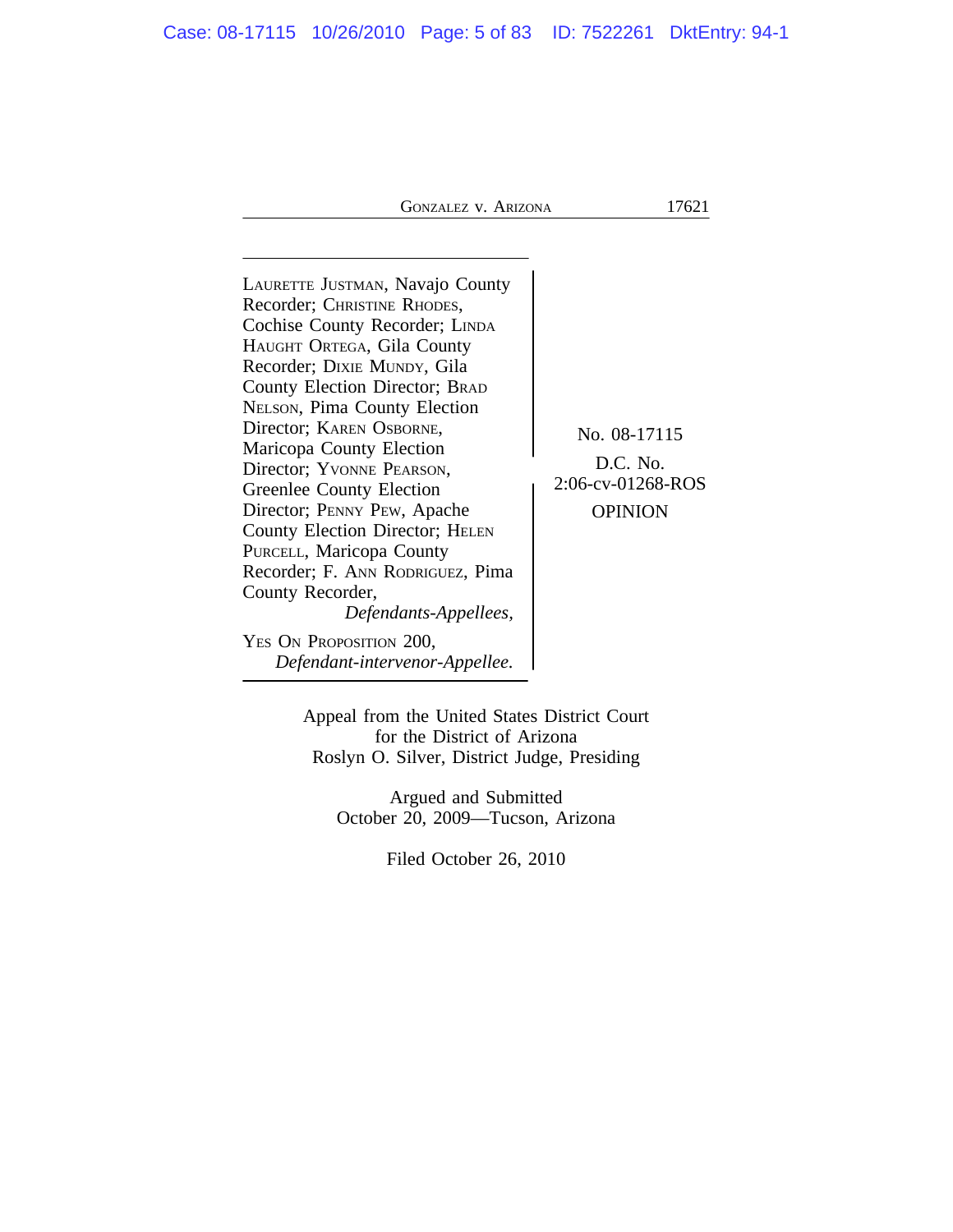Before: Sandra Day O'Connor, Associate Justice,\* Alex Kozinski, Chief Judge, and Sandra S. Ikuta, Circuit Judge.

> Opinion by Judge Ikuta; Dissent by Chief Judge Kozinski

<sup>\*</sup>The Honorable Sandra Day O'Connor, Associate Justice of the United States Supreme Court (Ret.), sitting by designation pursuant to 28 U.S.C. § 294(a).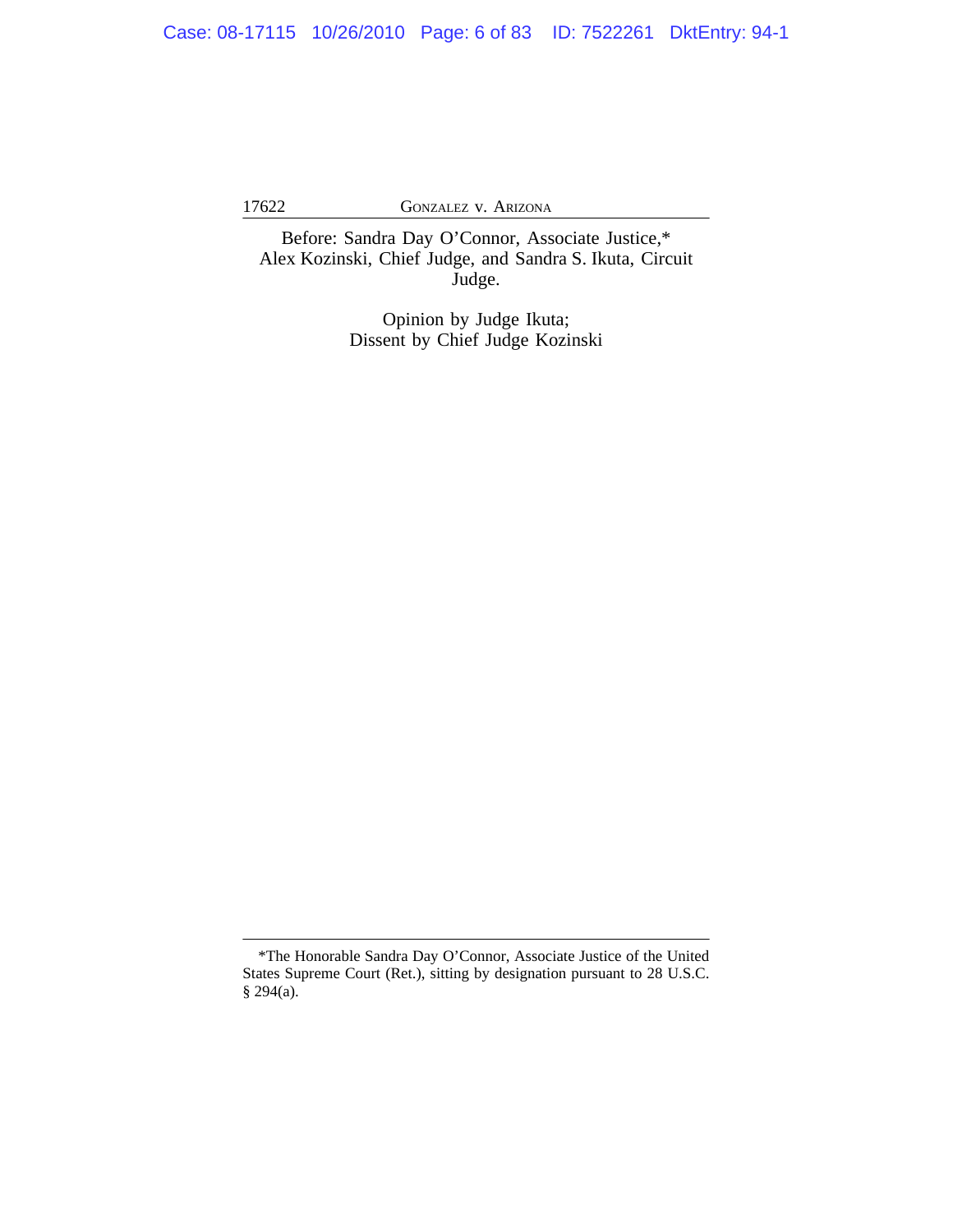## **COUNSEL**

Nina Perales, Mexican American Legal Defense and Education Fund, San Antonio, Texas, for Plaintiffs/Appellants Jesus M. Gonzalez, et al.

Jon M. Greenbaum, Lawyers Committee for Civil Rights Under Law, Washington, D.C., for Plaintiffs/Appellants Inter Tribal Council, et al.

Karen J. Hartman-Tellez, Phoenix, Arizona, for Plaintiffs/Appellants Inter-Tribal Council, et al.

Barbara A. Bailey, Assistant Attorney General, Phoenix, Arizona, for Defendants/Appellees State of Arizona and Arizona Secretary of State Ken Bennett.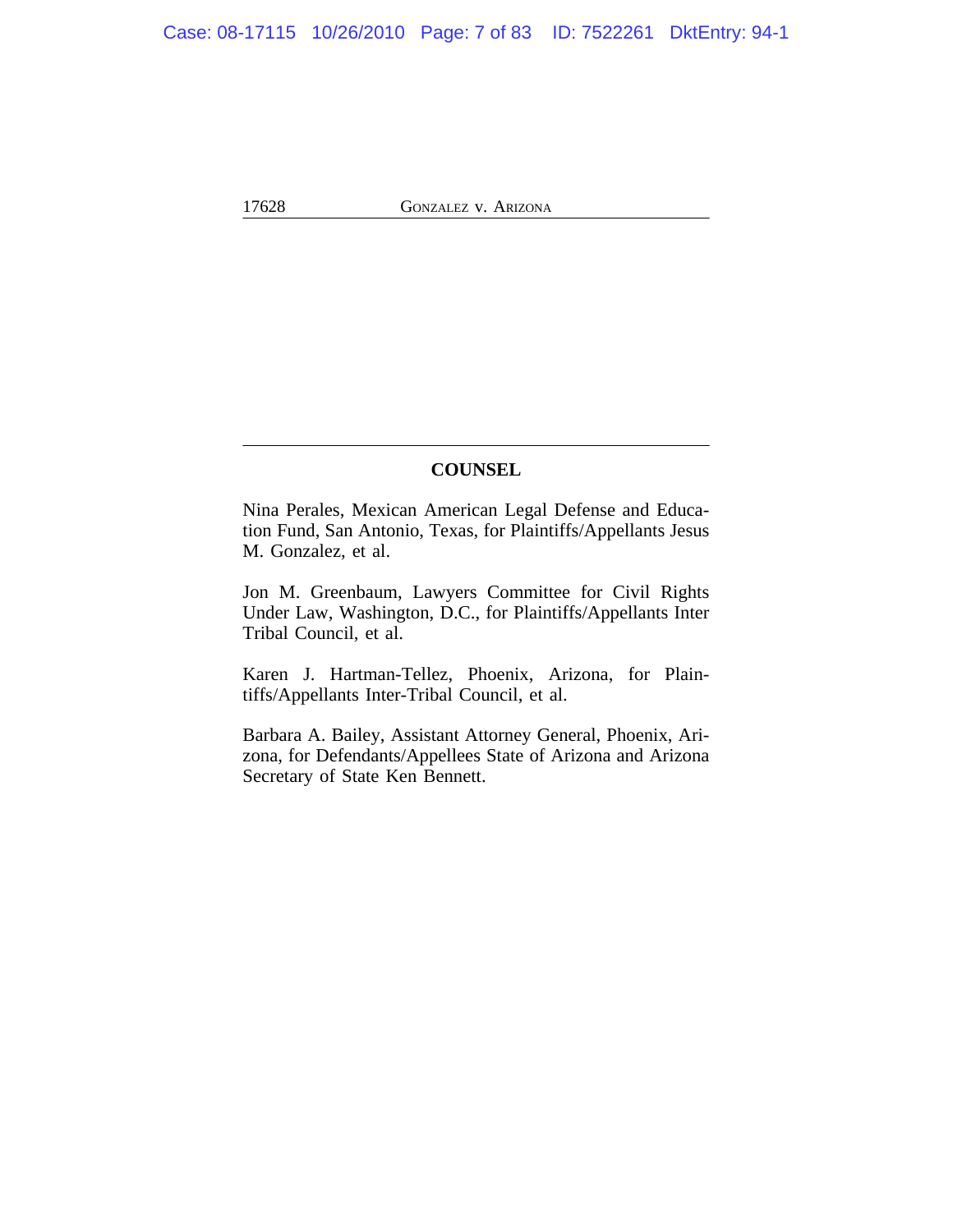Mary R. O'Grady, Solicitor General, Phoenix, Arizona, for Defendants/Appellees State of Arizona and Arizona Secretary of State Ken Bennett.

Dennis Wilenchik, Wilenchik and Bartness, P.C., Phoenix, Arizona, for Defendants/Appellees Shelly Baker, La Paz County Recorder, et al.

Sam Hirsch, Jenner & Block LLP, Washington, D.C., on behalf of Amicus Curiae The League of Women Voters of the United States.

Kali N. Bracey, Jenner & Block LLP, Washington, D.C., on behalf of Amicus Curiae The League of Women Voters of the United States.

Jessica Ring Amunson, Jenner & Block LLP, Washington, D.C., on behalf of Amicus Curiae The League of Women Voters of the United States.

Barnaby W. Zall, Weinberg & Jacobs, LLP, Rockville, Maryland, on behalf of Amicus Curiae American Unity Legal Defense Fund, Inc.

Charles E. Borden, O'Melveny & Myers LLP, Washington, D.C., on behalf of Amicus Curiae National Association of Latino Elected and Appointed Officials Educational Fund.

Joel M. Spector, Mountain States Legal Foundation, Lakewood, Colorado, on behalf of Amicus Curiae Mountain States Legal Foundation.

Michael J. Reitz, Evergreen Freedom Foundation, Olympia, Washington, on behalf of Amicus Curiae Evergreen Freedom Foundation.

Brian D. Netter, Mayer Brown LLP, Washington, D.C., on behalf of Amici Curiae Congressman Robert A. Brady, Con-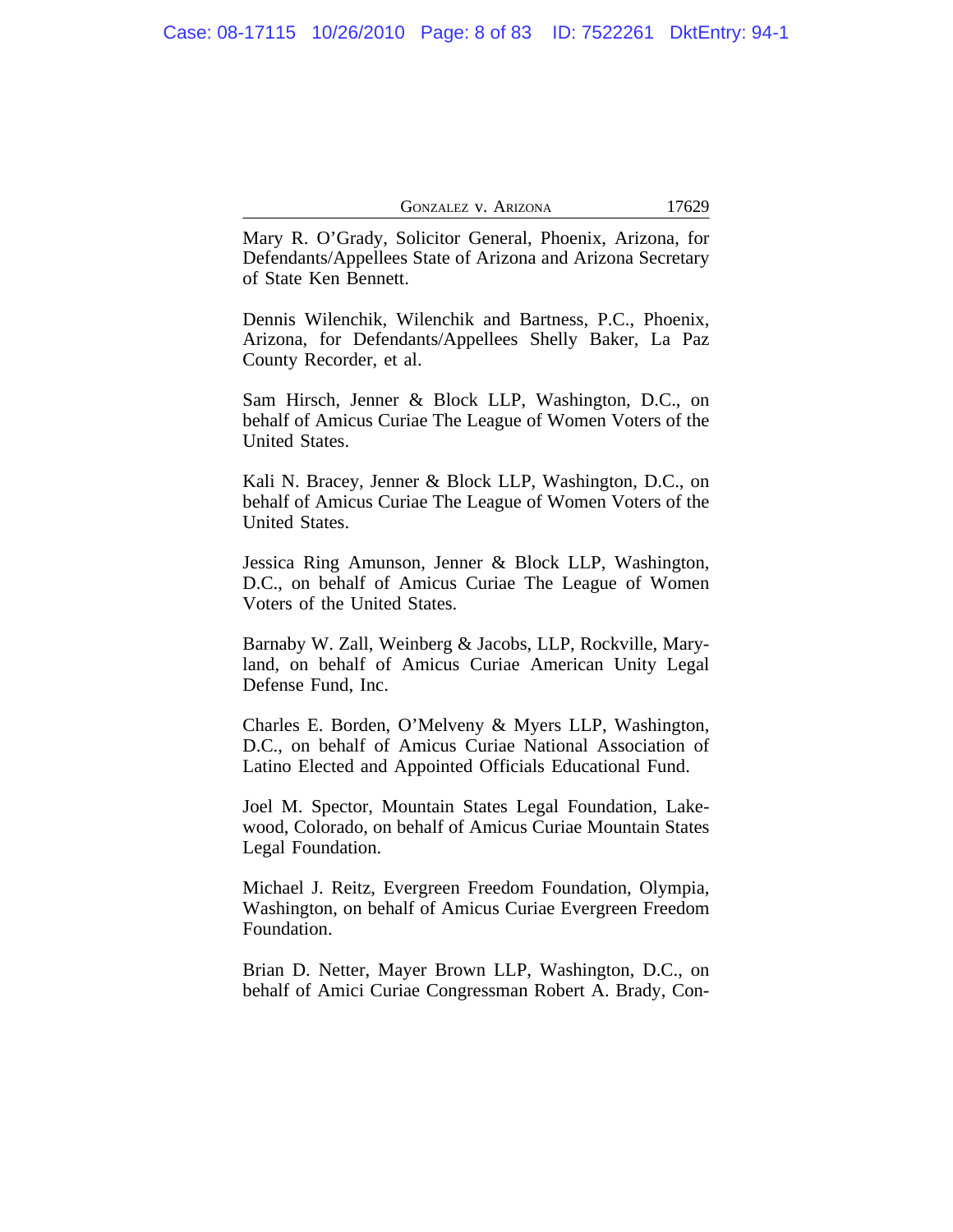gresswoman Zoe Lofgren, Congressman Charles A. Gonzalez, Congressman Raul M. Grijalva, and Congressman Jose E. Serrano.

Richard A. Samp, Washington Legal Foundation, Washington, D.C., on behalf of Amici Curiae Protect Arizona Now, Washington Legal Foundation, and Allied Educational Foundation.

### **OPINION**

IKUTA, Circuit Judge:

Proposition 200 requires prospective voters in Arizona to present documentary proof of citizenship in order to register to vote, Ariz. Rev. Stat. §§ 16-152, 16-166, and requires registered voters to present proof of identification in order to cast a ballot at the polls, Ariz. Rev. Stat. § 16-159. This appeal raises the questions whether Proposition 200 violates the Voting Rights Act § 2, 42 U.S.C. § 1973, is unconstitutional under the Fourteenth or Twenty-fourth Amendments of the Constitution, or is void as inconsistent with the National Voter Registration Act (NVRA), 42 U.S.C. § 1973gg *et seq*. We hold that the NVRA supersedes Proposition 200's voter registration procedures, and that Arizona's documentary proof of citizenship requirement for registration is therefore invalid. We reject the remainder of Appellants' arguments.

I

On November 2, 2004, Arizona voters passed a state initiative, Proposition 200, which (upon proclamation of the Governor) enacted various revisions to the state's election laws. Among other changes, Proposition 200 amended the procedures for voter registration and for checking voters' identification at polling places in both state and federal elections.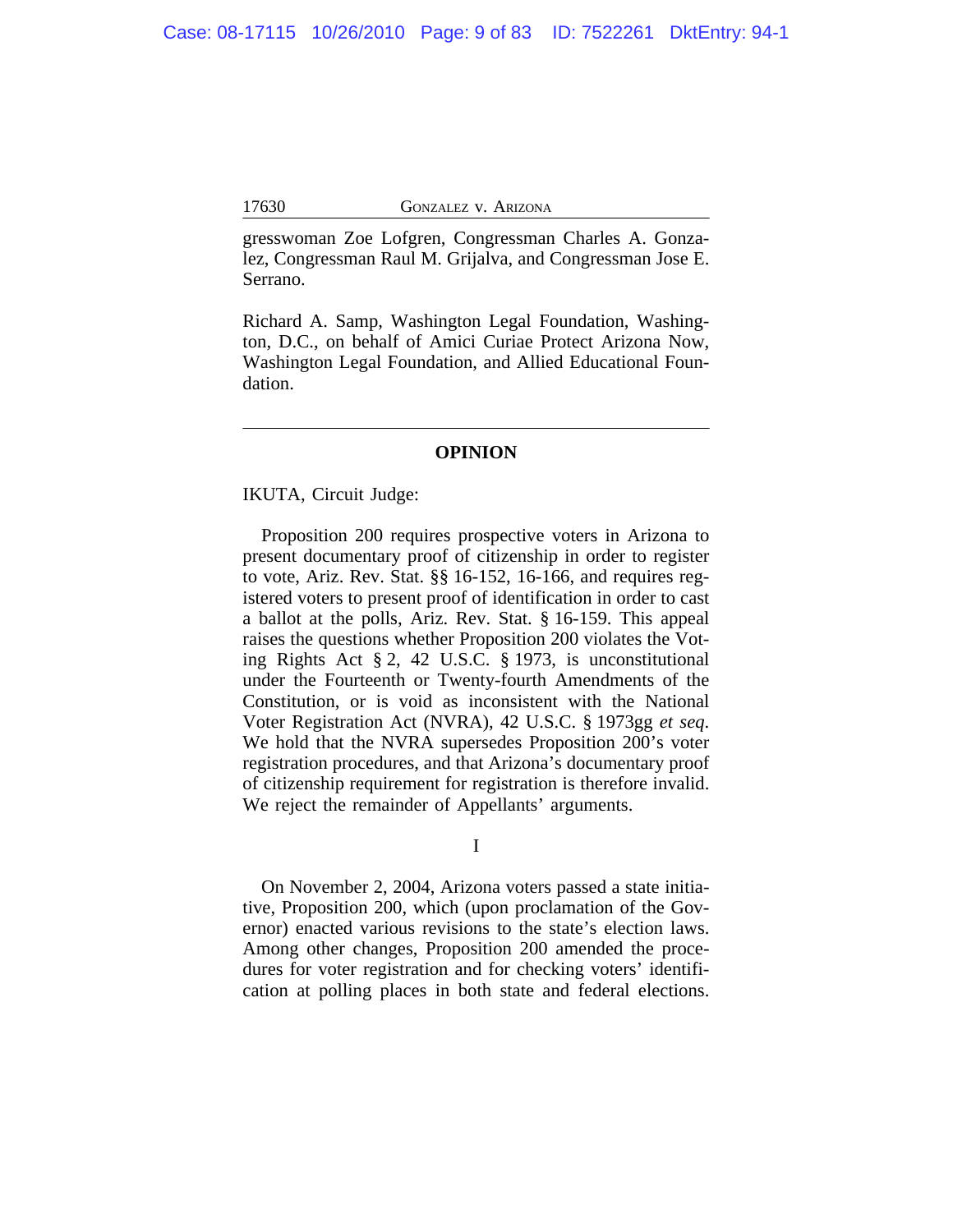With respect to voter registration procedures, Proposition 200 amended two state statutes. First, it added the following requirement to section 16-152 of the Arizona Revised statutes, which lists the contents of the state voter registration form:

The form used for the registration of electors shall contain . . . [a] statement that the applicant shall submit evidence of United States citizenship with the application and that the registrar shall reject the application if no evidence of citizenship is attached.

Ariz. Rev. Stat. § 16-152(A)(23). Second, it amended section 16-166 of the Arizona Revised statutes to state that: "The County Recorder shall reject any application for registration that is not accompanied by satisfactory evidence of United States citizenship," and defined satisfactory evidence of citizenship to include a driver's license or similar identification license issued by a motor vehicle agency, a birth certificate, passport, naturalization documents or other specified immigration documents, or specified cards relating to Native American tribal status. *See* Ariz. Rev. Stat. § 16-166(F).**<sup>1</sup>**

2. A legible photocopy of the applicant's birth certificate that verifies citizenship to the satisfaction of the county recorder.

3. A legible photocopy of pertinent pages of the applicant's United States passport identifying the applicant and the applicant's passport number or presentation to the county recorder of the applicant's United States passport.

**<sup>1</sup>**Section 16-166(F) provides the following list of approved identification documents:

<sup>1.</sup> The number of the applicant's driver license or nonoperating identification license issued after October 1, 1996 by the department of transportation or the equivalent governmental agency of another state within the United States if the agency indicates on the applicant's driver license or nonoperating identification license that the person has provided satisfactory proof of United States citizenship.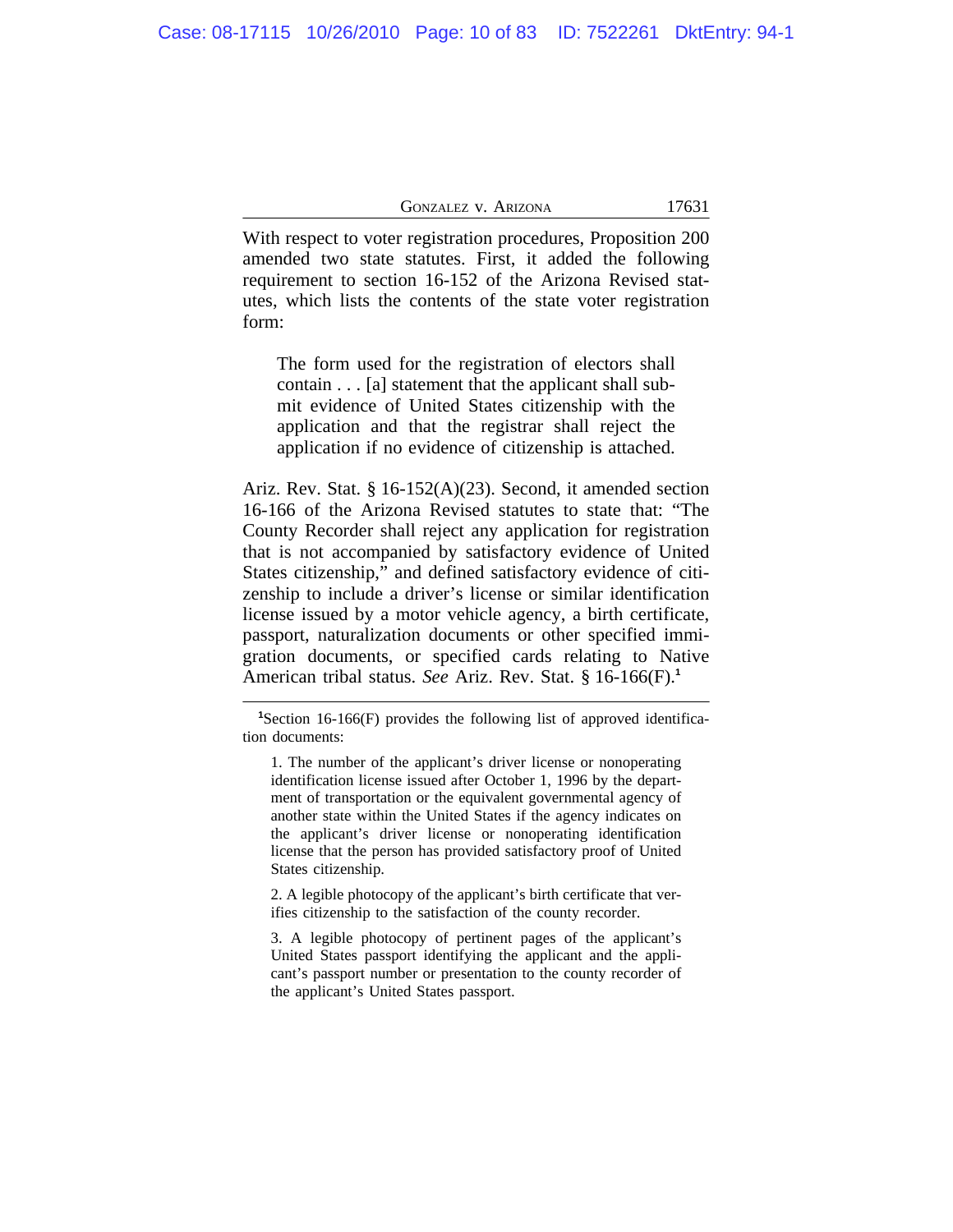Proposition 200 also addressed identification procedures at polling places. Specifically, Proposition 200 amended section 16-579 of the Arizona Revised Statutes to provide that voters "shall present one form of identification that bears the name, address and photograph of the elector or two different forms of identification that bear the name and address of the elector." Ariz. Rev. Stat. § 16-579(A) (2004). The Secretary of State, acting under statutory authority, *see* Ariz. Rev. Stat. § 16-452(A), (B), promulgated a procedure specifying the "forms of identification" accepted under the statute, which included photograph-bearing documents such as driver's licenses and non-photograph-bearing documents such as utility bills or bank statements. In 2009, the state legislature amended section 16-579 to codify that procedure.**<sup>2</sup>**

4. A presentation to the county recorder of the applicant's United States naturalization documents or the number of the certificate of naturalization. If only the number of the certificate of naturalization is provided, the applicant shall not be included in the registration rolls until the number of the certificate of naturalization is verified with the United States immigration and naturalization service by the county recorder.

5. Other documents or methods of proof that are established pursuant to the immigration reform and control act of 1986.

6. The applicant's Bureau of Indian Affairs card number, tribal treaty card number or tribal enrollment number.

 $2$ As of 2009, section 16-579(A)(1) provides:

(a) A valid form of identification that bears the photograph, name and address of the elector that reasonably appears to be the same as the name and address of the precinct register, including an Arizona driver license, an Arizona nonoperating identification license, a tribal enrollment card or other form of tribal identification or a United States federal, state or local government issued identification. Identification is deemed valid unless it can be determined on its face that it has expired.

(b) Two different items that contain the name and address of the elector that reasonably appears to be the same as the name and address in the precinct register, including a utility bill, a bank or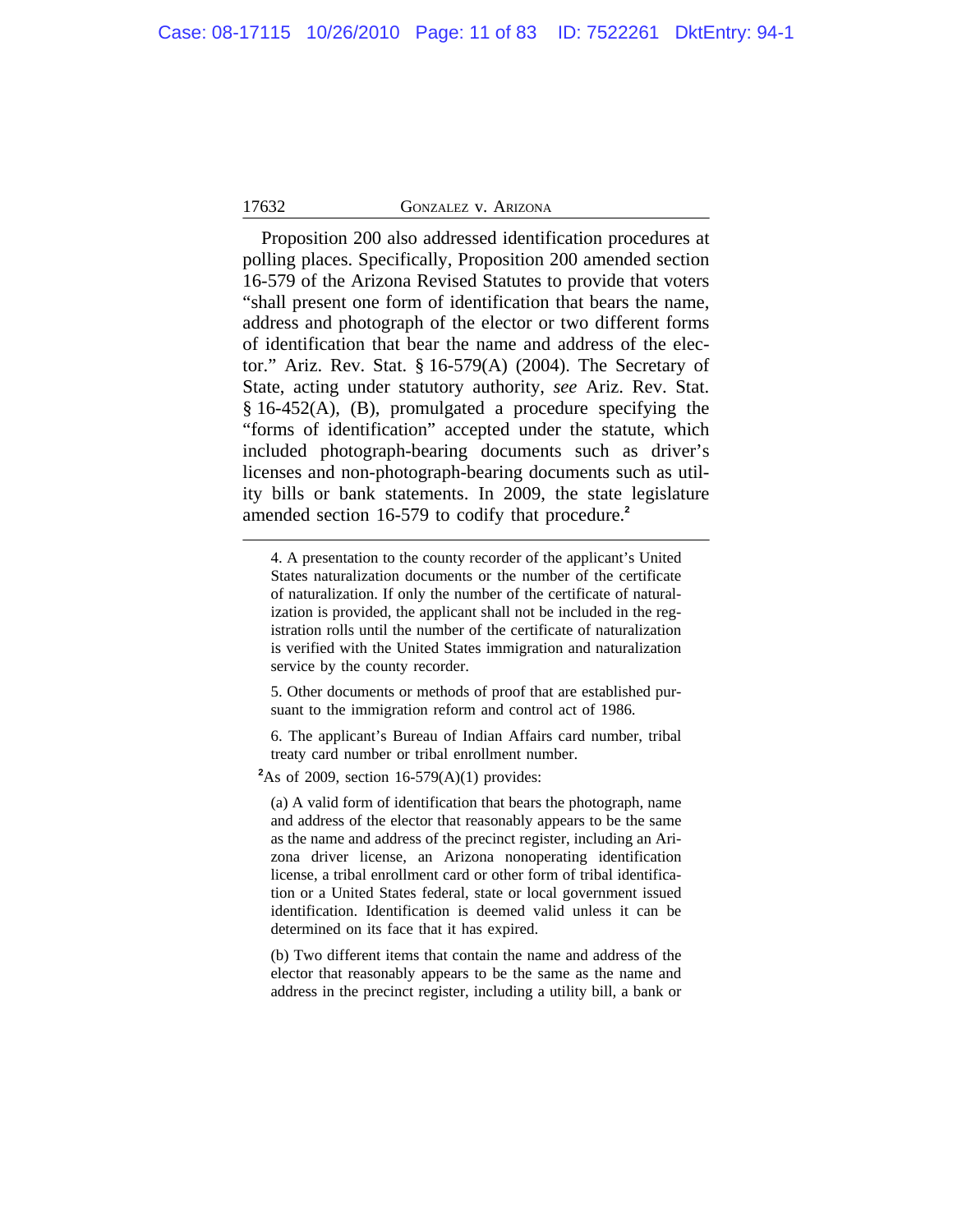| GONZALEZ V. ARIZONA |  |
|---------------------|--|
|---------------------|--|

17633

Shortly after Proposition 200's passage, various plaintiffs filed a complaint against Arizona to prevent the implementation of these changes. Two groups of plaintiffs are relevant to this appeal. Jesus Gonzalez, representing individual Arizona residents and organizational plaintiffs, claimed that Proposition 200 violated the NVRA (to the extent the Arizona enactment regulated federal registration procedures), was a poll tax under the Twenty-fourth Amendment, burdened naturalized citizens in violation of the Equal Protection Clause of the Fourteenth Amendment, and disparately impacted Latino voters and diluted Latino voting power in violation of § 2 of the Voting Rights Act. The Inter Tribal Council of Arizona (ITCA), a non-profit organization representing twenty Arizona tribes, filed a complaint along with various other organizations,**<sup>3</sup>** the Hopi Tribe, and Representative Steve Gallardo from the Arizona State House of Representatives.**<sup>4</sup>** Like Gon-

(c) A valid form of identification that bears the photograph, name and address of the elector except that if the address on the identification does not reasonably appear to be the same as the address in the precinct register or the identification is a valid United States Military identification card or a valid United States passport and does not bear an address, the identification must be accompanied by one of the items listed in subdivision (b) of this paragraph.

**3** ITCA's action was joined by the League of Women Voters of Arizona, the League of United Latin American Citizens, the Arizona Advocacy Network, and People For the American Way Foundation, as well as the claimants listed above.

**<sup>4</sup>**We refer to named plaintiffs Gonzalez and ITCA as representing all plaintiffs associated in their respective actions. Where appropriate, we

credit union statement that is dated within ninety days of the date of the election, a valid Arizona vehicle registration, an Arizona vehicle insurance card, Indian census card, tribal enrollment card or other form of tribal identification, a property tax statement, a recorder's certificate, a voter registration card, a valid United States federal, state or local government issued identification or any mailing that is "official election material." Identification is deemed valid unless it can be determined on its face that it has expired.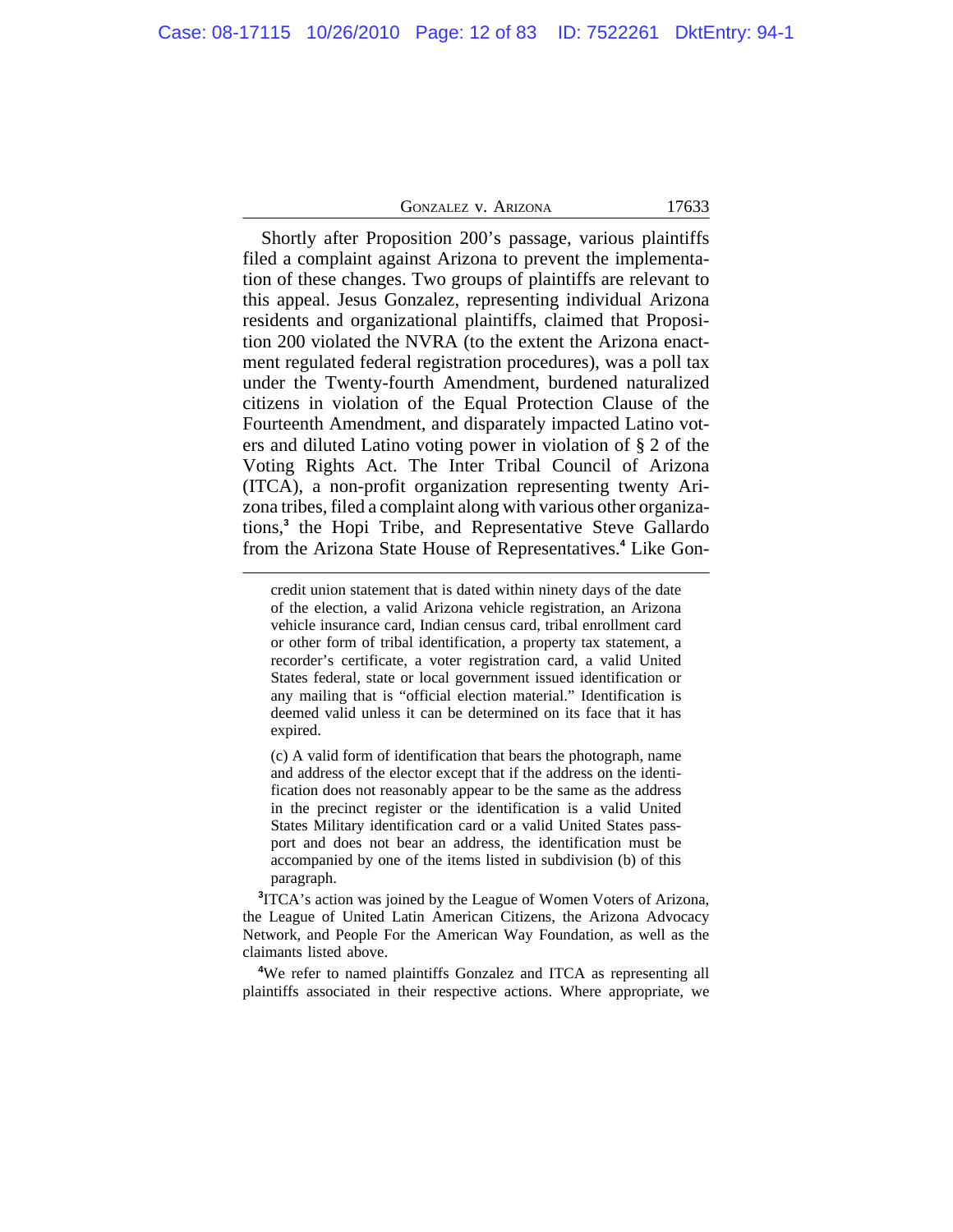zalez, ITCA claimed that Proposition 200 violated the NVRA (to the extent it regulated federal registration procedures), and constituted a poll tax under the Twenty-fourth Amendment. ITCA also separately claimed that Proposition 200 was a poll tax under the Fourteenth Amendment. The district court consolidated Gonzalez and ITCA's complaints.

Gonzalez and ITCA moved for a preliminary injunction to enjoin application of Proposition 200's requirements in the 2006 general election, *Gonzalez v. Arizona* (*Gonzalez I*), 485 F.3d 1041, 1047 (9th Cir. 2007). The district court denied their motion, but a motions panel of this court reversed and granted the injunction pending disposition of the merits on appeal. *Id.* The Supreme Court vacated the injunction, and remanded for clarification whether this court had given due deference to the district court's findings of fact. *Id.* at 1048; *see Purcell v. Gonzalez*, 549 U.S. 1, 5 (2006). On remand, Gonzalez and ITCA chose to pursue injunctive relief with respect only to Proposition 200's registration requirement. *Gonzalez I*, 485 F.3d at 1048. The *Gonzalez I* panel thereafter affirmed the district court's denial of the preliminary injunction, holding that Proposition 200's registration requirement was not a poll tax, *id.* at 1049, and was not a violation of the NVRA, *id.* at 1050-51. The district court subsequently granted Arizona's motion for summary judgment, relying on *Gonzalez I* to rule that Proposition 200 was not an unconstitutional poll tax and was not invalid as conflicting with the NVRA. After trial, the district court resolved all other claims in favor of Arizona, holding that Proposition 200 did not violate § 2 of the Voting Rights Act and did not discriminate against naturalized citizens or burden the fundamental right to

refer to Gonzalez and ITCA individually; however, because Gonzalez and ITCA bring the same NVRA and Twenty-fourth Amendment claims, we refer to both collectively as "Gonzalez" in the sections discussing these two claims. We refer to the defendants collectively as "Arizona," even though Arizona county recorders were also named as defendants in these consolidated actions.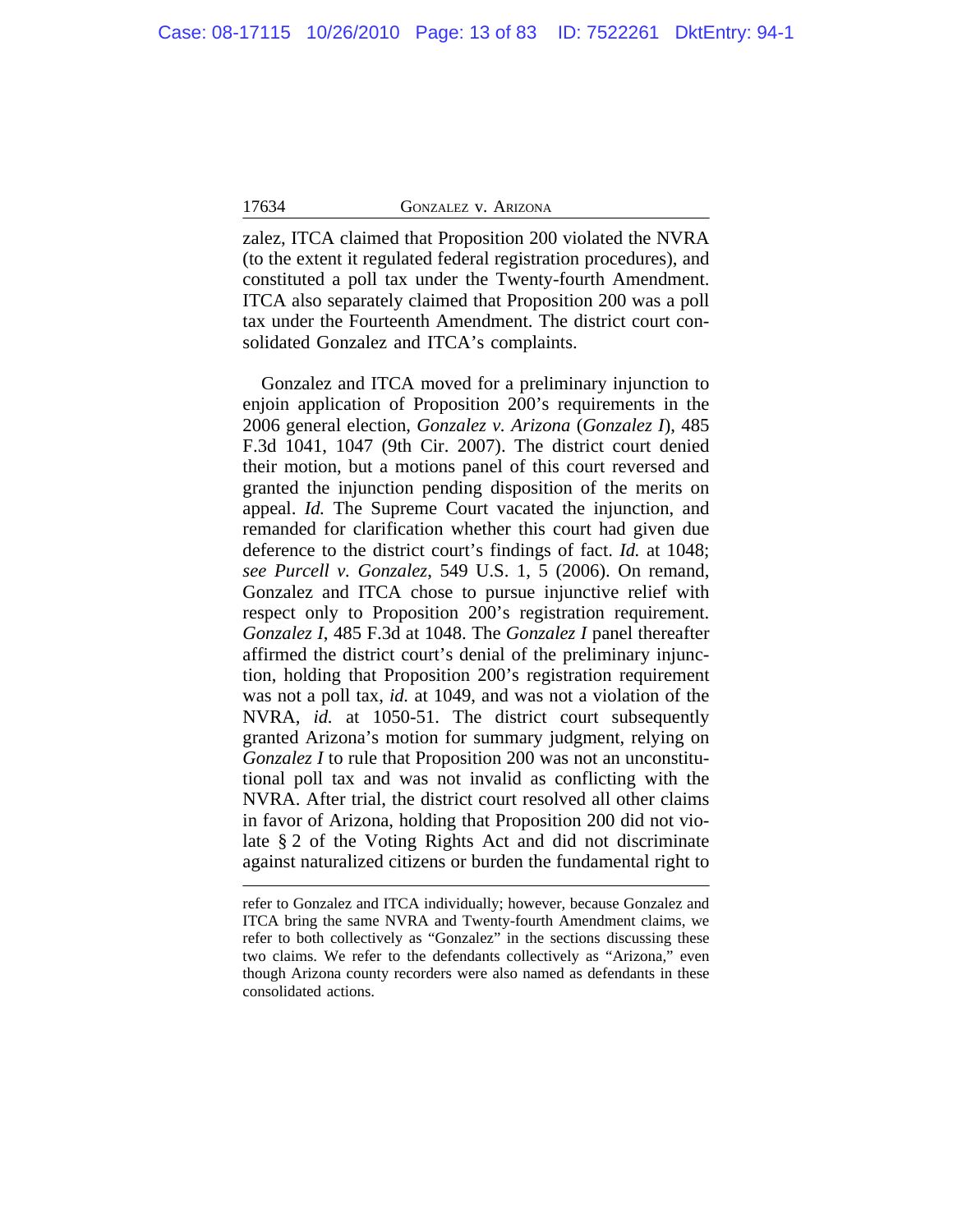vote in violation of the Fourteenth Amendment's Equal Protection Clause.

On appeal, Gonzalez and ITCA challenge the district court's rulings on the NVRA and the Twenty-fourth Amendment. In addition, ITCA claims that Proposition 200 is an invalid poll tax under the Fourteenth Amendment, and Gonzalez challenges the district court's decisions on both the Voting Rights Act claim and the equal protection challenge for discrimination based on national origin and undue burden on the fundamental right to vote. We consider each of these claims in turn.

II

We begin with Gonzalez's claim that Proposition 200's documentary proof of citizenship requirement for registration is superseded by the NVRA's comprehensive procedure for registering voters in federal elections. Gonzalez argues that the NVRA preempts Arizona law under both the Supremacy Clause and the Elections Clause of the U.S. Constitution. In response, Arizona relies on the Supremacy Clause's "presumption against preemption," *Medtronic, Inc. v. Lohr*, 518 U.S. 470, 485 (1996), to argue that the NVRA did not expressly or impliedly preempt state voter registration laws. Before addressing the parties' arguments, we first consider whether the framework of the Elections Clause or the Supremacy Clause guides our analysis here.

#### A

**[1]** The Elections Clause establishes a unique relationship between the state and federal governments. It provides:

The Times, Places, and Manner of holding Elections for Senators and Representatives, shall be prescribed in each State by the Legislature thereof; but Congress may at any time by Law make or alter such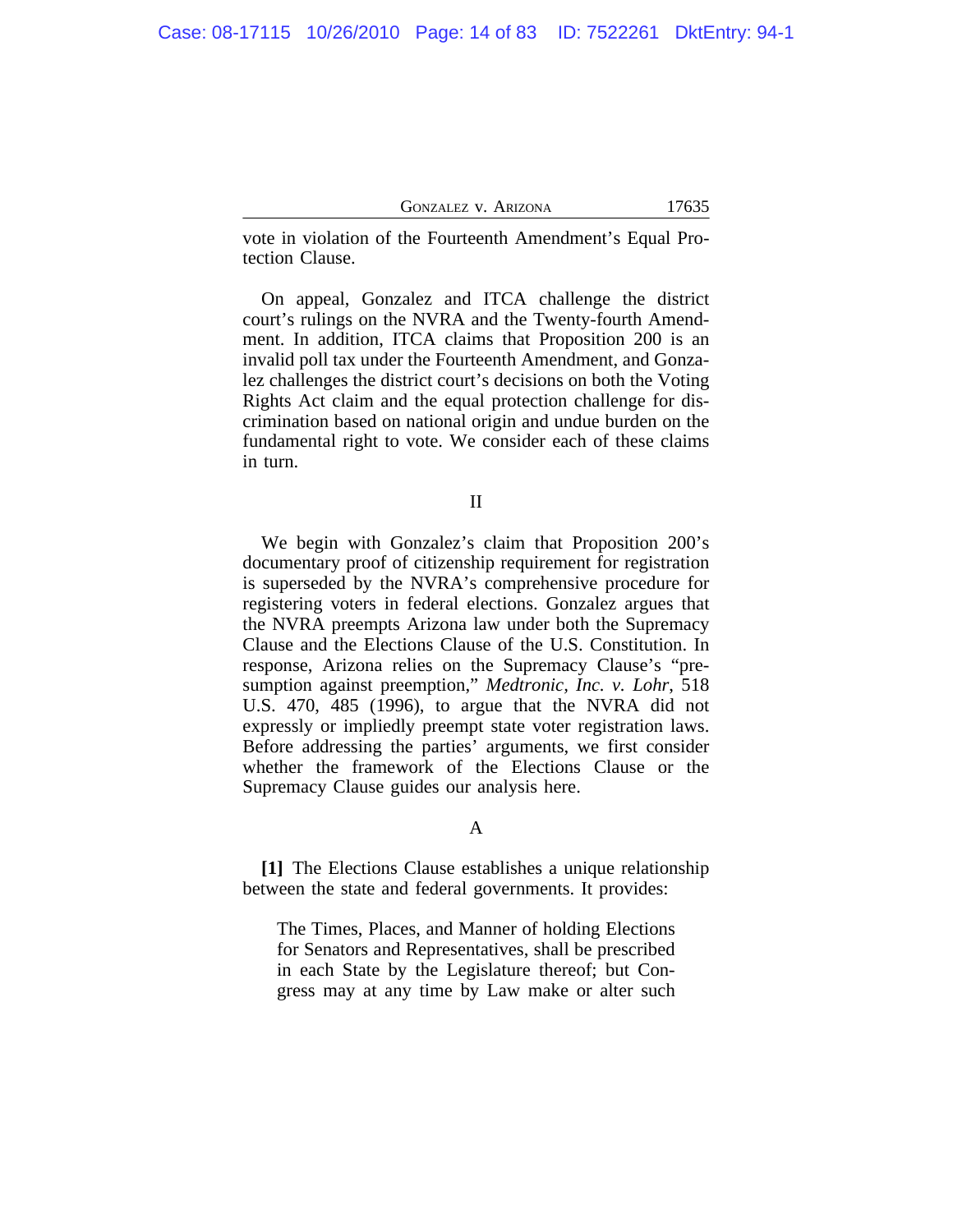Regulations, except as to the Place of chusing Senators.

U.S. Const. art, I, § 4, cl. 1. In a nutshell, the Elections Clause gives state governments initial responsibility to regulate the mechanics of national elections, "but only so far as Congress declines to preempt state legislative choices." *Foster v. Love*, 522 U.S. 67, 69 (1997).

The history of the Elections Clause reveals the reasoning behind this unusual delegation of power. Under the Articles of Confederation, the states had full authority to maintain, appoint, or recall congressional delegates.**<sup>5</sup>** At the Philadelphia Convention, delegates expressed concern that, if left unfettered, states could use this power to frustrate the creation of the national government, most obviously by neglecting to hold federal elections.**<sup>6</sup>** The Framers decided that Congress should be given the authority to oversee the states' procedures related to national elections as a safeguard against potential state abuse. *See U.S. Term Limits, Inc. v. Thornton*, 514 U.S. 779, 808-09 (1995)*; see also* The Federalist No. 59 (Alexander Hamilton) (Ron P. Fairfield 1981 ed., 2d ed.) (explaining that "[n]othing can be more evident, than that an exclusive power of regulating elections for the national government, in the hands of the State legislatures, would leave the existence of the Union entirely at their mercy"). Over the protest of

**<sup>5</sup>** *See* Articles of Confederation of 1781, art. V ("[D]elegates shall be annually appointed in such manner as the legislature of each state shall direct . . . with a power, reserved to each state, to recall its delegates . . . . Each state shall maintain its own delegates in a meeting of the states . . . .").

<sup>&</sup>lt;sup>6</sup> See 1 The Debates in the Several State Conventions on the Adoption of the Federal Constitution as Recommended by the General Convention at Philadelphia in 1787 Together with the Journal of the Federal Convention, Luther Martin's Letter, Yates's Minutes, Congressional Opinions, Virginia & Kentucky Resolutions of '98-'99, and Other Illustrations of the Constitution 225 (photo. reprint 1987) (Jonathan Elliot ed., 2d ed. 1901) [hereinafter Elliot's Debates].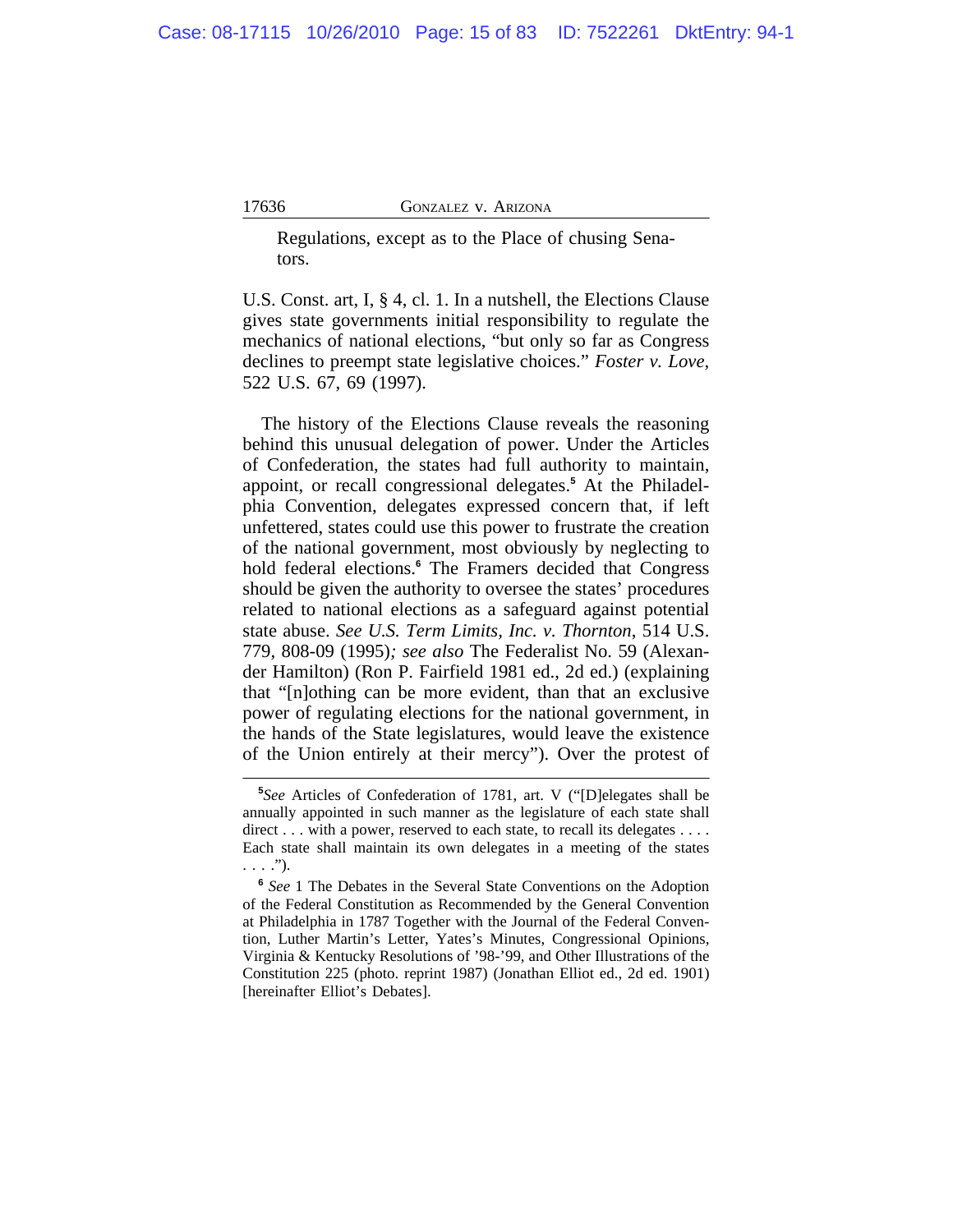some Southern delegates,**<sup>7</sup>** the Framers approved language giving Congress power to "make or alter" the states' regula*tions. See* 5 Elliot's Debates 401-02 (statement of James Madison). As subsequently modified to give Congress supervisory power, this language became the Elections Clause.**<sup>8</sup>**

As indicated by this historical context, the Elections Clause empowers both the federal and state governments to enact laws governing the mechanics of federal elections. By its plain language, the Clause delegates default authority to the states to prescribe the "Times, Places, and Manner" of conducting national elections in the first instance. U.S. Const. art. I, § 4, cl. 1. The states would not possess this authority but for the Clause: As the Supreme Court has noted, the authority to regulate national elections "aris[es] from the Constitution itself," and is therefore "not a reserved power of the States." *U.S. Term Limits*, 514 U.S. at 805. Because federal elections did not come into being until the federal government was formed, individual states have no inherent or preexisting authority over this domain. *See d.* at 804-05.

While the states have default responsibility over the mechanics of federal elections, because Congress "may at any time by Law make or alter such Regulations" passed by the state, U.S. Const. art. I, § 4, cl. 1, power over federal election

**<sup>7</sup>**South Carolinian delegates Charles Pinckney and John Rutledge moved to exclude the language giving Congress this supervisory power over the states. 5 Elliot's Debates at 401. "The states, they contended, could and must be relied on" to regulate legislative appointments. *Id. See also Vieth v. Jubelirer*, 541 U.S. 267, 275-76 (2004).

**<sup>8</sup>**Alexander Hamilton described the need for congressional oversight of the states as follows: "[The Framers] have submitted the regulation of elections for the federal government, in the first instance, to the local administrations; which, in ordinary cases, and when no improper views prevail, may be both more convenient and more satisfactory; but they have reserved to the national authority a right to interpose, whenever extraordinary circumstances might render that interposition necessary to its safety." The Federalist No. 59.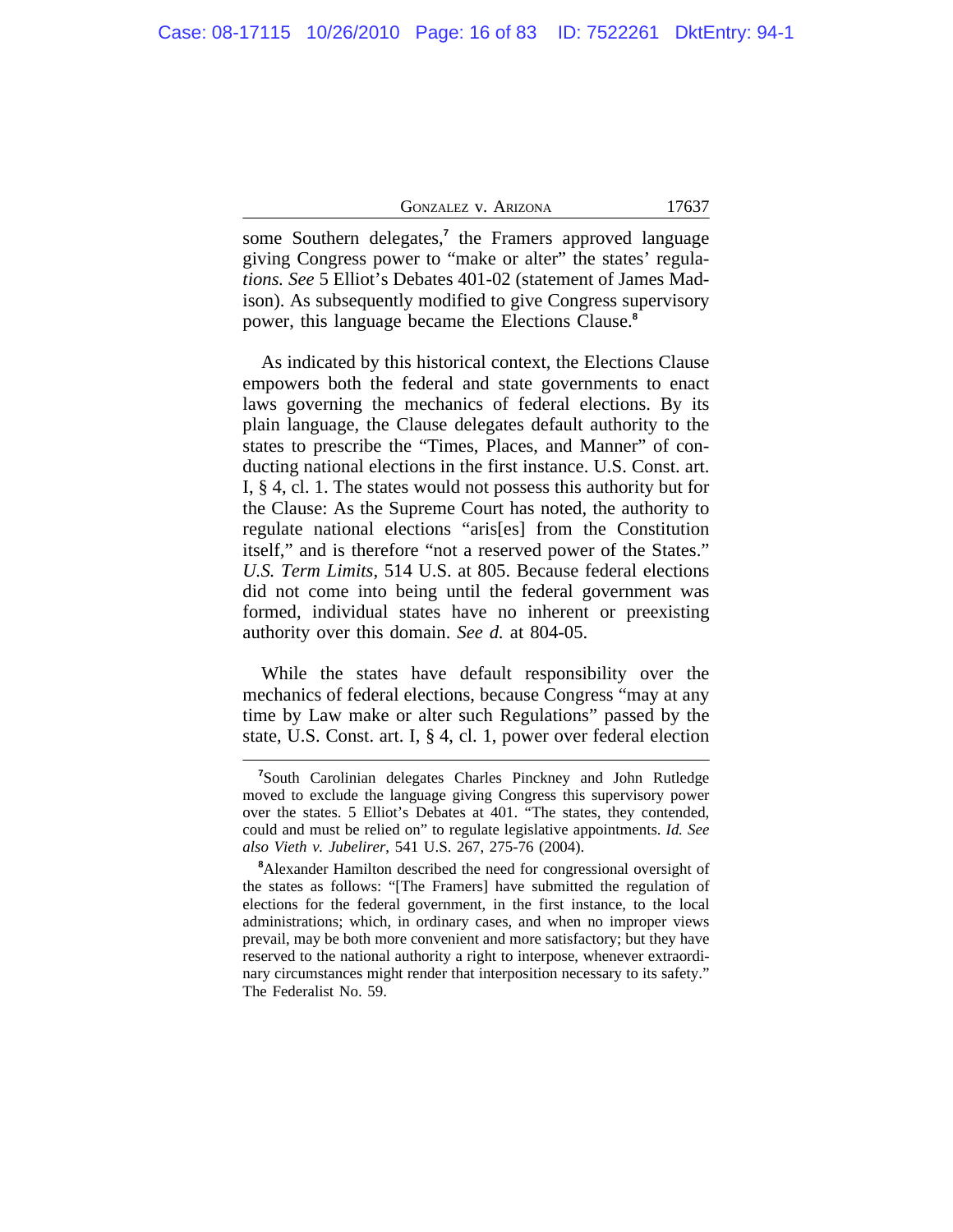procedures has been described by the Supreme Court as ultimately "committed to the exclusive control of Congress." *Colgrove v. Green*, 328 U.S. 549, 554 (1946).**<sup>9</sup>** Accordingly, "the power of Congress over the subject is paramount. It may be exercised as and when Congress sees fit to exercise it. When exercised, the action of Congress, so far as it extends and conflicts with the regulations of the State, necessarily supersedes them." *Ex Parte Siebold*, 100 U.S. 371, 384 (1879); *see also Foster*, 522 U.S. at 69.

Not only does the Elections Clause grant Congress authority to supersede state election laws, but we have interpreted the Clause to require states to affirmatively implement Congress's superseding regulations, without compensation from the federal government. *Voting Rights Coalition v. Wilson*, 60 F.3d 1411, 1415 (9th Cir. 1995). Put another way, the Elections Clause gives Congress the power to "conscript state agencies to carry out [federal] voter" procedures in accordance with Congress's own mandates. *Id.* This makes the Clause unique among virtually all other provisions in the Constitution, which "mostly tell [states] not what they must do but what they can or cannot do." *ACORN v. Edgar*, 56 F.3d 791, 794 (7th Cir. 1995).

**[2]** In sum, a state's role in the creation and implementation of federal election procedures under the Elections Clause

<sup>&</sup>lt;sup>9</sup>The Court has generally construed Congress's exclusive authority under the Elections Clause expansively. *See, e.g., United States v. Gradwell*, 243 U.S. 476, 483 (1917) (authority over federal election process, from registration to certification of results); *United States v. Mosley*, 238 U.S. 383, 386 (1915) (authority to enforce the right of an eligible voter to cast ballot and have ballot counted); *Ex Parte Coy*, 127 U.S. 731, 752-53 (1888) (authority to regulate conduct at any election coinciding with federal contest); *Ex parte Yarbrough* (*The Ku Klux Cases*), 110 U.S. 651, 662 (1884) (authority to make additional laws for free, pure, and safe exercise of right to vote); *Ex parte Clarke*, 100 U.S. 399, 404 (1879) (authority to punish state election officers for violation of state duties vis-a-vis Congressional elections).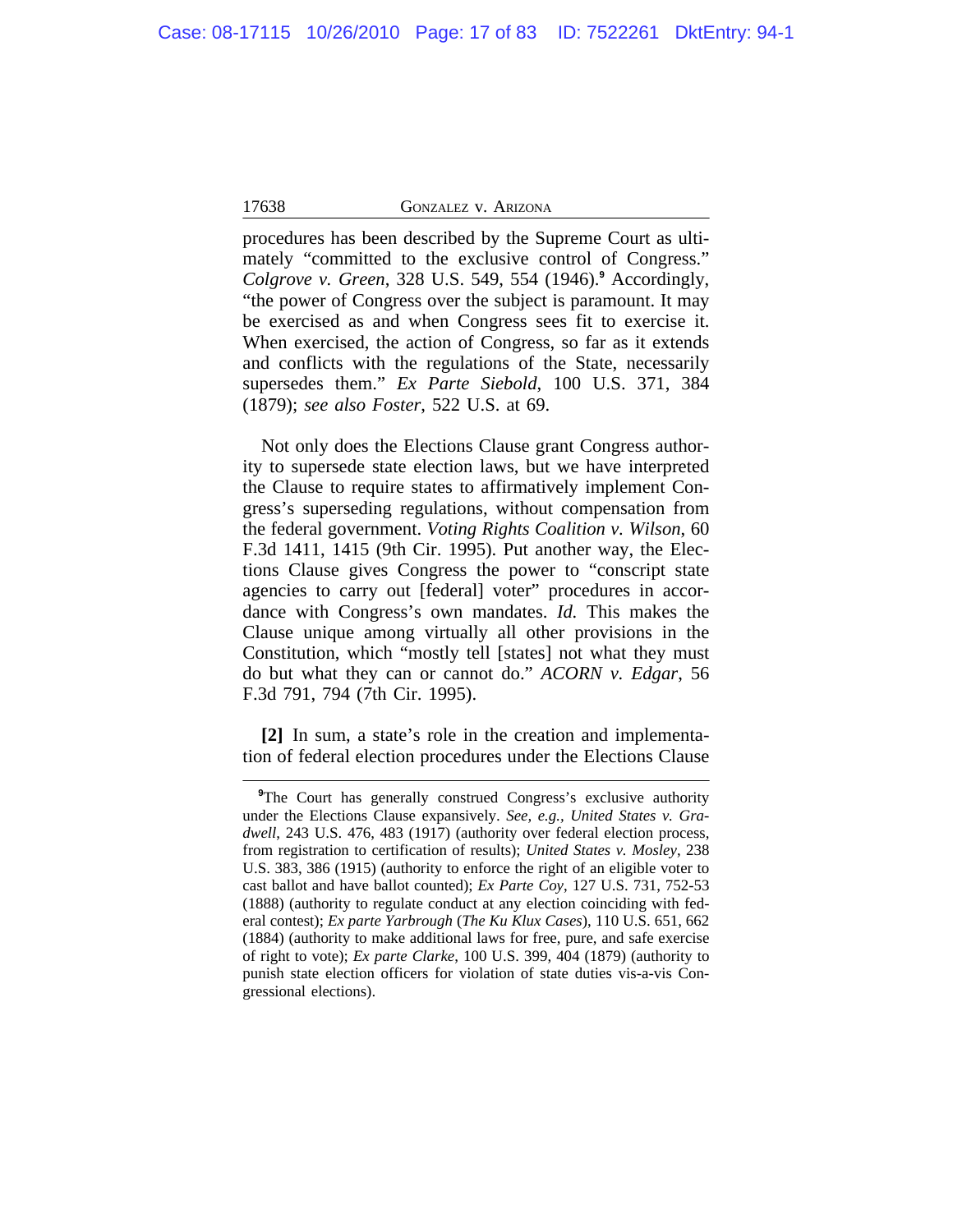| 17639<br><b>GONZALEZ V. ARIZONA</b> |
|-------------------------------------|
|-------------------------------------|

is to administer the elections through its own procedures until Congress deems otherwise; if and when Congress acts, the states are obligated to conform to and carry out whatever procedures Congress requires. *See Foster*, 522 U.S. at 69.

As should be clear from this overview, the Elections Clause operates quite differently from the Supremacy Clause. The Supremacy Clause provides that the law of the United States "shall be the supreme Law of the Land; . . . any Thing in the Constitution or Laws of any state to the Contrary notwithstanding." U.S. Const. art. VI, cl. 2. "The primary function of the Supremacy Clause is to define the relationship between state and federal law. It is essentially a power conferring provision, one that allocates authority between the national and state governments." *White Mountain Apache Tribe v. Williams*, 810 F.2d 844, 848 (9th Cir. 1985).

**[3]** In our system of dual sovereignty, when deciding under the Supremacy Clause whether a particular state law is preempted by a federal enactment, courts strive to maintain the "delicate balance" between the States and the Federal Government. *Gregory v. Ashcroft*, 501 U.S. 452, 460 (1991); *see Medtronic*, 518 U.S. at 485. Courts thus endeavor to preserve the states' authority when possible, *see Gregory*, 501 U.S. at 460, particularly where a congressional enactment threatens to preempt a state law regulating matters of its residents' health and safety, an area to which "[s]tates traditionally have had great latitude . . . to legislate" as a matter of local concern, *Metro. Life Ins. Co. v. Massachusetts*, 471 U.S. 724, 756 (1985). *See also Altria Group, Inc. v. Good*, 129 S. Ct. 538, 543 (2008); *Medtronic*, 518 U.S. at 485. Only where no reconciliation between state and federal enactments may be reached do courts hold that Congress's enactments must prevail, *e.g.*, *Altria*, 129 S. Ct. at 543, with the understanding, however, that "the individual States . . . retain [their] independent and uncontrollable authority . . . to any extent" that Congress has not interfered, *see* The Federalist No. 33 (Alexander Hamilton).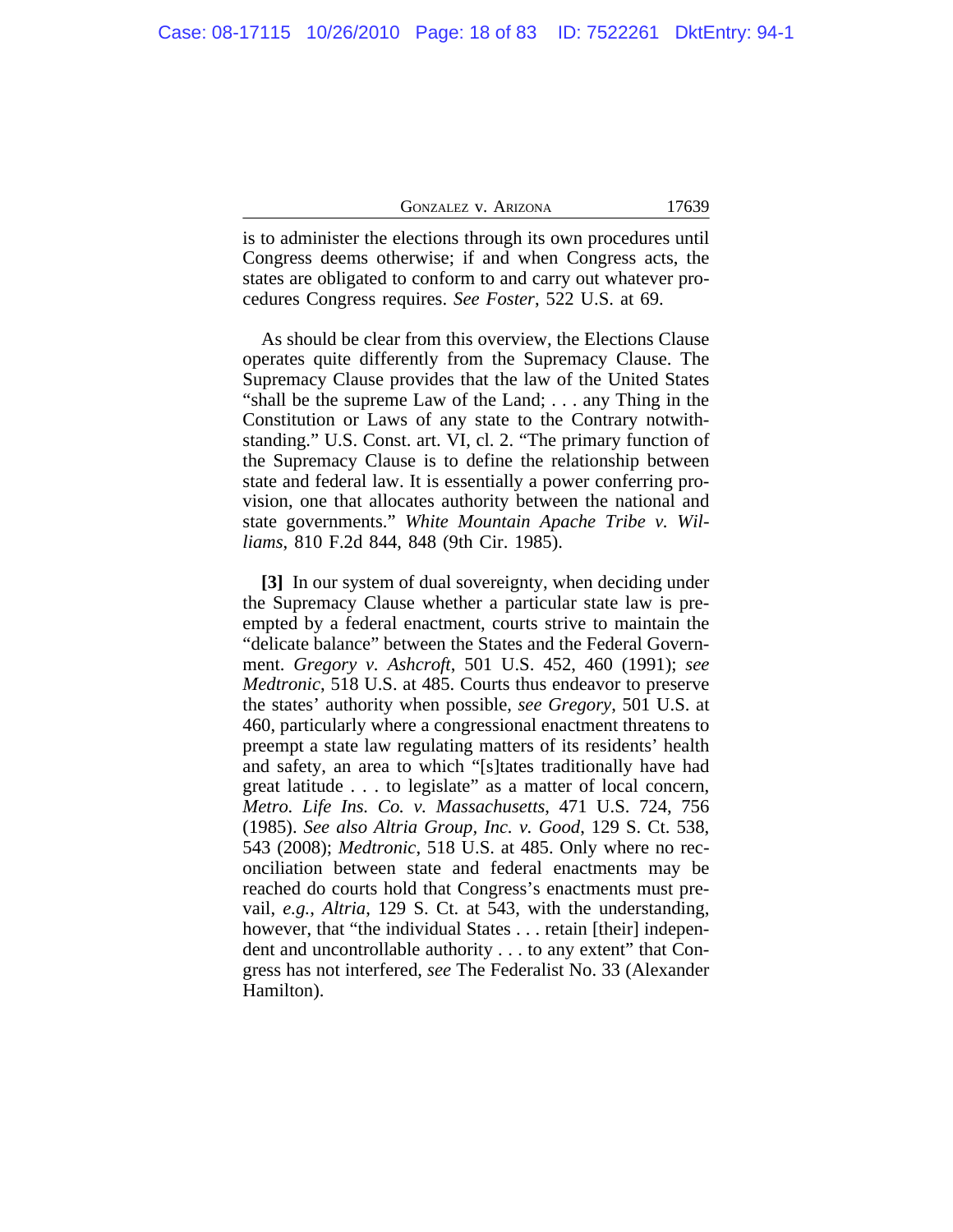In light of the different history and purpose of these constitutional provisions, it is not surprising that the preemption analysis for the Supremacy Clause differs from that of the Elections Clause. In its Supremacy Clause jurisprudence, the Supreme Court has crafted special guidelines to assist courts in striking the correct balance between federal and state power. First, in examining claims that a federal law preempts a state statute through the Supremacy Clause, the Supreme Court instructs courts to begin with a "presumption against preemption." *E.g.*, *Altria Group*, 129 S. Ct. at 543; *Medtronic*, 518 U.S. at 485. This principle applies because, as the Court has recently noted, "respect for the States as independent sovereigns in our federal system leads us to assume that Congress does not cavalierly pre-empt state-law causes of action." *Wyeth v. Levine*, 129 S. Ct. 1187, 1195 n.3 (2009) (internal quotation marks omitted). Second, the Court has adopted a "plain statement rule," holding that a federal statute preempts a state statute only when it is the "clear and manifest purpose of Congress" to do so. *Gregory*, 501 U.S. at 461 (internal quotation marks omitted); *see also Cipollone v. Liggett Group, Inc.*, 505 U.S. 504, 516 (1992) ("Consideration of issues arising under the Supremacy Clause starts with the assumption that the historic police powers of the States are not to be superseded by . . . Federal Act, unless that is the clear and manifest purpose of Congress.") (internal quotation marks and brackets omitted)). Like the presumption against preemption, this rule "is nothing more than an acknowledgment that the States retain substantial sovereign powers under our constitutional scheme, powers with which Congress does not readily interfere." *Gregory*, 501 U.S. at 461.

**[4]** This jurisprudence, which is motivated in large part by federalism concerns, is unsuited to analyzing the preemptive effect of a congressional enactment under the Elections Clause. Because the states' sole power over national election procedures is that delegated by the Elections Clause, *U.S. Term Limits*, 514 U.S. at 805, and states otherwise have no reserved authority over this domain*, id.*, courts deciding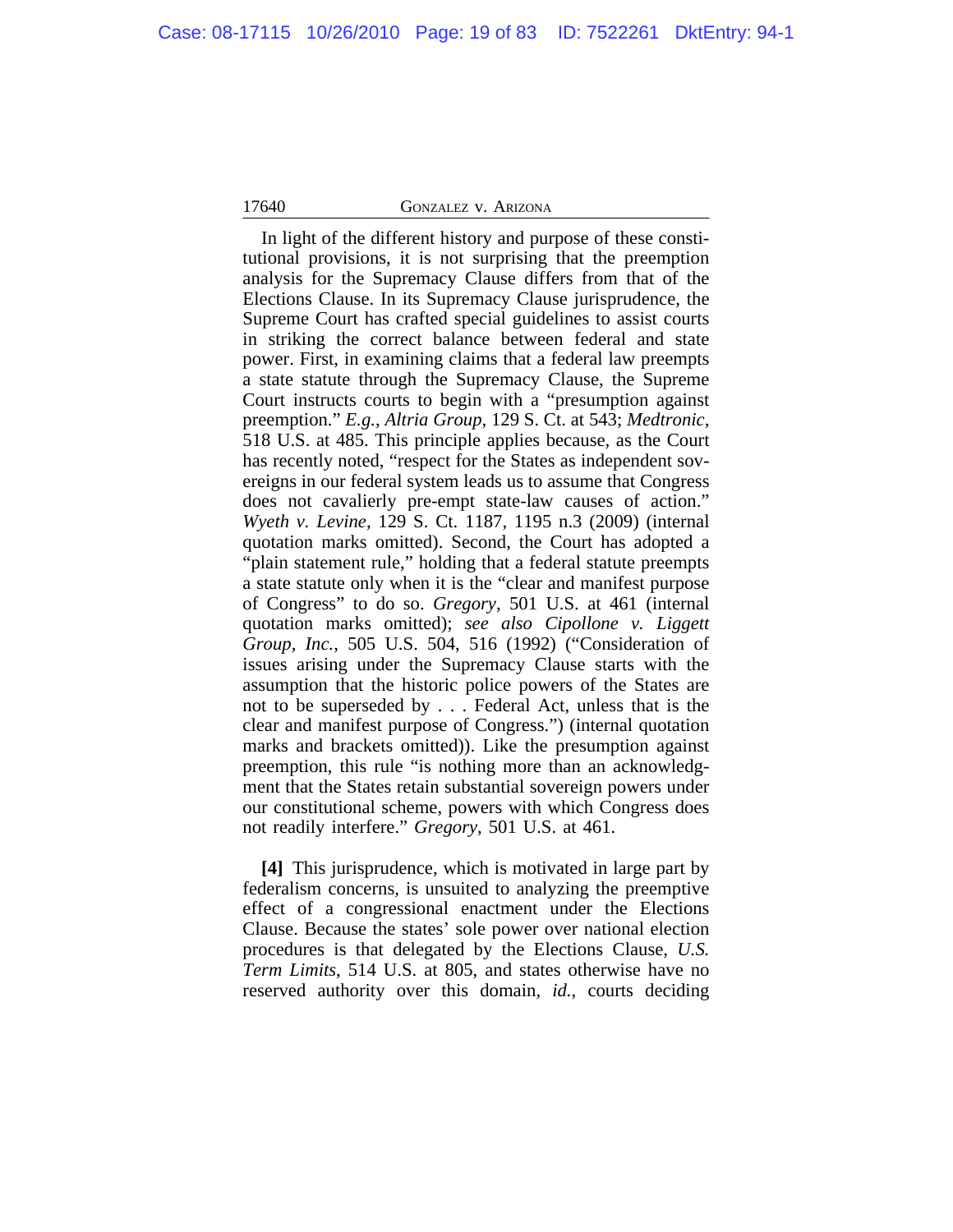issues raised under the Elections Clause need not strike any balance between competing sovereigns. Instead, the Elections Clause, as a standalone preemption provision, establishes its own balance, resolving all conflicts in favor of the federal government. *See, e.g.*, *Foster*, 522 U.S. at 71 (stating that "the Constitution explicitly gives Congress the final say" on matters related to federal election procedures). For this reason, the "presumption against preemption" and "plain statement rule" that guide courts' analysis of preemption under the Supremacy Clause are not transferable to the Elections Clause context. *Cf. Gregory*, 501 U.S. at 460-61. Indeed, the Supreme Court has suggested as much. In *Foster*, the Court upheld the Fifth Circuit's determination that a state election law was voided by a federal election law; however, instead of adopting the Fifth Circuit's Supremacy Clause analysis, the Supreme Court analyzed the claim under the Elections Clause, without ever mentioning any presumption against preemption or requirement of a plain statement of congressional intent to preempt. *See Foster*, 522 U.S. 67; *Love v. Foster*, 90 F.3d 1026 (5th Cir. 1996), *cert. granted* in 522 U.S. 67. In fact, our survey of Supreme Court opinions deciding issues under the Elections Clause reveals no case where the Court relied on or even discussed Supremacy Clause principles.

**[5]** Because the Elections Clause empowered Congress to enact the NVRA, *Wilson*, 60 F.3d at 1414, the preemption analysis under that Clause is applicable here. We begin our analysis as the Court did in *Foster*, guided by Election Clause preemption principles. *Accord Harkless v. Brunner*, 545 F.3d 445, 454 (6th Cir. 2008) (declining to apply Supremacy Clause preemption principles in analyzing the preemptive effect of the NVRA).

#### B

The Supreme Court first explained the principles of Elections Clause preemption in *Siebold*, 100 U.S. 371. In that case, the Court likened the relationship between the laws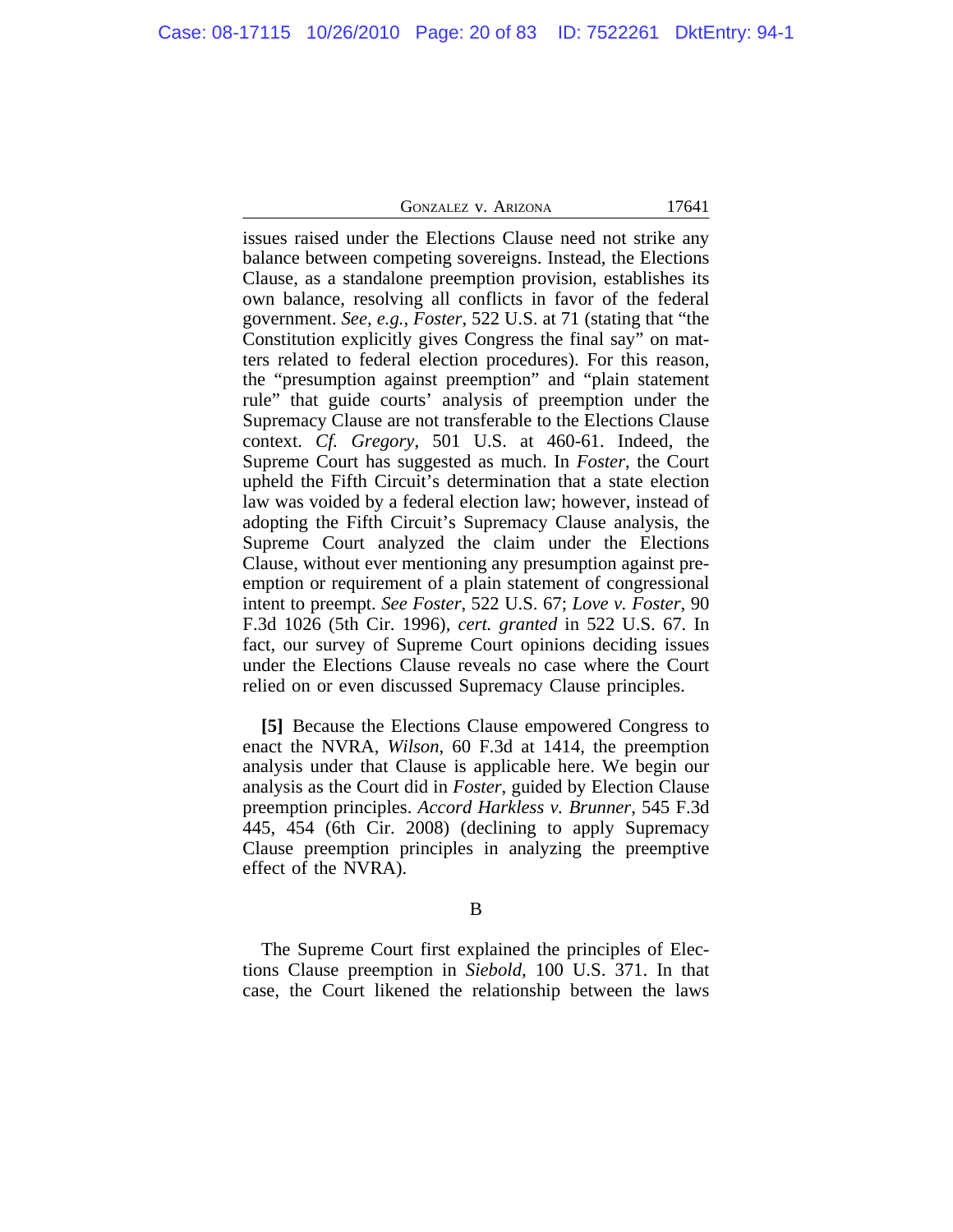passed by Congress and the state legislatures under the Elections Clause to "prior and subsequent enactments of the same legislature." *Id.* at 384. "The State laws which Congress sees no occasion to alter, but which it allows to stand, are in effect adopted by Congress." *Id.* at 388. By this token, just as a subsequent legislature is not required to make an "entirely new set" of laws when modifying those of a prior legislature, neither is Congress required to wholly take over the regulation of federal election procedures when choosing to "make or alter" certain of the states' rules. *Id.* at 384. According to the Court, there is no "intrinsic difficulty in such co-operation" between the state and national legislatures because the two governments do not possess an "equality of jurisdiction" with respect to federal elections. *Id.* at 392. While Congress may override state enactments, the state may not vitiate an action of Congress by adopting a system of regulations to undo congressional efforts. *See id.* at 393, 397. In all instances, "the laws of the State, in so far as they are inconsistent with the laws of Congress on the same subject, cease to have effect as laws." *Id.* at 397.

Over a century later, the Supreme Court clarified what constitutes a conflict under the Elections Clause's single system of federal election procedures. *See Foster*, 522 U.S. 67. *Foster* considered whether a congressional enactment superseded a Louisiana statute regulating the same federal election procedure. *Id.* at 68-69. Specifically, sections 1 and 7 of Title 7 of the U.S. Code established the date for federal congressional elections as the Tuesday after the first Monday in November. *Id.* at 69-70. A Louisiana statute established an open primary in October where state voters could elect the candidate who would fill the offices of United States Senator and Representative. *Id.* at 70. Only if the open primary failed to result in a majority candidate would a run off election between the top two candidates be held on Congress's specified election day. *Id.* In response to a challenge by Louisiana voters, the Court unanimously held that the state and federal acts conflicted, and thus invalidated the Louisiana law. *Id.* at 74.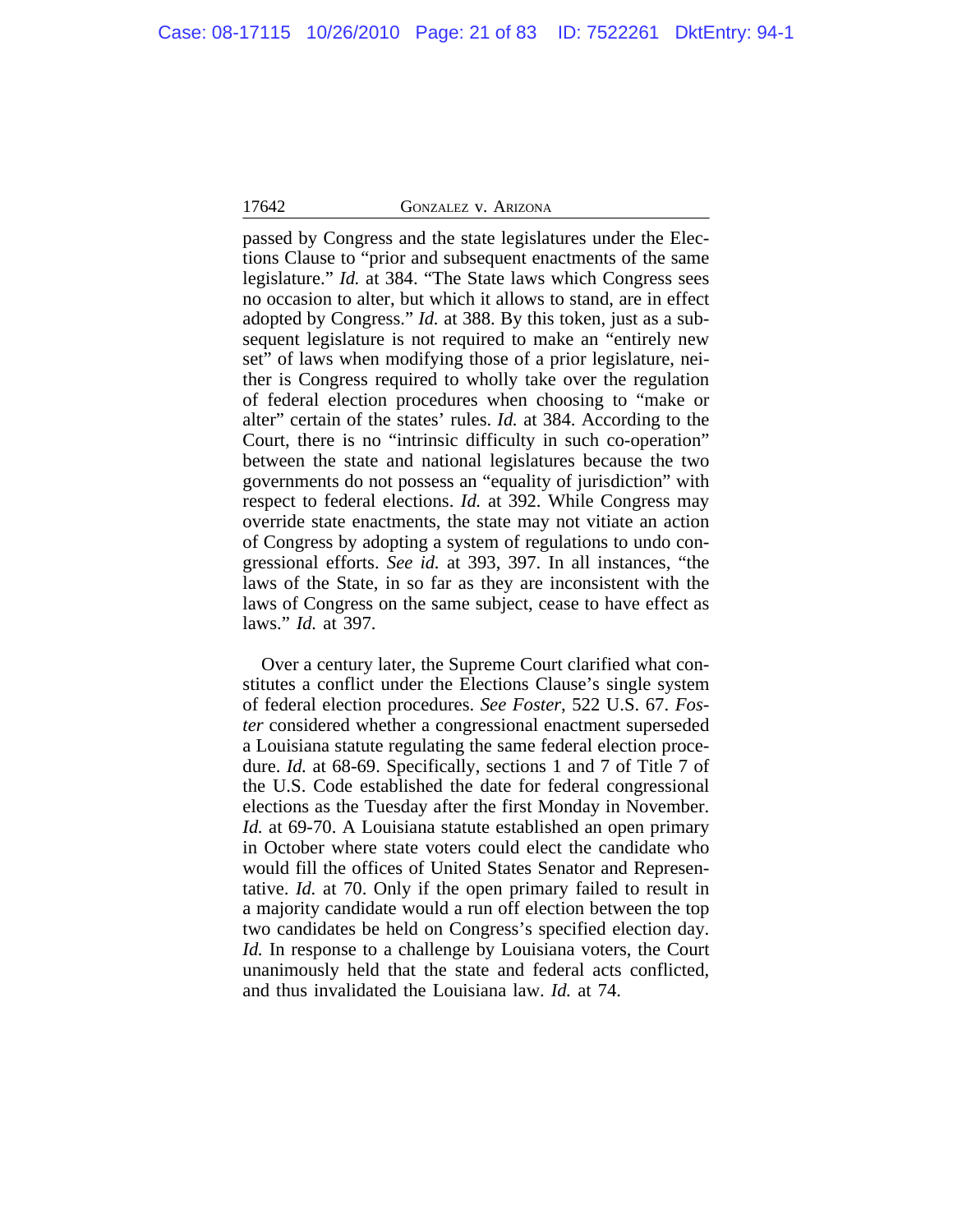In concluding that Congress's power to preclude the state statute was beyond argument, the Court rejected the state's claim that its statute and the federal enactment could be construed harmoniously. *Id.* at 73. Louisiana asserted that "the open primary system concern[ed] only the 'manner' of electing federal officials, not the 'time' at which the elections will take place." *Id.* at 72. The Court discarded this "attempt to draw this time-manner line" as "merely wordplay" and an "imaginative characterization" of the statutes. *Id.* at 72-73. Building upon the principles from *Siebold*, the Court declined to adopt a strained interpretation of the statutes to reconcile a potential disagreement. *See id.* Rather, the Court emphasized Congress's unique plenary authority not only to supplant state rules but to conscript states to carry out federal enactments under the Elections Clause, and found it enough that, under a natural reading, the state and federal enactments addressed the same procedures and were in conflict. *Id.* (noting that the Louisiana's regulation addressed the timing of elections "quite as obviously" as the federal one). Refusing to "par[e] [the statute] down to the definitional bone," the Court held that the state enactment was void. *Id.* at 72, 74.

**[6]** Reading *Siebold* and *Foster* together, we derive the following approach for considering whether federal enactments under the Elections Clause displace a state's procedures for conducting federal elections. First, as suggested in *Siebold*, we consider the state and federal laws as if they comprise a single system of federal election procedures. *Siebold*, 100 U.S. at 384. If the state law complements the congressional procedural scheme, we treat it as if it were adopted by Congress as part of that scheme. *See id.* If Congress addressed the same subject as the state law, we consider whether the federal act has superseded the state act, based on a natural reading of the two laws and viewing the federal act as if it were a subsequent enactment by the same legislature. *Foster*, 522 U.S. at 74. With this approach in mind, we consider whether the NVRA and Proposition 200 operate harmoniously in a single procedural scheme for federal voter registration.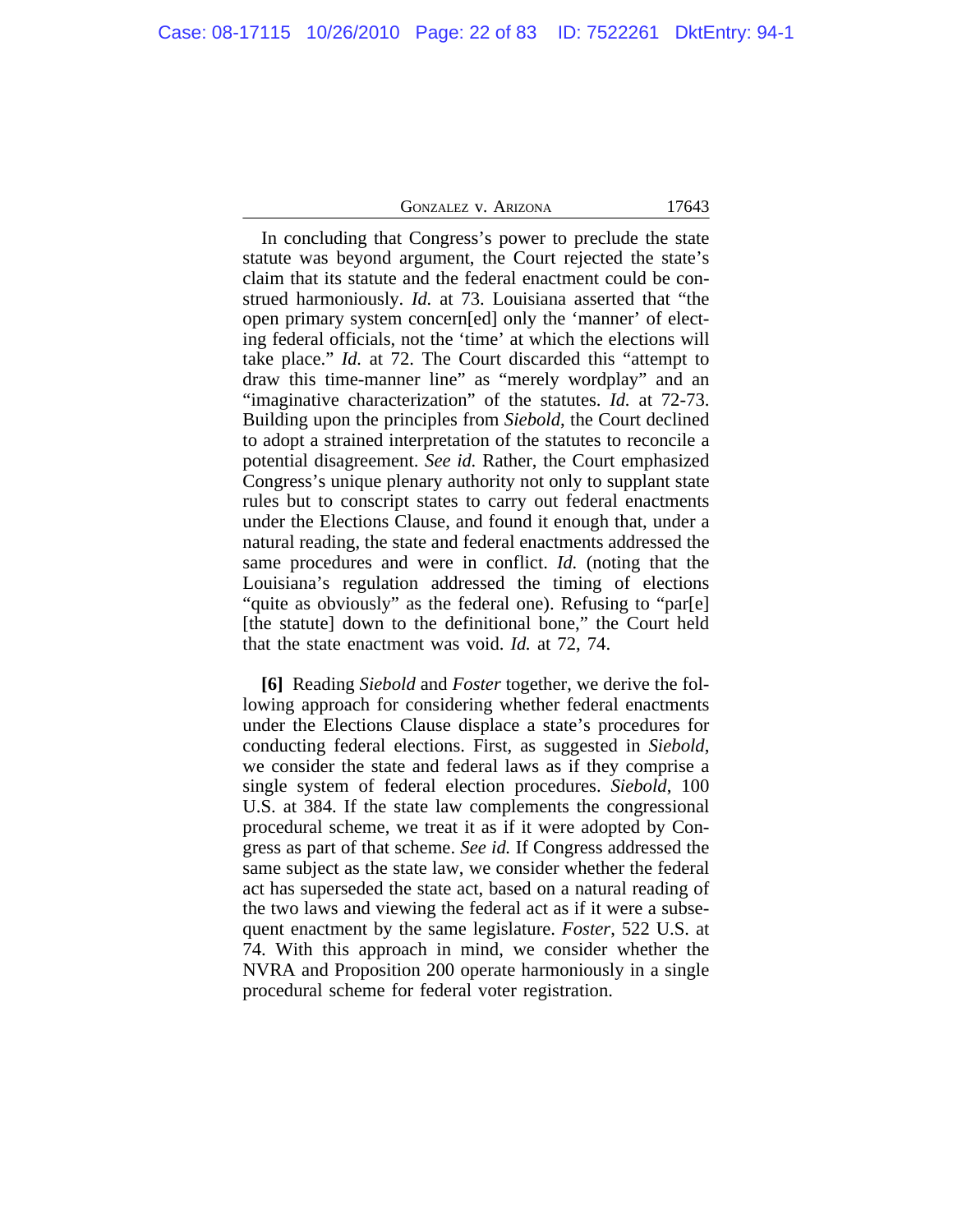To resolve the question here, we must first understand both the federal and state voter registration procedures at issue. We earlier explained the changes to Arizona's registration statutes under Proposition 200, which incorporated a requirement that registrants submit documentary proof of citizenship in order to register to vote. *See supra* Part I; Ariz. Rev. Stat. §§ 16- 152, 16-166. Our next step is to examine the scope of the NVRA.

1

Congress enacted the NVRA because, among other reasons, it determined that "discriminatory and unfair registration laws and procedures can have a direct and damaging effect on voter participation in elections for Federal office and disproportionately harm voter participation by various groups, including racial minorities." 42 U.S.C. § 1973gg(a).

Initially, Congress attempted to address this problem by enacting legislation that permitted the government and prospective voters to challenge discriminatory practices in the courts. *See South Carolina v. Katzenbach*, 383 U.S. 301, 313 (1966) (discussing the Civil Rights Act of 1957, which "authorized the Attorney General to seek injunctions against public and private interference with the right to vote on racial grounds," and the Civil Rights Act of 1964, which "expedited the hearing of voting cases before three-judge courts and outlawed some of the tactics" used to disqualify African Americans from voting in federal elections).**<sup>10</sup>** The elimination of discriminatory voting practices through litigation, however, was "slow and expensive, and [meanwhile] the States were creative in contriving new rules to continue violating the Fif-

**<sup>10</sup>**Neither of these Acts were passed under the substantive authority of the Elections Clause, and therefore the Elections Clause analysis is not applicable to cases considering these enactments.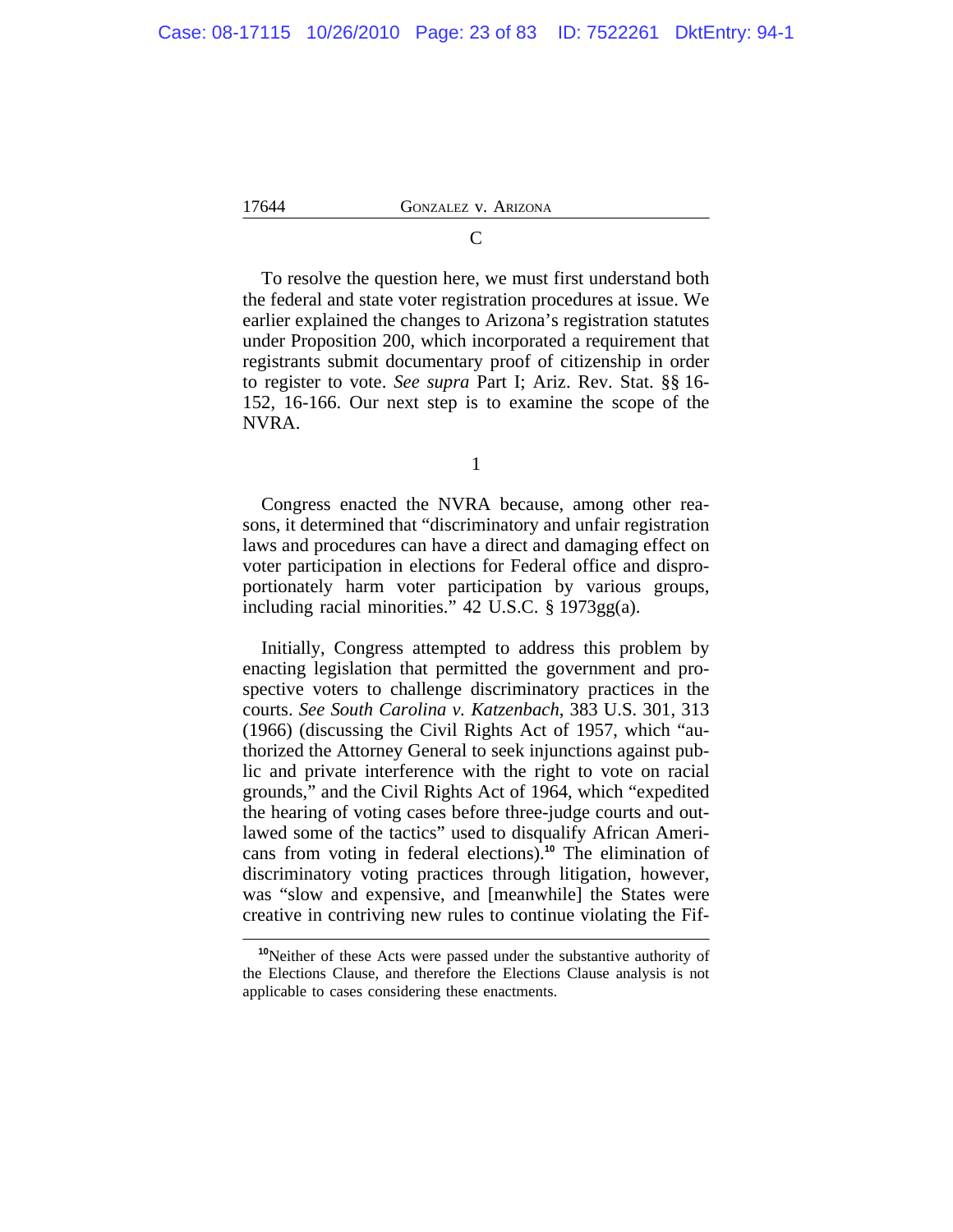teenth [and Fourteenth] Amendment[s] in the face of adverse federal court decrees." *Nw. Austin. Mun. Utility Dis. No. One v. Holder* (*NAMUDNO*), 129 S. Ct. 2504, 2508-09 (2009) (internal quotations marks omitted). To limit voter registration, some local officials defied court edicts or "simply closed their registration offices to freeze the voting rolls." *Katzenbach*, 383 U.S. at 314. Congress's attempts to "authoriz[e] registration by federal officers . . . had little impact on local maladministration." *Id.* Nearly a century after the Civil War, registration of eligible African American voters in some states was still fifty percentage points lower than that of eligible white voters. *Shaw v. Reno*, 509 U.S. 630, 640 (1993).

Congress tried a different approach to addressing this problem by passing the Voting Rights Act of 1965 (VRA), Pub. L. No. 89-110, 79 Stat. 437 (codified at 42 U.S.C. § 1973 *et seq*.). The VRA, enacted under the authority of Congress's Fifteenth Amendment enforcement powers, is "a complex scheme of stringent remedies aimed at areas where voting discrimination has been most flagrant." *Katzenbach*, 383 U.S. at 308, 315. As enacted, the VRA suspended the use of literacy tests,  $§$  4(a)-(d), required covered jurisdictions to pre-clear changes in voting procedures and practices, § 5, and provided for the appointment of federal examiners to assist in registering qualified citizens to vote, §§ 6, 7, 9, 13. Section 2 of the VRA also permits actions to be brought to void voting qualifications or prerequisites "resulting in the denial or abridgement of the right of any citizen of the United States to vote on account or race or color."

**[7]** While considered on the whole to be a successful tool in eliminating the more obvious discriminatory voting procedures, *see NAMUDNO*, 129 S.Ct. at 2511, the VRA failed to address voter registration procedures, which imposed a "complicated maze of local laws and procedures, in some cases as restrictive as the out-lawed practices, through which eligible citizens had to navigate in order to exercise their right to vote," H.R. Rep. No. 103-9, at 3 (1993). Between 1988 and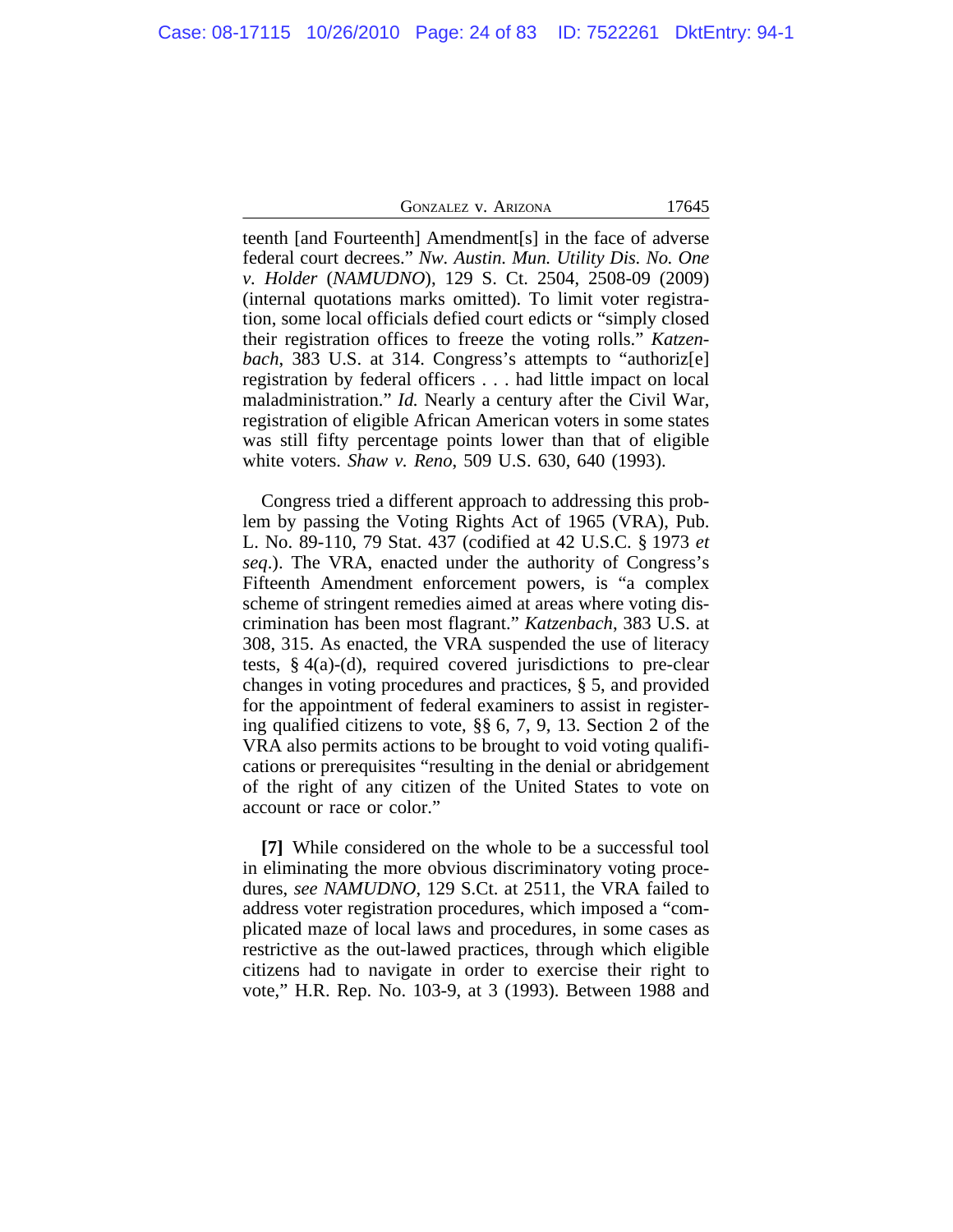1993, Congress held a series of hearings focused on reforming the voter registration process to address the increasingly pressing issue of low voter turnout in federal elections. *Condon v. Reno*, 913 F. Supp. 946, 949 n.2 (D.S.C. 1995). Congress found that, while over eighty percent of registered citizens voted in Presidential elections, only sixty percent of eligible voters were registered. H.R. Rep. No. 103-9, at 3. Public opinion polls showed that the primary reason eligible citizens were not voting was the failure to register. *Id.* While acknowledging that this failure was attributable to many factors outside its control, Congress enacted the NVRA to address the problems within its control, namely those barriers to registration that were imposed by state governments. *See id.* Under the Elections Clause, Congress had the power "to provide a complete code for congressional elections, not only as to times and places, but in relation to . . . registration." *Smiley v. Holm*, 285 U.S. 355, 366 (1932). Through this authority, Congress enacted the NVRA to remove these obstacles and "to provide simplified systems for registering to vote in federal elections." *Young v. Fordice*, 520 U.S. 273, 275 (1997) (emphasis omitted).

2

The NVRA is a comprehensive scheme enacting three significant changes to federal election registration procedures nationwide: (1) it creates a standard "Federal Form" (described below) for registering federal voters; (2) it requires states to establish procedures to register voters for federal elections according to three prescribed methods; and (3) it regulates maintenance of voting lists. *See* 42 U.S.C. § 1973gg *et seq*.

Section 1973gg, setting forth the act's "Findings and Purposes," provides an overview of the NVRA. The "findings" subsection, § 1973gg(a), articulates Congress's intent to promote voter registration and to address "discriminatory and unfair registration laws." The "purposes" subsection,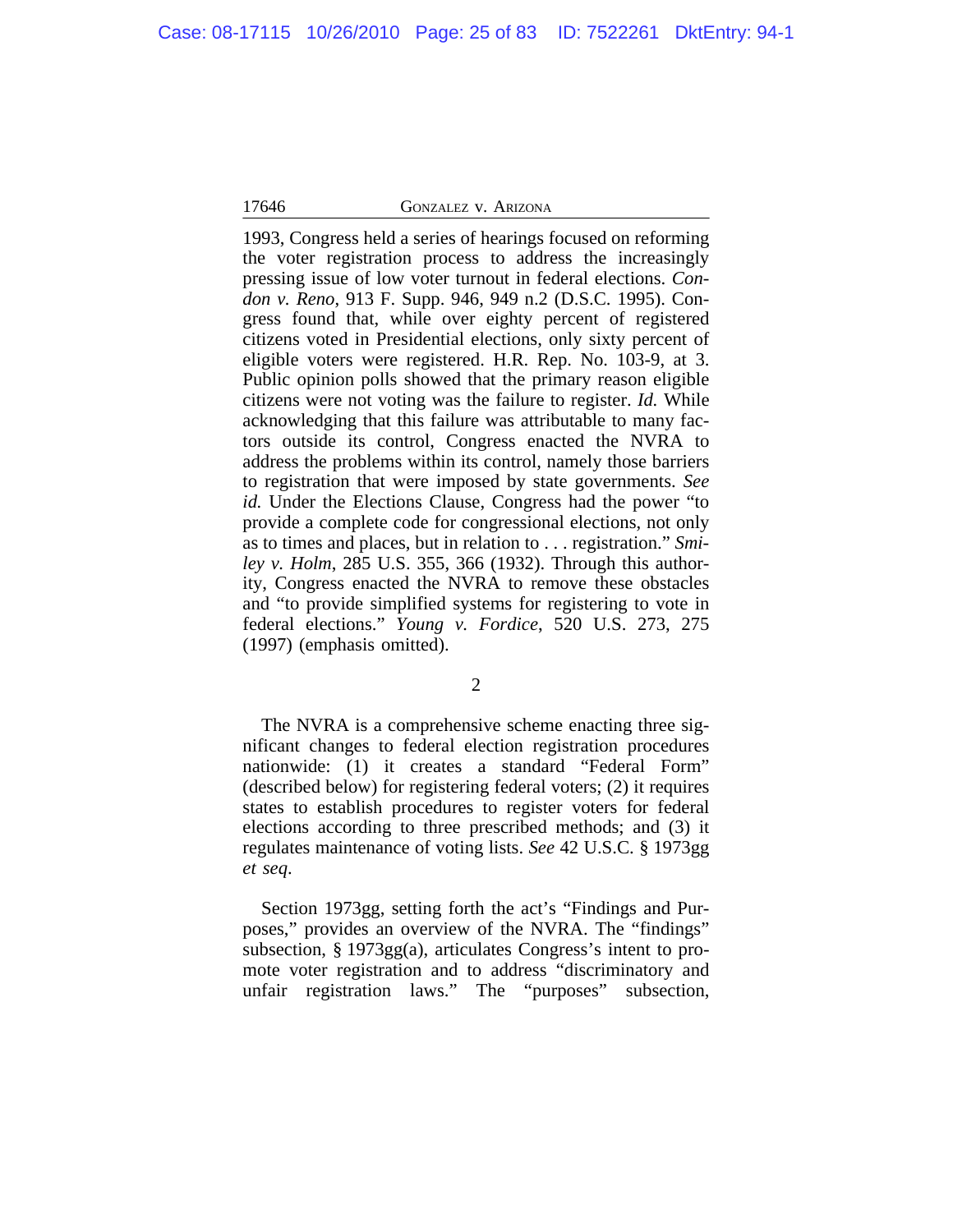§ 1973gg(b), provides a preview of the operative sections of the NVRA, listing Congress's goals of increasing voter registration and enhancing the participation of eligible voters (relating to Sections 2 through 5, § 1973gg-2-§ 1973gg-5) and the goals of ensuring the accuracy of registration rolls and protecting the integrity of the electoral process (relating to Section 6, § 1973gg-6).

Section 2, § 1973gg-2, sets forth the scope and applicability of the act.**<sup>11</sup>** Each state (except for those that do not require voter registration as a prerequisite to voting) "shall establish procedures to register" voters for federal elections according to the NVRA's three methods "notwithstanding any other Federal or State law, in addition to any other method of voter registration provided for under State law." § 1973gg-2(a).

The first method of voter registration is described in Section 3, § 1973gg-3. This section provides that any application for a driver's license submitted to a state motor vehicle authority "shall serve as an application for voter registration with respect to elections for Federal office unless the applicant fails to sign the voter registration application." § 1973gg-3(a)(1). This provision earned the statute its informal title, the "Motor Voter Law." *United States v. Lara*, 181 F.3d 183, 191 (1st Cir. 1999). Under the statute, the voter registration form must be part of the driver's license application, and generally "may not require any information that duplicates information required in the driver's license portion of the form."  $§$  1973gg-3(c)(2)(A). Section 3 also limits the content of the form to the minimum necessary to prevent duplicate voter registrations and to enable the state to assess the eligibility of the applicant.**<sup>12</sup>**

**<sup>11</sup>**Section 1 of the NVRA defines terms used in the statute. § 1973gg-1. **<sup>12</sup>**Section 1973gg-3(c) provides, in pertinent part:

The combined motor vehicle-voter registration form:

<sup>(</sup>B) may require only the minimum amount of information necessary to—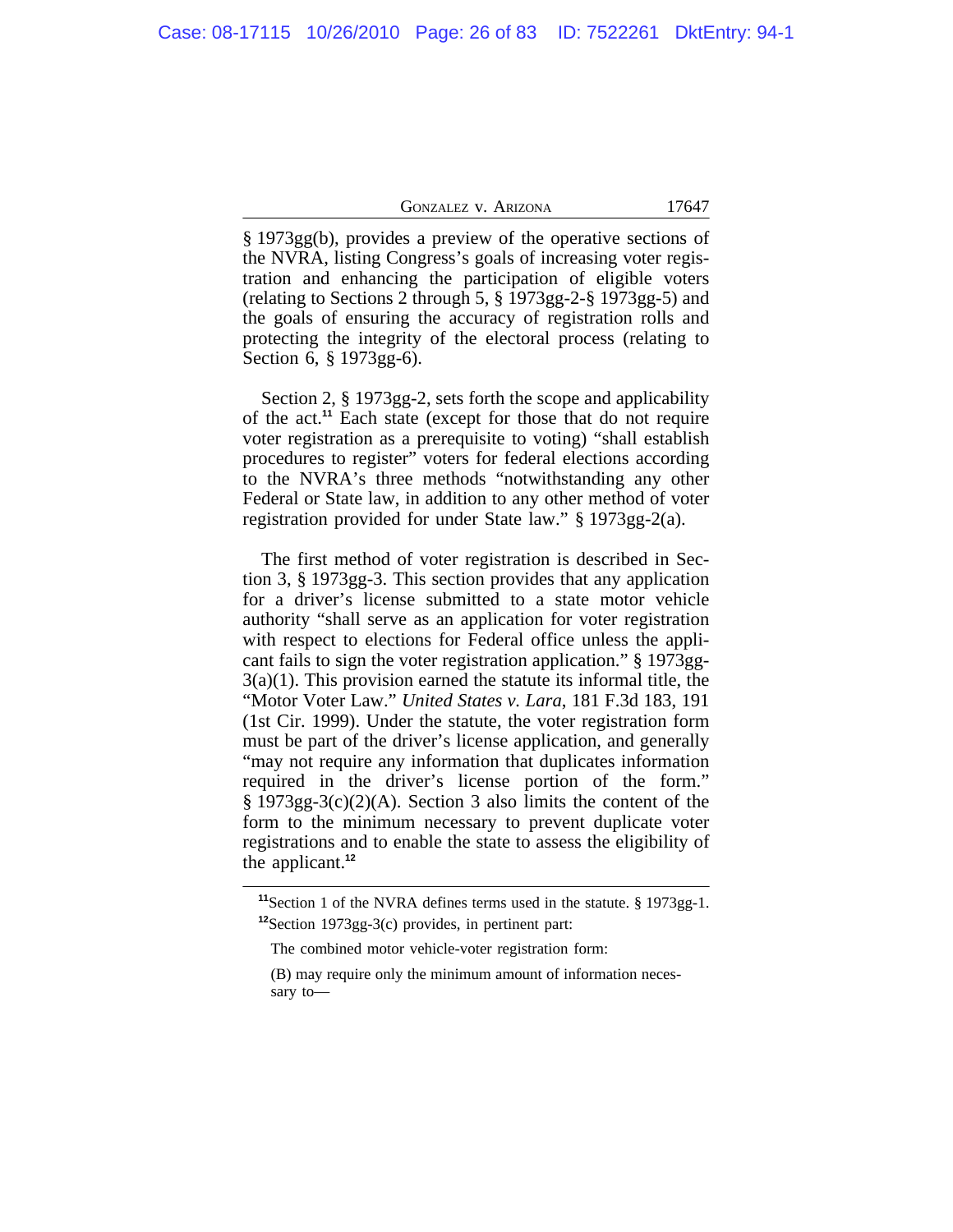The second method of voter registration, set forth in Section 4, § 1973gg-4, requires states to register federal voters by mail using the Federal Form. Section  $4(a)(1)$  states that "[e]ach State shall accept and use the [Federal Form] for the registration of voters in elections for Federal office." Section 4(a)(2) provides that, "[i]n addition to accepting and using [the Federal Form], a State may develop and use a mail voter registration form that meets all the criteria" of the Federal Form. Section 4(b) discusses the availability of the Federal Form and the state equivalent: States must make the mail registration form "available for distribution through governmental and private entities, with particular emphasis on making them available for organized voter registration programs." § 1973gg-4(b). With certain exceptions not pertinent here, the statute permits states to require citizens who register by mail to vote in person if they have not previously voted in the jurisdiction. § 1973gg-4(c).

The third method of federal voter registration is mandated by Section 5, § 1973gg-5, which requires states to designate certain state offices for voter registration. Targeting "the poor and persons with disabilities who do not have driver's licenses and will not come into contact with" motor vehicle agencies, H.R. Rep. No. 103-55, at 19 (1993), *as reprinted in* 1993 U.S.C.C.A.N. 140, 144, this section requires states to

(C) shall include a statement that—

(I) states each eligibility requirement (including citizenship)

<sup>(</sup>I) prevent duplicative voter registrations; and

<sup>(</sup>ii) enable State election officials to assess the eligibility of the applicant and to administer voter registration and other parts of the election process;

<sup>(</sup>ii) contains an attestation that the applicant meets each such requirement; and

<sup>(</sup>iii) requires the signature of the applicant under penalty of perjury[.]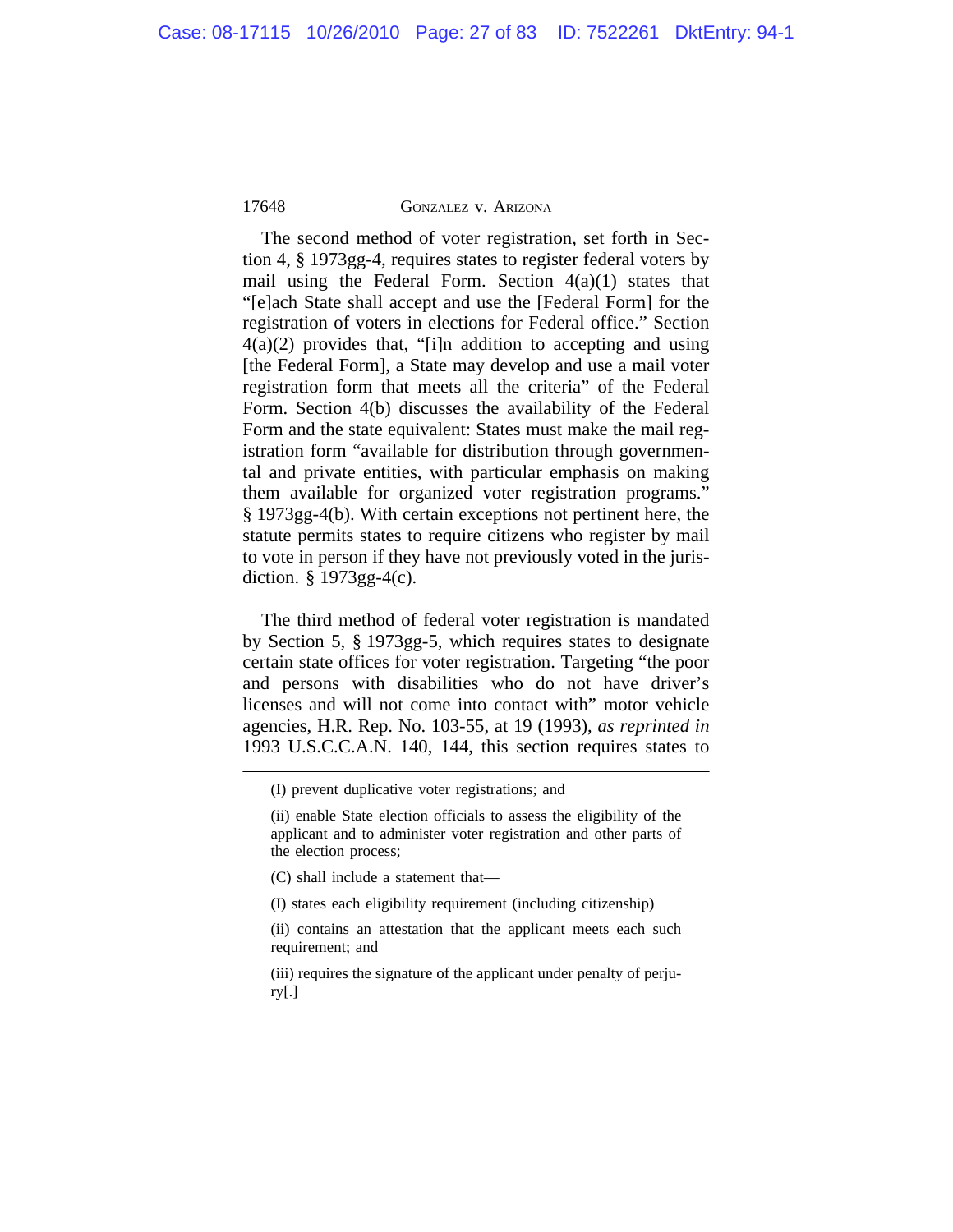| GONZALEZ V. ARIZONA |  |  |  |
|---------------------|--|--|--|
|---------------------|--|--|--|

17649

provide for federal registration at "all offices in the State that provide public assistance," § 1973gg-5(a)(2)(A), and "all offices in the State that provide State-funded programs primarily engaged in providing services to persons with disabilities," § 1973gg-5(a)(2)(B). The state may also designate additional government offices such as "public libraries, public schools, offices of city and county clerks (including marriage license bureaus), fishing and hunting license bureaus, government revenue offices, unemployment compensation offices, and [other offices] that provides services to persons with disabilities" as voter registration agencies. § 1973gg-5(a)(3).

Section 5 requires each designated agency to provide applicants with the Federal Form, help them complete it, and mandates "[a]cceptance of completed voter registration application forms for transmittal to the appropriate State election official."  $\S 1973gg-5(a)(4)(A)$ . As in Section 4, the designated state agency may also distribute a state form, but only "if it is equivalent" to the Federal Form. § 1973gg- $5(a)(6)(A)(ii)$ .

Section 6, § 1973gg-6, establishes procedures to enhance the accuracy and integrity of the official voting lists both by removing ineligible voters and preventing the mistaken removal of eligible voters.

Section 7, § 1973gg-7, describes how the federal and state governments will determine the contents of the Federal Form, and otherwise coordinate administration of the NVRA's procedures. This section delegates the creation of the Federal Form to the federal Election Assistance Commission (EAC).**<sup>13</sup>** § 1973gg-7(a). The section requires the EAC to work "in con-

**<sup>13</sup>**The responsibilities of the EAC were formerly held by the Federal Election Commission (FEC). When Congress passed the Help America Vote Act (HAVA), Pub. L. No. 107-252, 116 Stat. 1666, in 2002, it created the EAC, 42 U.S.C. § 15321, which eventually absorbed the FEC's duties under the NVRA.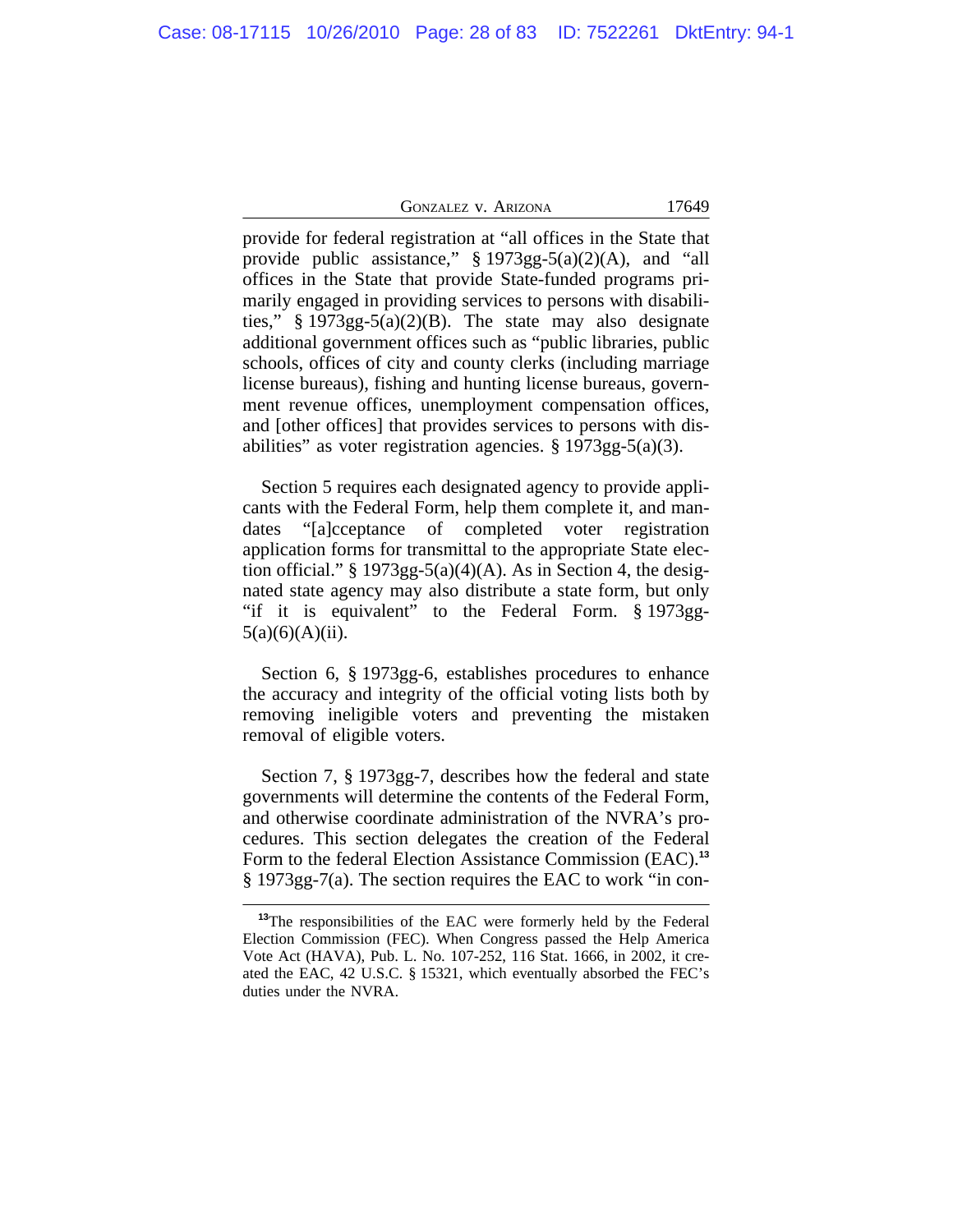sultation with the chief election officers of the States" in crafting the Form's contents. *Id.*

Section 7 also sets out parameters for what the Federal Form may, shall, and cannot include.**<sup>14</sup>** Among other things, the Federal Form "may require only such identifying information" as is necessary to allow the state to determine the eligibility of the applicant and to administer the voter registration and election process. § 1973gg-7(b)(1). The Federal Form

(2) shall include a statement that—

(A) specifies each eligibility requirement (including citizenship);

(B) contains an attestation that the applicant meets each such requirement; and

(C) requires the signature of the applicant, under penalty of perjury;

(3) may not include any requirement for notarization or other formal authentication; and

(4) shall include, in print that is identical to that used in the attestation portion of the application—

(I) [voter eligibility requirements and penalties for false applications,  $§ 1973gg-6(a)(5)]$ 

(ii) a statement that, if an applicant declines to register to vote, the fact that the applicant has declined to register will remain confidential and will be used only for voter registration purposes; and

(iii) a statement that if an applicant does not register to vote, the office at which the applicant submits a voter registration application will remain confidential and will be used only for voter registration purposes.

§ 1973gg-7(b).

**<sup>14</sup>**The Federal Form:

<sup>(1)</sup> may require only such identifying information (including the signature of the applicant) and other information (including data relating to previous registration by the applicant), as is necessary to enable the appropriate State election official to assess the eligibility of the applicant and to administer voter registration and other parts of the election process;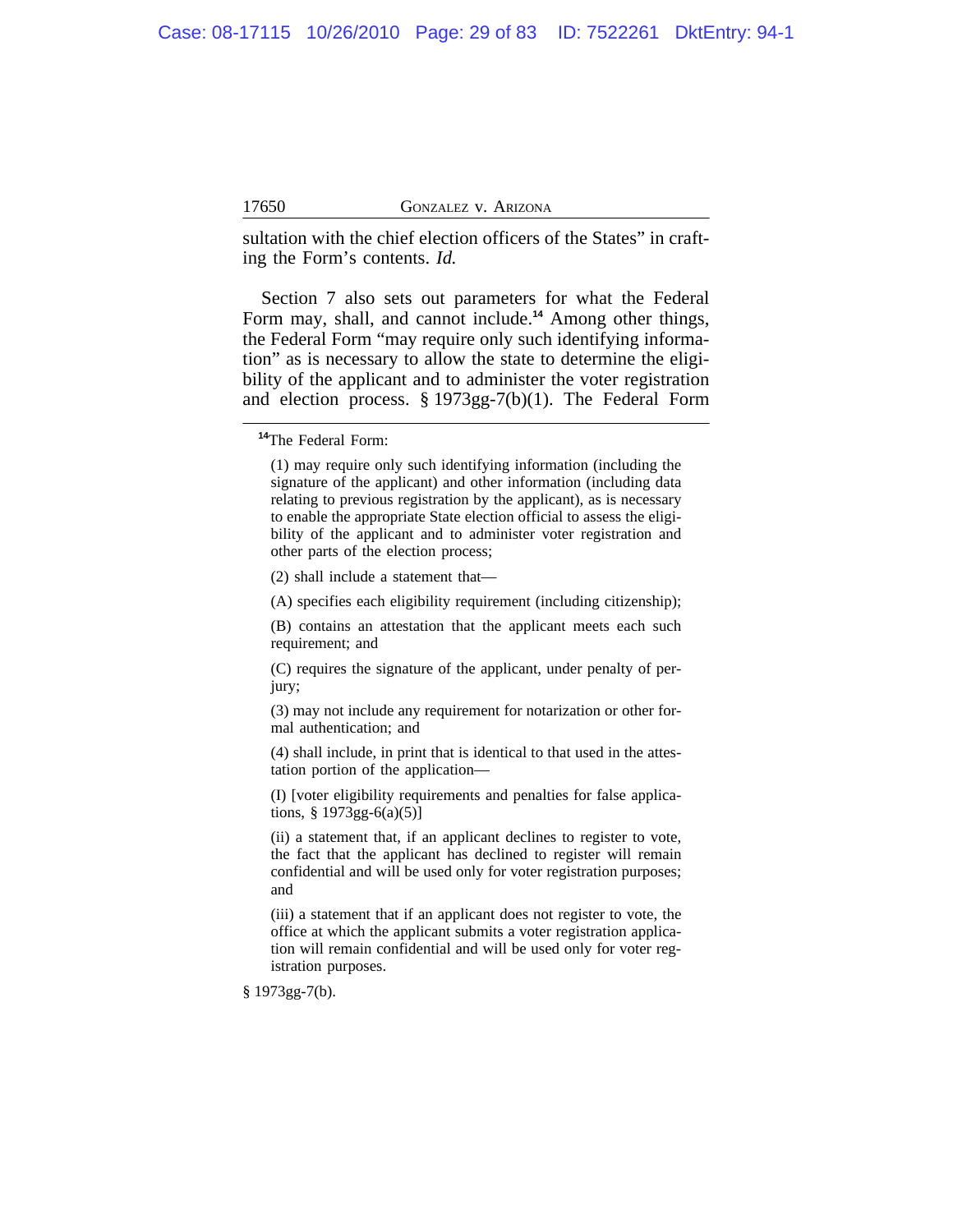must inform the applicant as to every eligibility requirement "including citizenship" and require the applicant to attest, under penalty of perjury, that the applicant meets each requirement. § 1973gg-7(b)(2). The form "may not include any requirement for notarization or other formal authentication."  $§$  1973gg-7(b)(3).

Section 8, § 1973gg-8, requires states to designate an officer to serve as chief election official. Section 9, § 1973gg-9, regulates civil enforcement of the NVRA's provisions and designates a private right of action under the statute. Section 10, § 1973gg-10, sets forth the criminal penalties for election fraud or other non-compliance with the statute.

As this overview indicates, the thrust of the NVRA is to increase federal voter registration by streamlining the registration process. In this vein, the NVRA requires states to make registration opportunities widely available, at the motor vehicle bureau, § 1973gg-3, by mail, § 1973gg-4, and at public assistance, disability service, and other designated state offices, § 1973gg-5. Along with increasing the opportunities for registration, the NVRA eases the burdens of completing registration forms. At the motor vehicle authority, for instance, voter registration must be included as part of the driver's license application and the combined form cannot require duplicative information.  $\S 1973gg-3(c)(2)(A)$ . The NVRA also regulates the Federal Form to meet its goal of eliminating obstacles to voter registration. *See*  $§$  1973gg(b)(1)-(2). Thus, the NVRA forbids the EAC from including any identifying information beyond that "necessary to enable the appropriate State election official to assess the eligibility of the applicant and to administer voter registration and other parts of the election process." § 1973gg-7(b)(1). In sum, as every court to have considered the act has concluded, the NVRA's central purpose is to increase voter registration by streamlining voter registration procedures. *See, e.g.*, *Harkless*, 545 F.3d at 449; *Welker v. Clarke*, 239 F.3d 596, 598-99 (3d Cir. 2001) ("One of the NVRA's central purposes was to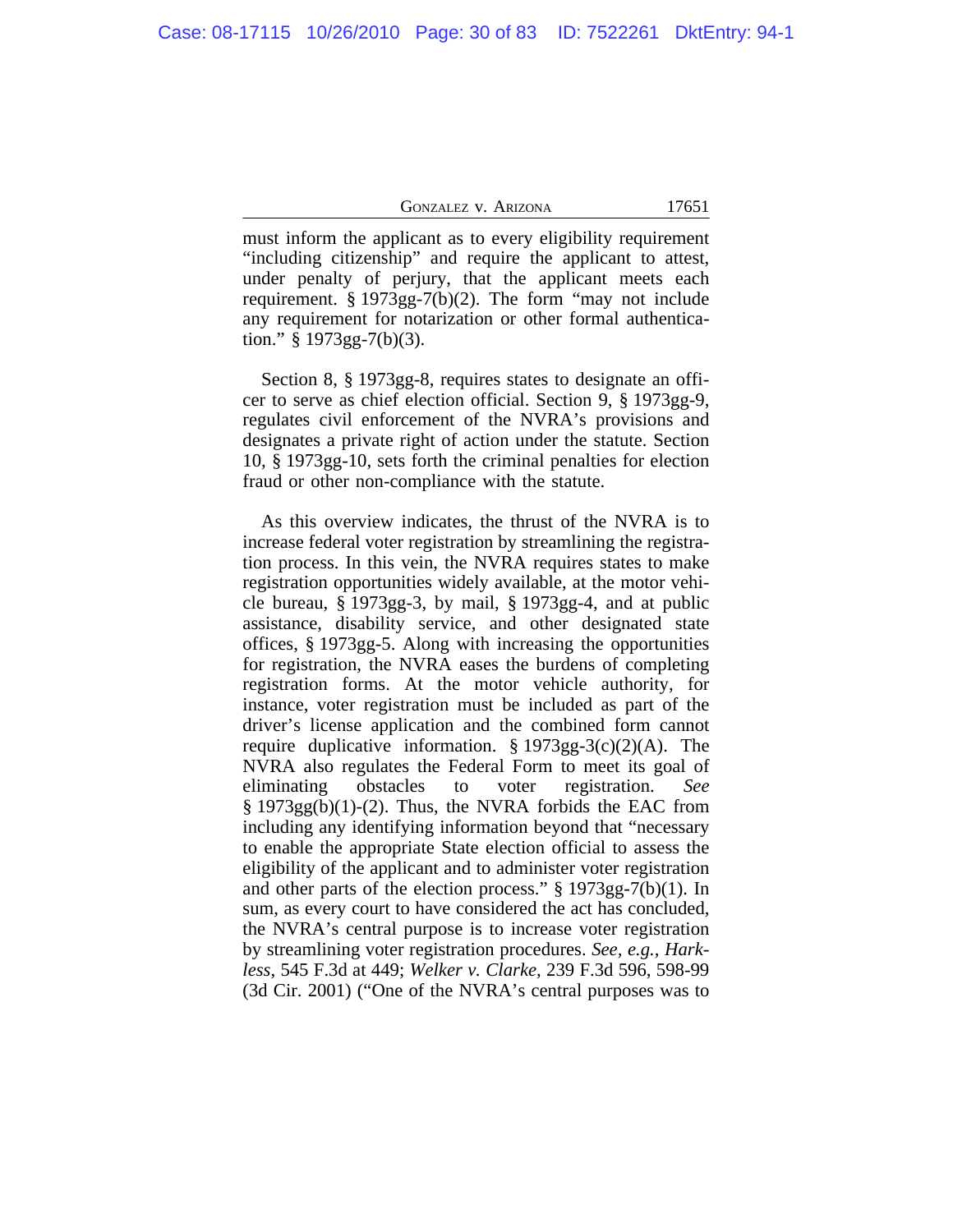dramatically expand opportunities for voter registration . . . ."); *Disabled in Action of Metro. N.Y. v. Hammons*, 202 F.3d 110, 114 (2d Cir. 2000); *Lara*, 181 F.3d at 192 ("The NVRA is addressed to heightening overall popular participation in federal elections . . . ."); *Nat'l Coal. for Students with Disabilities Educ. & Legal Def. Fund v. Allen*, 152 F.3d 283, 285 (4th Cir. 1998) ("Congress passed the NVRA . . . to encourage increased voter registration for elections involving federal offices" and "to make it easier to register to vote."); *ACORN v. Miller*, 129 F.3d 833, 835 (6th Cir. 1997) ("In an attempt to reinforce the right of qualified citizens to vote by reducing the restrictive nature of voter registration requirements, Congress passed the [NVRA].").

3

Turning now to our Elections Clause analysis, we consider whether Proposition 200's documentary proof of citizenship requirement is superseded by the NVRA. As indicated by the approach derived from *Siebold* and *Foster*, *see supra* Part II.B, we consider the state and federal enactments together as if they composed a single system of federal election procedures. Next, we consider whether, read naturally, the NVRA provisions complement Proposition 200's voter registration requirements or supersede them. If a natural interpretation of the language of the two enactments leads to the conclusion that the state law does not function consistently and harmoniously with the overriding federal scheme, then it is replaced by the federal statute.

**[8]** Applying this framework, we conclude that Proposition 200's documentary proof of citizenship requirement conflicts with the NVRA's text, structure, and purpose. First, the NVRA addresses precisely the same topic as Proposition 200 in greater specificity, namely, the information that will be required to ensure that an applicant is eligible to vote in federal elections. *See Foster*, 522 U.S. at 73. Section 7 of the NVRA, § 1973gg-7, both spells out the information that an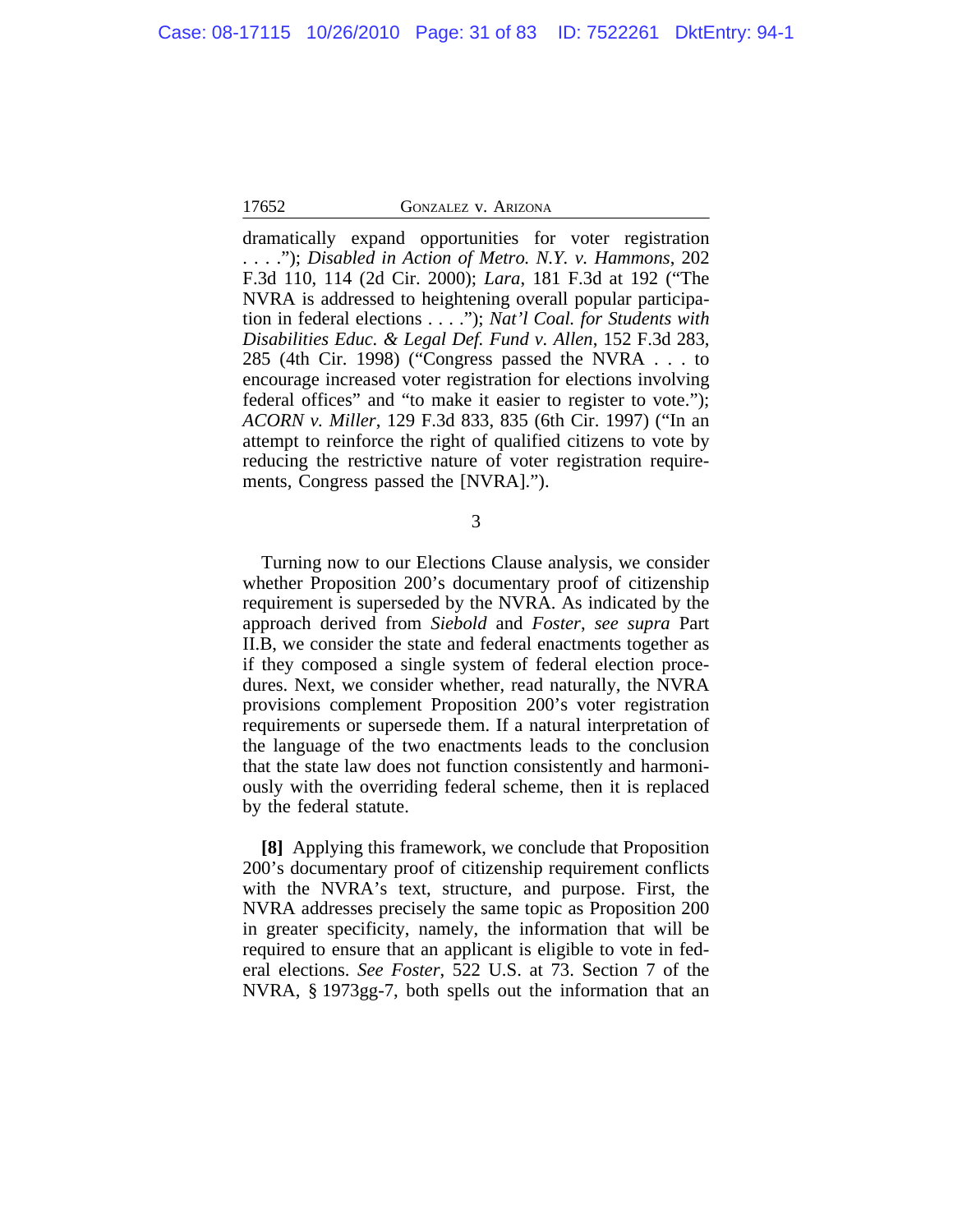applicant must provide in order to register to vote in a federal election and limits what the Federal Form can require. It "may require only such identifying information (including the signature of the applicant) and other information (including data relating to previous registration by the applicant), as is necessary to enable the appropriate State election official to assess the eligibility of the applicant."  $\S 1973gg-7(b)(1)$ . The Federal Form accounts for eligibility concerns by requiring applicants to attest, under penalty of perjury, that they meet every eligibility requirement. § 1973gg-7(b)(2). Acknowledging the states' interests in ensuring voter eligibility, Congress allowed states to give their input on the contents of the Federal Form in an advisory capacity to the EAC.  $\S 1973gg-7(a)(2)$ . Given the NVRA's comprehensive regulation of the development of the Federal Form, there is no room for Arizona to impose sua sponte an additional identification requirement as a prerequisite to federal voter registration for registrants using that form. If viewed as a second enactment by the same legislature, the NVRA clearly subsumes Proposition 200's additional documentary requirement on registrants using the Federal Form. *See Siebold*, 100 U.S. at 384.

**[9]** Further supporting this conclusion, the value of the Federal Form (and hence a centerpiece of the NVRA) would be lost, and Congress's goal to eliminate states' discriminatory or onerous registration requirements vitiated, if we were to agree with Arizona that states could add any requirements they saw fit to registration for federal elections through the Federal Form. For instance, the NVRA prohibits the Federal Form from requiring notarization or other such formal authentication. § 1973gg-7(b)(3). If the NVRA did not supersede additional state requirements on registrants using the Federal Form, as Arizona asserts, then states would be free to impose a notarization requirement as a prerequisite to their "accept- [ance] and use" of the form, *see* § 1973gg-4(a)(1), even though such a requirement would directly contradict Congress's intent in prohibiting such a requirement in the form itself.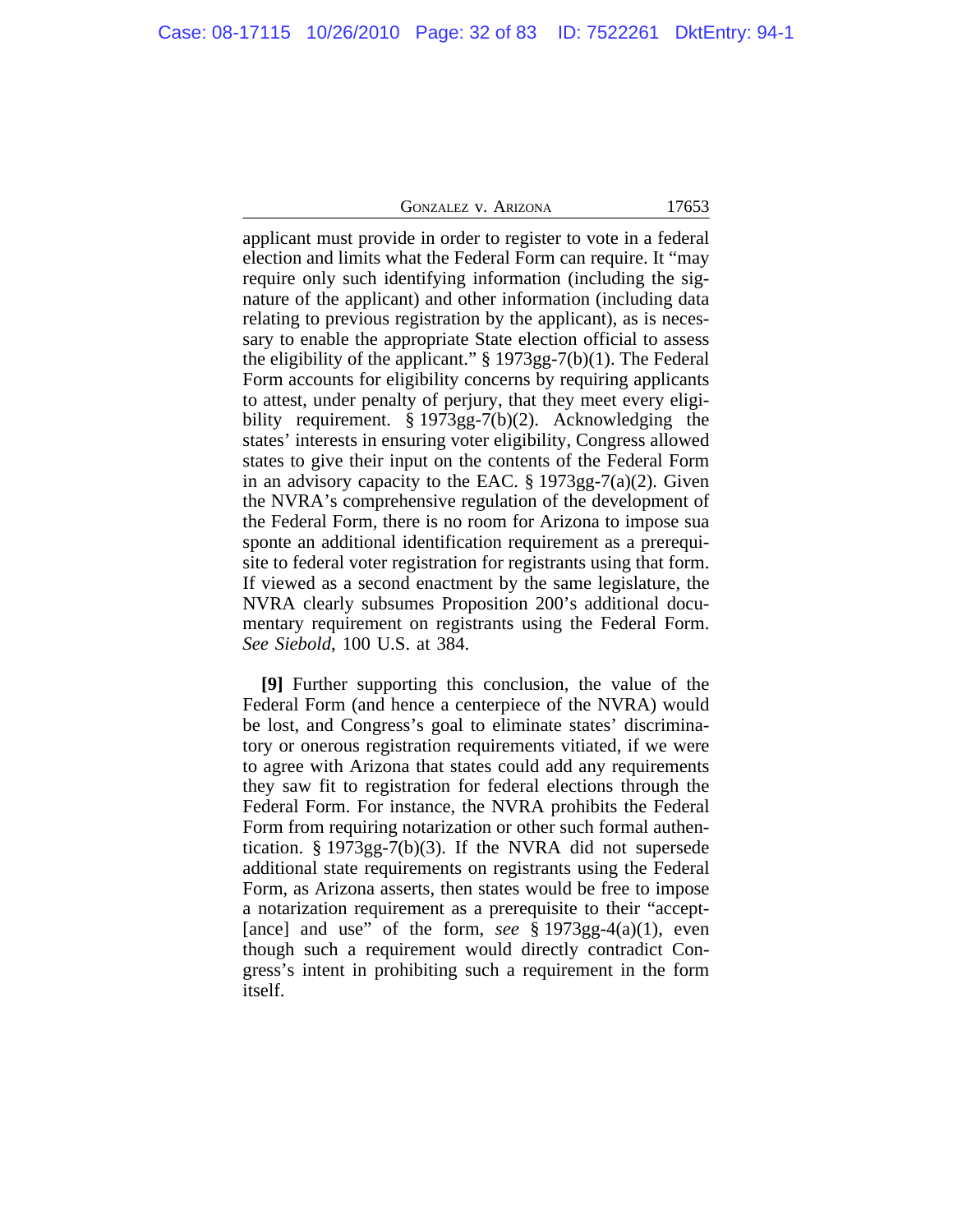**[10]** Moreover, specific statutory language in the NVRA, when read in an unstrained and natural manner, is inconsistent with the state enactment. The NVRA mandates that states "shall accept and use" the Federal Form when applicants register by mail. § 1973gg-4(a). It likewise requires "acceptance" of the completed Federal Form at state office buildings, which must be transmitted to the appropriate State election officials.  $§$  1973gg-5(a)(4)(iii). The state must implement these methods of registering voters, as well as the combined motor vehicle-voter registration form, § 1973gg-3(c)(1), "notwithstanding any other Federal or state law," § 1973gg-2(a). By contrast, Proposition 200 precludes the state from registering applicants who have completed and submitted the Federal Form unless such applicants also mail in, or submit at the designated state office building, documentary proof of citizenship. Ariz. Rev. Stat. §§ 16-152, 16-166. Such a requirement falls under the umbrella of laws displaced by the NVRA's "notwithstanding" language.

Structurally, allowing states to impose their own requirements for federal voter registration on registrants using the Federal Form would nullify the NVRA's procedure for soliciting state input, and aggrandize the states' role in direct contravention of the lines of authority prescribed by Section 7. The NVRA permits states to suggest changes to the Federal Form, but gives the EAC ultimate authority to adopt or reject those suggestions. § 1973gg-7(a). Here, for example, before enacting Proposition 200, Arizona petitioned the EAC to include a requirement in the Federal Form that the applicant present documentary proof of citizenship analogous to what is required by Proposition 200. Pursuant to the procedure set forth in the NVRA, the EAC denied the suggestion and warned that Arizona "may not refuse to register individuals to vote in a Federal election for failing to provide supplemental proof of citizenship, if they have properly completed and timely submitted the Federal Registration Form." Faced with this denial, Arizona proceeded to implement the requirement in Proposition 200 as a separate state condition to voter regis-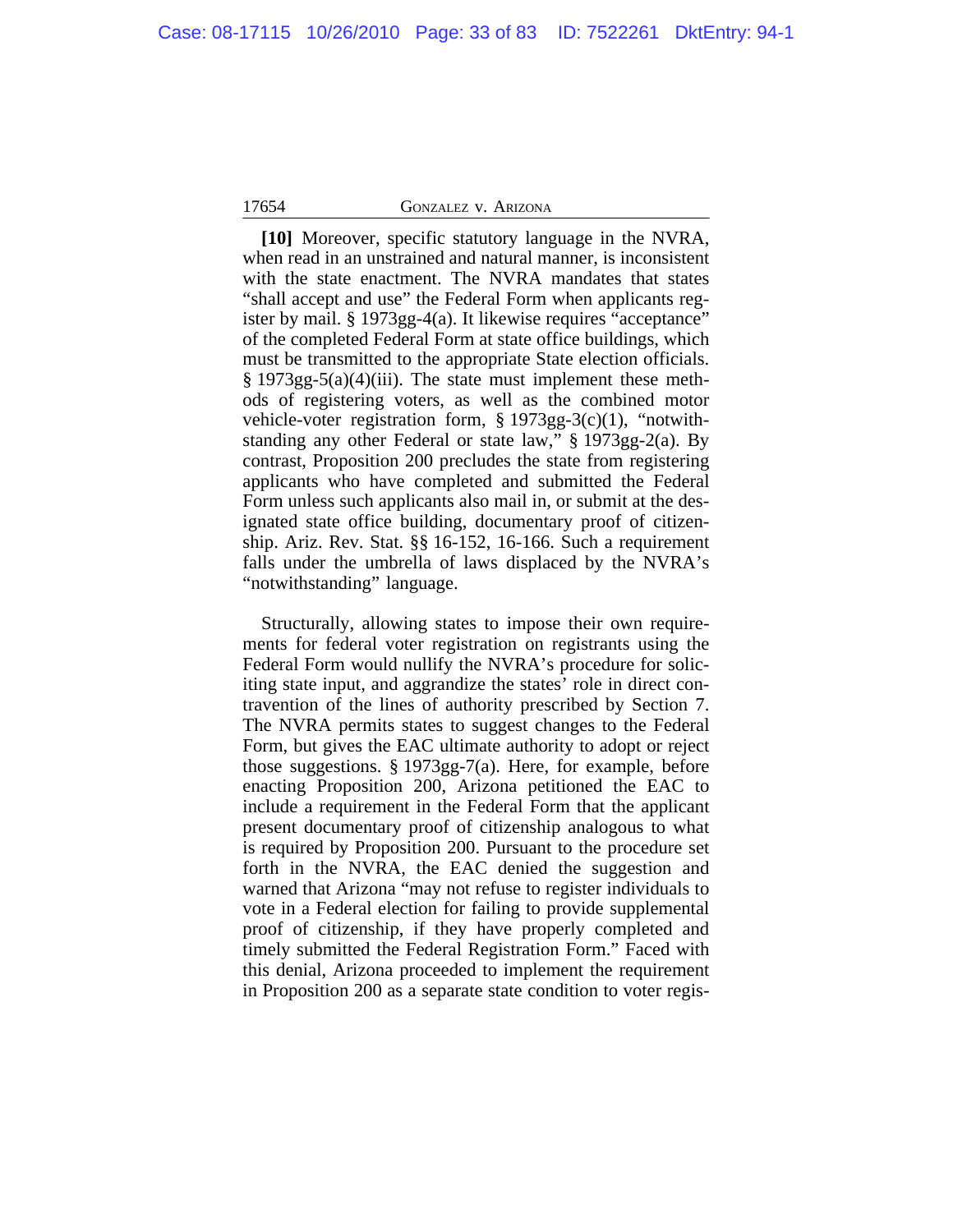tration, which was imposed even on those registering to vote in federal elections with the Federal Form. If the NVRA did not supersede state-imposed requirements for federal voter registration, this type of end-run around the EAC's consultative process would become the norm, and Congress's control over the requirements of federal registration would be crippled. Given that the Elections Clause gives Congress ultimate authority over the federal voter registration process, *Colgrove*, 328 U.S. at 554, such a reading of the NVRA is untenable.

**[11]** More broadly, Proposition 200 is not in harmony with the intent behind the NVRA, which is to reduce state-imposed obstacles to federal registration. It is indisputable that by requiring documentary proof of citizenship, Proposition 200 creates an additional state hurdle to registration. As indicated in our overview, *supra* Part C.2, the NVRA was sensitive to the multiple purposes of a federal voter registration scheme, including the need "to establish procedures that [would] increase the number of eligible citizens who register to vote in elections for Federal office" and the need to protect "the integrity of the electoral process." § 1973gg(b). The balance struck by the EAC pursuant to  $\S 1973gg-7(a)$  was to require applicants to attest to their citizenship under penalty of perjury, but not to require the presentation of documentary proof. *Id.* Proposition 200's additional requirement is not consistent with this balance.

Arizona argues that Proposition 200 does not conflict with the NVRA because the NVRA nowhere expressly precludes states from imposing requirements in addition to those of the Federal Form. Focusing on the phrase in the NVRA Section 4 which requires states to "accept and use" the Federal Form to register mail applicants, *see* § 1973gg-4(a)(1), Arizona argues that its registration process complies with the NVRA because the state makes the Federal Form available to applicants, and will accept the Form so long as it is accompanied by documentary proof of citizenship.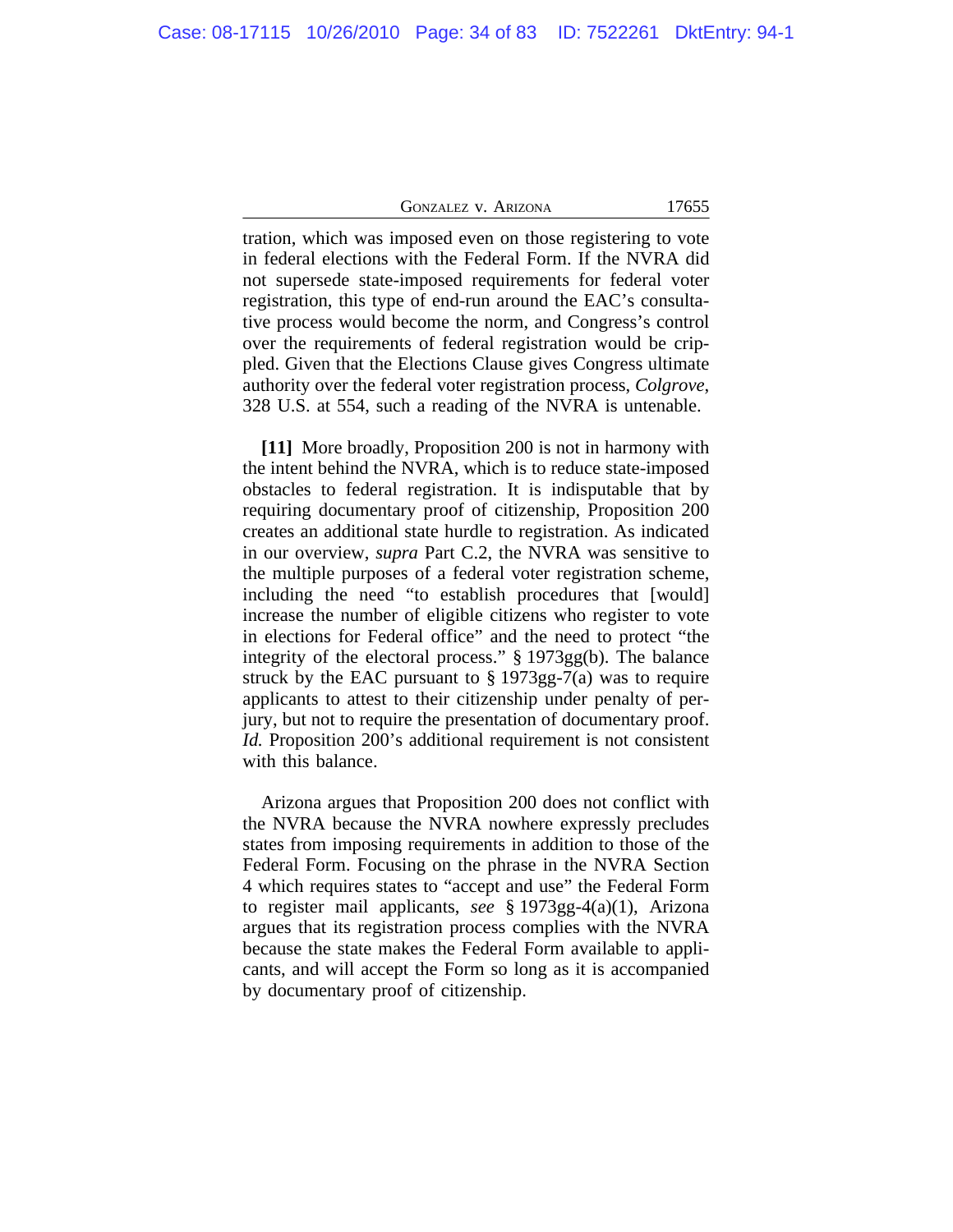**[12]** Like the petitioners in *Foster*, Arizona has offered a creative interpretation of the state and federal statutes to avoid a direct conflict. *See Foster*, 522 U.S. at 72. But as *Foster* counsels, we do not strain to reconcile the state's federal election regulations with those of Congress under the Elections Clause; rather, we consider whether the additional registration requirement mandated by Proposition 200 is harmonious with the procedures mandated by Congress under a natural reading of the statutes. *See id.* at 74; *Siebold*, 100 U.S. at 384. As explained above, allowing Arizona to impose Proposition 200's registration provisions on top of the Federal Form conflicts with the NVRA's purpose, procedural framework, and the specific requirement that states use the Federal Form or its equivalent, "notwithstanding any other state or federal law," § 1973gg-2(a). Under Congress's expansive Elections Clause power, we must hold Arizona's documentary proof of citizenship requirement, Ariz. Rev. Stat. §§ 16-152(A)(23), 16- 166(F), superseded by the NVRA.**<sup>15</sup>**

#### 4

#### Arizona's remaining arguments do not persuade us to reach

**<sup>15</sup>**Because we reach our conclusion based on the language and structure of the statute, we do not rely on the EAC's interpretation of the NVRA or the NVRA's legislative history. Because the parties argue the import of these sources, we merely note that both are consistent with our holding. As discussed *supra* page 17654, the EAC construes the NVRA as not permitting states to "condition acceptance of the Federal Form upon receipt of additional proof." With respect to legislative history, the NVRA's Conference Report, which we have held is the most authoritative and reliable legislative material, *see, e.g.*, *Nw. Forest Res. Council v. Glickman*, 82 F.3d 825, 835 (9th Cir. 1996), shows that Congress rejected an amendment to the NVRA which would have provided that "nothing in this Act shall prevent a State from requiring presentation of documentation relating to citizenship of an applicant for voter registration," H.R. Rep. No. 103- 66, at 23 (1993). The conferees explained that the amendment was not "consistent with the purposes of" the NVRA and "could effectively eliminate, or seriously interfere with, the mail registration program of the Act." *Id.*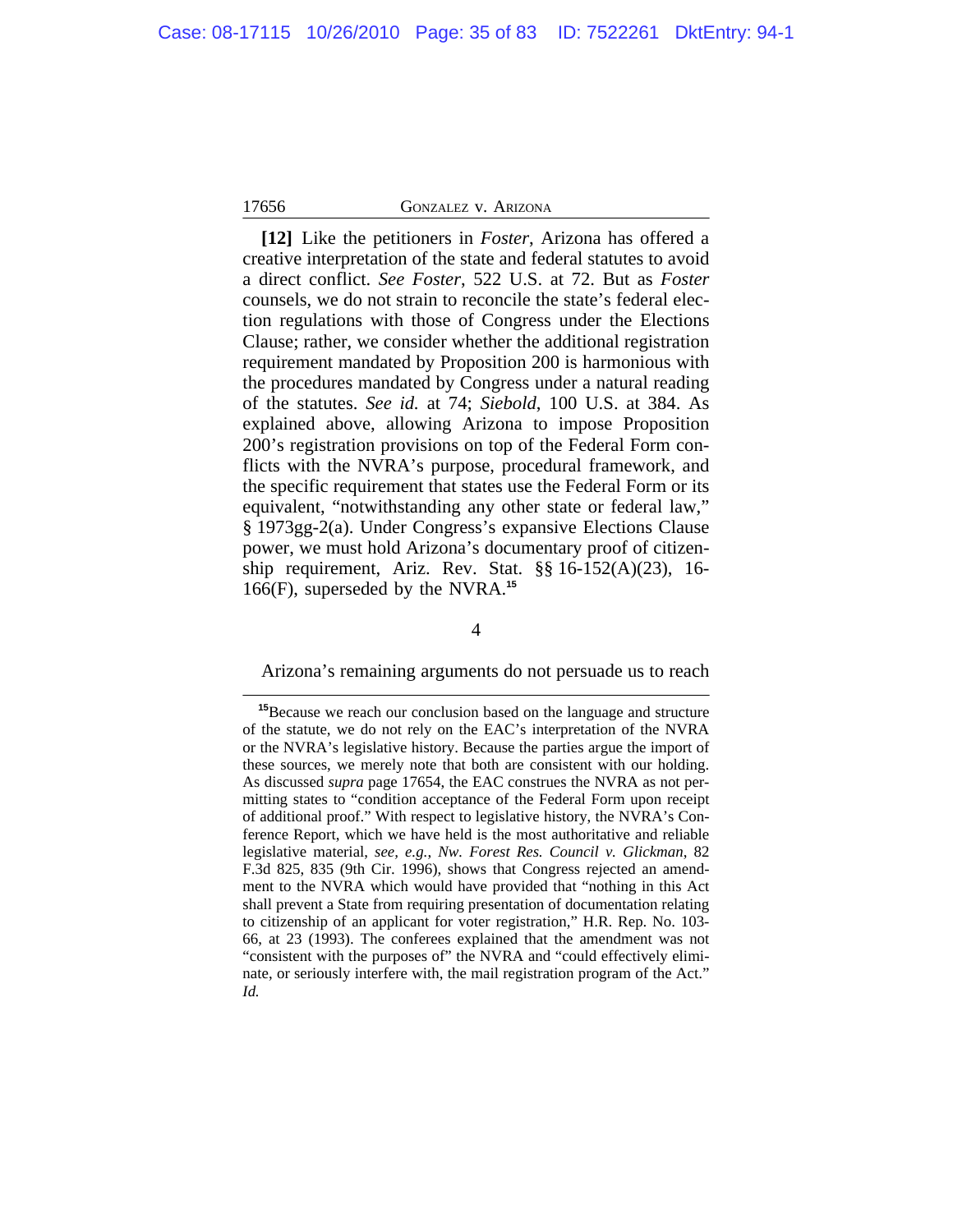a different conclusion. First, Arizona contends that an interpretation of the NVRA that precludes states from imposing additional voter registration requirements for federal elections is unreasonable because Congress could not have intended states to register "any and all" applicants who submit the Federal Form without any outlet for the states to check those applicants' qualifications. Arizona asserts that because the act contemplates that some applications will be rejected, *see* § 1973gg-6(a)(2) (which requires states to notify "each applicant of the disposition of the application"), the NVRA cannot require states to automatically register every individual using the Federal Form.

This argument reflects a misunderstanding of the NVRA. As Section 6 demonstrates, states need not register every applicant who completes and submits the Federal Form. *See* § 1973gg-6(a)(2). Voters still have to prove their eligibility pursuant to the Federal Form. Contrary to Arizona's assertion, the NVRA does not require states to register applicants who are ineligible, or whose forms are incomplete, inaccurate, or illegible.

Second, Arizona argues that states must have freedom to exercise their own methods for determining voter eligibility as a protection against voter fraud. In *ACORN v. Edgar*, the Seventh Circuit considered and discarded a similar argument. In that case, the state claimed that the "Motor Voter" component of the NVRA "opens the door to voter fraud." 56 F.3d at 795. The court rejected the argument in part because "federal law contains a number of safeguards against vote fraud, and it is entirely conjectural that they are inferior to the protections that [state] law offers." *Id.* at 795-96 (citation omitted).

We reach the same conclusion here. Congress was well aware of the problem of voter fraud when it passed the NVRA, as evidenced by the numerous fraud protections built into the act. For one, Section 10 applies federal criminal penalties to persons who knowingly and willingly engage in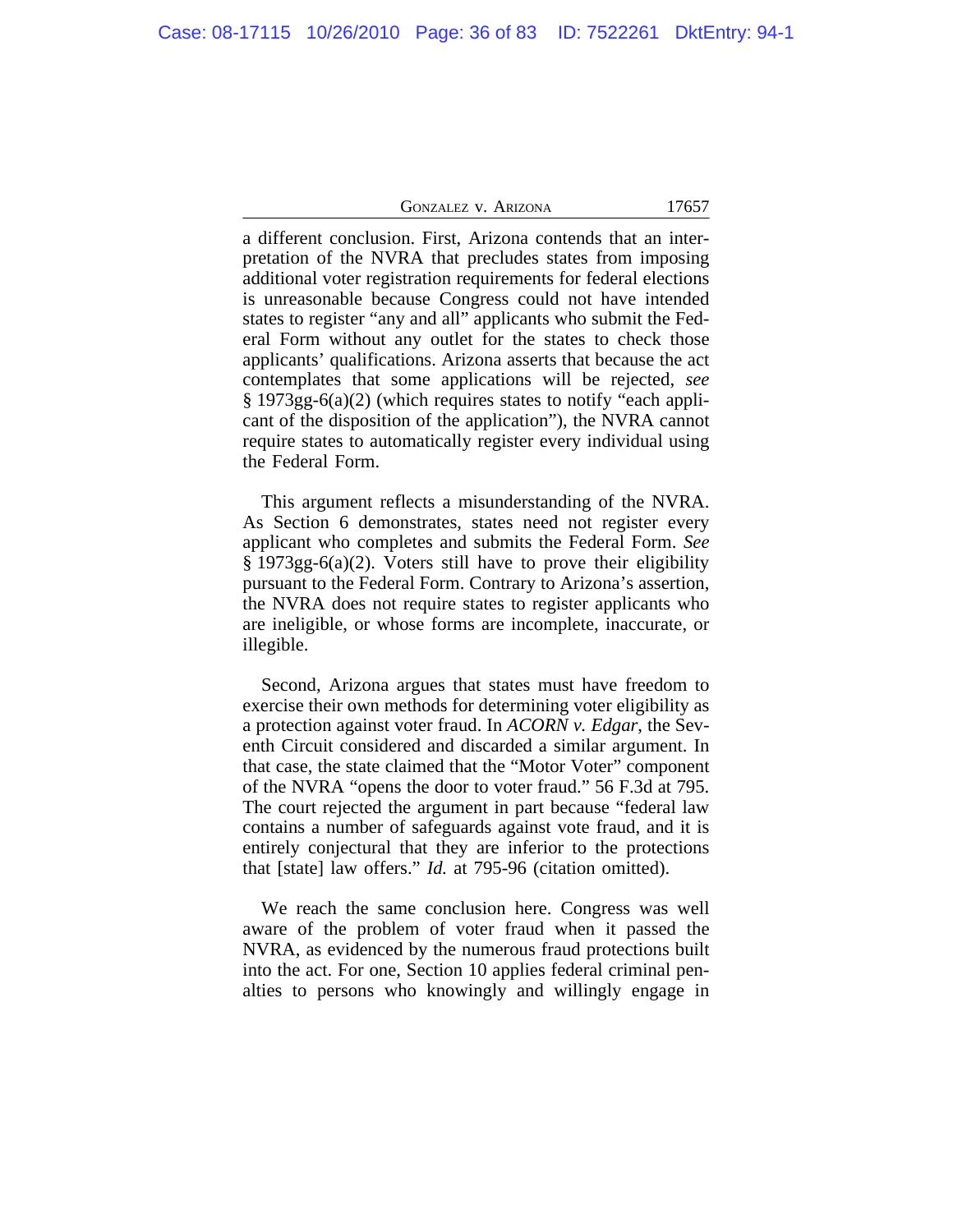fraudulent registration tactics. § 1973gg-10(2). Second, Sections 3 and 7 require the Federal Form and the combined motor vehicle-voter registration form to contain an attestation clause that sets out the requirements for voter eligibility. §§ 1973gg-3(c)(2)(C)(i)-(ii), 1973gg- 7(b)(2)(A)-(B). Applicants are required to sign these forms under penalty of perjury. §§ 1973gg-3(c)(2)(C)(iii), 1973gg-7(b)(2)(C). Third, Section 4 permits states to verify the eligibility and identity of voters by requiring first-time voters who register by mail to appear at the polling place in person, where the voter's identity can be confirmed. § 1973gg-4(c). Last, Section 6 requires states to give notice to applicants of the disposition of their registration, which states may use as a means to detect fraudulent registrations. *See* § 1973gg-6(a)(2). Because Congress dealt with the issue of voter fraud in the NVRA, we are not persuaded by Arizona's claim that states must be permitted to impose additional requirements to address the same issue.

Third, Arizona suggests that Congress's enactment of HAVA, 42 U.S.C. § 15301 *et seq*., which Congress passed after the NVRA, provides a gloss on the NVRA's meaning. According to Arizona, HAVA demonstrated Congress's intent to permit states to ensure the eligibility of voter registrants, and made clear that states could exceed the minimum requirements of the NVRA in carrying out their registration functions.

We disagree. Congress enacted HAVA in reaction to the 2000 Presidential election and the ensuing controversial Florida recount. *Fla. State Conference of NAACP v. Browning*, 522 F.3d 1153, 1155 (11th Cir. 2008). The NVRA and HAVA operate in separate spheres: while the NVRA regulates voter registration, HAVA is concerned with updating election technologies and other election-day issues at polling places.

As relevant here, HAVA interacts with the NVRA only on a few discrete issues. First, HAVA added two check-boxes to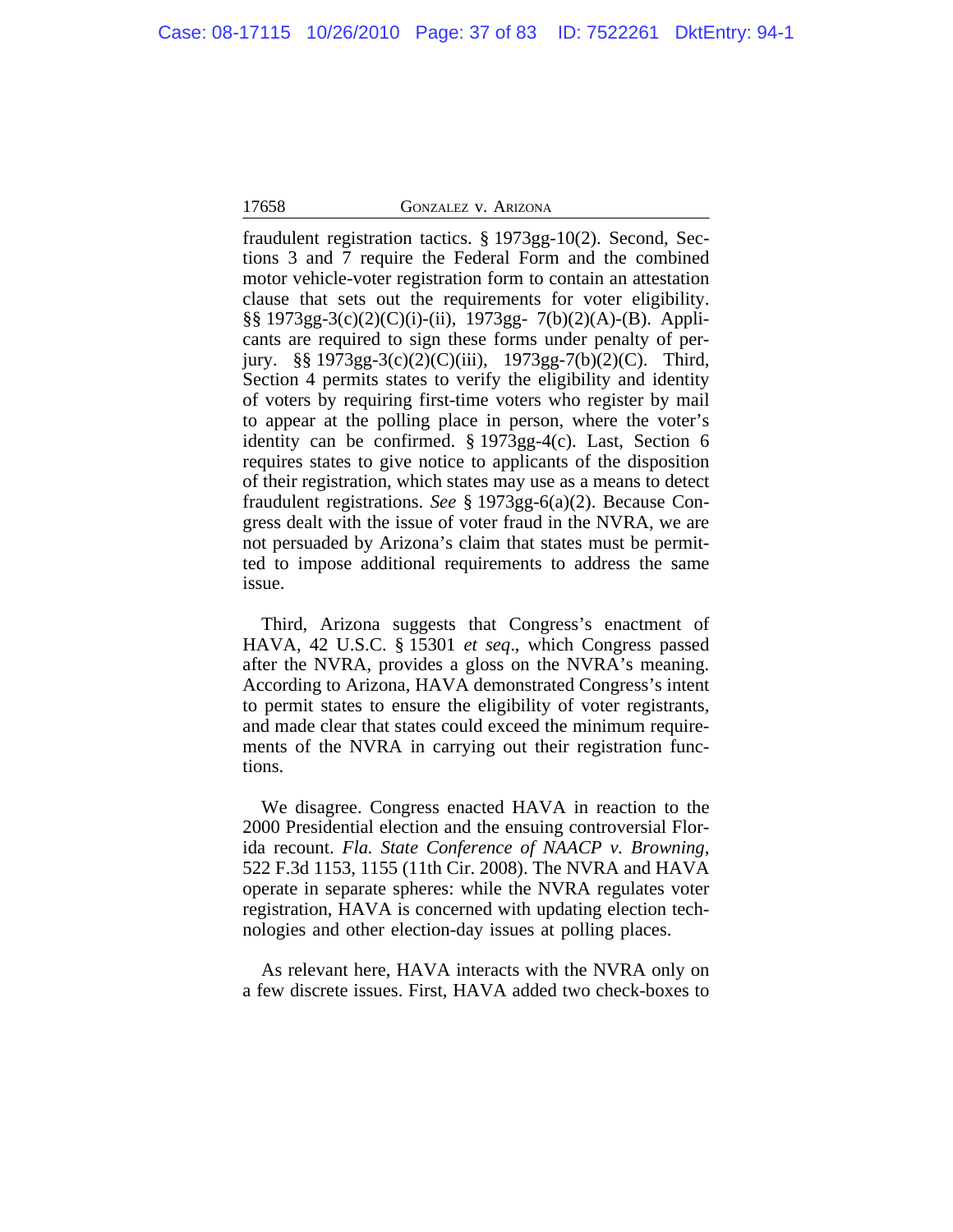| GONZALEZ V. ARIZONA | 17659 |
|---------------------|-------|
|---------------------|-------|

the Federal Form, requiring applicants to check off whether they are citizens of the United States and whether they are old enough to vote. 42 U.S.C. § 15483(b)(4).

Second, HAVA permits mail registrants who have not previously voted in a federal election to submit documents verifying their identity along with the Federal Form. § 15483(b)(3). First-time voters who take advantage of this provision do not have to show their identification when they arrive at the polling place, *id.*, a step that the states may otherwise require under the NVRA, *see* § 1973gg-4(c). This option is not, however, a prerequisite to successful registration, as applicants who choose not to submit documentation may still be registered.

Third, HAVA requires states to assign each registrant a "unique identifier" capable of being cross-checked against voters' identities at the polls.  $\S$  15483(a)(1)(A). HAVA provides that the unique identifier may be the applicant's driver's license number or the last four digits of the applicant's social security number. *See* § 15483(a)(5)(A). But nothing in HAVA allows the state to require these forms of identification as a prerequisite to registration. Rather, if the applicant possesses neither a driver's license nor social security card, HAVA requires the state to assign the applicant "a number which will serve to identify the applicant for voter registration purposes."  $§$  15483(a)(5)(A)(ii). The unique identifier is not used to check the citizenship of the registrant, but rather to ensure that the voter who appears at the polls is the same person who registered to vote.

Nor does HAVA allow states to exceed the voter registration requirements set forth in the NVRA. In making this argument, Arizona points to the provision in HAVA stating that:

The requirements established by this title are minimum requirements and nothing in this title shall be construed to prevent a State from establishing elec-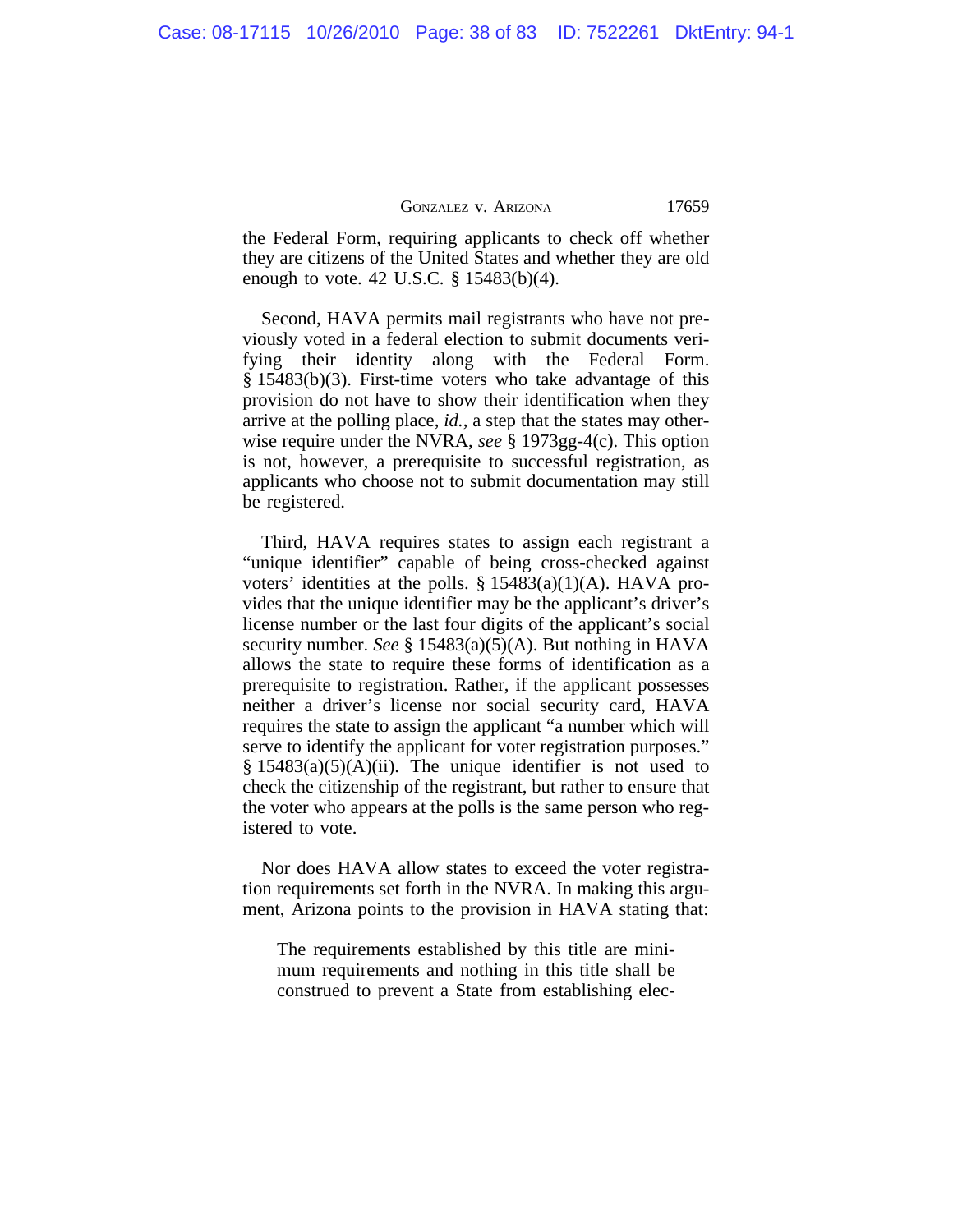tion technology and administration requirements that are more strict than the requirements so long as such State requirements are not inconsistent with the Federal requirements under this subchapter or any law [including the NVRA and other federal voting regulations, § 15545].

§ 15484. But the "election technology and administration requirements" referenced in this section refer to HAVA's requirements that states update election equipment (such as by replacing punch card voting systems) and meet other voting system standards. While § 15484 permits states to institute their own technological and administrative improvements, it does not allow them to impose additional requirements on the voter registration process established by the NVRA. Indeed, the section itself precludes states from adding requirements "inconsistent with the Federal requirements under" the NVRA. § 15484. Moreover, HAVA expressly provides that "nothing [in HAVA] may be construed to authorize or require conduct prohibited under [the NVRA]." § 15545(a)(4). This language indicates Congress's intent was to prevent HAVA from interfering with NVRA's comprehensive voter registration system. Accordingly, Arizona's reliance on HAVA is unavailing.

D

**[13]** Finally, Arizona argues that we are foreclosed from reviewing Gonzalez's NVRA claim because the prior panel's ruling in *Gonzalez I*, which occurred at the preliminary injunction phase of this case, already decided that the NVRA does not supersede the changes to Arizona's registration system under Proposition 200. *See Gonzalez I*, 485 F.3d at 1050-51. Arizona asserts that this prior ruling is dispositive, and there is no ground for the court to reconsider the issue here.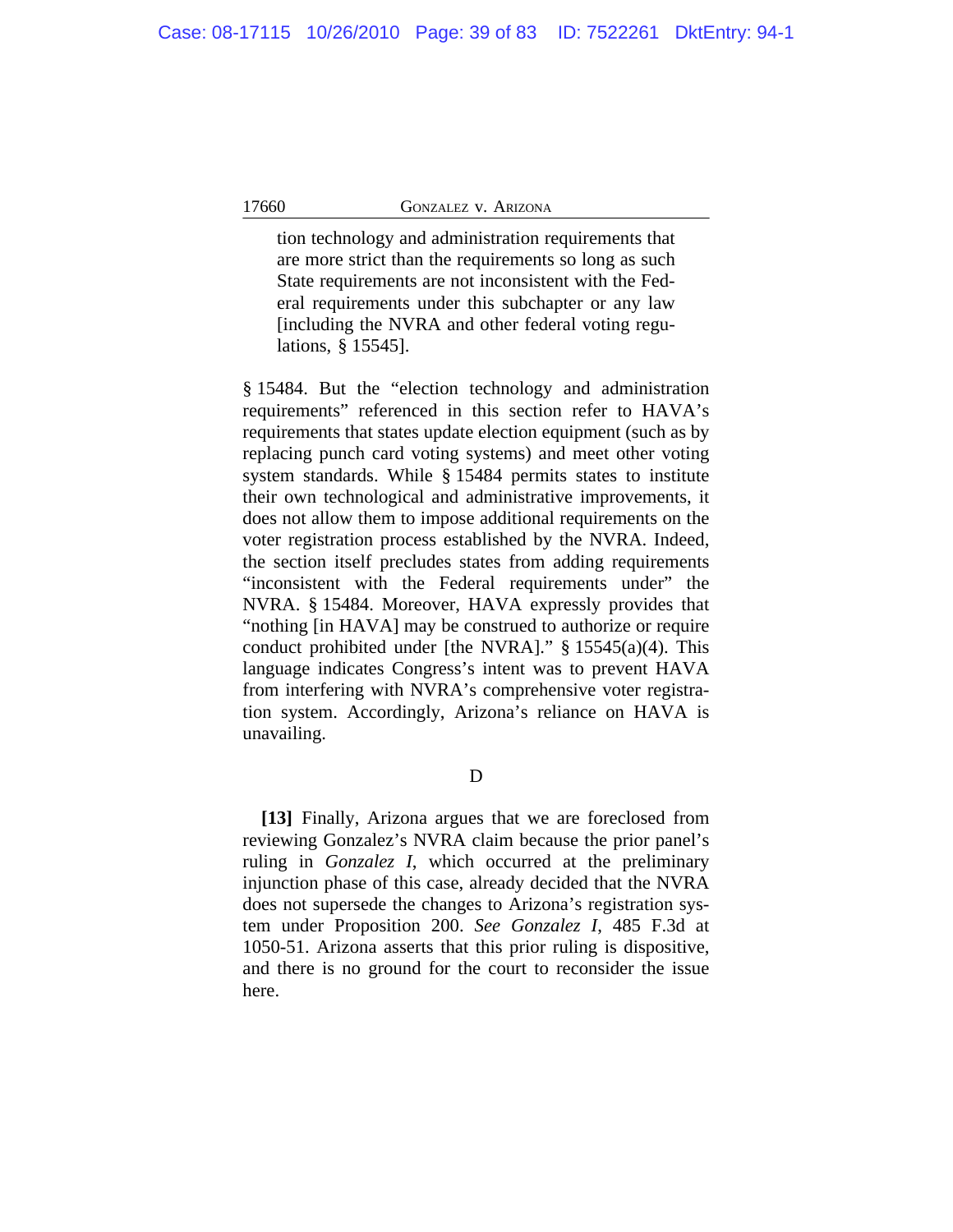**[14]** Addressing this argument requires us to review the applicability of our law of the case doctrine.**16** Under this doctrine, "one panel of an appellate court will not as a general rule reconsider questions which another panel has decided on a prior appeal in the same case." *Hegler v. Borg*, 50 F.3d 1472, 1475 (9th Cir. 1995) (citation and internal quotation marks omitted). The doctrine applies to prior decisions based on pure issues of law, even those made, as here, in the preliminary stages of review of the same case. *See Ranchers Cattlemen Action Legal Fund United Stockgrowers of Am. v. U.S. Dep't of Agric.*, 499 F.3d 1108, 1114 (9th Cir. 2007).

**[15]** "The effect of the doctrine is not dispositive, particularly when a court is reconsidering its own judgment, for the law of the case 'directs a court's discretion, it does not limit the tribunal's power.' " *Mendenhall v. Nat. Transp. Safety Bd.*, 213 F.3d 464, 469 (9th Cir. 2000) (quoting *Arizona v. California*, 460 U.S. 605, 618 (1983)). In other words, "there is nothing in the Constitution of the United States to require [invocation of the doctrine], or to prevent a [court] from allowing a past action to be modified while a case remains in court." *King v. West Virginia*, 216 U.S. 92, 101 (1910). Instead, the doctrine's utility is typically prudential: "it's a courteous and efficient way for a court to say 'enough's enough' when litigants seek reconsideration of prior interlocutory decisions." *Jeffries v. Wood* (*Jeffries V*), 114 F.3d 1484, 1509 (9th Cir. 1997) (en banc) (Kozinski, J., dissenting) (citing cases), *overruled on other grounds by Lindh v. Murphy*, 521 U.S. 320 (1997).

**<sup>16</sup>**Law of the case is part of a related set of preclusion principles that includes stare decisis, res judicata, and collateral estoppel. 3 James Wm. Moore et al., Moore's Manual: Federal Practice & Procedure, § 30.01. Though linked by the general animating purpose of judicial efficiency, these principles are distinguished by the type or stage of litigation in which they separately apply, and as a consequence each has its own policy considerations. *Id.*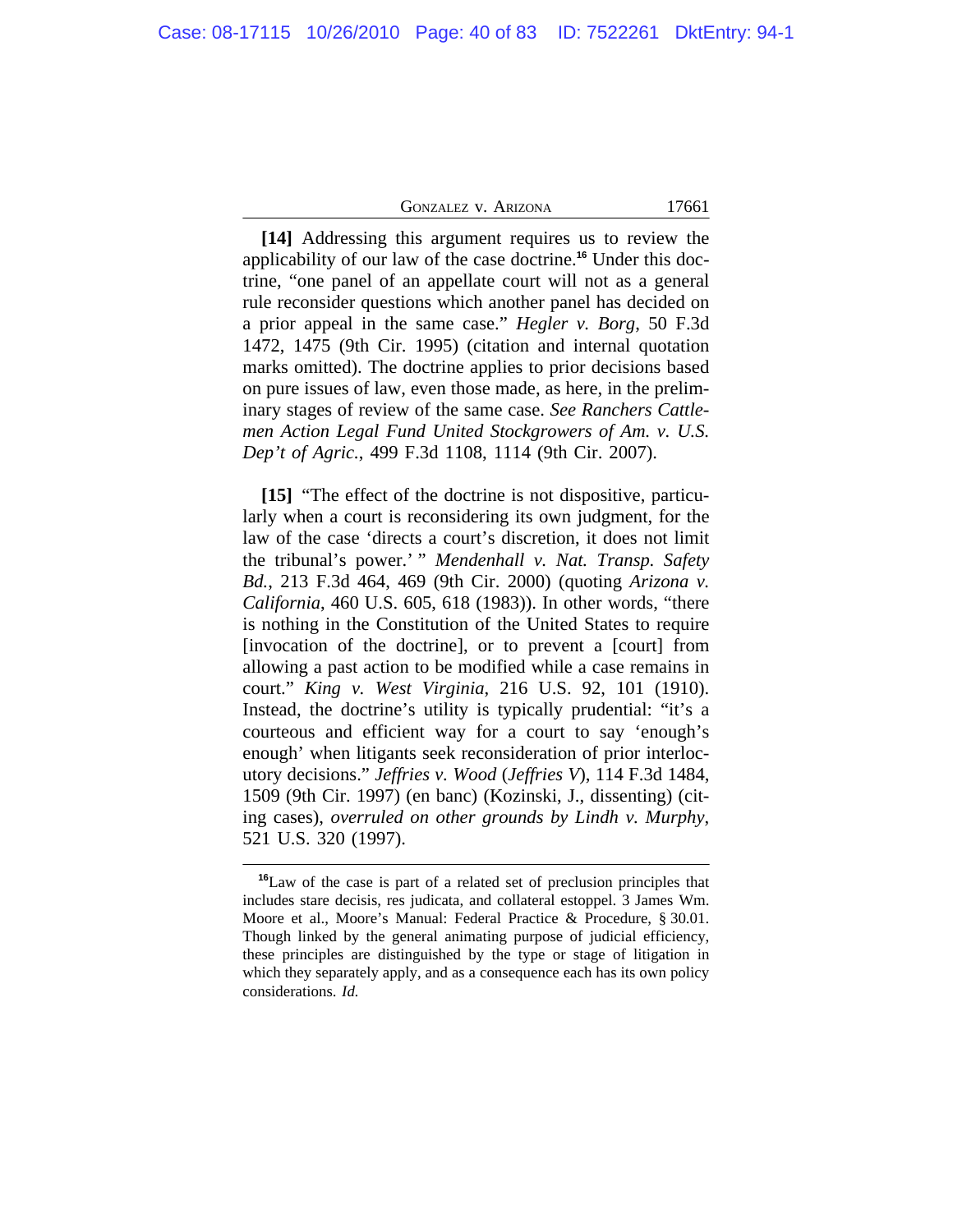That said, the policies animating the law of the case doctrine are undeniably fundamental. The doctrine "promotes the finality and efficiency of the judicial process by protecting against the agitation of settled issues." *Christianson v. Colt Indus. Operating Corp.*, 486 U.S. 800, 816 (1988) (internal quotation marks omitted). These are paramount concerns to sound judicial administration, as "[a]n appellate court cannot efficiently perform its duty to provide expeditious justice to all if a question once considered and decided by it were to be litigated anew in the same case upon any and every subsequent appeal." *Kimball v. Callahan*, 590 F.2d 768, 771 (9th Cir. 1979) (internal quotation marks omitted).

Balanced against these valid concerns, however, are equally strong considerations that occasionally pull in the opposite direction. We have held that the "[l]aw of the case should not be applied woodenly in a way inconsistent with substantial justice." *United States v. Miller*, 822 F.2d 828, 832 (9th Cir. 1987); *see also Rent-A-Center, Inc. v. Canyon Television & Appliance Rental, Inc.*, 944 F.2d 597, 602 (9th Cir. 1991) ("[T]he law of the case is an equitable doctrine that should not be applied if it would be unfair."); *Loumar, Inc. v. Smith*, 698 F.2d 759, 762 (5th Cir. 1983) ("The law of the case doctrine is not . . . a barrier to correction of judicial error. It is a rule of convenience and utility and yields to adequate reason . . . ."). Interests of efficiency and finality clash with the responsibility of the court to not issue judgments known to be wrong on the facts or law.

**[16]** As a compromise between these sometimes countervailing interests, we have identified three exceptional circumstances in which, on balance, we deem the concerns of finality and efficiency outweighed. Law of the case should not operate as a constraint on judicial review where "(1) the decision is clearly erroneous and its enforcement would work a manifest injustice,**<sup>17</sup>** (2) intervening controlling authority makes

<sup>&</sup>lt;sup>17</sup>As has been noted in prior cases, "[f]or some time, there have existed in the Ninth Circuit two different formulations of the set of circumstances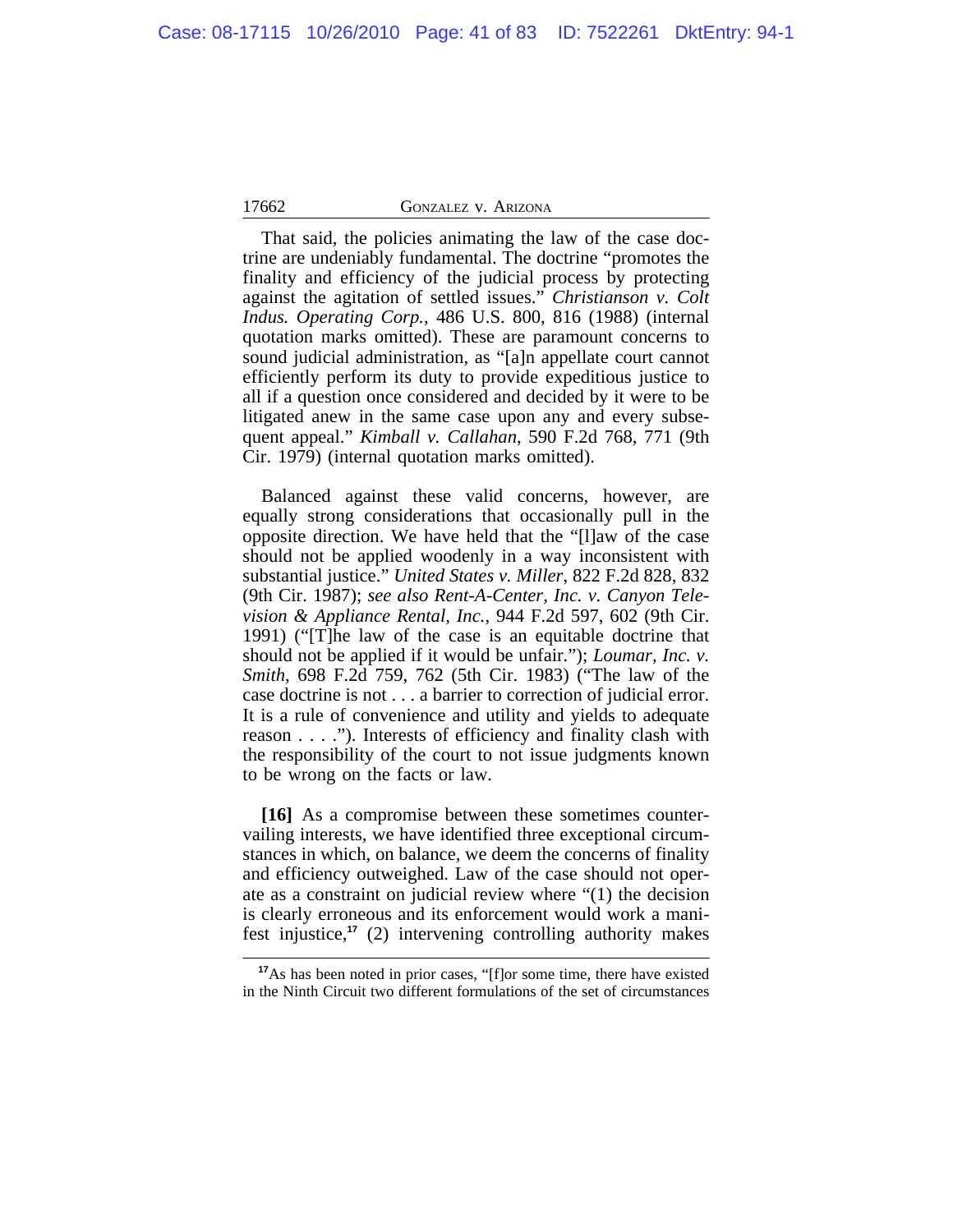| GONZALEZ V. ARIZONA |  |
|---------------------|--|
|---------------------|--|

17663

reconsideration appropriate, or (3) substantially different evidence was adduced at a subsequent trial." *Jeffries V*, 114 F.3d at 1489 (internal quotation marks and footnote omitted). Here, Gonzalez argues that the first exception applies. We agree.

The prior panel's conclusion that the NVRA permits stateimposed documentary proof of citizenship requirements on registrants using the Federal Form was based on three provisions of the statute. First, the panel indicated that under the NVRA states must "either 'accept and use the mail voter registration form prescribed by the Federal Election Commission' or, in the alternative, 'develop and use [their own] form,' as long as the latter conforms to the federal guidelines." *Gonzalez I*, 485 F.3d at 1050 (second alteration in original) (citations omitted). Second, the panel asserted that the NVRA "prohibits states from requiring the form to be notarized or otherwise formally authenticated." *Id.* Last, the panel described the NVRA as "permit[ting] states to 'require[ ] such identifying information . . . as is necessary to enable . . . election official[s] to assess the eligibility of the applicant." *Id.* (alterations in original). Construing these provisions together, the panel concluded that the statute plainly contemplates allowing states to require voters to present at least some evidence of citizenship at the time of registration. *Id.* at 1050-51.

in which a court may decline to follow the law of the case. The first formulation . . . states that a court may depart from the law of the case if 'the previous decision is clearly erroneous and its enforcement would work a manifest injustice.' In contrast, the second formulation states that a court may decline to follow the law of the case if 'the first decision was clearly erroneous' *or* 'a manifest injustice would otherwise result." *Tahoe-Sierra Preservation Council, Inc. v. Tahoe Reg. Planning Agency*, 216 F.3d 764, 787 n.43 (9th Cir. 2000) (citations and brackets omitted), *aff'd on other grounds*, 535 U.S. 302 (2002); *see also Mendenhall*, 213 F.3d at 469 & n.2. As in the other cases noting but not resolving this apparent conflict, we need not settle this issue in the present case, because there are grounds to satisfy the exception under either formulation of the standard.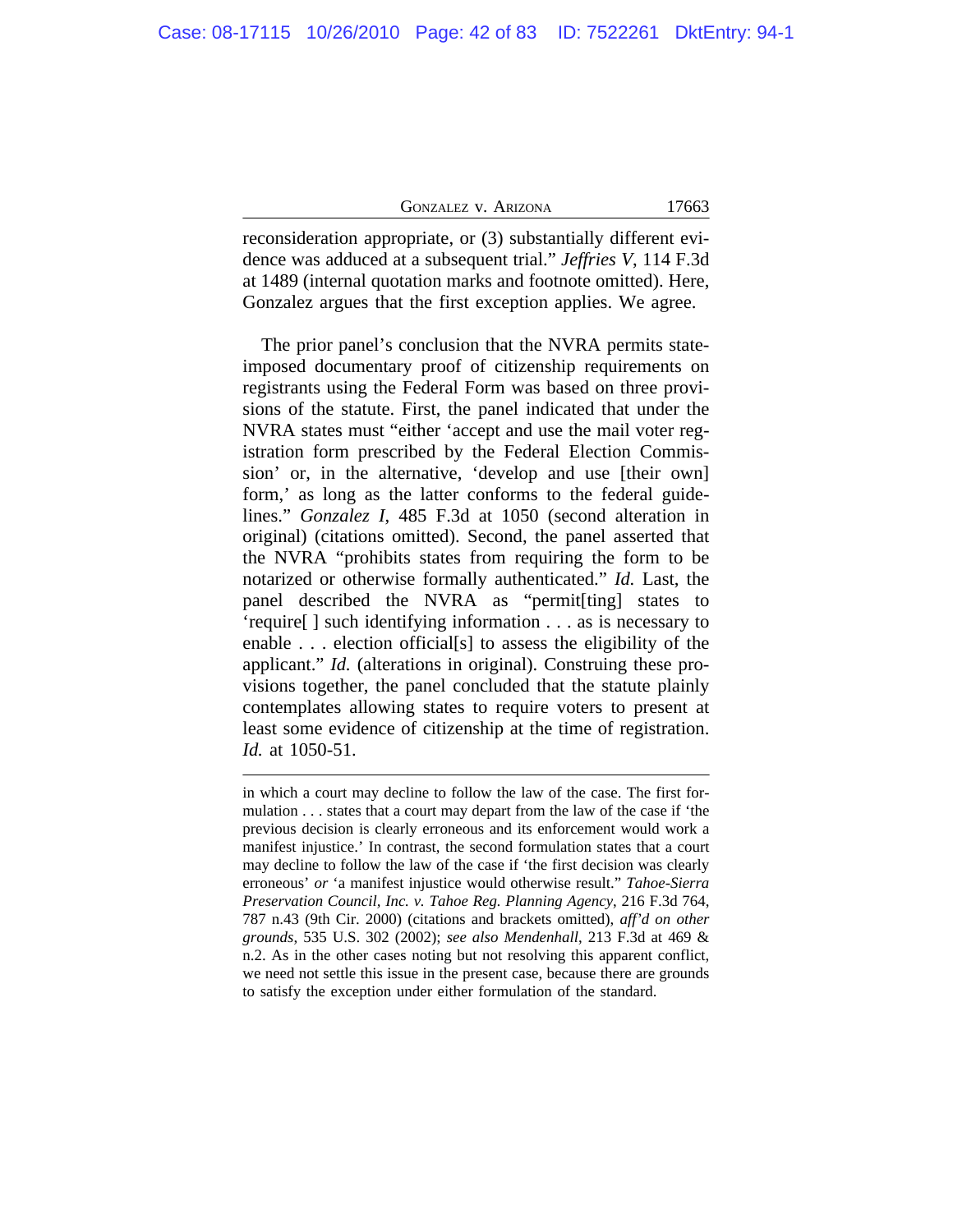**[17]** As may be apparent from our NVRA analysis *supra*, the prior panel's conclusion was rooted in a fundamental misreading of the statute. As the dissent acknowledges, *see* Dissent at 17694-95, the NVRA does not give states freedom "either" to accept and use the Federal Form "or, in the alternative," develop their own form. *See id.* Rather, the NVRA commands without exception that states "shall" accept and use the Federal Form, and if they develop their own form, it can be used only "in addition to" accepting and using the Federal Form, and still must meet all of the criteria of Section 7. *See* § 1973gg-4(a). Thus, while Section 4 of the NVRA applies the limitations of Section 7(b) to the states with respect to the creation of their own state forms, nothing in the text or structure of either provision supports reading Section 7(b) as giving the states any authority over or discretion to modify the Federal Form. Insofar as the prior panel referred to portions of the NVRA that relate to the Federal Form, *see Gonzalez I*, 485 F.3d at 1050, those excerpts are directed solely at the EAC, not the states. *See* § 1973gg-7(a)-(b). These provisions cannot be said to "plainly allow states . . . to require their citizens to present evidence of citizenship when registering to vote" for federal elections via the Federal Form. *Id.* at 1050-51.

The dissent takes issue with our analysis of the prior panel's opinion, suggesting that the panel may have been using "either . . . or, in the alternative" in a conjunctive sense. Dissent 17693-95. We disagree. The prior panel's statement that states can "*either* accept and use" the Federal Form "*or, in the alternative*" develop and use their own form cannot reasonably be interpreted to mean that states can *both* accept and use the Federal Form *and also* develop and use their own form. Indeed, such an interpretation would be contrary to the prior panel's logic; the prior panel based its conclusion that states could require registrants using the Federal Form to show additional identification on the ground that states could require use of their own forms in lieu of the Federal Form.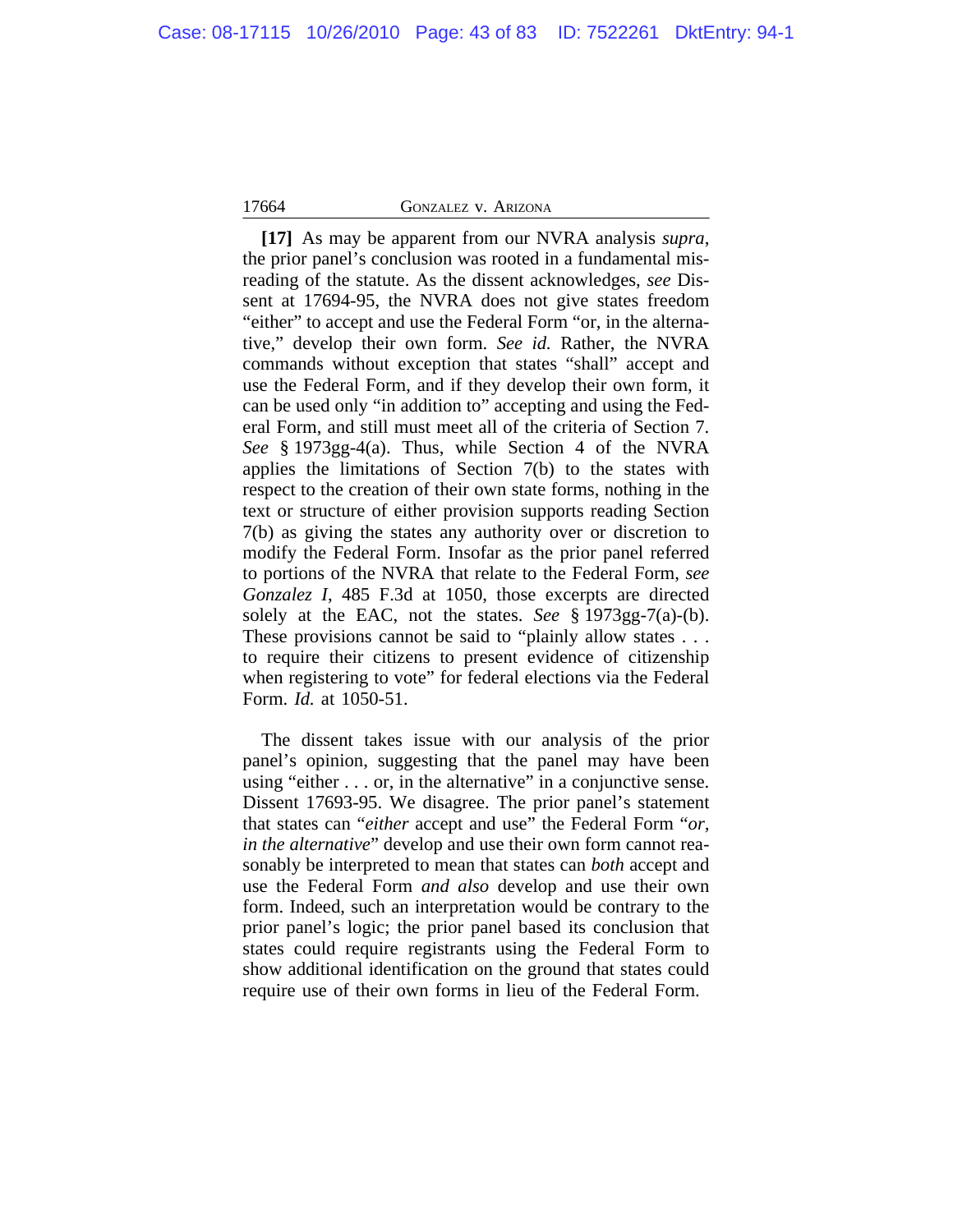As another basis for upholding the prior panel's opinion, the dissent suggests that the prior panel's conclusion was correct although its reasoning was erroneous, because "accept and use" in  $\S 1973gg-4(a)(1)$  can be read to mean "accept... for a particular purpose [but] not have it be sufficient to satisfy that purpose." Dissent 17697. In other words, the dissent argues that although states are required to "accept and use" the Federal Form, the NVRA leaves them free to require prospective voters to comply with additional registration requirements beyond those mandated by the Federal Form. As noted above, Arizona makes a similar argument. This argument is inconsistent with the language and structure of the NVRA. The dissent's strained interpretation would make the EAC's procedure for consultation and development of the Federal Form under Section 7(a) an empty exercise, because any state could require registrants to comply with additional state requirements even if they register with the Federal Form. As discussed above, under an Elections Clause framework, we do not strain the language of the NVRA to render it harmonious with Proposition 200. In the context of the NVRA, "accept and use" can mean only one thing: the states must "accept and use" the Federal Form as a fully sufficient means of registering to vote in federal elections.

**[18]** Reasoning from a fundamental misreading of the statute, the prior panel reached a conclusion that was clear error. *See Jeffries V*, 114 F.3d at 1489. The text, structure, and purpose of the NVRA simply cannot bear the prior panel's interpretation. Moreover, this case represents an "exceptional circumstance," where the effect of the erroneous decision, were it to stand, would result in a manifest injustice. *Id.* at 1489, 1492. Not only does the erroneous conclusion impede the implementation of a major congressional enactment, but it poses a significant inequity to citizens who are required under the state law to navigate obstacles that do not exist under federal law in pursuit of their fundamental right to vote. *See id.* at 1492 (stating that manifest injustice may be found where the challenged decision involves a "significant inequi-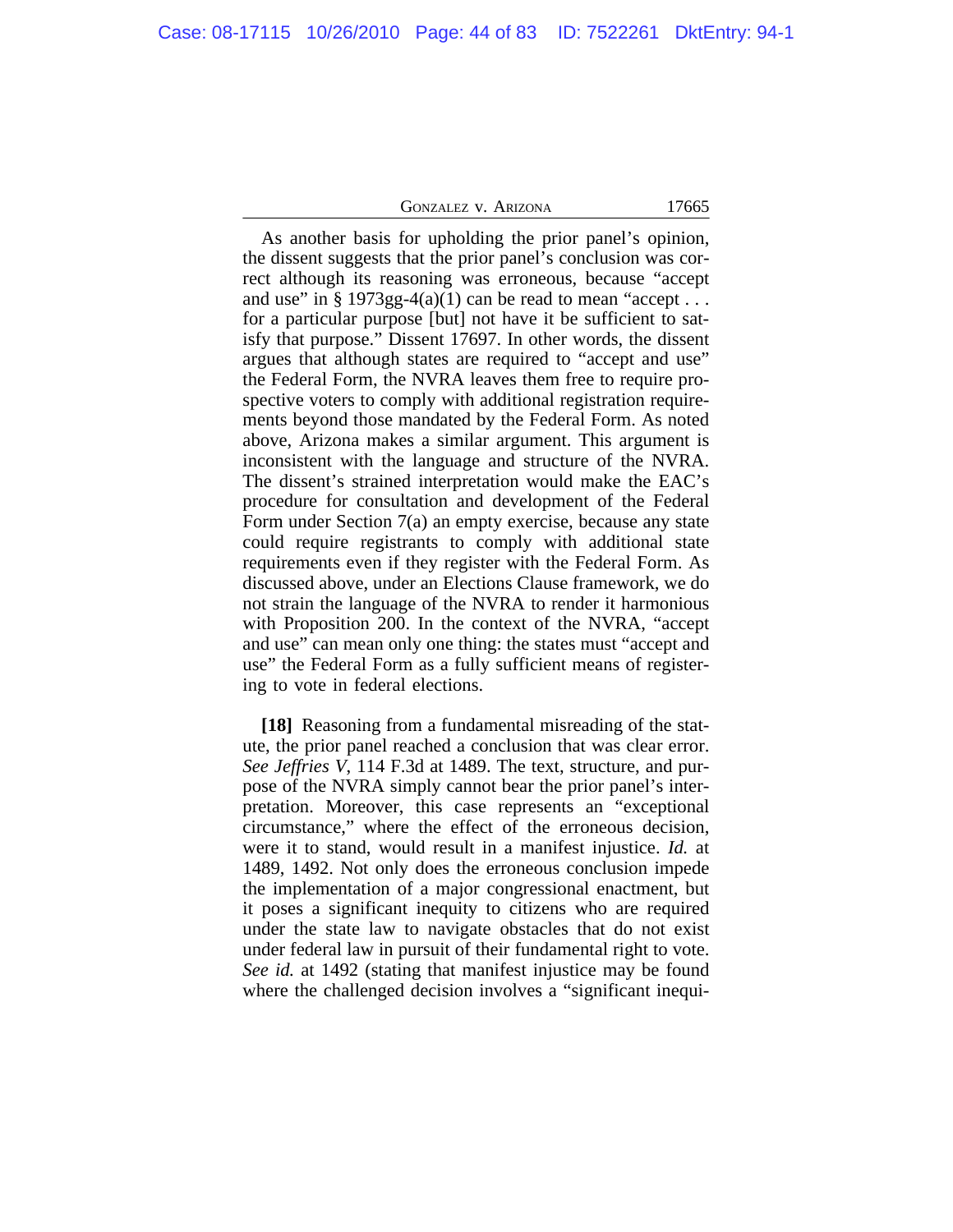ty"). Though we are sensitive to the cautious approach courts should take in deciding to alter an earlier panel's decision, because the prior decision in this case not only reached a clearly erroneous result, but reached that result on the basis of a misconstruction of the statute, we are convinced that there are appropriately exceptional circumstances to review the decision here.

The fact that the prior panel's decision was contained in a published opinion does not strip us of our discretion to review its conclusions, because no subsequent published decision has relied upon the prior panel's decision for the proposition to be overturned. *See, e.g., Mendenhall*, 213 F.3d at 469 (reversing a prior published appellate opinion as clearly erroneous under the exceptions to the law of the case); *Tahoe-Sierra*, 216 F.3d at 786-87 (same). Under such circumstances, the law of the circuit doctrine does not preclude us from revising prior decisions in the same case under the established exceptions to the law of the case. *See Jeffries V*, 114 F.3d 1484.

This conclusion was made clear in *Jeffries V*, an en banc decision highlighting the workings of our law of the case doctrine. Although the procedural history of the *Jeffries* decisions is complex,**<sup>18</sup>** the central question addressed in *Jeffries V* was

**<sup>18</sup>**The *Jeffries* decisions were a series of five opinions in response to a habeas petition by Patrick Jeffries. Jeffries had been sentenced to death by a jury, but petitioned for relief on the ground of juror misconduct (he claimed that one juror had informed other jurors that Jeffries was a convicted armed robber). The district court rejected this claim on the ground that even if true, this fact would not have affected the verdict. On appeal, a panel of this court initially upheld the district court's conclusion, *Jeffries v. Blodgett* (*Jeffries I*), 974 F.2d 1179 (9th Cir. 1992), but then granted Jeffries's petition for rehearing and itself on the ground that *Jeffries I* conflicted with precedent. *Jeffries v. Blodgett* (*Jeffries II*), 988 F.2d 923 (9th Cir. 1993). The panel then rejected the state's petition for rehearing, but amended *Jeffries II* to make clear that the claim of juror misconduct, if true, would have had a "substantial and injurious effect" on the verdict. *Jeffries v. Blodgett* (*Jeffries III*), 5 F.3d 1180 (9th Cir. 1993). On remand,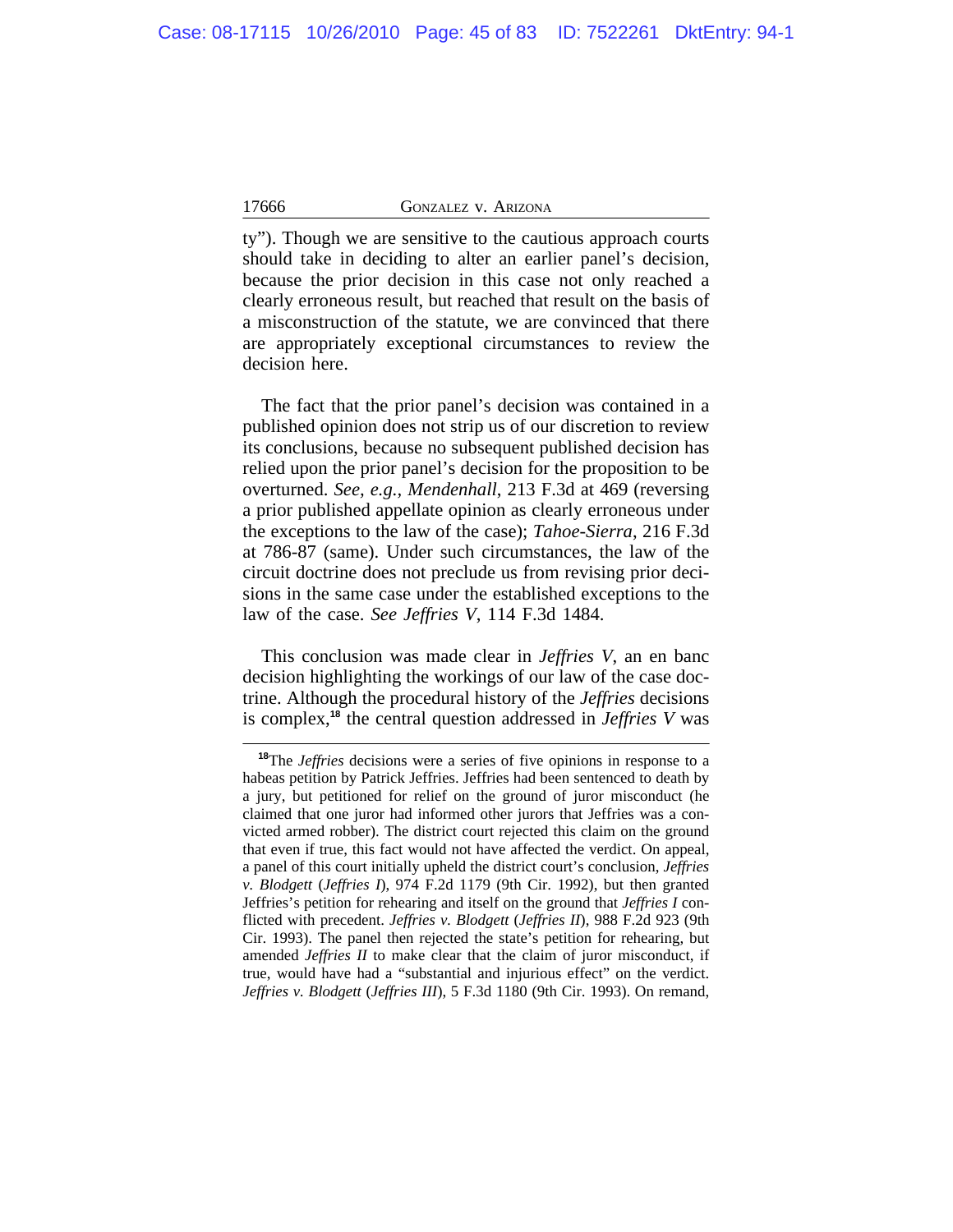whether *Jeffries IV*, 75 F.3d 491, erred in its application of an exception to the law of the case. The *Jeffries IV* panel held that it could reverse its prior holding in *Jeffries III*, 5 F.3d 1180, under the first exception to the law of the case , because *Jeffries III* was "clearly erroneous and would work a manifest injustice." *Jeffries IV*, 75 F.3d at 494. In *Jeffries V*, we rejected the state's argument that we should avoid reaching the law of the case issue and instead decide the case on the merits, due to the importance of the law of the case doctrine to our jurisprudence. *See* 114 F.3d at 1492. After a careful review of the law of the case doctrine, we concluded in *Jeffries V* that the *Jeffries IV* panel had erred in overturning *Jeffries III*, because none of the exceptions to the law of the case were applicable. *Id.* at 1489. Focusing on the first exception, *see id.* at 1489 n.2, we concluded that *Jeffries III* was not clearly erroneous, and would not work a manifest injustice, and accordingly *Jeffries IV* had erred in reversing it. *Id.* at 1489.

The decision in *Jeffries V* was also supported on stare decisis grounds. Noting that two Ninth Circuit panels had already relied on *Jeffries III* at the time *Jeffries IV* was decided, *see Thompson v. Borg*, 74 F.3d 1571, 1575 n.1 (9th Cir. 1996); *Lawson v. Borg*, 60 F.3d 608, 612 (9th Cir. 1995), we stated that a panel "must be exceedingly careful in altering the law of its earlier opinion" in circumstances "when subsequent

the district court held that juror misconduct had in fact occurred and granted Jeffries's petition. *See Jeffries V*, 114 F.3d at 1488. After the state appealed this ruling, the panel again reversed itself, holding that it had interpreted precedent too broadly in *Jeffries III*, and that the law of the case did not prevent reversal of *Jeffries III* because that decision was "clearly erroneous and would work a manifest injustice." *See Jeffries v. Wood* (*Jeffries IV*), 75 F.3d 491 (9th Cir. 1996). Accordingly, the panel reinstated its denial of Jeffries's habeas petition. Jeffries petitioned for rehearing en banc, which we granted to determine, among other things, whether *Jeffries IV* had erred in reversing *Jeffries III*. *See Jeffries V*, 114 F.3d at 1488.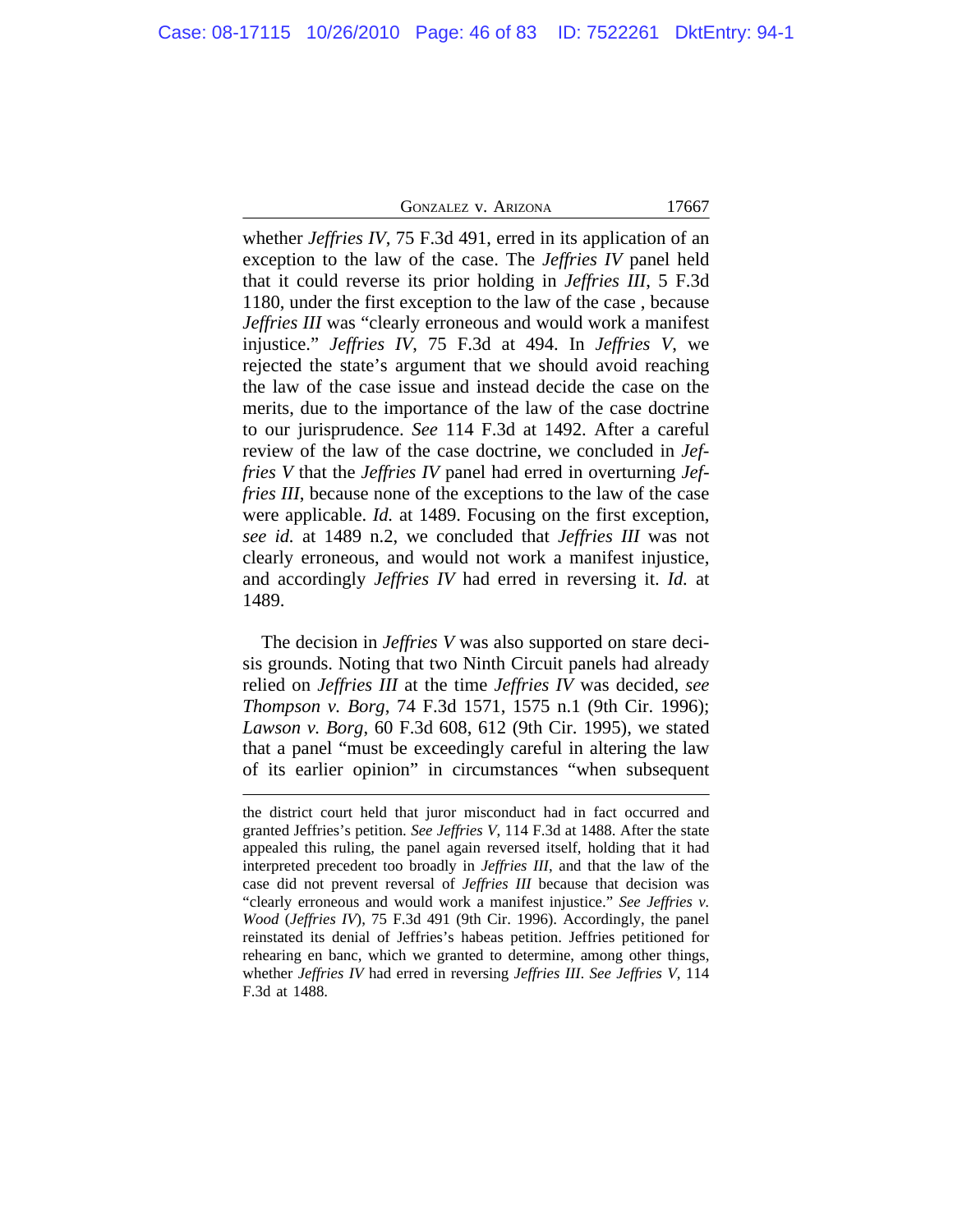panels have relied on the initial decision" because "[o]therwise, intra-circuit conflict may arise, posing serious difficulties." *Jeffries V*, 114 F.3d at 1492. Moreover, we noted that "to reach its decision properly, the *Jeffries IV* panel would have had to reverse *Lawson*," which could not properly be done by a three-judge panel. *Id.* In explaining the effect of prior published opinions on the applicability of our exceptions to the law of the case, the en banc court in *Jeffries V* notably did not adopt the view of the dissent in that case that "no three-judge panel may reconsider a rule of law embodied in a prior published opinion," even one in the same case, *Jeffries V*, 114 F.3d at 1511 (Kozinski, J., dissenting). In sum, under our en banc decision in *effries V*, though a panel cannot overturn prior published opinions in different cases, it may overturn a prior published opinion in the same case if the exceptions to the law of the case are applicable.

**[19]** In this case, no other panel of this court has relied upon the prior panel's decision for the proposition that the NVRA does not supersede additional state requirements for federal voter registration. Where no subsequent opinion has relied on the prior published opinion for the proposition to be overturned, there is no *stare decisis* problem and consequently the law of the circuit doctrine does not prohibit revising the prior opinion.

Despite our decision in *Jeffries V*, the dissent argues that we are bound by a rule that we can never reverse a prior published opinion, even one in the same case. Dissent 17684-85. On its face, this is the same rule that was proposed in the *Jeffries V* dissent and rejected by the majority. To overcome this obstacle, the dissent claims that a footnote in *United States v. Washington (Washington IV)*, 593 F.3d 790 (9th Cir. 2010) (en banc), overruled *Jeffries V* on this issue. Dissent 17685.

We disagree. *Washington IV* was heard en banc to resolve an inconsistency between two conflicting lines of precedent on the question whether federal recognition of a tribe has a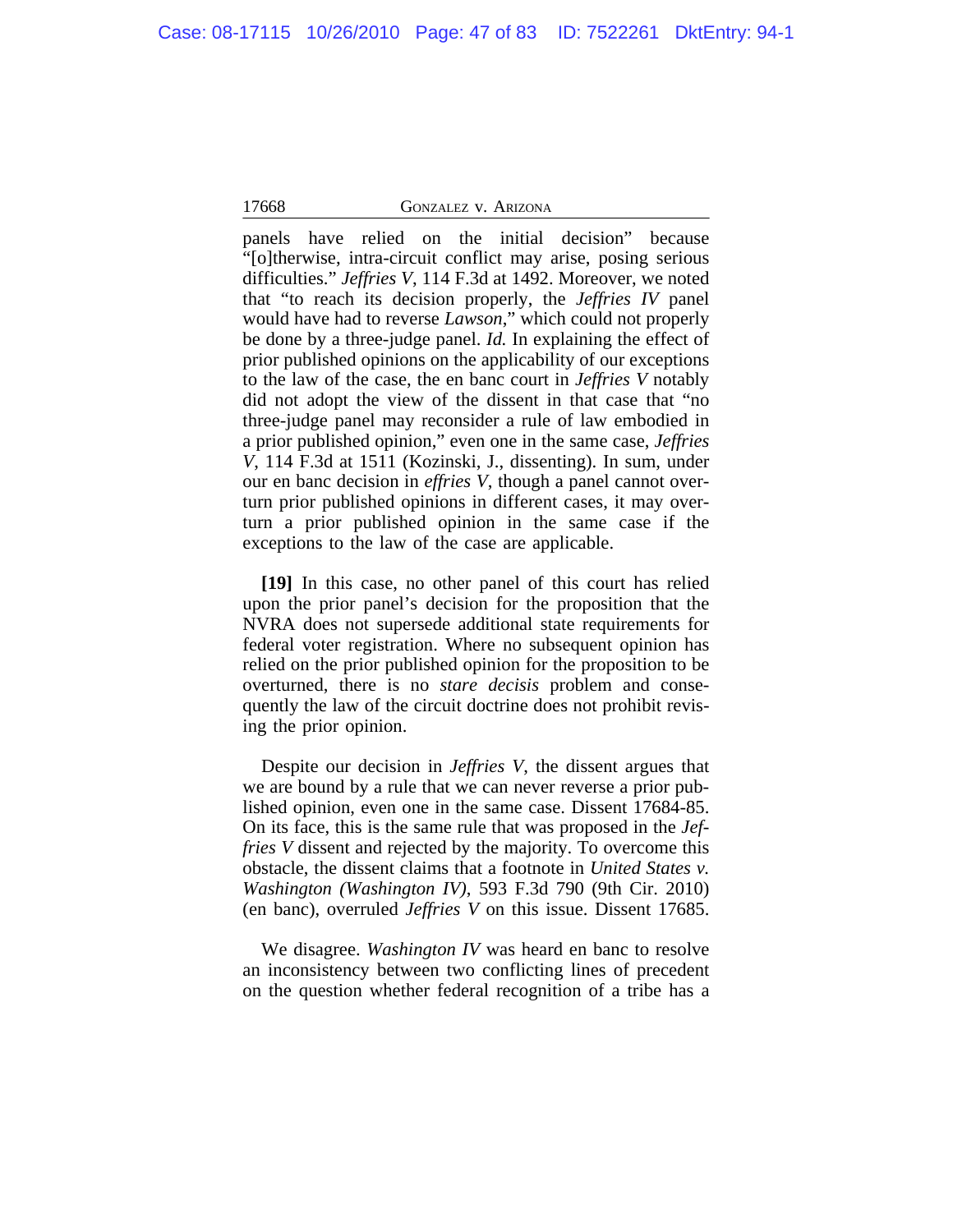bearing on that tribe's entitlement to fishing rights under a specific treaty. *See* 593 F.3d at 792-93, 798. In *United States v. Washington* (*Washington III*), 394 F.3d 1152 (9th Cir. 2005), we held that the intervening federal recognition of a tribe "was a *sufficient* condition for the establishment of treaty fishing rights." *Id.* at 1158. But in *Greene v. United States (Greene I)*, 996 F.2d 973, 976-77 (9th Cir. 1993), and *Greene v. Babbitt (Greene II)*, 64 F.3d 1266, 1270-71 (9th Cir. 1995), we held that federal recognition of a tribe could have no effect on treaty fishing rights. On appeal from the district court's decision following *Washington III*, we explained that "the conflict in our precedent led us to rehear the matter en banc without awaiting a three-judge decision." *Washington IV*, 593 F.3d at 798 n.9. This is correct: a three-judge panel could not have resolved the split between *Washington III* and *Greene I* and *II.* The footnote on which the dissent relies further explained that en banc review was necessary because, "[e]ven if the panel could have revisited *Washington III* under one of the exceptions to the law of the case, it still would have been bound by that published opinion as the law of the circuit . . . '[W]e have no discretion to depart from precedential aspects of our prior decision . . . under the general law-of-the-circuit rule.' " *Washington IV*, 593 F.3d at 798 n.9 (citations omitted) (quoting *Old Person v. Brown*, 312 F.3d 1036, 1039 (9th Cir. 2002)).

In light of the detailed discussion in *Jeffries V* regarding exceptions to the law of the case doctrine, we cannot read this sentence as overruling this longstanding doctrine. While *Jeffries V* was expressly decided on the law-of-the-case ground, nothing in *Washington IV* turned on the law of the case doctrine. Nor did *Washington IV* expressly consider or overrule our en banc decision in *Jeffries V*. "In our circuit, statements made in passing, without analysis, are not binding precedent." *Thacker v. FCC (In re Magnacom Wireless, LLC)*, 503 F.3d 984, 993-94 (9th Cir. 2007); *see also United States v. Johnson*, 256 F.3d 895, 915 (9th Cir. 2001) (en banc) (Kozinski, J,. concurring) ("Of course, not every statement of law in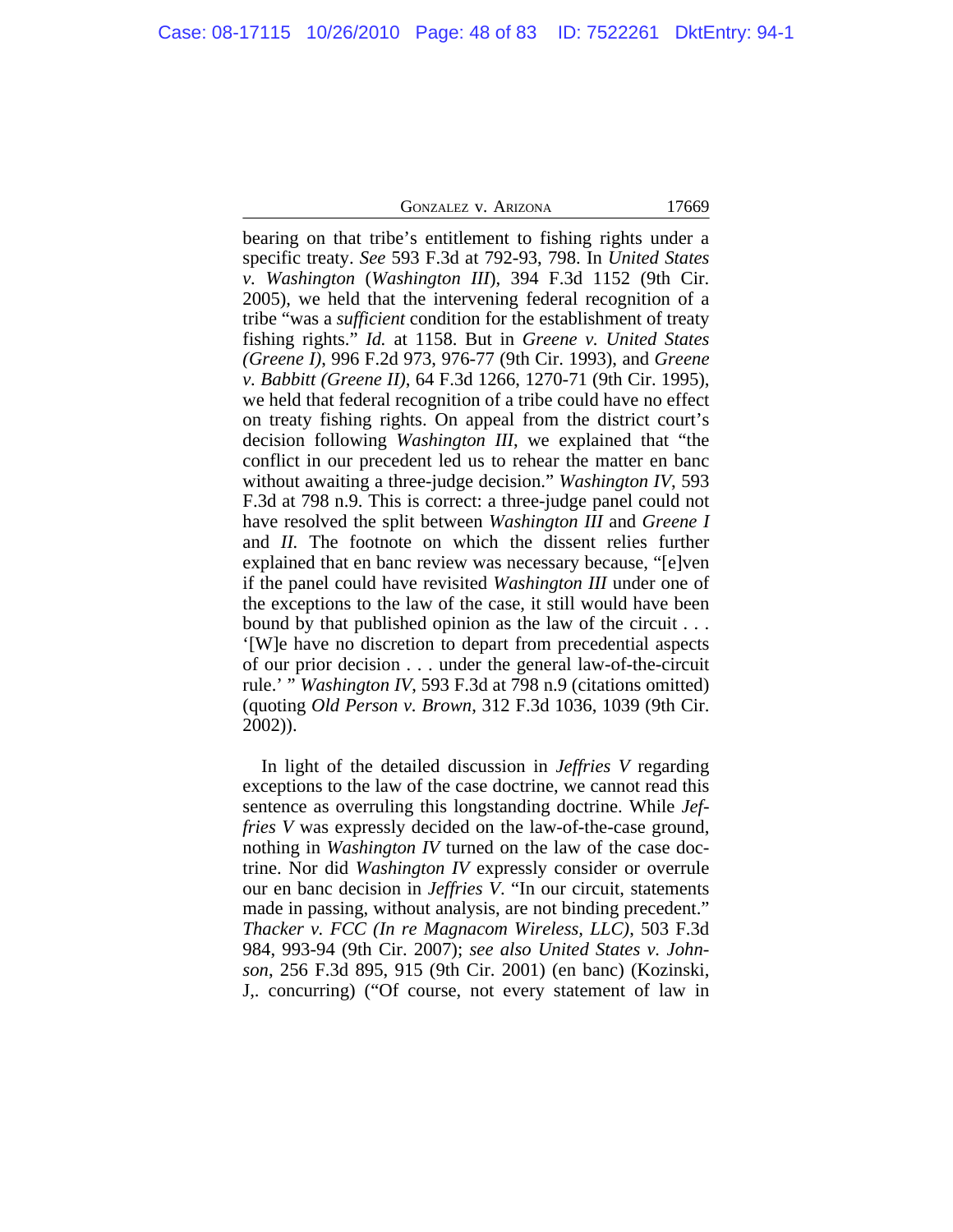every opinion is binding on later panels. Where it is clear that a statement is made casually and without analysis, where the statement is uttered in passing without due consideration of the alternatives, or where it is merely a prelude to another legal issue that commands the panel's full attention, it may be appropriate to re-visit the issue in a later case."). The *Washington IV* footnote on which the dissent relies neither exhibits "reasoned consideration" of our law of the case doctrine, *Johnson*, 256 F.3d at 914, nor discusses an issue "germane," *id.*, to the resolution of *Washington IV*. In fact, it can more accurately be described as informational, "casual[,] and without analysis," *id.* at 915. Moreover, the *Washington IV* footnote is silent on the question whether subsequent published opinions had relied on *Washington III*, which *Jeffries V* held could preclude an application of the exceptions to the law of the case. *Jeffries V*, 114 F.3d at 1489. Accordingly, we decline to hold that this footnote overruled *sub silentio* the reasoned analysis of the en banc court in *Jeffries V*. **19**

**[20]** Because, as set forth above, the prior panel's decision on the NVRA issue meets the standard of a recognized law of the case exception, we have discretion to review that decision, and we have chosen to exercise that discretion here*.* 

## E

Perhaps the instructions to the Federal Form put it best in stating: "you can use the application in this booklet to: Register to vote in your State." Under the NVRA, prospective voters seeking to register in federal elections need only complete and submit the Federal Form. If this sounds simple, it is by

**<sup>19</sup>**The other cases cited by the dissent in support of its version of the law of the circuit doctrine were decided by three-judge panels and thus could not have overruled *Jeffries V*. *See Minidoka Irrigation Dist. v. Dep't of Interior*, 406 F.3d 567 (9th Cir. 2005); *Old Person,* 312 F.3d 1036; *Hilao v. Estate of Marcos*, 103 F.3d 767 (9th Cir. 1996). One of these cases also pre-dated *Jeffries*. *See Hilao*, 103 F.3d 767.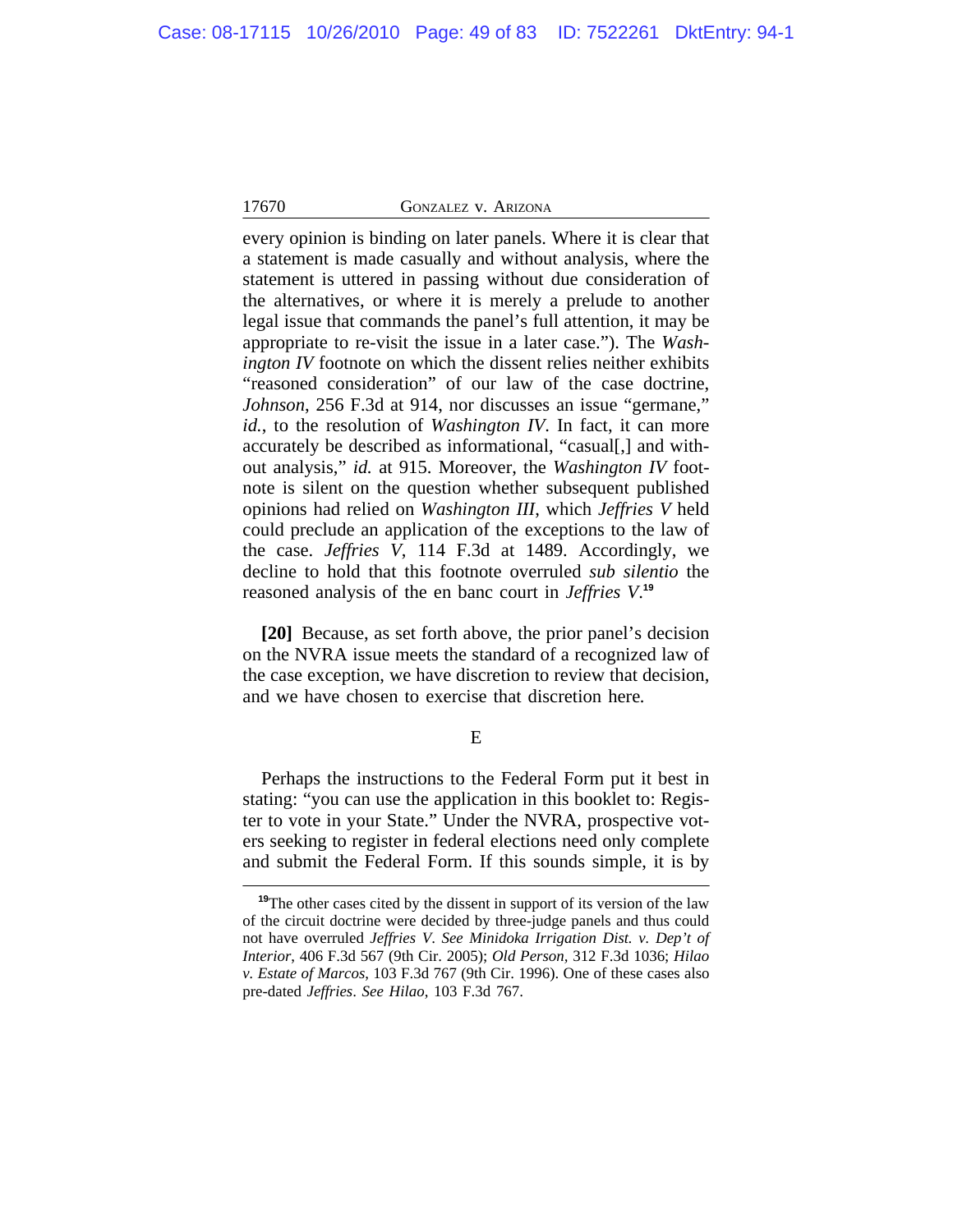design. Congress enacted the NVRA to increase federal registration by streamlining the registration process and eliminating complicated state-imposed hurdles to registration, which it determined were driving down voter turnout rates. Proposition 200 imposes such a hurdle. In light of Congress's paramount authority to "make or alter" state procedures for federal elections, *see Foster*, 522 U.S. at 69; *Siebold*, 100 U.S. at 371, we hold that the NVRA's comprehensive regulation of federal election registration supersedes Arizona's documentary proof of citizenship requirement, Ariz. Rev. Stat. §§ 16-152(A)(23), 16-166(F).

Because we hold Arizona's registration requirement void under the NVRA, we need not reach Gonzalez's claim that the documentary proof of citizenship requirement imposes greater burdens of registration on naturalized citizens than on non-naturalized citizens and burdens the fundamental right to vote in violation of the Fourteenth Amendment's Equal Protection Clause.

## III

**[21]** The remainder of our analysis focuses solely on the validity of Arizona's polling place provision, Ariz. Rev. Stat. § 16-579.**<sup>20</sup>** That statute requires voters to show proof of identification before voting at the polls. *Id.* We first consider Gonzalez's appeal from the district court's decision that

**<sup>20</sup>**Because Congress's authority under the Elections Clause is limited to preempting regulations related to federal elections, our holding invalidating Proposition 200's registration requirement does not prevent Arizona from applying its requirement in state election registrations. However, Arizona has presented its system of voter registration under Proposition 200 as concurrently registering voters for state and federal elections, and has not indicated that, in the event Gonzalez prevails on the NVRA claim, it plans to establish a separate state registration system. We therefore do not consider whether Proposition 200's registration requirement, as applied only to state registrations, is valid under Gonzalez and ITCA's remaining claims.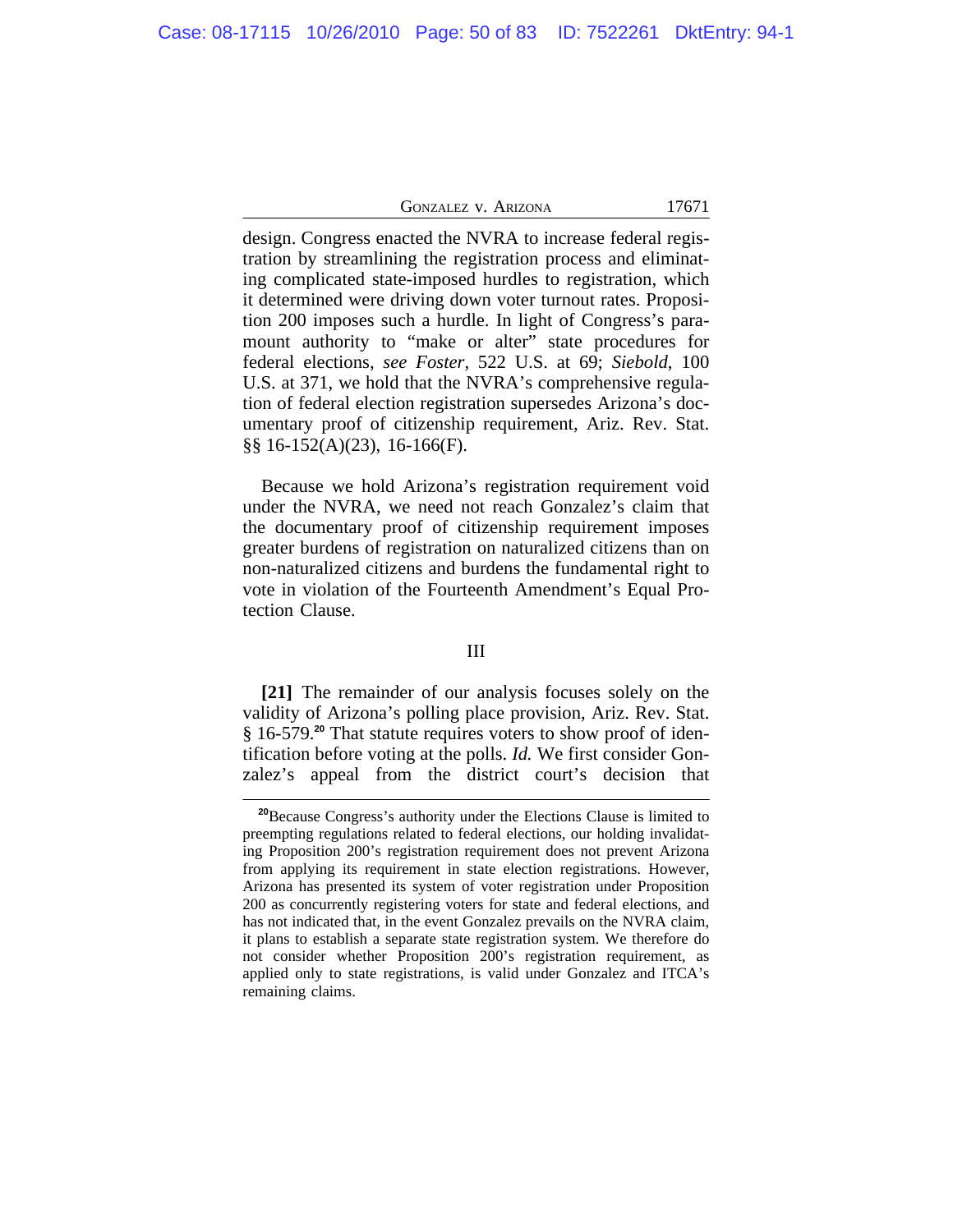Proposition 200 does not violate § 2 of the VRA, 42 U.S.C. § 1973.

# A

**[22]** Section 2(a) of the VRA prohibits states from imposing voting qualifications that result in the "denial or abridgement of the right of any citizen of the United States to vote on account of race or color." 42 U.S.C. § 1973(a). A violation of § 2 is established "if, based on the totality of circumstances, it is shown that the political processes leading to nomination or election in the State or political subdivision are not equally open to participation" by members of a protected class "in that its members have less opportunity than other members of the electorate [1] to participate in the political process and [2] to elect representatives of their choice." § 1973(b). Said otherwise, a plaintiff can prevail in a § 2 claim only if, "based on the totality of the circumstances, the challenged voting practice results in discrimination on account of race." **<sup>21</sup>** *Farrakhan v. Washington*, 338 F.3d 1009, 1015 (9th Cir. 2003); *see also United States v. Blaine Cnty., Mont.*, 363 F.3d 897, 903 (9th Cir. 2004). A violation of Section 2 does not require a showing of discriminatory intent, only discriminatory results. *See Chisom v. Roemer*, 501 U.S. 380, 383 (1991); *Ruiz v. City of Santa Maria*, 160 F.3d 543, 557 (9th Cir. 1998).

In applying the totality of the circumstances test, "a court must assess the impact of the contested structure or practice on minority electoral opportunities on the basis of objective factors." *Thornburg v. Gingles*, 478 U.S. 30, 44 (1986) (internal quotation marks omitted). In conducting a § 2 analysis, courts are required to make a "searching inquiry" into "how the challenged [state] practice interacts with social and histor-

<sup>&</sup>lt;sup>21</sup>This approach applies both to claims of vote denial and of vote dilution. *Smith v. Salt River Project Agric. Improvement & Power Dist.*, 109 F.3d 586, 596 n.8 (9th Cir. 1997).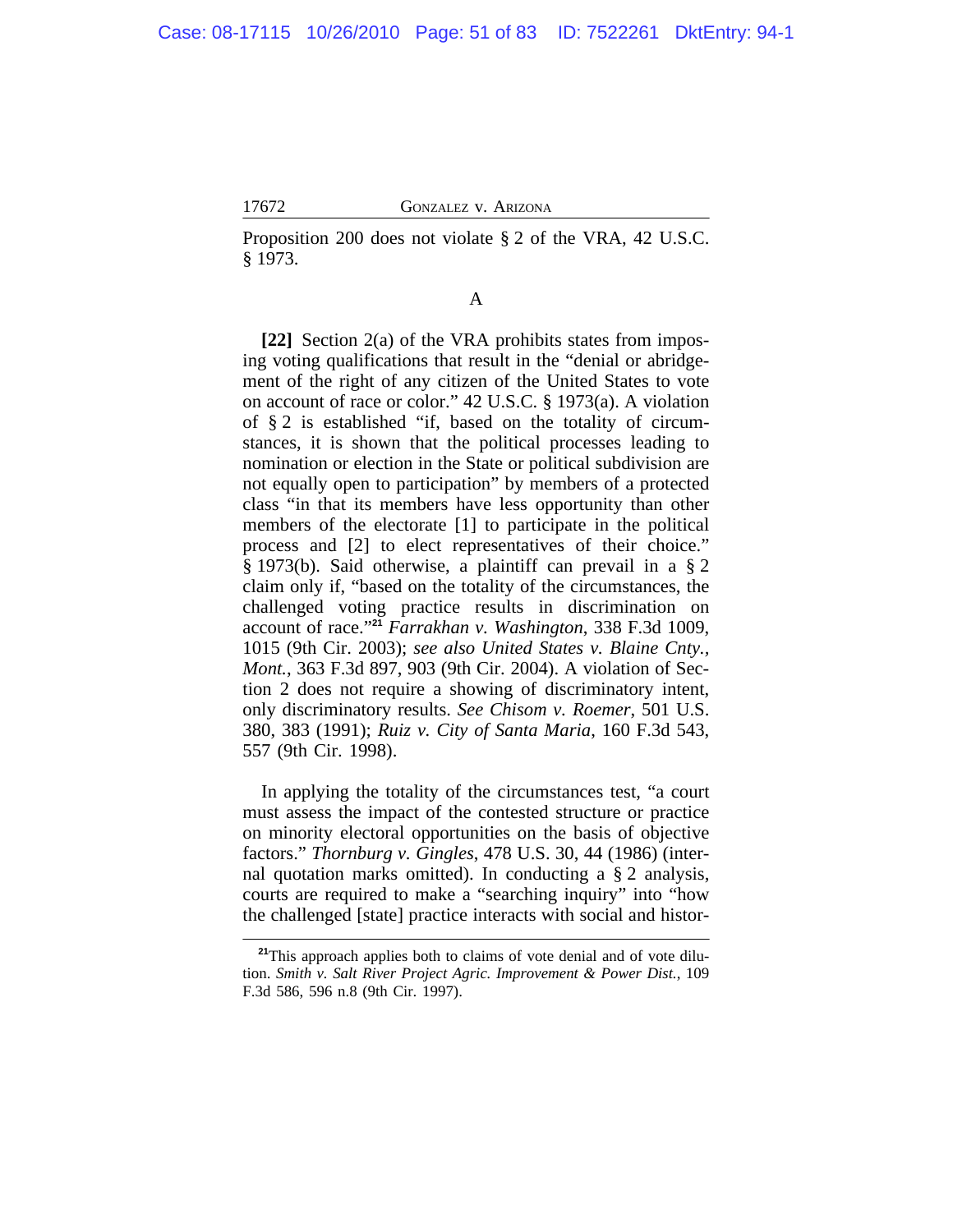ical conditions to cause an inequality in the opportunities enjoyed by" minorities in the electoral process. *Farrakhan*, 338 F.3d at 1016, 1020 (internal quotation marks omitted). In *Gingles*, the Supreme Court cited a non-exhaustive list of nine factors (generally referred to as the "Senate Factors" because they were discussed in the Senate Report on the 1982 amendments to the VRA) that courts should consider in making this totality of the circumstances assessment. 478 U.S. at 44-45. Relevant here, the factors direct courts to consider the history of official state discrimination against the minority with respect to voting, the extent to which voting in the state is racially polarized, and "the extent to which members of the minority group in the state or political subdivision bear the effects of discrimination in such areas as education, employment and health, which hinder their ability to participate effectively in the political process." *Id.* at 36-37 (quoting S. Rep. No. 97-417, at 28-29 (1982), *as reprinted in* 1982 U.S.C.C.A.N. 177, 206-07). "[T]here is no requirement that any particular number of factors be proved, or that a majority of them point one way or the other." *Farrakhan v. Gregoire*, 590 F.3d 989, 999 (9th Cir. 2010) (internal quotation marks omitted).

Gonzalez alleges that Proposition 200's registration and polling place identification requirements violate § 2 by disparately affecting Latino voters, unlawfully diluting their right to vote and providing them with less opportunity than other members of the electorate to participate in the political process. Considering statistical evidence on the existence of disparate impact on Latino registrants and voters, the district court determined that the limited statistical disparity between the Latinos' registration and voting as compared to the rest of the electorate was not statistically significant. Turning to the Senate Factors listed above, the district court found that Latinos had suffered a history of discrimination in Arizona that hindered their ability to participate in the political process fully, that there were socioeconomic disparities between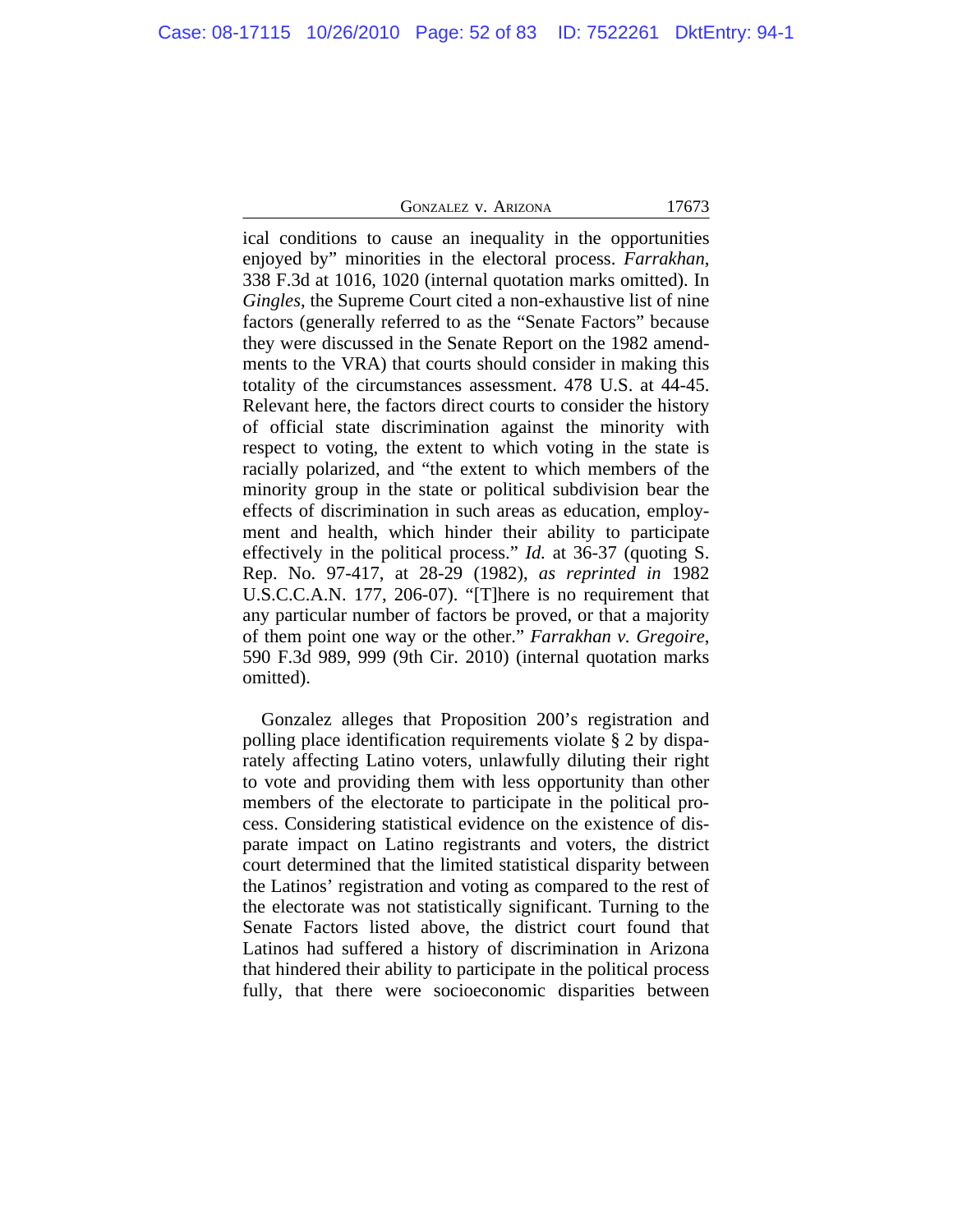Latinos and whites in Arizona, and that Arizona continues to have some degree of racially polarized voting.

Despite the presence of limited statistical disparity and some of the Senate Factors, however, the district court concluded that Gonzalez's claim failed because there was no proof of a causal relationship between Proposition 200 and any alleged discriminatory impact on Latinos. The district court noted that not a single expert testified to a connection between the requirement that Latinos show identification under Proposition 200 and the observed difference in voter registration and voting rates of Latinos. Furthermore, the district court held that Gonzalez failed to explain how Proposition 200's requirements interact with the social and historical climate of discrimination to impact Latino voting in Arizona. Without a causal link between the voting practice and prohibited discriminatory result, the district court concluded that Gonzalez had not proven that Proposition 200 results in discrimination "on account of race or color," and that the claim must therefore be denied.

B

Because a § 2 analysis requires the district court to engage in a "searching practical evaluation of the past and present reality," *Gingles*, 478 U.S. at 45 (internal quotation marks omitted), a district court's examination is "intensely factbased and localized," *Salt River*, 109 F.3d at 591. We therefore "[d]efer[ ] to the district court's superior fact-finding capabilities," *id.*, and review for clear error the district court's findings of fact, including its ultimate finding whether, under the totality of the circumstances, the challenged practice violates § 2, *Old Person v. Cooney*, 230 F.3d 1113, 1119 (9th Cir. 2000) (citing *Gingles*, 478 U.S. at 78-79). We review de novo the district court's legal determinations and mixed findings of law and fact. *Salt River*, 109 F.3d at 591. Again, because we have held that Proposition 200's voter registration requirements are superseded by the NVRA, *supra* Part II, we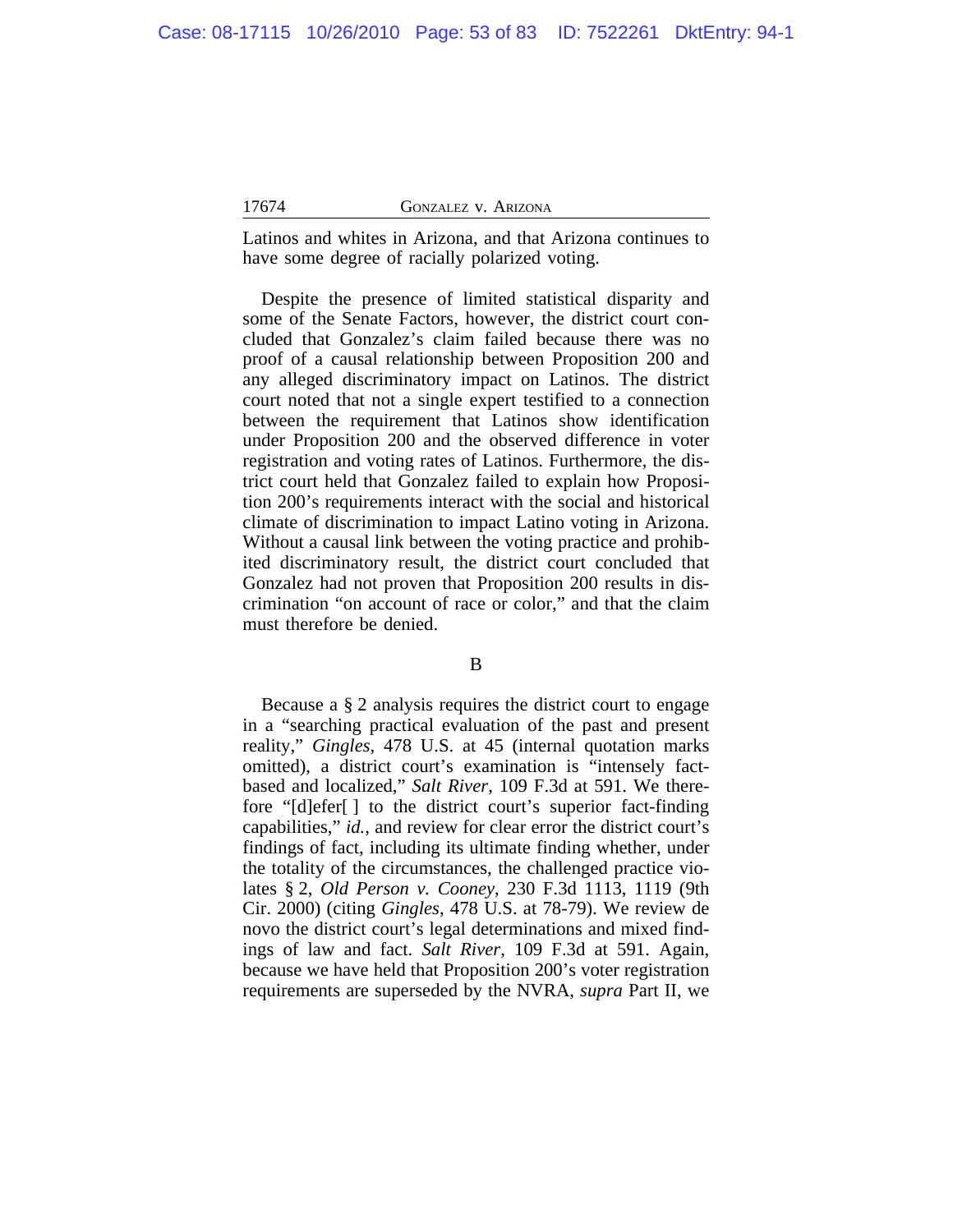| 17675<br><b>GONZALEZ V. ARIZONA</b> |  |
|-------------------------------------|--|
|-------------------------------------|--|

consider only Proposition 200's requirement that voters show identification at the polls, Ariz. Rev. Stat. § 16-579.

**[23]** The district court did not clearly err in concluding that Gonzalez failed to establish that Proposition 200's requirements caused any disparate impact on Latinos. To prevail under § 2, a plaintiff must prove "a causal connection between the challenged voting practice and a prohibited discriminatory result." *Salt River*, 109 F.3d at 595 (alteration omitted). "[A] bare statistical showing of disproportionate *impact* on a racial minority does not satisfy the § 2 'results' inquiry." *Id.* at 595 (emphasis in original) (collecting cases). To prove that such a causal relationship exists, a plaintiff need not show that the challenged voting practice caused the disparate impact by itself. *See Farrakhan*, 338 F.3d at 1018-19. Rather, pursuant to a totality of the circumstances analysis, the plaintiff may prove causation by pointing to the interaction between the challenged practice and external factors such as surrounding racial discrimination, and by showing how that interaction results in the discriminatory impact. *Id.* at 1019. But even under this broad totality of the circumstances analysis, the causation requirement is crucial: a court may not enjoin a voting practice under § 2 unless there is evidence that the practice results in a denial or abridgement of the rights of a citizen on account of race or color. § 1973(a). If there is no evidence that the voting practice resulted in any such disparate impact, there is no violation and thus no basis for injunctive relief.

**[24]** The district court correctly applied this standard here. The challenged practice at issue is Proposition 200's requirement that voters show identification at the polls. To prove causation, Gonzalez had to establish that Proposition 200's requirement that voters must produce forms of identification, as applied to Latinos, resulted in a prohibited discriminatory result. Here, Gonzalez alleged in his complaint that "Latinos, among other ethnic groups, are less likely to possess the forms of identification required under Proposition 200 to . . .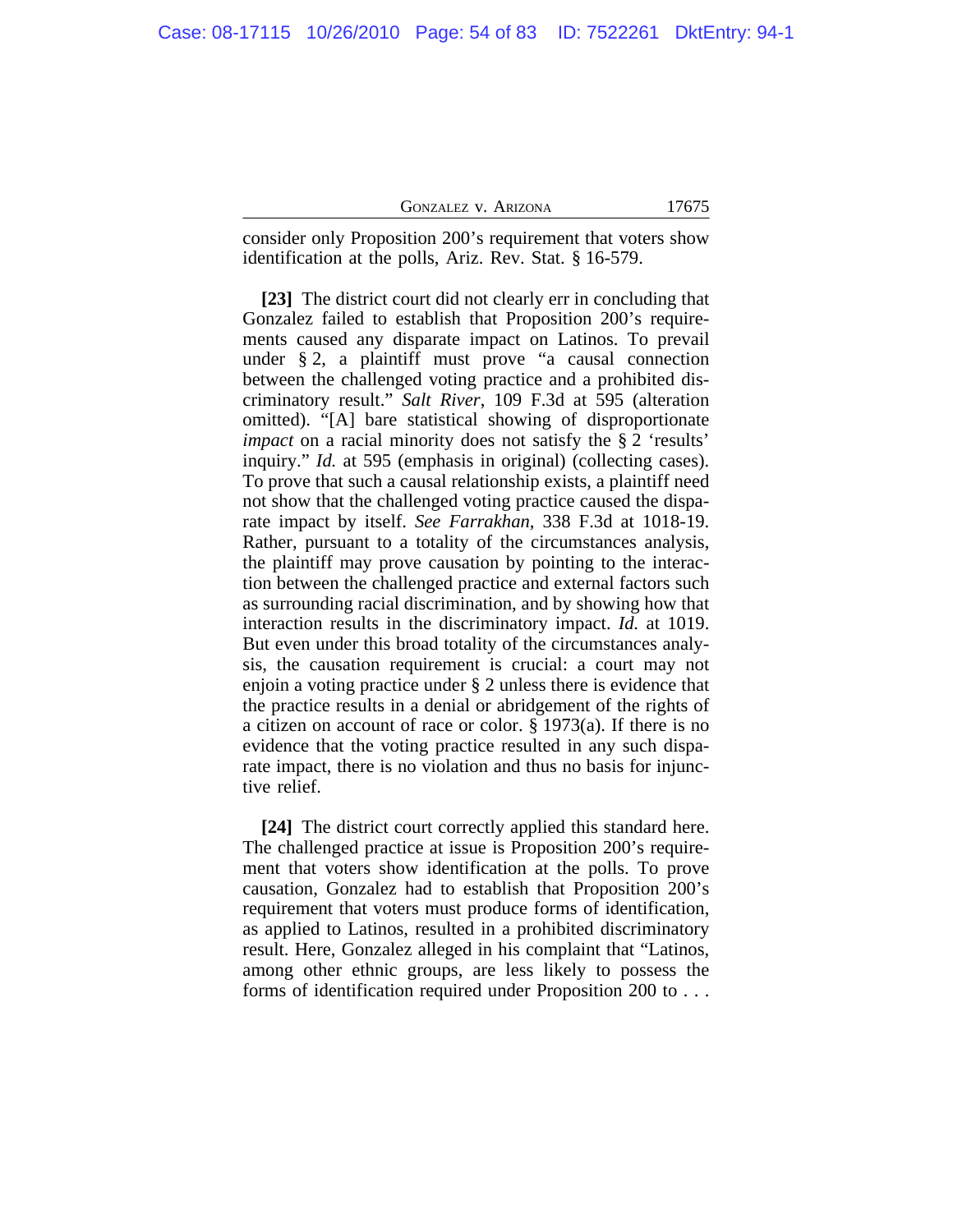cast a ballot," but produced no evidence supporting this allegation. The record does include evidence of Arizona's general history of discrimination against Latinos and the existence of racially polarized voting. But Gonzalez adduced no evidence that Latinos' ability or inability to obtain or possess identification for voting purposes (whether or not interacting with the history of discrimination and racially polarized voting) resulted in Latinos having less opportunity to participate in the political process and to elect representatives of their choice. Without such evidence, we cannot say that the district court's finding that Gonzalez failed to prove causation was clearly erroneous. Therefore we affirm the district court's denial of this claim.**<sup>22</sup>**

## IV

*Gonzalez I*, which considered Gonzalez and ITCA's appeal from the district court's denial of a preliminary injunction, concluded that Arizona's registration identification requirement was not a poll tax. *See* 485 F.3d at 1049. We held that the registration requirement did not (1) force voters "to choose between paying a poll tax and providing proof of citizenship when they register to vote," the standard set forth in *Harman v. Forssenius*, 380 U.S. 528, 541-42 (1965); and did not (2) "make[ ] the affluence of the voter or payment of any fee an electoral standard," as was held impermissible under the Fourteenth Amendment in *Harper v. Virginia State Board of Elections*, 383 U.S. 663, 666 (1966). *Gonzalez I*, 485 F.3d at 1049 (internal quotation marks omitted) (brackets in original).

**[25]** Here, Gonzalez and ITCA argue that Proposition 200 imposes an unconstitutional poll tax in violation of the

**<sup>22</sup>**Gonzalez also argues that the district court erred in evaluating one of the Senate Factors and in concluding that the disparate impact on Latinos was statistically insignificant. Because Gonzalez's failure to show causation is dispositive, however, we need not reach these issues.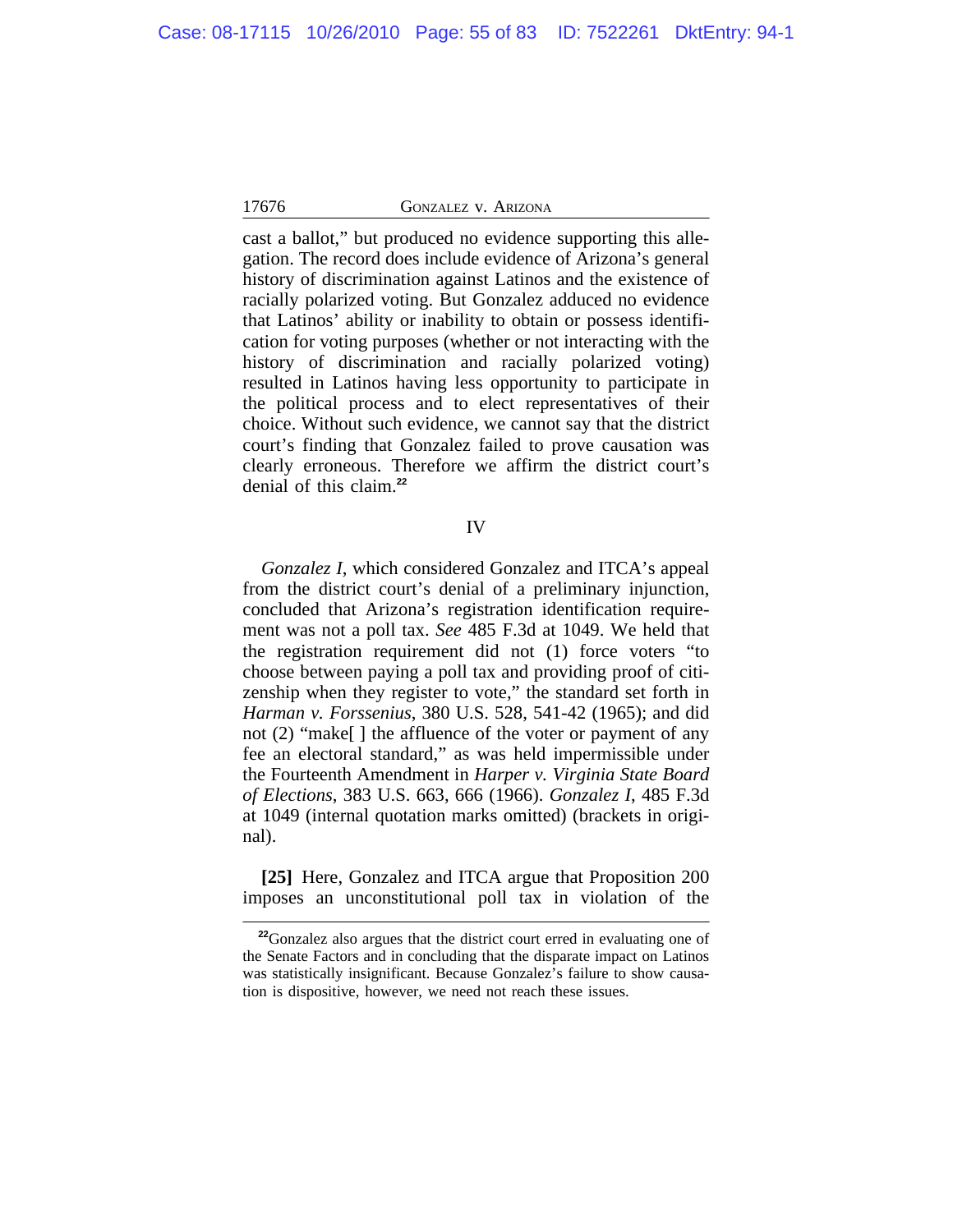Twenty-fourth Amendment. Separately, ITCA asserts that Proposition 200 is also a poll tax under the Fourteenth Amendment. Guided by the analysis in *Gonzalez I*, we conclude that Proposition 200's polling place identification requirement is not a poll tax under either constitutional provision.

A

The Twenty-fourth Amendment provides that:

The right of citizens of the United States to vote in any primary or other election for President or Vice President, for electors for President or Vice President, or for Senator or Representative in Congress, shall not be denied or abridged by the United States for or any State by reason of failure to pay any poll tax or other tax.

U.S. Const. amend. XXIV.

Gonzalez does not argue that requiring voters to show identification at the polls is itself a poll tax. Rather, Gonzalez argues that, because some voters do not possess the identification required under Proposition 200, those voters will be required to spend money to obtain the requisite documentation, and that this payment is indirectly equivalent to a tax on the right to vote.

**[26]** This analysis is incorrect. Although obtaining identification required under Arizona's statute may have a cost, it is neither a poll tax itself (it is not a fee imposed on voters as a prerequisite for voting), nor is it a burden imposed on voters who refuse to pay a poll tax. *Cf. Harman*, 380 U.S. at 541-42.

Our conclusion is consistent with *Harman*, the only Supreme Court case considering the Twenty-fourth Amendment's ban on poll taxes. In that case, the Court considered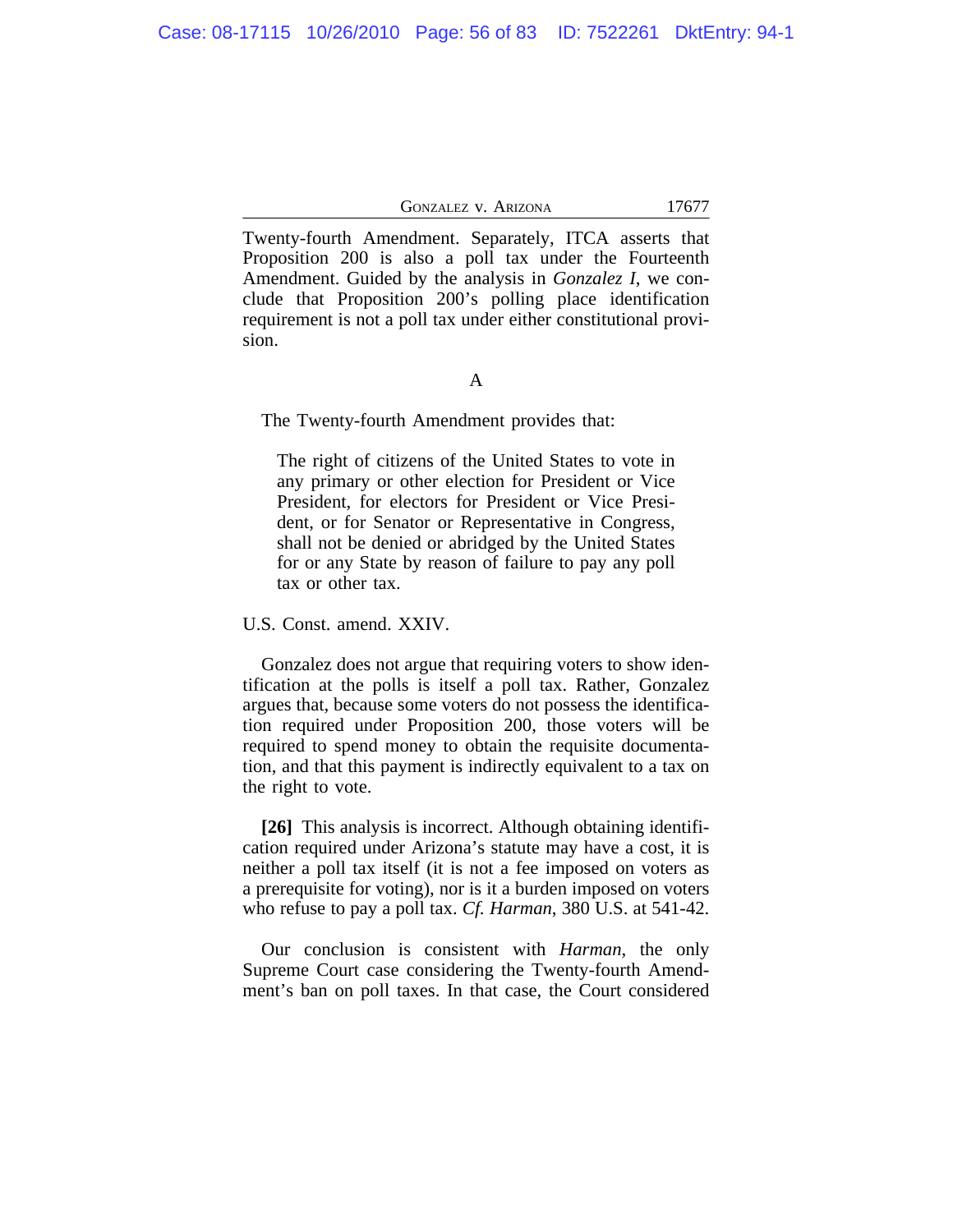a state statute that required voters to either pay a \$1.50 poll tax on an annual basis or go through "a plainly cumbersome procedure," *id.* at 541, for filing an annual certificate of residence. *Id.* at 530-32. There was no dispute that the \$1.50 fee was a poll tax barred by the Twenty-Fourth Amendment. *See id.* at 540. Accordingly, the only question before the Court was whether the state "may constitutionally confront the federal voter with a requirement that he either pay the customary poll taxes as required for state elections or file a certificate of residence." *Id.* at 538. The Court enunciated the rule that a state may not impose "a material requirement solely upon those who refuse to surrender their constitutional right to vote in federal elections without paying a poll tax." *Id.* at 542. Applying this rule, the Court determined that the state's certificate of residence requirement was a material burden: among other things, the procedure for filing the certificate was unclear, the requirement that the certificate be filed six months before the election "perpetuat[ed] one of the disenfranchising characteristics of the poll tax which the Twentyfourth Amendment was designed to eliminate," and the state had other alternatives to establish that voters were residents, including "registration, use of criminal sanction[s], purging of registration lists, [and] challenges and oaths." *Id.* at 541-43. Accordingly, the Court concluded that "[w]e are thus constrained to hold that the requirement imposed upon the voter who refuses to pay the poll tax constitutes an abridgment of his right to vote by reason of failure to pay the poll tax." *Id.* at 542.

**[27]** Arizona's polling place requirement is not analogous. Proposition 200's requirement that voters identify themselves at the polling place is not a poll tax, as stated in *Gonzalez I*. 485 F.3d at 1049. Voters have only to verify their eligibility by showing identification at the polls,**23** which does not consti-

<sup>&</sup>lt;sup>23</sup>Voters who use an early ballot to vote do not even have to show identification. Ariz. Rev. Stat. § 16-550(A) (for early ballots, elector identity is verified by signature comparison alone).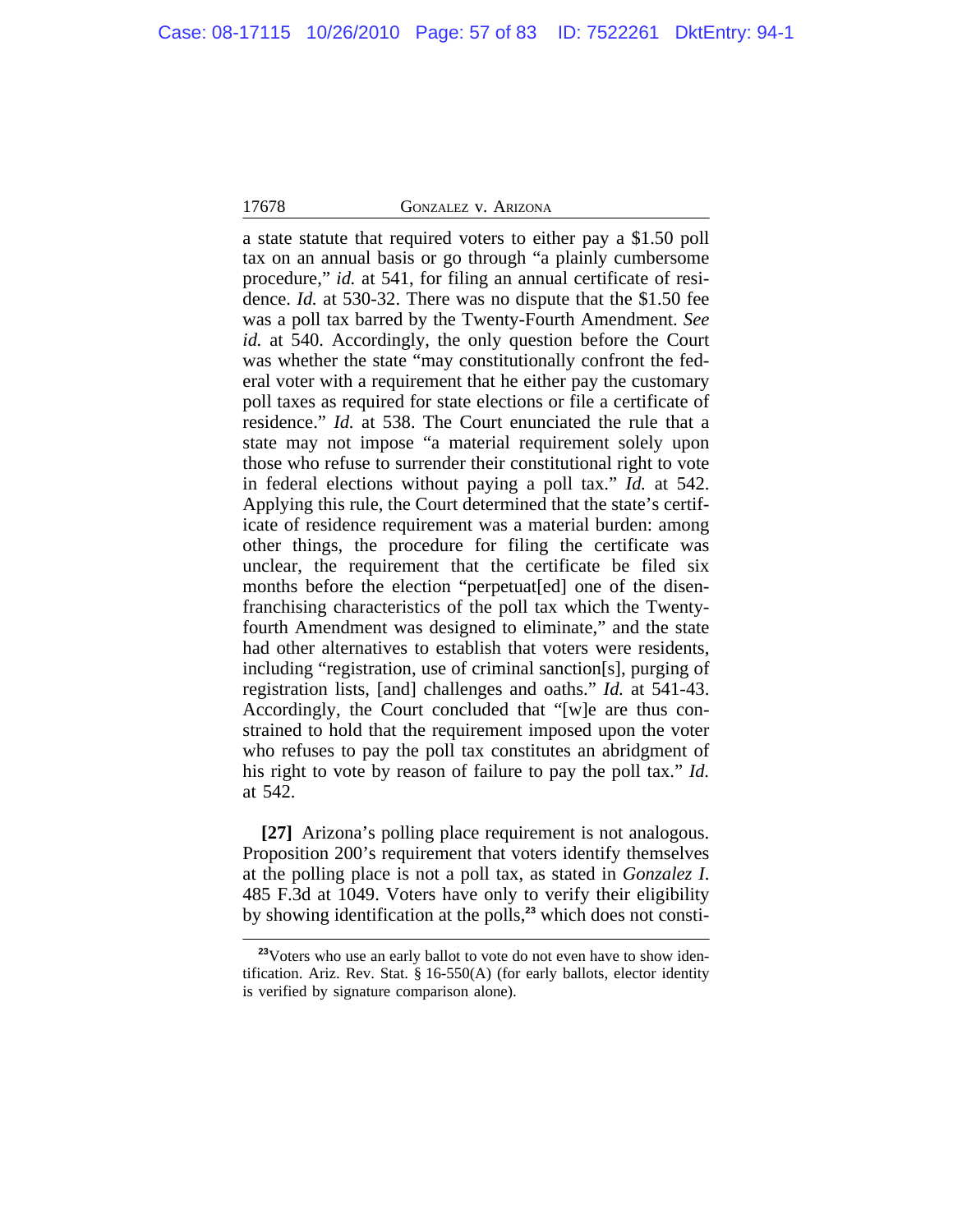tute a tax, a point which Gonzalez does not dispute. Nor does Proposition 200's identification requirement place a material burden on voters "solely because of his refusal to waive the constitutional immunity" to a poll tax. *Harman*, 380 U.S. at 542. Voters are not given the choice between paying a poll tax or obtaining identification; all voters are required to present identification at the polling place. *See Gonzalez I*, 485 F.3d at 1049. *Cf. Harman*, 380 U.S. at 541-42. Because "Arizona's system does not, as a matter of law, qualify as a poll tax," the district court was correct in concluding that Proposition 200's requirement of identification at the polling place did not violate the Twenty-fourth Amendment. *See Gonzalez I*, 485 F.3d at 1049.

B

**[28]** Nor is Proposition 200's requirement that voters show identification at the polling place a poll tax under the Fourteenth Amendment's Equal Protection Clause.**<sup>24</sup>** *Harper* is the leading Supreme Court case considering whether a state law is a poll tax under the Equal Protection Clause*.* In *Harper*, the Supreme Court held that a state law levying an annual \$1.50 poll tax on individuals exercising their right to vote in the state was unconstitutional under the Equal Protection Clause. *Id.* at 665-66 & n.1. The Court held that "the interest of the State, when it comes to voting, is limited to the power to fix qualifications," *id.* at 668, and that the imposition of poll taxes fell outside this power because "[w]ealth, like race, creed, or color, is not germane to one's ability to participate

**<sup>24</sup>**ITCA's briefing collapses the Twenty-fourth Amendment and Fourteenth Amendment poll tax claims into a single argument. But these are different claims that arise under different constitutional amendments. The Twenty-fourth Amendment extends only to federal elections, *see Harman*, 380 U.S. at 540 (holding that "the Twenty-fourth Amendment abolish[ed] the poll tax as a requirement for voting in federal elections"), while the Fourteenth Amendment also invalidates restrictions on the right to vote in state elections, *see Harper*, 383 U.S. at 666. Therefore, we have addressed these claims separately.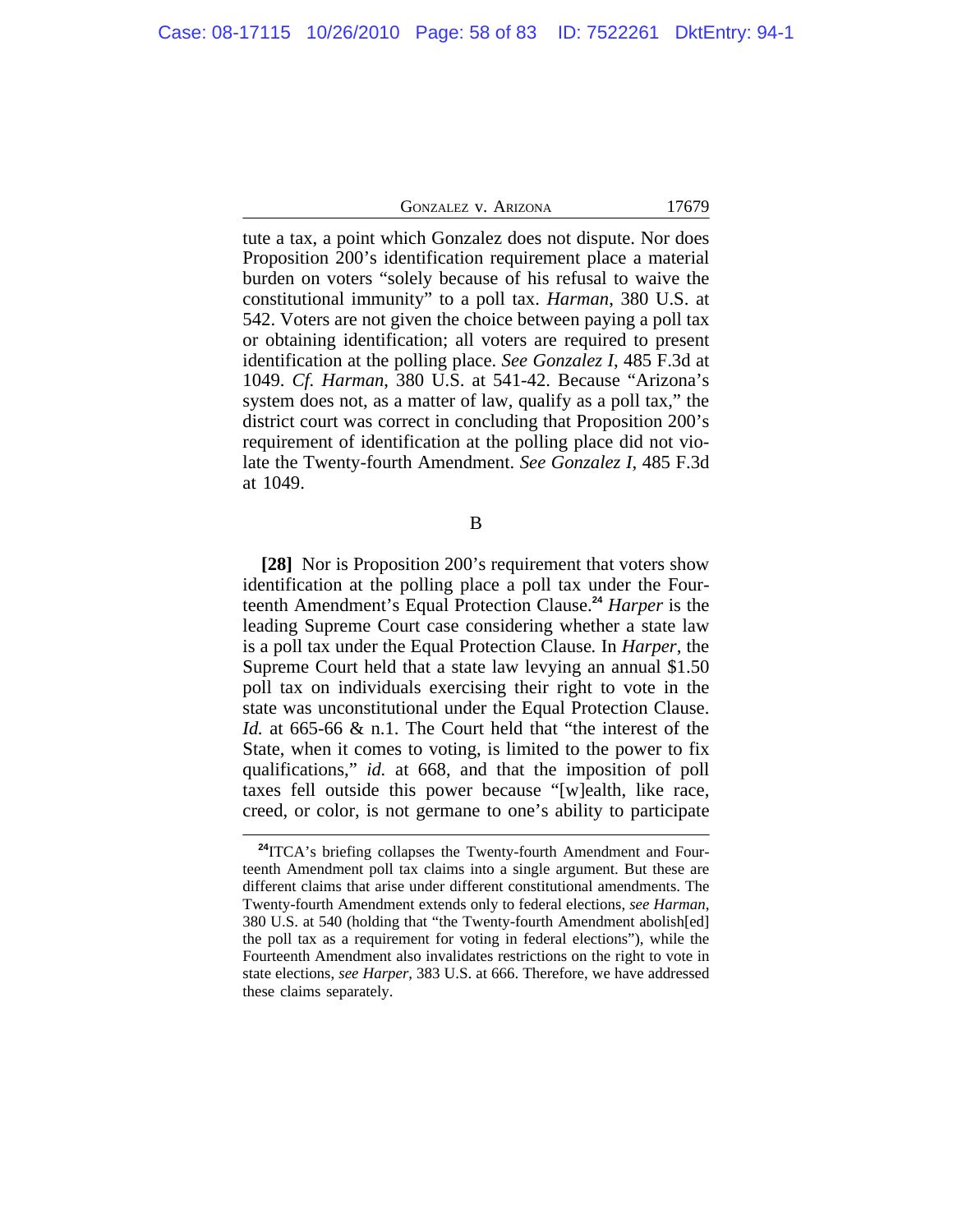intelligently in the electoral process," *id.* Because the state's poll tax made affluence of the voter an electoral standard, and such a standard is irrelevant to permissible voter qualifications, the Court concluded that the tax was invidiously discriminatory and a per se violation of the Equal Protection Clause. *Id.* at 666-67.

**[29]** Arizona's polling place identification requirement falls outside of *Harper*'s rule that "restrictions on the right to vote are invidious if they are unrelated to voter qualifications." *Crawford v. Marion Cnty. Elections Bd.*, 128 S. Ct. 1610, 1616 (2008) (plurality opinion). The requirement that individuals show documents proving their identity is not an invidious classification based on impermissible standards of wealth or affluence, even if some individuals have to pay for them. On the contrary, requiring individuals to show identification falls squarely within the state's power to fix core voter qualifications. Photo identification addresses the most basic voter criterion: that individuals seeking to cast a ballot are who they purport to be and are in fact eligible to vote. Even ITCA admits that this is a valid state interest.

ITCA argues that the Court's more recent decision in *Crawford*, 128 S.Ct. 1610,**<sup>25</sup>** extended *Harper*'s holding to include a prohibition on indirect fees, such as fees or costs necessary to obtain required identification documents. ITCA seeks the benefit of *Harper*'s per se rule that such an electoral standard is invidiously discriminatory, and thus violates the Equal Protection Clause.

<sup>&</sup>lt;sup>25</sup>*Crawford* was decided by the Supreme Court after this court's holding in *Gonzalez I*. ITCA frames *Crawford* as an "intervening controlling authority" that provides a basis for this court to reconsider its decision in *Gonzalez I* that Arizona's registration requirement is not a poll tax. Because *Gonzalez I* did not address whether the polling place identification requirement constituted a poll tax, see 485 F.3d at 1048-49, we need not address this argument.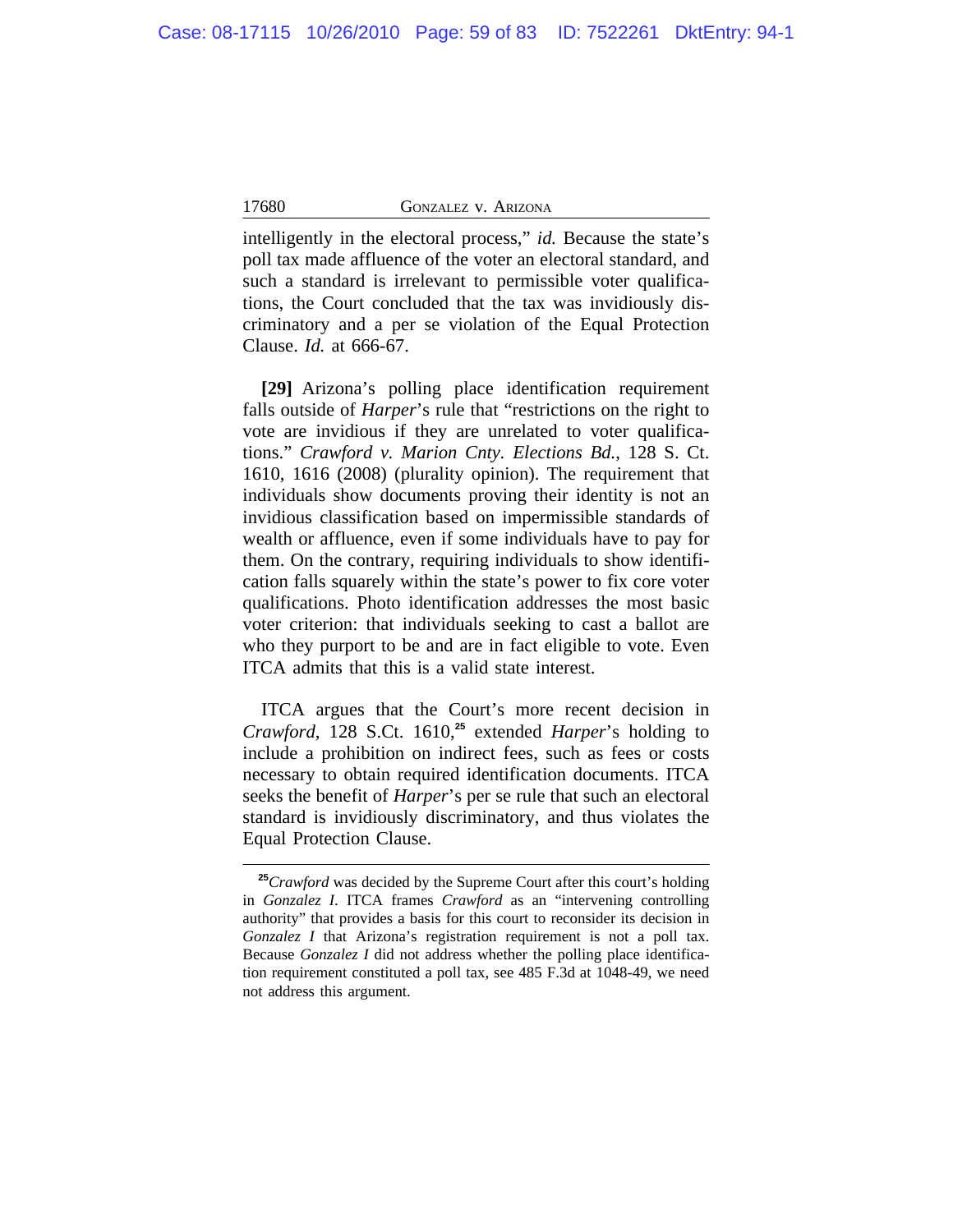This argument is not consistent with *Crawford*. *Crawford* involved an Indiana state requirement that a citizen voting in person or at the office of the circuit court clerk before election day present a photo identification card issued by the government. *Id.* at 1613. The state would provide a free photo identification to "qualified voters able to establish their residence and identity." *Id.* at 1614. A number of plaintiffs challenged this requirement on the ground that the "new law substantially burdens the right to vote in violation of the Fourteenth Amendment." *Id.*

Although the Court was unable to agree on the rationale for upholding Indiana's photo identification requirement,**26** neither the lead opinion nor the concurrence held that *Harper*'s per se rule applied to Indiana's photo identification requirement. *See id.* at 1624. The lead opinion, upon which ITCA relies, explained that *Harper*'s "litmus test" made "even rational restrictions on the right to vote . . . invidious if they are unrelated to voter qualifications." *Id.* at 1616. But according to the lead opinion, later election cases had moved away from *Harper* to apply a balancing test to state-imposed burdens on the voting process. *Id.* Under these later cases, a court "must identify and evaluate the interests put forward by the State as justifications for the burden imposed by its rule, and then make the 'hard judgment' that our adversary system demands." *Id.* The lead opinion then proceeded to apply this balancing test to the Indiana photo identification requirement. *Id. Crawford* did not purport to overrule *Harper*, however, which remains as an example of an electoral standard for which a state would never have sufficiently weighty interests to justify the requirement that a fee be paid in order to vote. *Id.* Because *Crawford* did not extend *Harper*'s per se rule to other burdens imposed on voters, but left it applicable only to poll tax requirements, *Crawford* does not support ITCA's

<sup>&</sup>lt;sup>26</sup>The lead opinion authored by Justice Stevens was joined by Chief Justice Roberts and Justice Kennedy. Justice Scalia filed a concurring opinion joined by Justice Thomas and Alito. The other three justices dissented.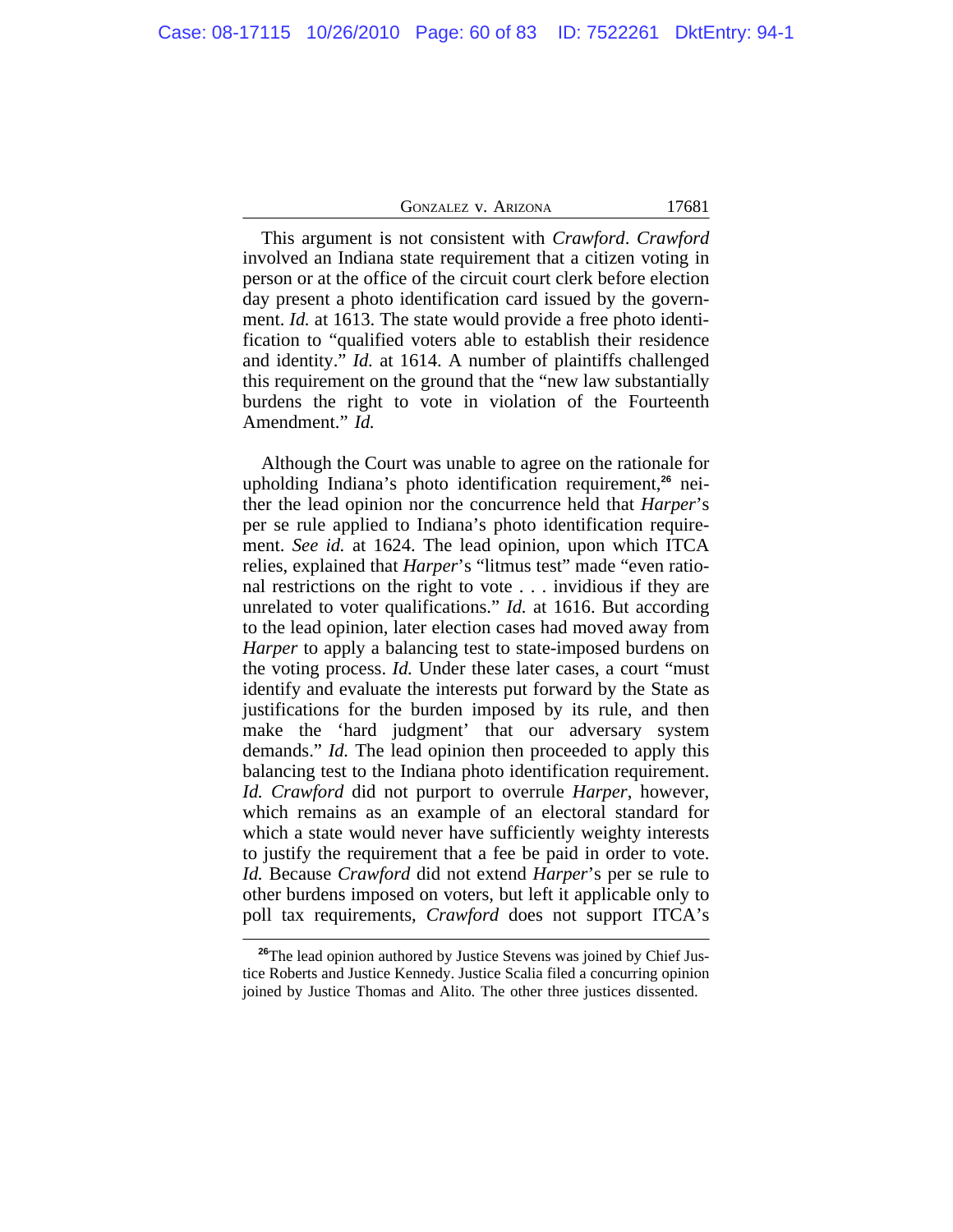argument that Proposition 200's identification requirement is per se invalid under *Harper*.

Although ITCA's reliance on *Crawford* is not entirely clear, ITCA does not appear to argue that Proposition 200's identification requirement is invalid under *Crawford*'s balancing test. ITCA does not, for example, claim that the burden imposed by the photo identification was impermissibly heavy in light of Arizona's legitimate interests. Such an argument would be unavailing in any event. The lead opinion in *Crawford* held that the burden imposed on citizens who must obtain a photo identification document was not sufficiently heavy to support a facial attack on the constitutionality of the state law, in light of the state's legitimate interests in deterring and detecting voter fraud, modernizing election procedures, and safeguarding voter confidence. *Id.* at 1617, 1623. The same reasoning is applicable here. While the lead opinion noted that photo identification cards were provided free by Indiana, the lead opinion also recognized that to obtain Indiana's free photo identification cards, individuals were required to "present at least one 'primary' document, which can be a birth certificate, certificate of naturalization, U.S. veterans photo identification, U.S. military photo identification, or a U.S. passport." *Id.* at 1621 n.17. Obtaining these primary documents, the Supreme Court acknowledged, may require payment of a fee. *Id.* Because Proposition 200 identification requirements include these same sorts of primary documents, Proposition 200's requirements are no more burdensome than those upheld by *Crawford*. ITCA does not argue that Arizona's interests in imposing a photo identification requirement are any less weighty than Indiana's interests in deterring and detecting voter fraud, modernizing election procedures, and safeguarding voter confidence. Therefore, even under the balancing test set forth in the *Crawford* lead opinion, we would uphold Proposition 200's polling place identification requirement against a facial challenge.

**[30]** In sum, because any payment associated with obtaining the documents required under Proposition 200's photo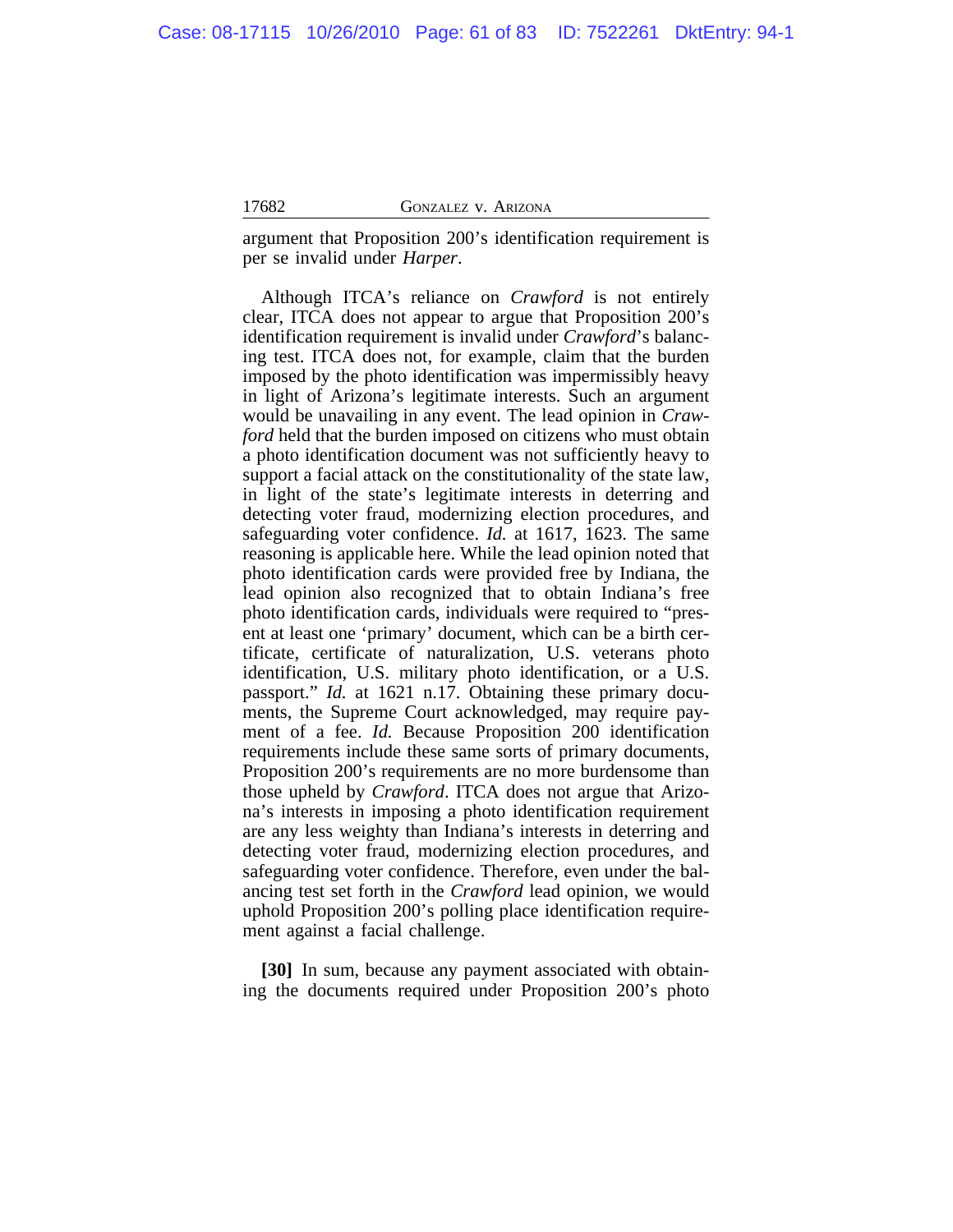identification provision is related to the state's legitimate interest in assessing the eligibility and qualifications of voters, the photo identification requirement is not an invidious restriction under *Harper*, and the burden is minimal under *Crawford*. As such, Arizona's polling place photo identification requirement does not violate the Fourteenth Amendment's Equal Protection Clause.

**[31]** Our system of dual sovereignty, which gives the state and federal governments the authority to operate within their separate spheres, "is one of the Constitution's structural protections of liberty." *Printz v. United States*, 521 U.S. 898, 921 (1997). "Just as the separation and independence of the coordinate branches of the Federal Government serve to prevent the accumulation of excessive power in any one branch, a healthy balance of power between the States and the Federal Government will reduce the risk of tyranny and abuse from either front." *Id.* (quoting *Gregory*, 501 U.S. at 458). Despite our respect for the state's exercise of its sovereign authority, however, the Constitution's text requires us to enforce the specific enumerated powers that are bestowed on the federal government and denied to the states. The authority granted to Congress under the Elections Clause to "make or alter" state law regulating procedures for federal elections is one such power. The Framers of the Constitution were clear that the states' authority to regulate extends only so far as Congress declines to intervene. U.S. Const. art. 1, § 4, cl. 1; *e.g.*, *Foster*, 522 U.S. at 69. Given the paramount authority delegated to Congress by the Elections Clause, we conclude that the NVRA, which implemented a comprehensive national system for registering federal voters, supersedes Arizona's conflicting voter registration requirement for federal elections. We uphold Arizona's polling place identification requirement with respect to all other claims.<sup>27</sup>

**<sup>27</sup>**Each party will bear its own costs on appeal.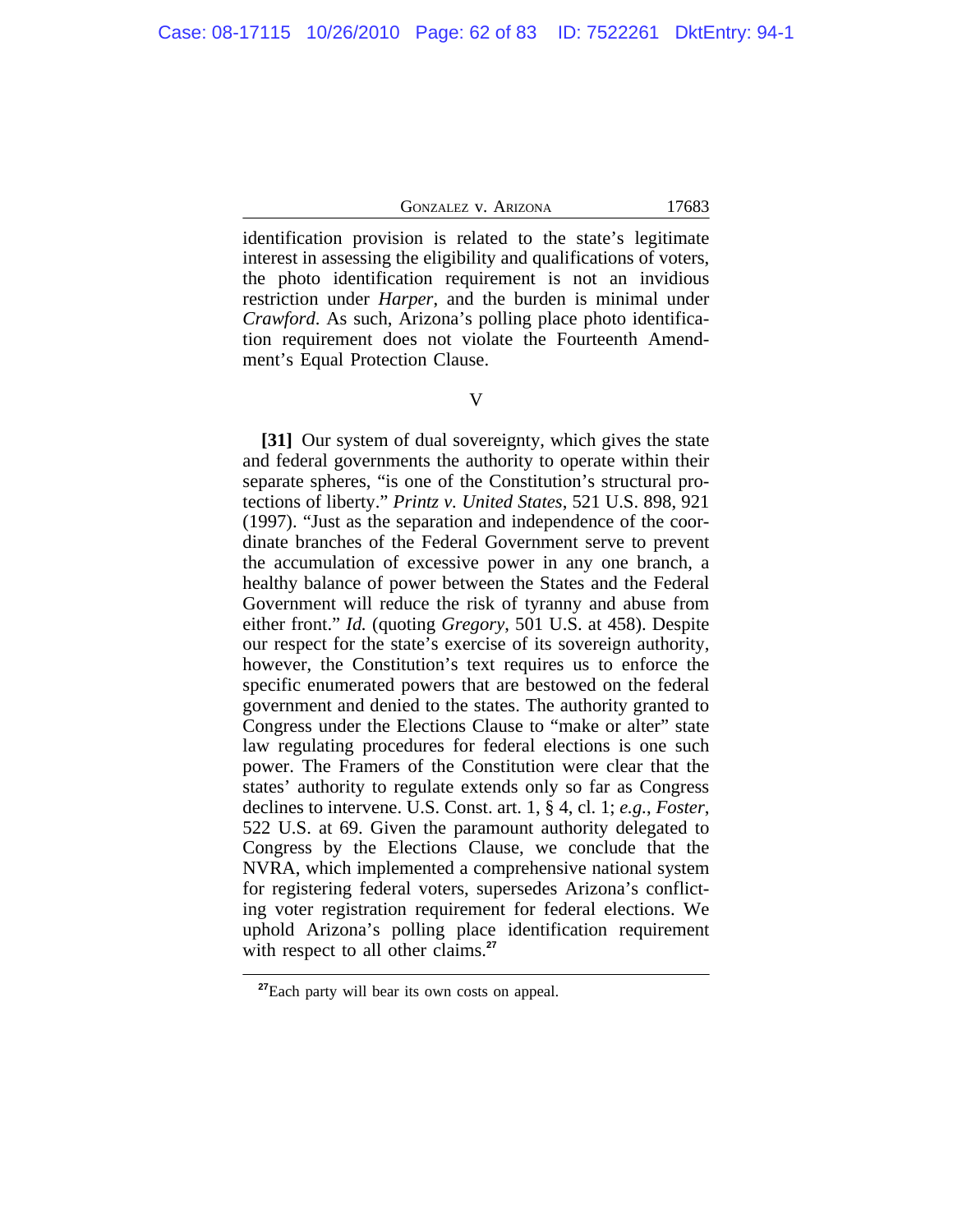# **AFFIRMED in part and REVERSED in part.**

Chief Judge KOZINSKI, dissenting in large part:\*

As the majority belatedly acknowledges 47 pages into its opinion, we don't come to this case with a blank slate. A prior panel has already held in a published opinion that Proposition 200 isn't preempted because the National Voter Registration Act ("NVRA") "plainly allow[s] states, at least to some extent, to require their citizens to present evidence of citizenship when registering to vote." *Gonzalez* v. *Arizona*, 485 F.3d 1041, 1050-51 (9th Cir. 2007) ("*Gonzalez I*"). That is law of the circuit and therefore binding on us. *See, e.g.*, *Miller* v. *Gammie*, 335 F.3d 889, 899-900 (9th Cir. 2003) (en banc). Even if it weren't, it's law of the case and can't be lightly disregarded for that reason. *See, e.g.*, *Merritt* v. *Mackey*, 932 F.2d 1317, 1322 (9th Cir. 1991). The majority refuses to accept the consequences of this reality. First, it evades law of the circuit by creating an exception that is squarely foreclosed by a recent unanimous en banc opinion. The majority then weakens our rules governing law of the case by declaring that *Gonzalez I*'s interpretation of the NVRA is "clearly erroneous" when it's clearly not. Because I believe that we must take precedent seriously and that *Gonzalez I* was correctly decided, I dissent from the majority's conclusion that the NVRA preempts Arizona's voter registration requirement.

**I.**

The fundamental rule of circuit law is that once a panel

<sup>\*</sup>I concur in the portion of the judgment upholding Proposition 200's polling place provision, Ariz. Rev. Stat. § 16-579. For the reasons articulated by the district court in its thorough decision, I would affirm its ruling in favor of Arizona on the equal protection and Voting Rights Act challenges to Proposition 200's voter registration requirement.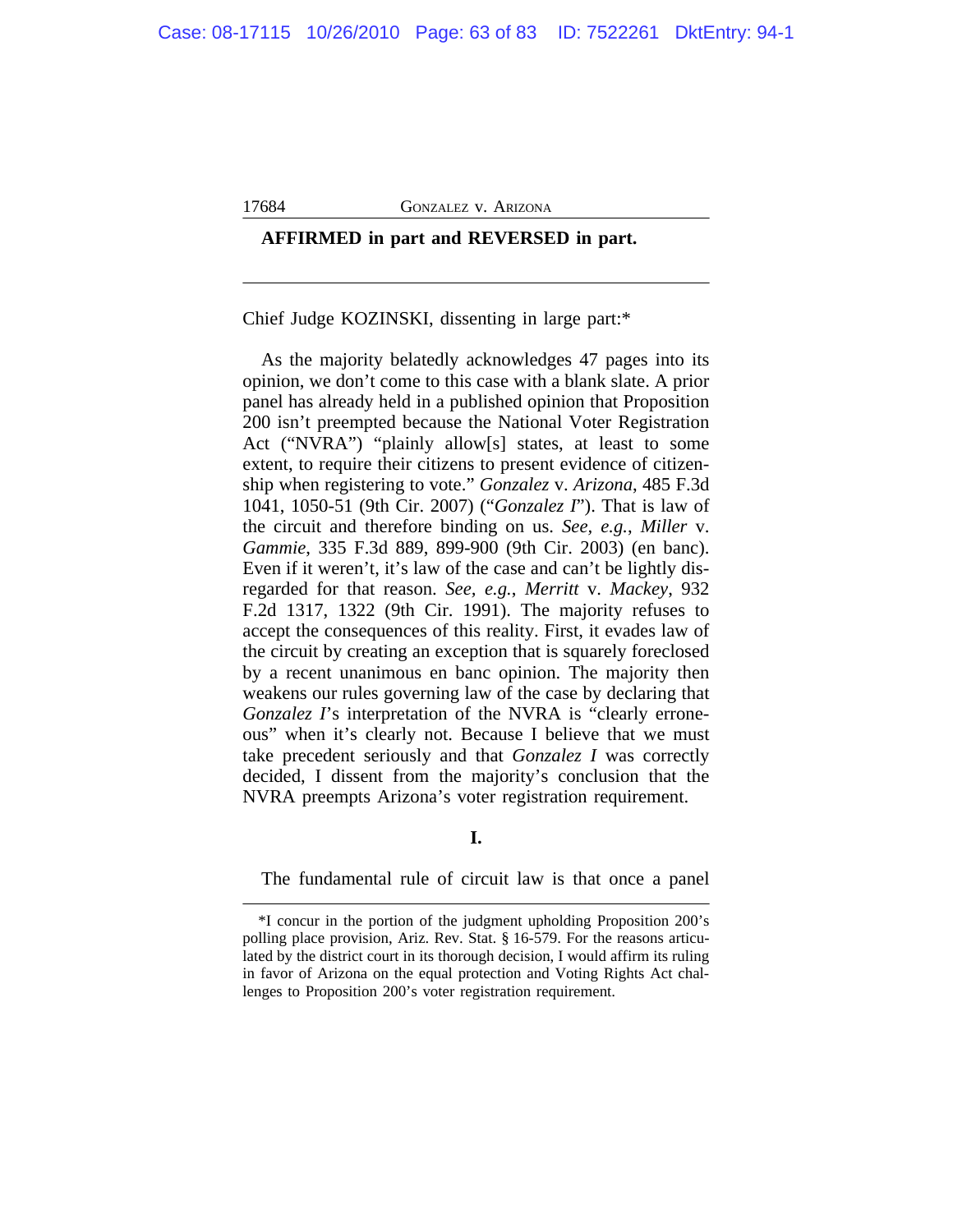decides a legal issue in a published opinion, that ruling binds subsequent three-judge panels. The only instance when a three-judge panel may depart from a prior published opinion is if there has been "intervening" higher authority that is "clearly irreconcilable with our prior circuit authority." *Miller*, 335 F.3d at 900. And this instance is not truly an exception to the rule because it's the intervening higher authority, not the three-judge panel, that overrules the earlier opinion. There are in fact *no* exceptions to law of the circuit, or at least there weren't until today.

The majority holds that, although a published opinion is binding generally, it doesn't bind later panels in the same case. For those panels, "[w]here no subsequent opinion has relied on the prior published opinion for the proposition to be overturned, . . . the law of the circuit doctrine does not prohibit revising the prior opinion." Maj. at 17668.

This exception to the published opinion rule is irreconcilable with our recent en banc opinion in *United States* v. *Washington*, 593 F.3d 790 (9th Cir. 2010) (en banc) ("*Washington IV*"). In that case, the three-judge panel was confronted with a conflict between a prior opinion in the same case and another panel's opinion in a different case. Because it lacked the power to resolve the conflict, the three-judge panel had to call the case en banc sua sponte. Sitting en banc, we held:

This appeal was initially argued to a three-judge panel, but the conflict in our precedent led us to rehear the matter en banc without awaiting a threejudge decision. *See Atonio* v. *Wards Cove Packing Co.*, 810 F.2d 1477, 1478-79 (9th Cir. 1987) (en banc). This step was necessary because, even if the panel could have revisited *Washington III* under one of the exceptions to law of the case, *see Jeffries* v. *Wood*, 114 F.3d 1484, 1489 (9th Cir. 1997) (en banc), it still would have been bound by that pub-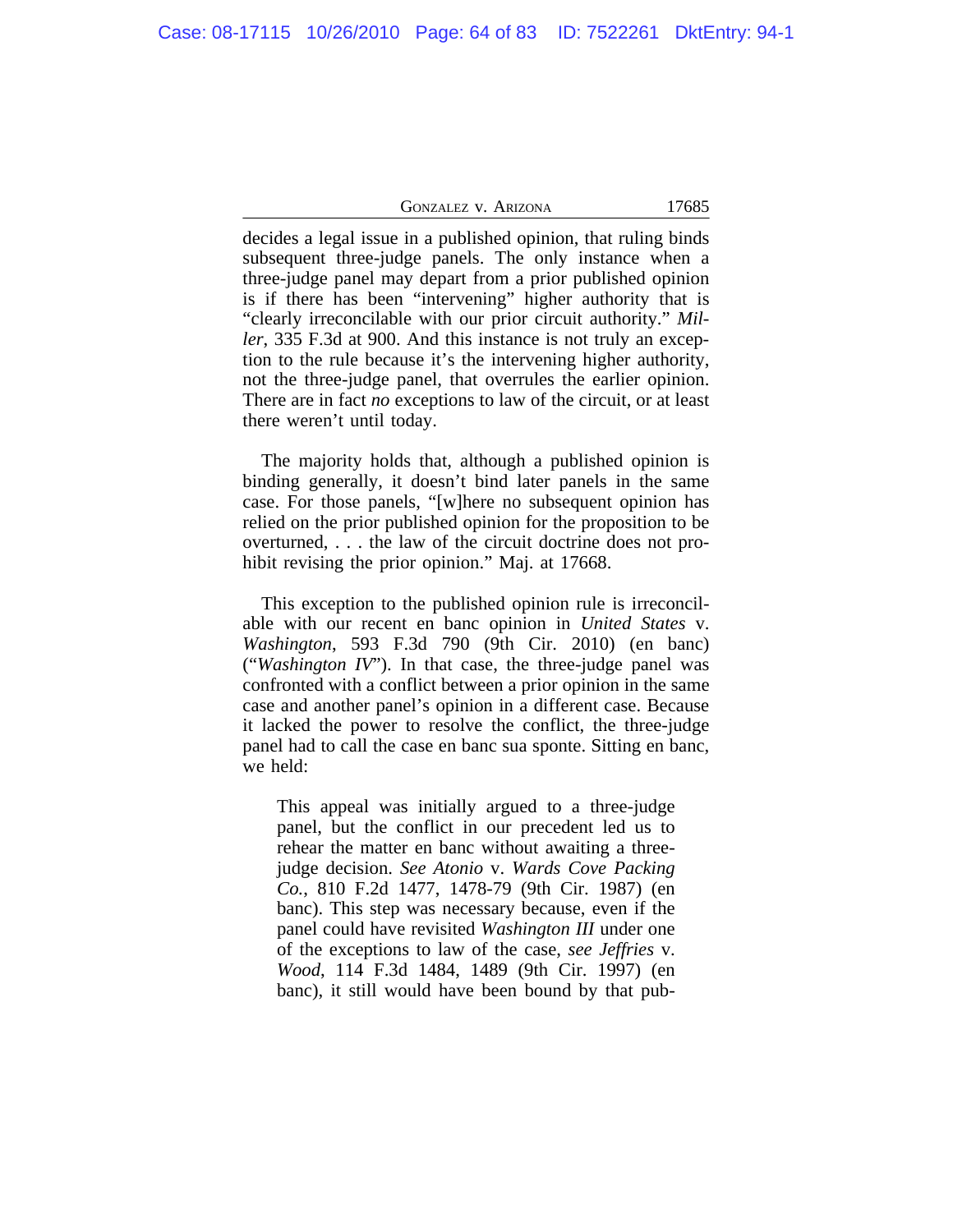lished opinion as the law of the circuit, *see, e.g.*, *Old Person* v. *Brown*, 312 F.3d 1036, 1039 (9th Cir. 2002) ("[W]e have no discretion to depart from precedential aspects of our prior decision in *Old Person I*, under the general law-of-the-circuit rule.").

*Washington IV*, 593 F.3d at 798 n.9.

Applying the *Washington IV* rule to this case is simple. *"[E]ven if*" our three-judge panel were permitted to revisit the prior panel's opinion "under one of the exceptions to law of the case," we are "*still* . . . bound by that published opinion *as the law of the circuit*" and have "*no discretion* to depart from [it]." *Id.* (emphasis added). *Washington IV*—which clearly holds that law of the circuit trumps law of the case forecloses the majority's theory.

The majority brushes aside *Washington IV*, relying instead on three earlier cases, foremost *Jeffries* v. *Wood*, 114 F.3d 1484 (9th Cir. 1997) (en banc) ("*Jeffries V*"). There are two problems with the majority's reliance on *Jeffries V*, both of which are fatal to the majority's new rule. First, *Jeffries V* was about law of the case, not law of the circuit. *Jeffries V* held that the three-judge panel in *Jeffries IV* erred by failing to follow *Jeffries III*, and based this conclusion on law of the case. 114 F.3d at 1492-93. The majority makes much of the fact that the dissent in *Jeffries V* would have resolved the case on law of the circuit grounds. Maj. at 17668. But it is peculiar indeed to impute a *holding* to the majority on an issue it never addressed, because it chose not to follow the contrary reasoning of the dissent. A dissent has no precedential value, *United States* v. *Ameline*, 409 F.3d 1073, 1083 n.5 (9th Cir. 2005) (en banc), and the majority is surely not obligated to address every argument made there. It is obviously dangerous to infer that the majority ruled on a matter as to which it never expressed an opinion. By that peculiar reasoning, a majority can be held to have decided an issue—and made it law of the circuit—when it never said a word on the subject.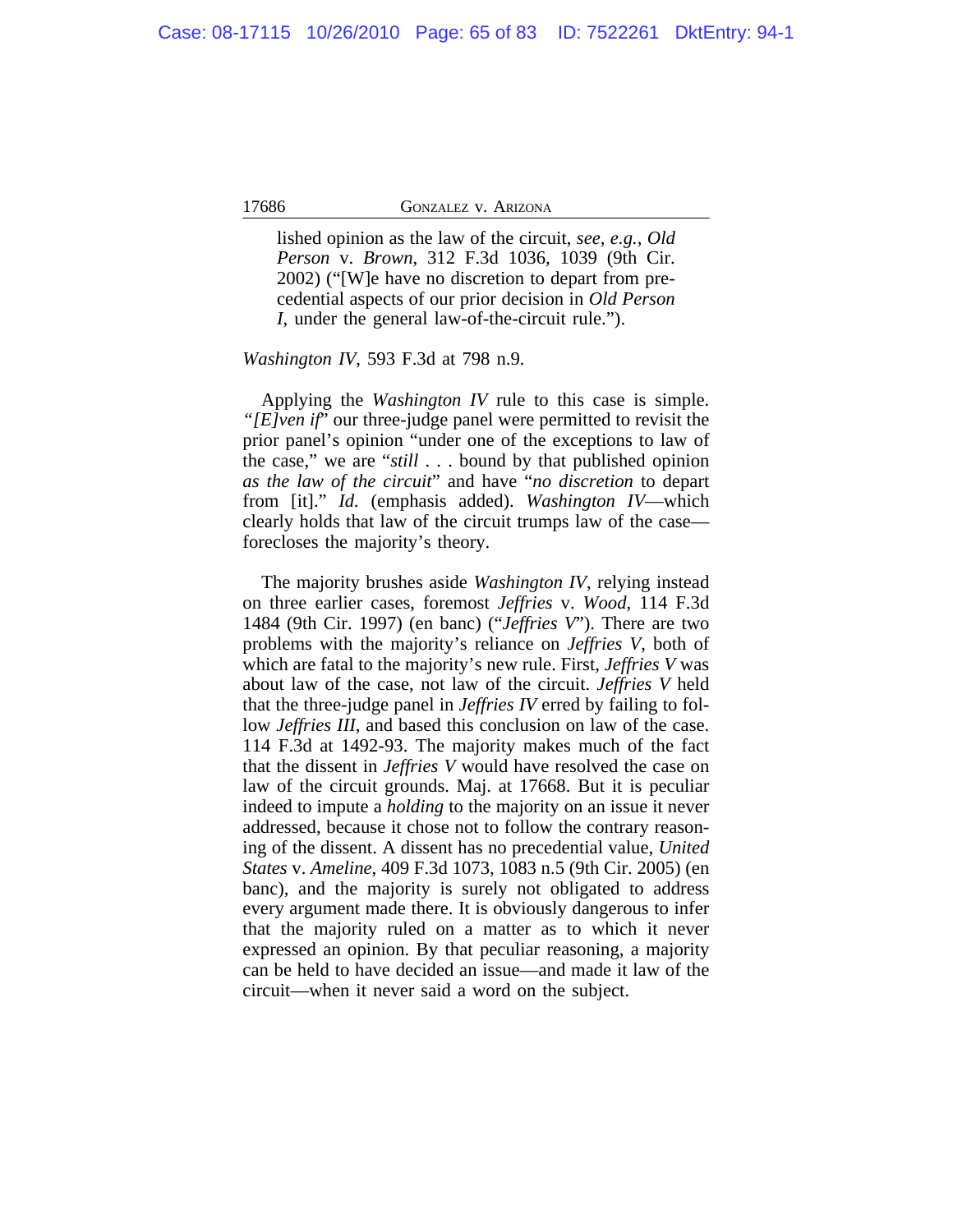| <b>GONZALEZ V. ARIZONA</b> | 17687 |
|----------------------------|-------|
|----------------------------|-------|

The *Jeffries V* majority had very little to say about law of the circuit, and what it did say totally undermines the majority here: "The dissent seems to acknowledge that [the] law of the circuit doctrine would preclude the *Jeffries IV* panel from contradicting the *Jeffries III* opinion, thus reaching the same result as the majority." *Id.* at 1493 n.12. The majority somehow manages to squeeze blood from a turnip.

Second, to the extent *Washington IV* says something different from *Jeffries V*, it is the most recent en banc opinion and therefore clearly controls. *See United States* v. *Heredia*, 483 F.3d 913, 918-19 (9th Cir. 2007) (en banc) (recognizing that a later en banc court may overrule an earlier en banc opinion). The majority objects that *Washington IV* couldn't have overruled the "longstanding doctrine" that a three-judge panel may overturn a prior panel's published opinion under an exception to the law of the case, maj. at 17669, but the doctrine in fact never existed until today. It has no support in *Jeffries V* or any other published opinion in our circuit.

Take the other two cases the majority cites. *See* maj. at 17666 (citing *Mendenhall* v. *NTSB*, 213 F.3d 464, 469 (9th Cir. 2000) ("*Mendenhall II*"); *Tahoe-Sierra Pres. Council, Inc.* v. *Tahoe Reg'l Planning Agency*, 216 F.3d 764, 786-87 (9th Cir. 2000) ("*Tahoe IV*")). The majority claims these cases support its new rule because both reversed "a prior published appellate opinion as clearly erroneous under the exceptions to the law of the case" doctrine. Maj. at 17666. But neither case contradicted the prior panel's legal ruling and therefore never disturbed the law of the circuit. *See United States* v. *Johnson*, 256 F.3d 895, 916 (9th Cir. 2001) (en banc) (Kozinski, J., concurring) (a legal statement isn't law of the circuit unless "it is clear that a majority of the panel has focused on the legal issue presented by the case before it and made a deliberate decision to resolve the issue").**<sup>1</sup>**

**<sup>1</sup>**While the majority ignores *Johnson* when exaggerating the precedential effect of two cases that didn't alter the law of the circuit, it relies on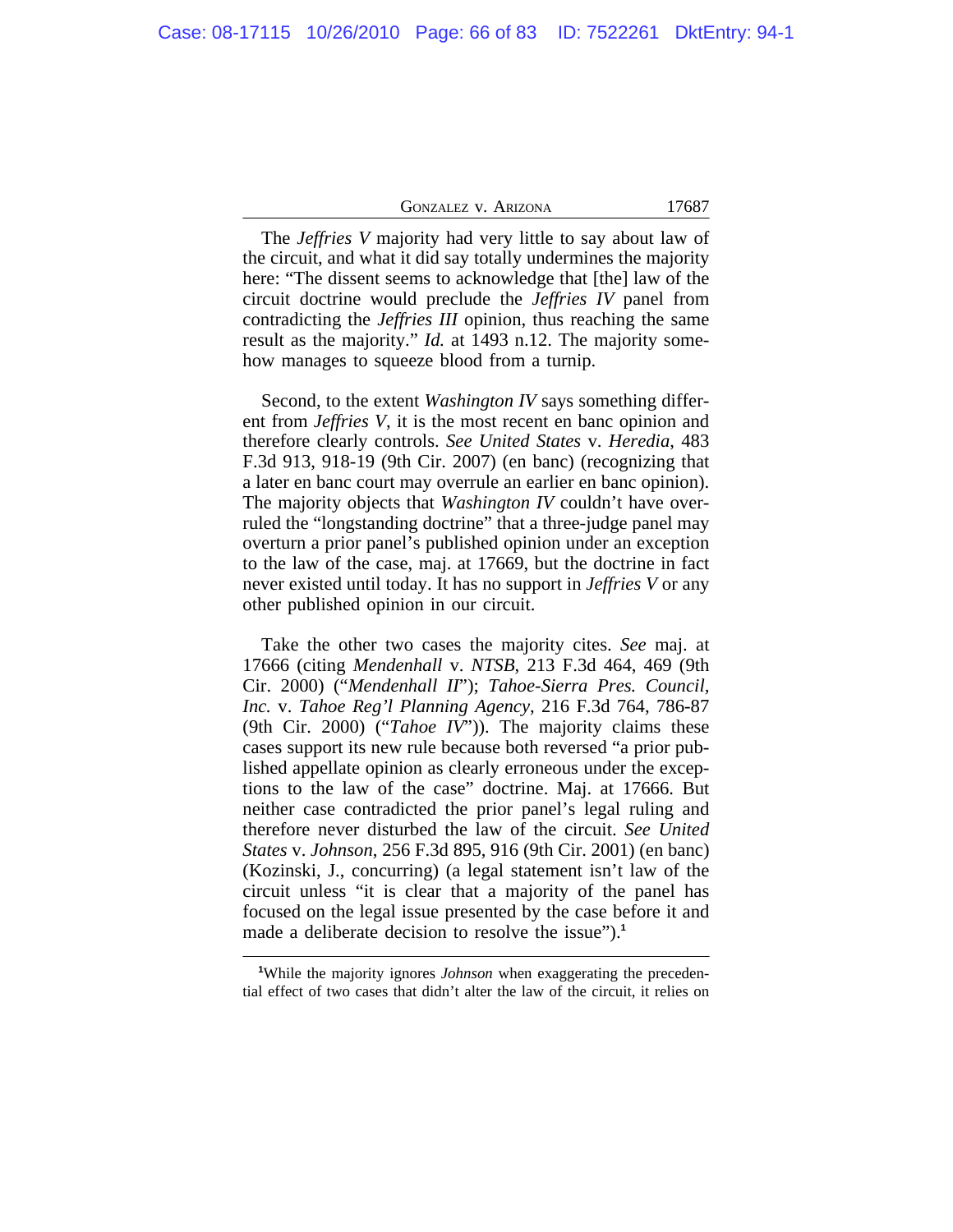The later *Mendenhall* panel reversed an award of marketrate attorney's fees, *Mendenhall II*, 213 F.3d at 469 & n.3, but didn't overturn the prior panel's statement that "a request [ for] attorneys' fees at a reasonable market rate . . . . is appropriate where there is a showing of bad faith," *Mendenhall* v. *NTSB*, 92 F.3d 871, 876 (9th Cir. 1996). Rather, it realized that the prior panel had mistakenly applied a statute awarding attorney's fees to litigants who prevailed in court to someone who had prevailed in an administrative proceeding. *Mendenhall II*, 213 F.3d at 469. Because the later panel applied the correct statute, it had no occasion to disturb the prior panel's construction of the other statute.

In *Tahoe*, both the earlier panel and the later panel applied the rule that, in general, defendants must affirmatively plead the statute of limitations in a filing with the court. *See Levald, Inc.* v. *City of Palm Desert*, 998 F.2d 680, 686-87 (9th Cir. 1993). The prior panel had held that the plaintiffs' claims weren't time-barred because, by "[f]ailing to plead affirmatively" any statute of limitations other than an irrelevant one, the defendants couldn't then "rely on any other." *Tahoe-Sierra Pres. Council, Inc.* v. *Tahoe Reg'l Planning Agency*,

the *Johnson* concurrence in an attempt to characterize *Washington IV*'s rule as the sort of "casual[ ]" statement "uttered in passing" that isn't binding on later panels. Maj. at 17669-70. But the statement in *Washington IV* was necessary to explain why the three-judge panel had to make a sua sponte en banc call. 593 F.3d at 798 n.9. In any event, statements in en banc opinions, as in Supreme Court opinions, must be taken far more seriously than statements in three-judge panel opinions, even if they are not strictly necessary to the result. *See United States* v. *Baird*, 85 F.3d 450, 453 (9th Cir. 1996) ("[W]e treat Supreme Court dicta with due deference . . . ."). That's because, like *Washington IV*'s rule, a statement in an en banc opinion that's not necessary to resolve the merits of the case often "provides a supervisory function" to "three-judge panels and district courts . . . . [and] thus constitutes authoritative circuit law." *Barapind* v. *Enomoto*, 400 F.3d 744, 751 n.8 (9th Cir. 2005) (en banc); *see, e.g.*, *Miller*, 335 F.3d at 900; *United States* v. *Hardesty*, 977 F.2d 1347, 1348 (9th Cir. 1992) (en banc) (per curiam); *Atonio* v. *Wards Cove Packing Co.*, 810 F.2d 1477, 1478-79 (9th Cir. 1987) (en banc).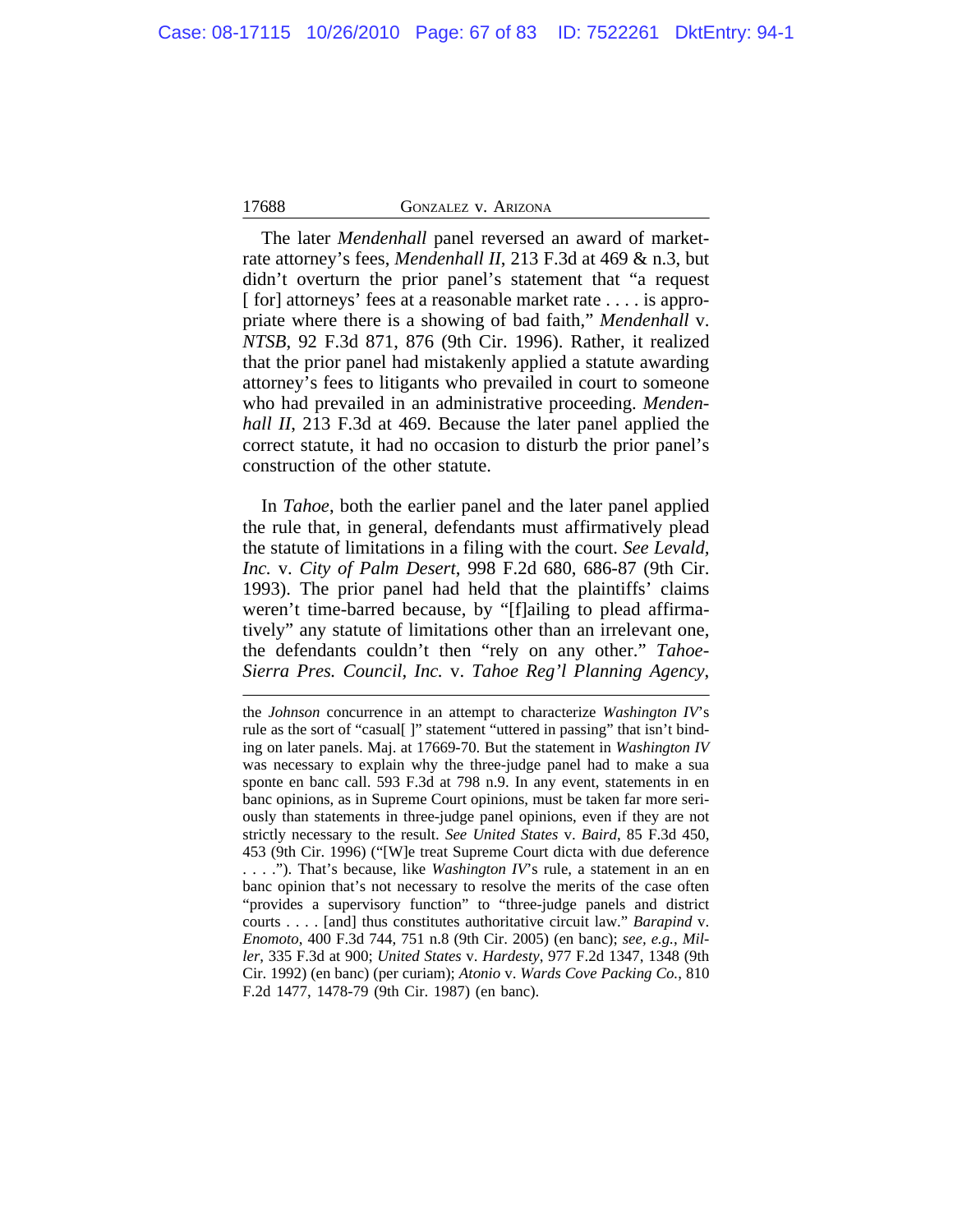34 F.3d 753, 756 (9th Cir. 1994) ("*Tahoe III*"). On remand, the defendants filed an answer that pled the correct statute of limitations, and the later panel held that the claims were therefore time-barred. *Tahoe IV*, 216 F.3d at 788-89. Like *Mendenhall*, the later panel's putative reversal of a prior panel didn't alter a binding statement of circuit law.**<sup>2</sup>**

Nor are *Mendenhall* and *Tahoe* the only cases on point. A number of panel opinions hold that law of the circuit applies to later panels in the same case. *Old Person* v. *Brown*, 312 F.3d 1036, 1039 (9th Cir. 2002), which *Washington IV* quotes, is a good example. The *Old Person* panel explained that it was bound by a prior opinion because "none of the three exceptions" to law of the case applied, but it was careful to point out that it also had "no discretion to depart from precedential aspects of our prior decision in *Old Person I*, under the general law of the circuit rule." *Id.*; *see also Minidoka Irrigation Dist.* v. *Dep't of Interior*, 406 F.3d 567, 574 (9th Cir. 2005) ("[W]e are 'bound by the opinion of the prior panel as the law of the case. Also we have no discretion to depart from precedential aspects of our prior decision in [*Minidoka I*], under the general law-of-the circuit rule.' " (second alteration in original)); *accord Hilao* v. *Estate of Marcos*, 103 F.3d 767, 772 (9th Cir. 1996) ("This court has twice rejected these arguments in *Estate I* and *Estate II*. The published decisions in those cases are both the controlling law of the circuit and the law of this case." (citations omitted)).

Like *Washington IV*, these opinions explain that threejudge panels are bound by prior panel opinions as law of the

**<sup>2</sup>***Tahoe IV* said that it overturned *Tahoe III*'s "bare legal holding . . . that the defendants forfeited the correct statute of limitations defense." *Tahoe IV*, 216 F.3d at 788. If that were truly *Tahoe III*'s holding, then the subsequent panel would have overturned law of the circuit. But it wasn't. *Tahoe III* said only that the defendants couldn't rely on a statute of limitations they hadn't pled. Because the defendants hadn't filed their answer, *Tahoe III* couldn't have considered whether they waived their statute of limitations defense.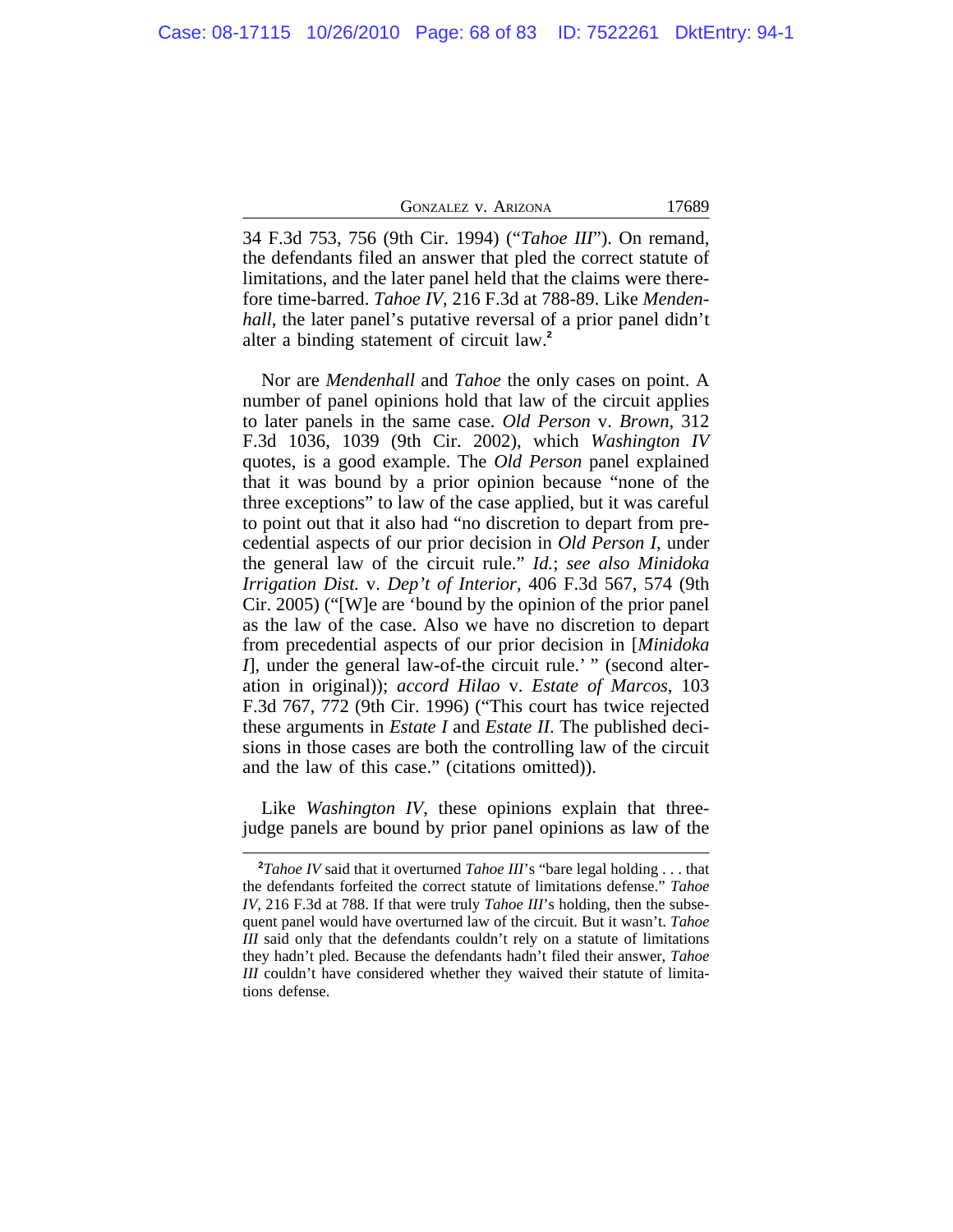circuit even if they're not bound by those decisions as law of the case. They also reconcile *Mendenhall II* and *Tahoe IV* with our law of the circuit rule, for neither of those cases departed from "precedential aspects" of the prior panel opinions. But even if *Mendenhall* and *Tahoe* stood for what the majority claims, our three-judge panel doesn't have the power to elevate them above *Old Person*, *Minidoka* or *Hilao*. If "faced with such a conflict," we "*must* call for en banc review, which the court will normally grant unless the prior decisions can be distinguished." *Atonio*, 810 F.2d at 1479 (emphasis added).**<sup>3</sup>**

<sup>&</sup>lt;sup>3</sup>We're not alone. Most of our sister circuits agree that three-judge panels must follow prior published opinions in the same case as law of the circuit. *See, e.g.*, *Schiavo ex rel. Schindler* v. *Schiavo*, 403 F.3d 1289, 1292 (11th Cir. 2005) ("Because our previous decision was published, the prior panel precedent rule also applies to any holdings reached in the earlier appeal."); *Swipies* v. *Kofka*, 419 F.3d 709, 714 (8th Cir. 2005) ("[W]e held in an earlier appeal in this case that Mr. Swipies possessed such an interest. We are bound to follow this holding. It is not only the law of the case, but the law of the circuit, *i.e.*, a decision of another panel which only the court *en banc* may overturn." (citations omitted)); *Af-Cap Inc.* v. *Republic of Congo*, 383 F.3d 361, 367 n.6 (5th Cir. 2004) ("The subsequent panel would not only have to forego application of the law of the case doctrine, but would also have to discard the well-established rule that circuit panels are 'bound by the precedent of previous panels absent an intervening . . . case explicitly or implicitly overruling that prior precedent.' " (alteration in original)); *United States* v. *Alaw*, 327 F.3d 1217, 1220 (D.C. Cir. 2003) ("[T]hose issues are barred by law of the case doctrine . . . . In addition, the law of the circuit doctrine applicable here prevents a new appellate panel from declining to follow the legal rulings of the panel in a prior appeal."); *Craft* v. *United States*, 233 F.3d 358, 369 (6th Cir. 2000) ("Our decisions in *Craft I* and in *Cole* are also law of the circuit. As we recently stated, 'One panel of this court may not overturn the decision of another panel of this court—that may only be accomplished through an en banc consideration of the argument.' "), *overruled on other grounds by United States* v. *Craft*, 535 U.S. 274 (2002); *Irving* v. *United States*, 162 F.3d 154, 160 (1st Cir. 1998) (en banc) ("In *Irving I*, a panel of this court expressly defined the contours of the discretionary function exception. From then on, that methodology represented both the law of the case and the law of this circuit regarding the due application of the discretionary function exception. . . . Indeed, when the United States asserted the discretionary function defense in *Irving II*, the panel . . . took refuge in the law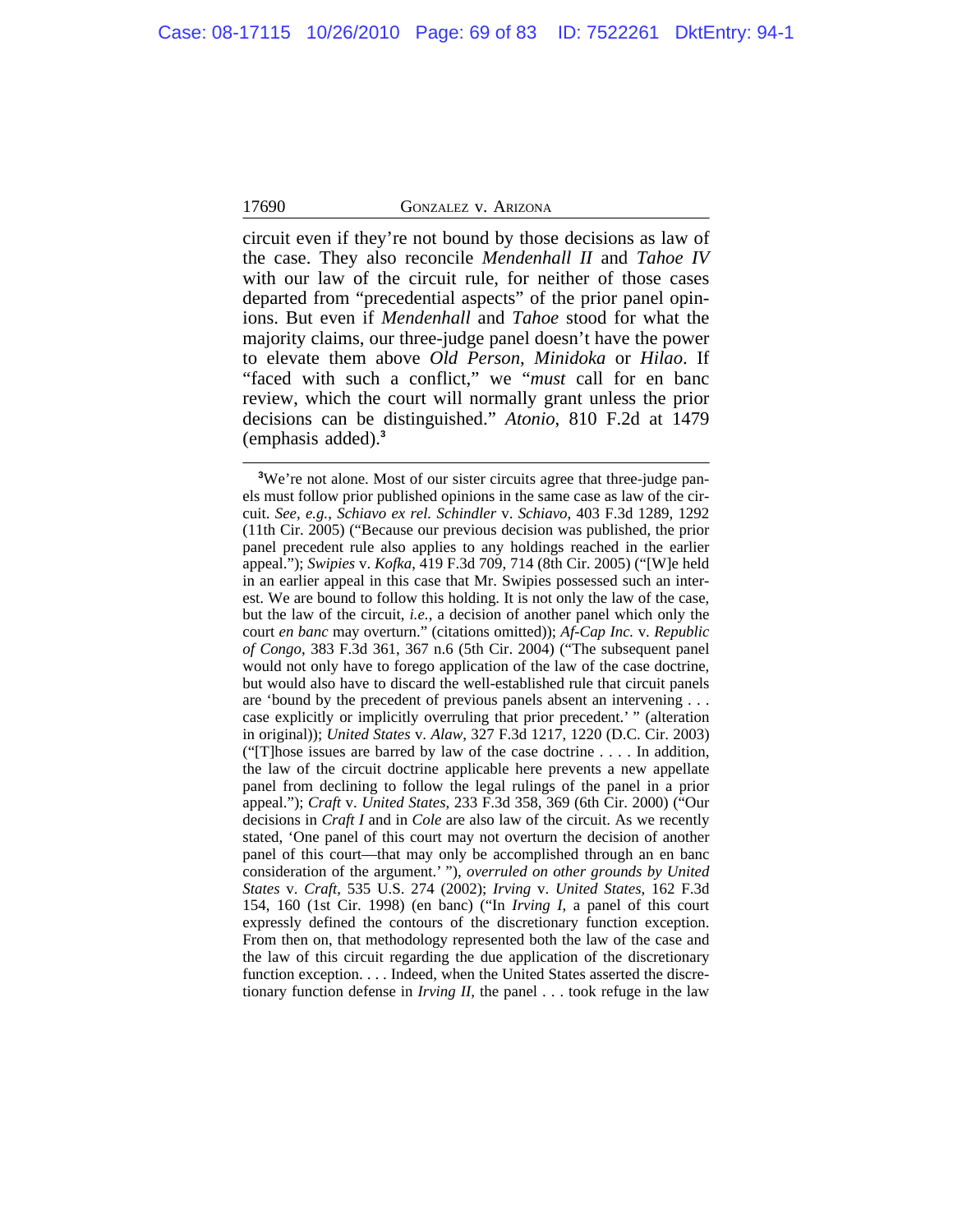Ultimately, this is all academic. There's just no getting around *Washington IV*'s holding that "even if" we were permitted to revisit the prior panel's opinion "under one of the exceptions to law of the case," we are "still . . . bound by that published opinion as the law of the circuit" and have "no discretion to depart from [it]." 593 F.3d at 798 n.9. We can debate the meaning of *Jeffries* all we want, but a unanimous en banc court in *Washington IV* just resolved this very issue against the majority's position. The majority here audaciously contradicts this en banc opinion.**<sup>4</sup>**

Even if the majority were right that law of the circuit doesn't apply, *Gonzalez I* undisputedly binds us as law of the case. The majority tries in vain to wriggle out from under *Gonzalez I*'s conclusion that the NVRA doesn't preempt Proposition 200 by invoking the "clearly erroneous" exception to the law of the case. Maj. at 17665-66. But the clearly erroneous bar is a tall one to hurdle: If "it is plausible to find that" the NVRA doesn't preempt Proposition 200, "the hold-

**<sup>4</sup>**To the extent the majority suggests a three-judge panel can overrule published opinions because they're "clearly erroneous," it also conflicts with *United States* v. *Contreras*, 593 F.3d 1135 (9th Cir. 2010) (en banc). *Contreras* reversed the portion of a panel opinion that had purported to overrule several clearly erroneous published opinions because the panel lacked authority to do so—even though the en banc court then adopted the panel's legal analysis. *Id.* at 1136; *cf. State Oil Co.* v. *Khan*, 522 U.S. 3, 20 (1997) (court of appeals was correct not to overrule an "infirm[ ]" Supreme Court decision that it rightly predicted would be overturned by the Supreme Court).

**II.**

of the circuit doctrine to dispense the argument . . . ." (citation omitted)); *Pearson* v. *Edgar*, 153 F.3d 397, 402 (7th Cir. 1998) ("Absent any intervening Supreme Court decisions, *Curtis* and *South-Suburban* would be binding precedent on this issue, and *Curtis* would also be the law of the case."). Such a lopsided verdict from our peers provides yet another reason to question the wisdom of departing from our circuit's well-settled published opinion rule.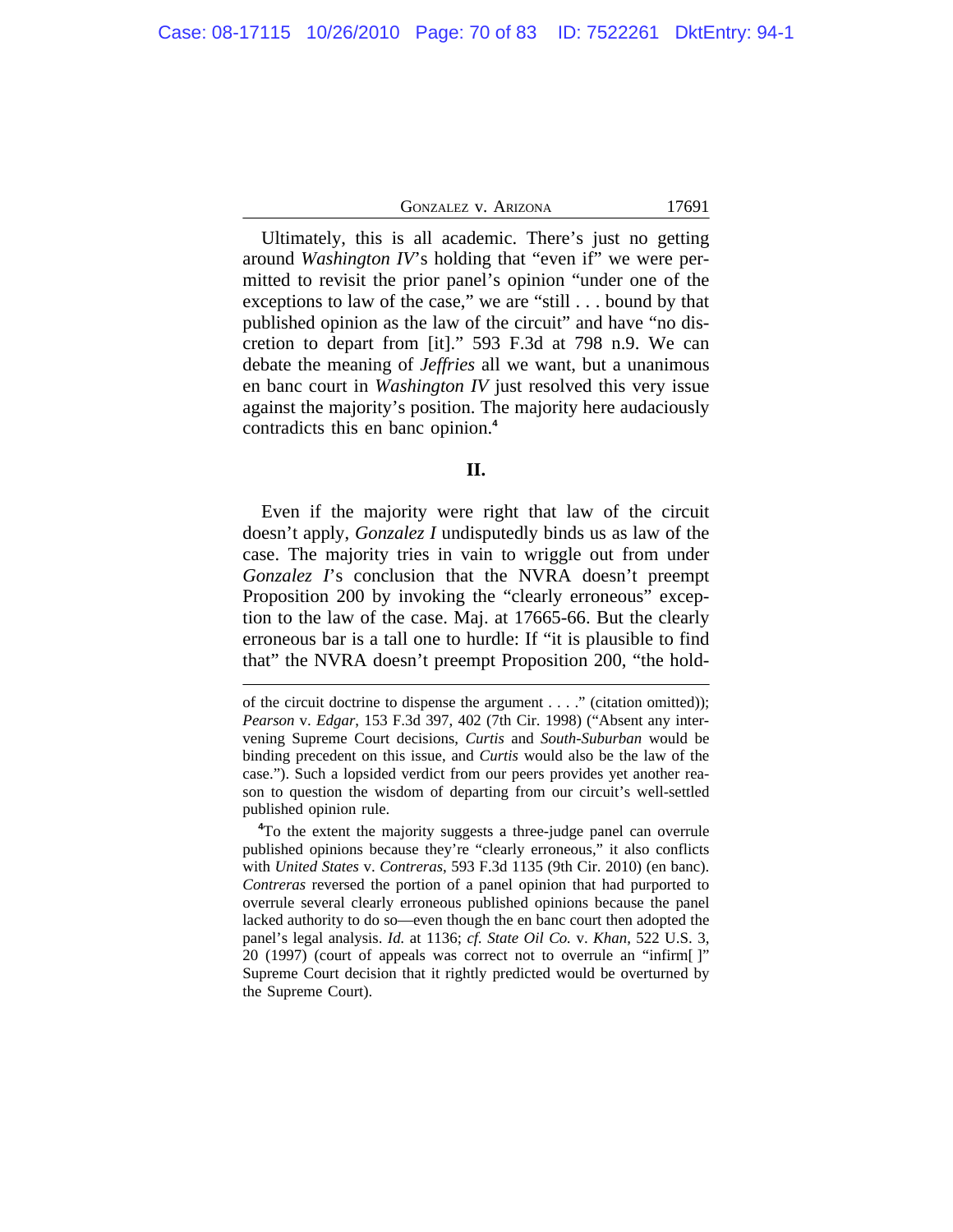ing in [*Gonzales I*] cannot be deemed clearly erroneous." *Leslie Salt Co.* v. *United States*, 55 F.3d 1388, 1394 (9th Cir. 1995). "[I]t is incumbent upon [plaintiffs] to convince us not only that the majority decision in [*Gonzales I*] was wrong, but that it was clearly wrong." *Merritt*, 932 F.2d at 1322; *see also Jeffries V*, 114 F.3d at 1489. The majority fails to carry this heavy burden and materially weakens the standard for all future cases by pretending that it does.

## **A.**

According to the majority, the *Gonzalez I* panel's "conclusion was rooted in a *fundamental misreading* of the statute." Maj. at 17664 (emphasis added). "*Reasoning* from a fundamental misreading of the statute, the prior panel reached a conclusion that was clear error." *Id.* at 17665 (emphasis added). But we don't examine prior panels' *reasoning*. We must follow *Gonzales I* unless the "*decision* . . . is so clearly incorrect that we are justified in refusing to regard it as law of the case." *Merritt*, 932 F.2d at 1321 (emphasis altered); *see Christianson* v. *Colt Indus. Operating Corp.*, 486 U.S. 800, 817 (1988) ("[T]he law of the case turns on whether a court previously 'decide[d] upon a rule of law' . . . not on whether, or how well, it explained the decision." (second alteration in original)).

We might "scrutinize the merits . . . with greater care" if *Gonzalez I* lacked any "analysis reflecting the authorities or argument which led [it] to the rule [it reached]." *United States* v. *Houser*, 804 F.2d 565, 568 (9th Cir. 1986). But the law of the case doctrine doesn't allow us to assume that poor reasoning begets clear error*.* Indeed, we've held that a panel's failure to "expressly address [a] claim in its opinion"—and corresponding failure to offer any reasons for its resolution of that claim—*isn't* clearly erroneous. *Leslie Salt*, 55 F.3d at 1393.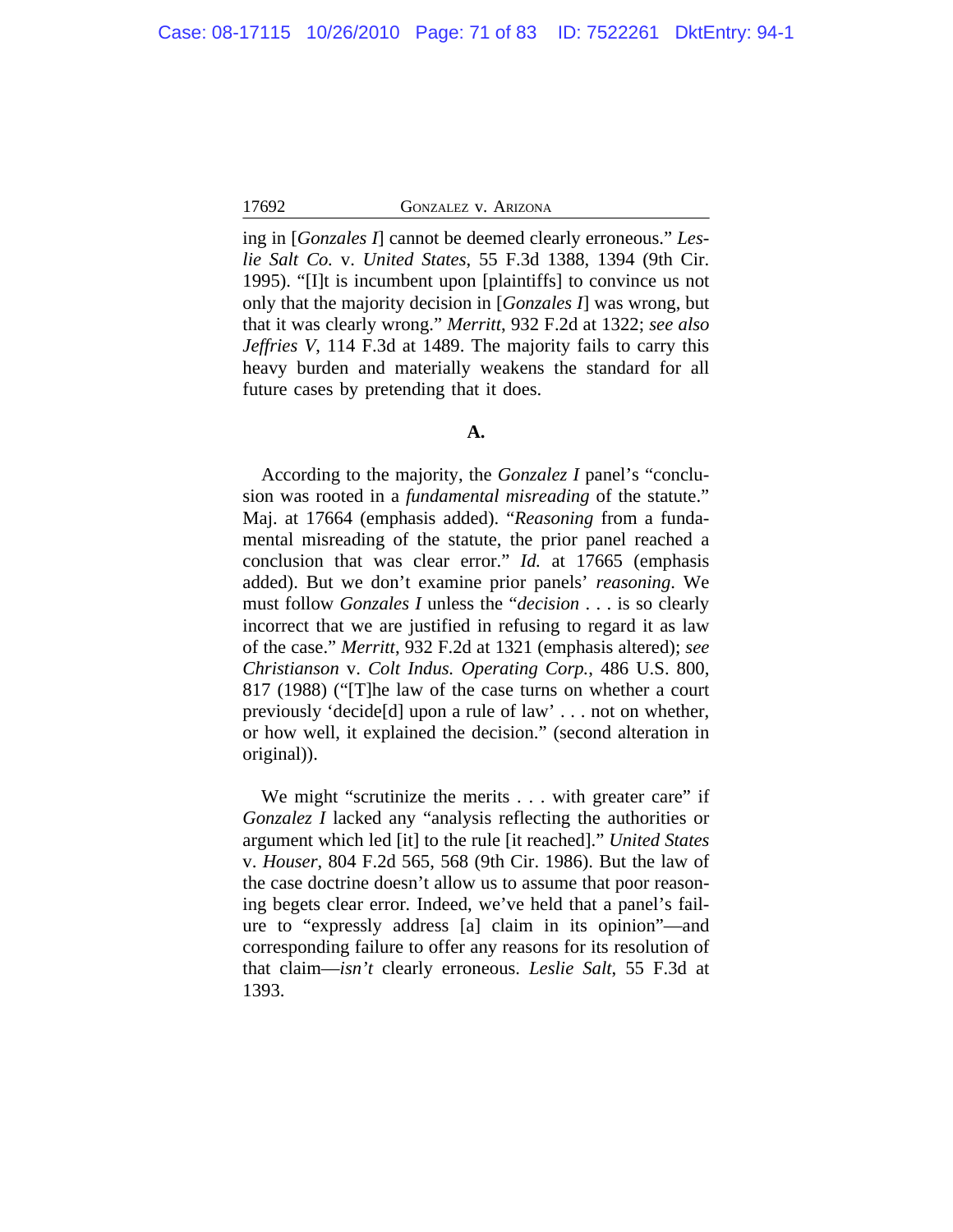| <b>GONZALEZ V. ARIZONA</b> | 17693 |
|----------------------------|-------|
|----------------------------|-------|

A panel's faulty reasoning doesn't necessarily consign its conclusion to the trash heap; most conclusions can be arrived at through multiple chains of reasoning. And, although "panels will *occasionally* find it appropriate to offer alternative rationales," *Johnson*, 256 F.3d at 914 (emphasis added), they're not required to do so. Thus, the existence of perceived holes in a prior panel's stated rationale doesn't preclude the possibility that the panel had unstated reasons leading it to the same conclusion*.* It certainly doesn't mean that the result the panel reached is incorrect, as it may have reached the correct result for the wrong reason.**<sup>5</sup>** When we say that a panel's holding is clearly wrong, what we're talking about is the rule of law it announces, not the method by which it adopts that rule.**<sup>6</sup>**

This distinction doesn't matter here because *Gonzalez I* wasn't clearly erroneous in either reasoning or result. Let's start with *Gonzales I*'s statement that "[t]he NVRA mandates that states either 'accept and use the mail voter registration form prescribed by the [Election Assistance Commission,]' or, in the alternative, 'develop and use [their own] form,' as long as the latter conforms to the federal guidelines." *Gonza-*

**<sup>5</sup>**This principle also informs our review of district court judgments. "In the review of judicial proceedings the rule is settled that, if the decision below is correct, it must be affirmed, although the lower court relied upon a wrong ground or gave a wrong reason." *Thos. P. Gonzalez Corp.* v. *Consejo Nacional de Produccion de Costa Rica*, 614 F.2d 1247, 1256 (9th Cir. 1980).

**<sup>6</sup>**Focusing on a panel's reasoning defeats the fundamental purpose of law of the case doctrine—protecting the court and the parties from the burden of repeated argument by pertinacious litigants—by encouraging the parties to relitigate their case. *See* 18B Charles Alan Wright, Arthur R. Miller & Edward H. Cooper, *Federal Practice and Procedure* § 4478 at 667 (2d ed. 2002). Such relitigation can slow decisionmaking to a glacial pace, which is what happened to administrative agencies when judges began to allow litigants to challenge the reasons the agencies gave for the new regulations they proposed. *See, e.g.*, Thomas O. McGarity, *Some Thoughts on "Deossifying" the Rulemaking Process*, 41 Duke L.J. 1385, 1385-86, 1400-03 (1992); M. Elizabeth Magill, *Agency Choice of Policymaking Form*, 71 U. Chi. L. Rev. 1383, 1390-91 & n.17 (2004).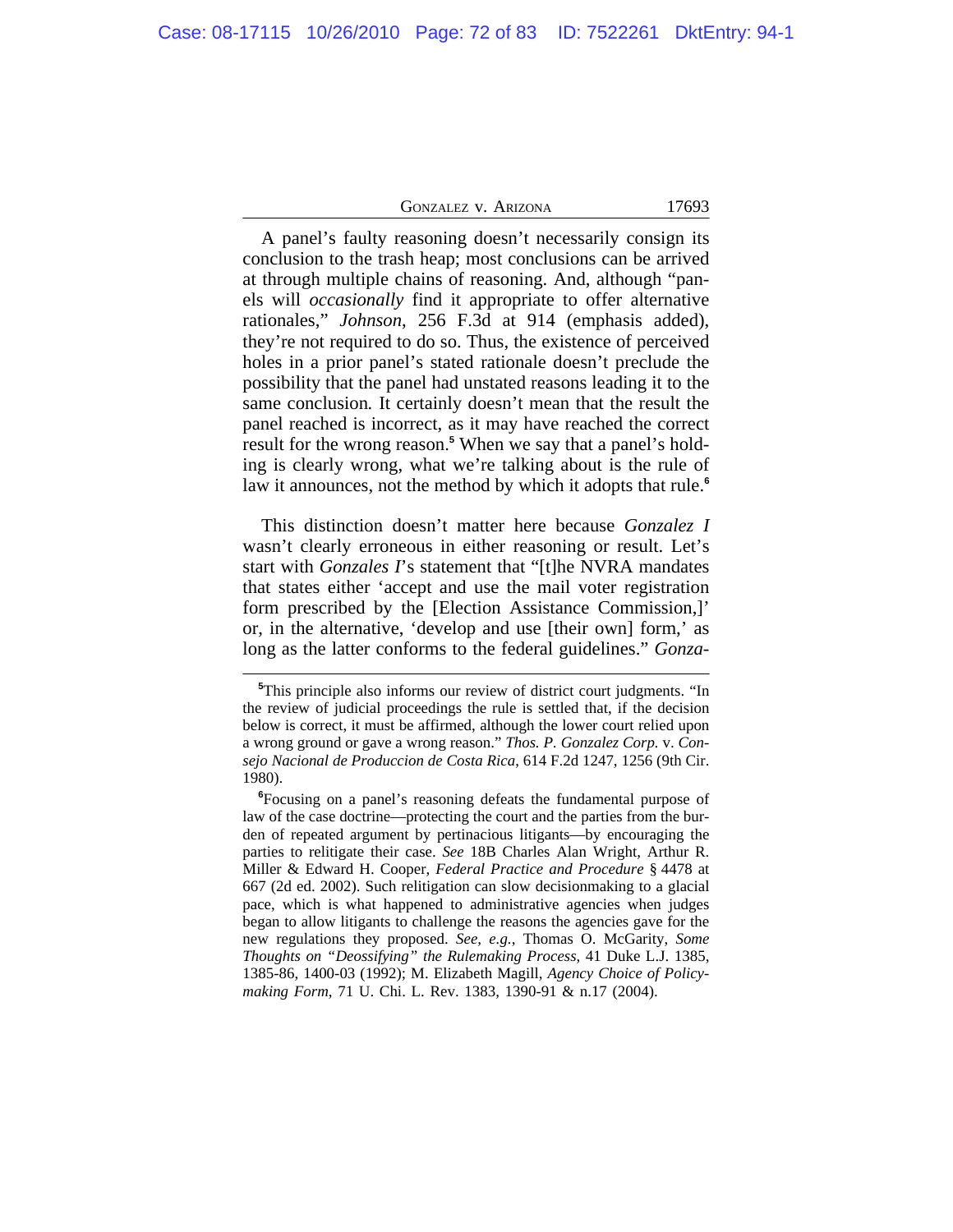*lez I*, 485 F.3d at 1050 (third alteration in original) (citations omitted). The majority takes issue with this passage because the NVRA requires states to accept and use *both* the federal and state forms; ergo, *Gonzalez I* misconstrued the statute. Maj. at 17664. But "the word 'or' is often used as a careless substitute for the word 'and'; that is, it is often used in phrases where 'and' would express the thought with greater clarity." *De Sylva* v. *Ballentine*, 351 U.S. 570, 573 (1956). Indeed, it is well recognized that "or" can have multiple meanings, with the "exclusive or"—meaning one or the other but not both being largely useful in symbolic logic rather than common parlance. Wikipedia, Exclusive or, http://en.wikipedia.org/ wiki/Exclusive or (last visited Aug. 21, 2010).<sup>7</sup>

**<sup>7</sup>**Wikipedia gives the following example to illustrate the difference between the exclusive and the inclusive "or":

[I]t might be argued that the normal intention of a statement like "You may have coffee, or you may have tea" is to stipulate that exactly one of the conditions can be true. Certainly under many circumstances a sentence like this example should be taken as forbidding the possibility of one's accepting both options. Even so, there is good reason to suppose that this sort of sentence is not disjunctive at all. If all we know about some disjunction is that it is true overall, we cannot be sure that either of its disjuncts is true. For example, if a woman has been told that her friend is either at the snack bar or on the tennis court, she cannot validly infer that he is on the tennis court. But if her waiter tells her that she may have coffee or she may have tea, she can validly infer that she may have tea. Nothing classically thought of as a disjunction has this property. This is so even given that she might reasonably take her waiter as having denied her the possibility of having both coffee and tea.

. . . .

There are also good general reasons to suppose that no word in any natural language could be adequately represented by the binary exclusive "or" of formal logic.

Wikipedia, Exclusive or, http://en.wikipedia.org/wiki/Exclusive\_or (last visited Aug. 21, 2010).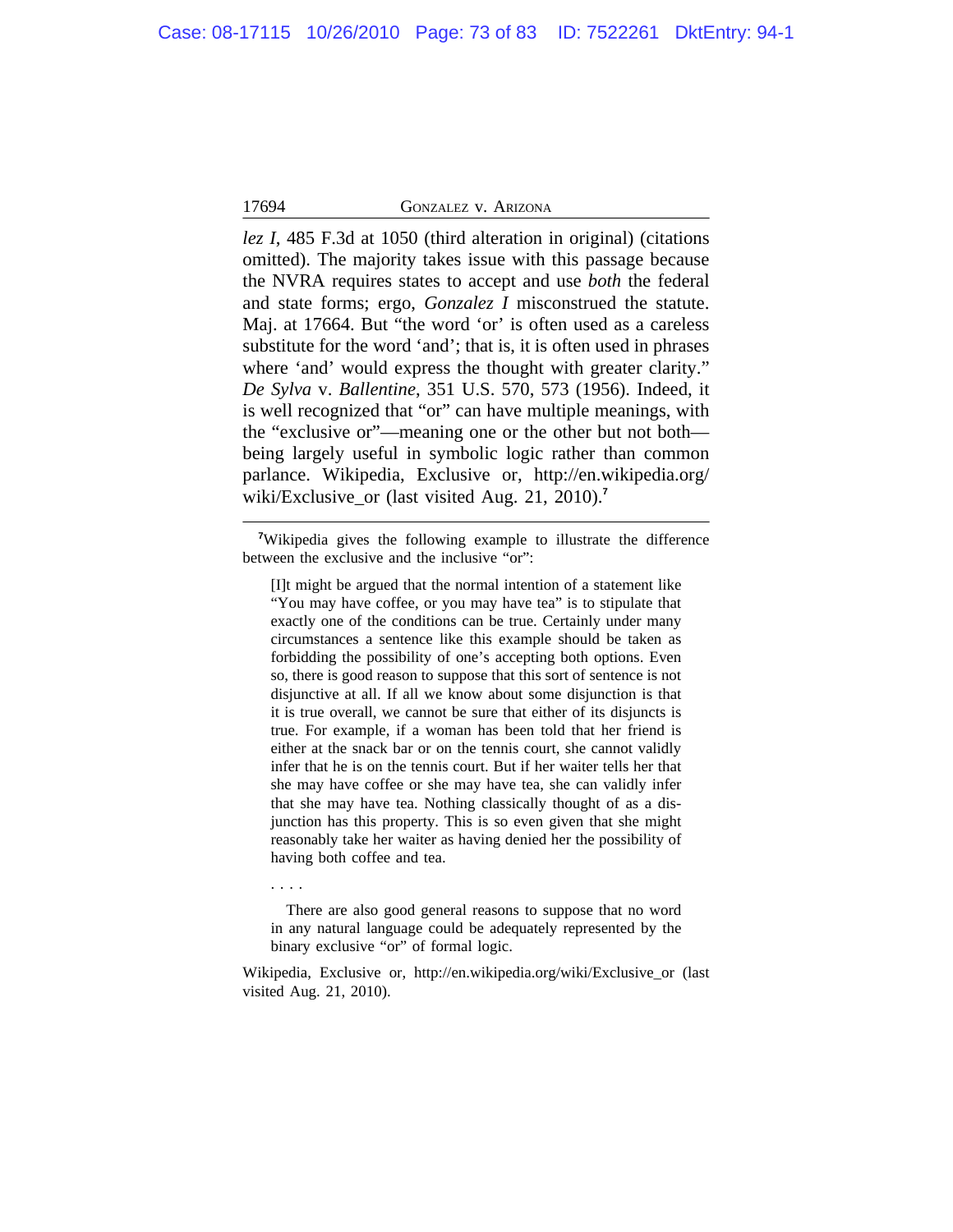Legislatures—which presumably choose statutory language with care—have used "or" conjunctively instead of as a disjunctive, exclusive "or." *See, e.g.*, *Chemehuevi Tribe of Indians* v. *Fed. Power Comm'n*, 420 U.S. 395, 417-18 (1975) ("utilizing the surplus water or water power"); *Swearingen* v. *United States*, 161 U.S. 446, 450 (1896) ("obscene, lewd or lascivious"); *see also* Steven Wisotsky, *How To Interpret Statutes—Or Not: Plain Meaning and Other Phantoms*, 10 J. App. Prac. & Process 321, 326-27 (2009). And phrases that seem obviously disjunctive like "or, in the alternative" are sometimes used conjunctively. *See* H.W. Fowler, *A Dictionary of Modern English Usage* 147 (2d ed. 1965). Thus, the *Gonzalez I* panel could have meant that a state may rely exclusively on the federal form or, in the alternative, also develop a state form.**<sup>8</sup>** This is a perfectly accurate description of the NVRA.

The majority protests that *Gonzalez I* couldn't have used "or" conjunctively because "such an interpretation would be contrary to the prior panel's logic." Maj. at 17664. But it's only contrary to the *majority's interpretation* of the prior panel's logic—and the majority begins its interpretation by assuming *Gonzalez I* misread the statute. This is known as begging the question. If we begin with the presumption that unanimous three-judge panels don't misread statutes, the "or" can easily be construed conjunctively, to support the conclusion that *Gonzalez I* interpreted the NVRA correctly. *Cf. United States* v. *Brown*, 459 F.3d 509, 525 (5th Cir. 2006) ("[I]f we begin with the assumption that [the defendant] is guilty, the documents can be read to support that assumption. But if we begin with the proper presumption that [he] is not

**<sup>8</sup>**Our own precedent shows that "and" and "or" can sometimes be used interchangeably. For example, in *MacDonald* v. *Pan American World Airways, Inc.*, the majority construed "and" in a contract as "or" despite a particularly eloquent dissent. 859 F.2d 742, 744-45 (9th Cir. 1988); *see id.* at 746 (Kozinski, J., dissenting). *MacDonald* is law of the circuit as to the "and" versus "or" issue and stands in the way of the majority's claim that the *Gonzalez I* panel somehow misread the statute.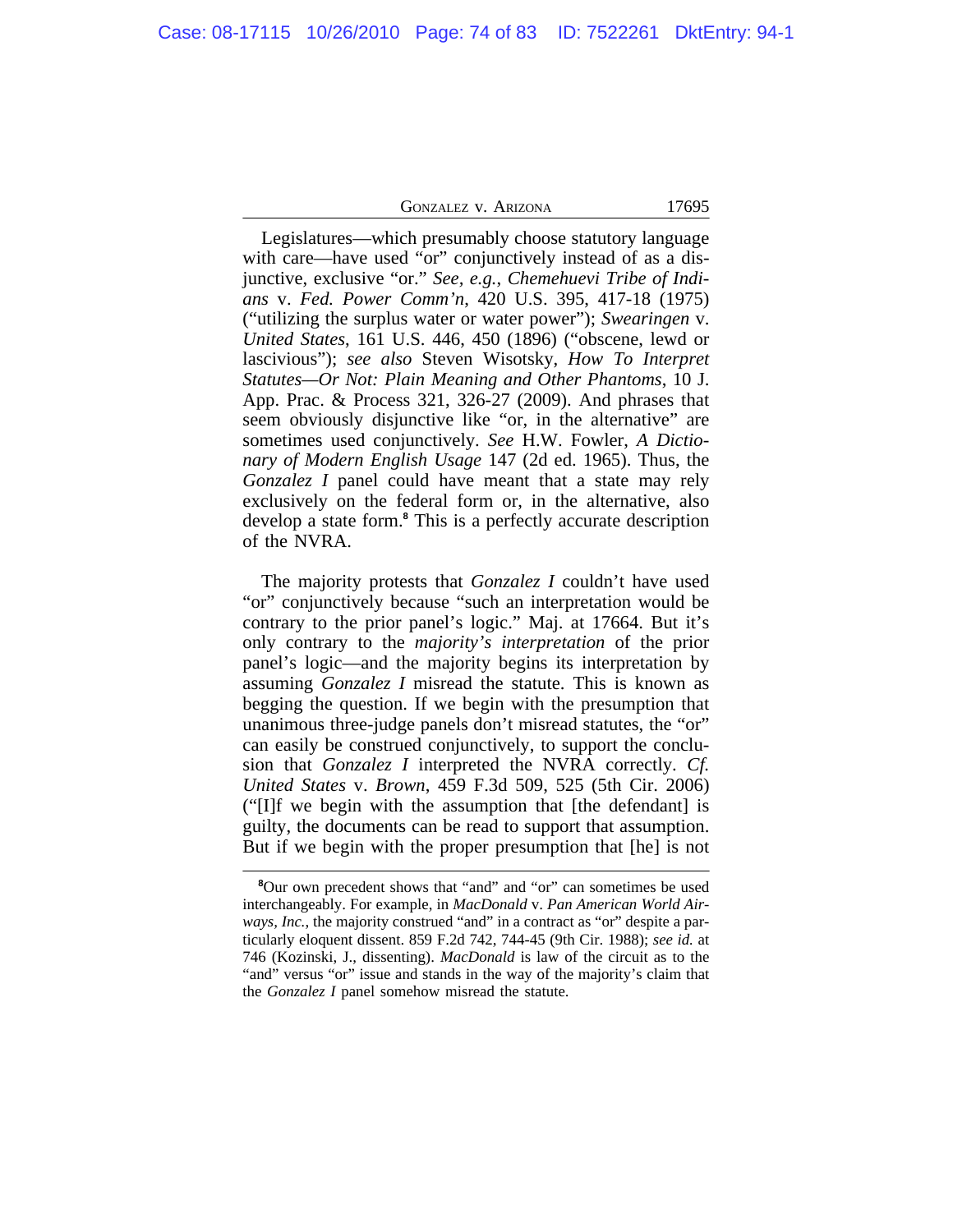guilty . . . , we must conclude the evidence is insufficient  $\ldots$ .").

The other two quotes to which the majority points support its argument even less. *Gonzalez I* states that section 1973gg-7(b) of the NVRA "prohibits states from requiring that [their] form be notarized or otherwise formally authenticated," and "permits states to 'require[ ] such identifying information . . . as is necessary to enable . . . election official[s] to assess the eligibility of the applicant.' " 485 F.3d at 1050 (alterations in original). The majority argues that *Gonzalez I* "misread" the statute because the "portions of the NVRA that relate to the Federal Form . . . are directed solely at the [Election Assistance Commission], not the states." Maj. at 17664. But these instructions to the Commission *do* apply to the states through section 1973gg-4(a)(2), which allows states to "develop and use" their own form if it "meets all of the criteria stated in section 1973gg-7(b)." *Gonzalez I* reads the statute correctly; it is the majority here that is mistaken.

# **B.**

Even if the majority's reasoning is wrong, its conclusion that *Gonzalez I* clearly erred could still be correct if the NVRA *must* be read to preempt state law. But it's not enough for the majority to find a construction of the statute it likes better. After all, many statutes can plausibly be construed two different ways, neither of which can be said to be clearly wrong. *See, e.g.*, *Chevron, U.S.A., Inc.* v. *Natural Res. Def. Council*, 467 U.S. 837, 843 (1984) ("[I]f the statute is silent or ambiguous with respect to the specific issue, the question for the court is whether the agency's answer is based on a *permissible* construction of the statute." (emphasis added)). To be clearly erroneous, the prior panel's construction must be so flawed that it could not pass the second step of the *Chevron* test, had that construction been adopted by an administrative agency. *See id.* at 844 ("[A] court may not substitute its own construction of a statutory provision for a *reasonable* interpre-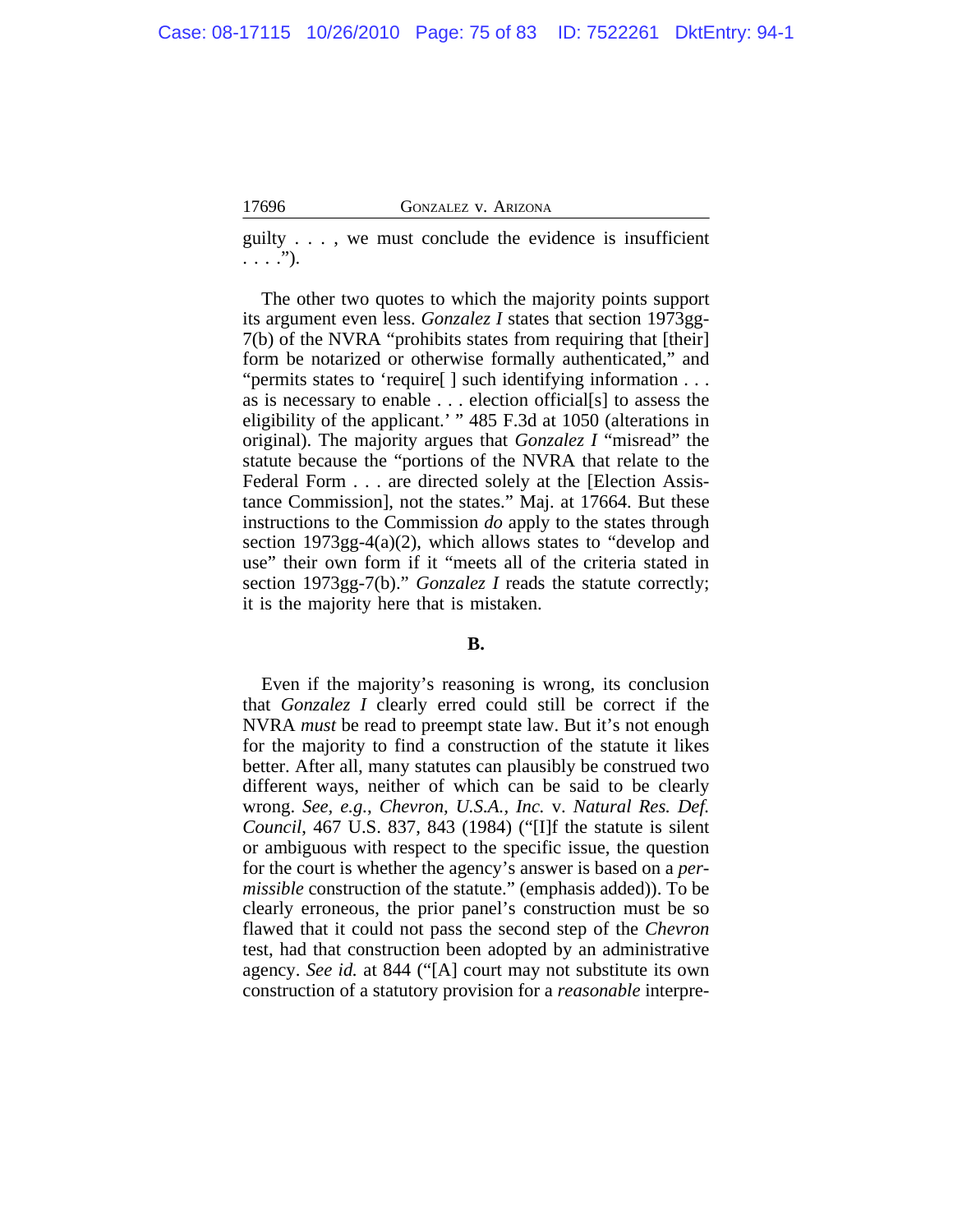tation made by the administrator of an agency." (emphasis added)).

In this case, the text of the NVRA doesn't "directly address[ ] the precise question at issue," *id.* at 843, namely whether states can ask for supplemental proof of citizenship. The statute says that "[e]ach State shall accept and use the mail voter registration application form prescribed by the [Election Assistance Commission]." 42 U.S.C. § 1973gg-4(a)(1). It likewise requires "[a]cceptance of completed voter registration application forms" at state and local government offices, which must be transmitted "to the appropriate State election official." 42 U.S.C. § 1973gg-5(a)(4)(iii). The statute doesn't obviously prohibit supplemental state requirements, and both preemptive and non-preemptive constructions of "accept" and "use" are plausible. The prior panel's construction thus easily passes the *Chevron* test.

The majority believes that, by requiring states to "accept and use" the federal form "for the registration of voters in elections for Federal office," 42 U.S.C. § 1973gg-4(a)(1), the NVRA precludes states from imposing additional requirements. Maj. at 17654, 17665. But neither "accept" nor "use" has such a preclusive meaning; it's entirely possible to accept and use something for a particular purpose, yet not have it be sufficient to satisfy that purpose. Just go to any liquor store that takes personal checks: They will happily accept and use your check, but only after you provide ID showing that you're authorized to write it. A minute's thought comes up with endless such examples: passport and visa; car registration and proof of insurance; boarding pass and picture ID; eggs and ham. Those who accept and use the former often also require the latter.

The majority's contention that "accept and use" must be read preclusively "[i]n the context of the NVRA," or "under an Elections Clause framework," maj. at 17665, is unconvincing because its understanding of "use" conflicts with that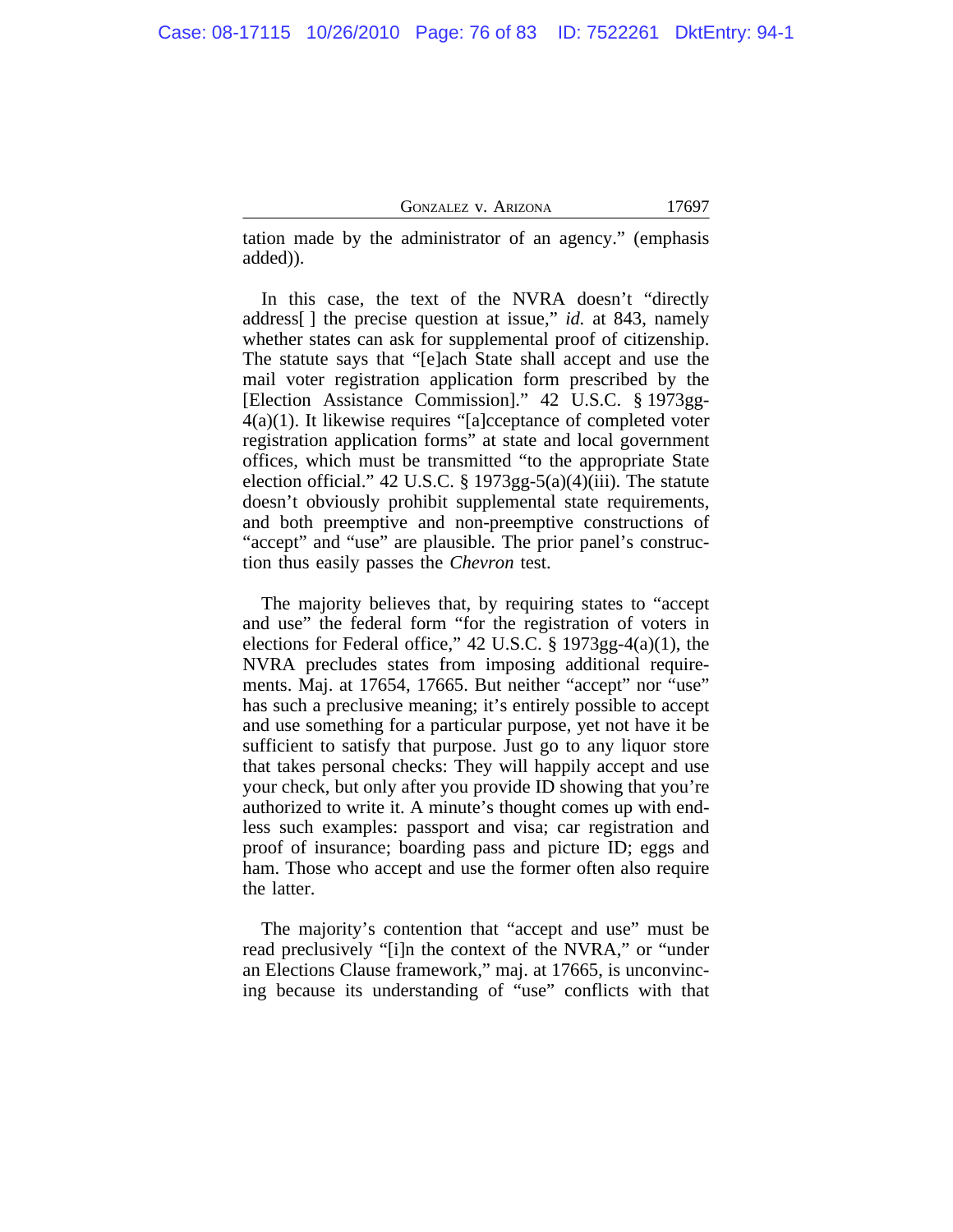word's plain English meaning. As the Supreme Court has observed,

Webster's defines "to use" as "[t]o convert to one's service" or "to employ." Webster's New International Dictionary 2806 (2d ed. 1950). Black's Law Dictionary contains a similar definition: "[t]o make use of; to convert to one's service; to employ; to avail oneself of; to utilize; to carry out a purpose or action by means of." Black's Law Dictionary 1541 (6th ed. 1990). Indeed, over 100 years ago we gave the word "use" the same gloss, indicating that it means " 'to employ' " or " 'to derive service from.' " *Astor* v. *Merritt*, 111 U.S. 202, 213 (1884).

*Smith* v. *United States*, 508 U.S. 223, 228-29 (1993) (alterations in original). To "use" an object is simply to derive service from or utilize it. The NVRA doesn't say that states must treat the federal form as a complete application. It might preclude a state from requiring an applicant to provide yet again the information that is already on the federal form, but that's not the case here. There's no question that Arizona accepts and uses the federal form for the information contained in it. Arizona only asks for proof of citizenship *in addition* to the form in order to complete the registration process.

Nor is the "accept and use" requirement necessarily converted into a broad preemption provision by the NVRA's general statement that "notwithstanding any other Federal or State law, in addition to any other method of voter registration provided for under State law, each State shall establish procedures to register to vote in elections for Federal office." 42 U.S.C. § 1973gg-2(a); *see* maj. at 17654. That provision merely requires states to implement the NVRA regardless of any contrary legal authority. It doesn't alter the substantive scope of the statute.

The *only* thing the NVRA expressly prohibits states from requiring is "notarization or other formal authentication." 42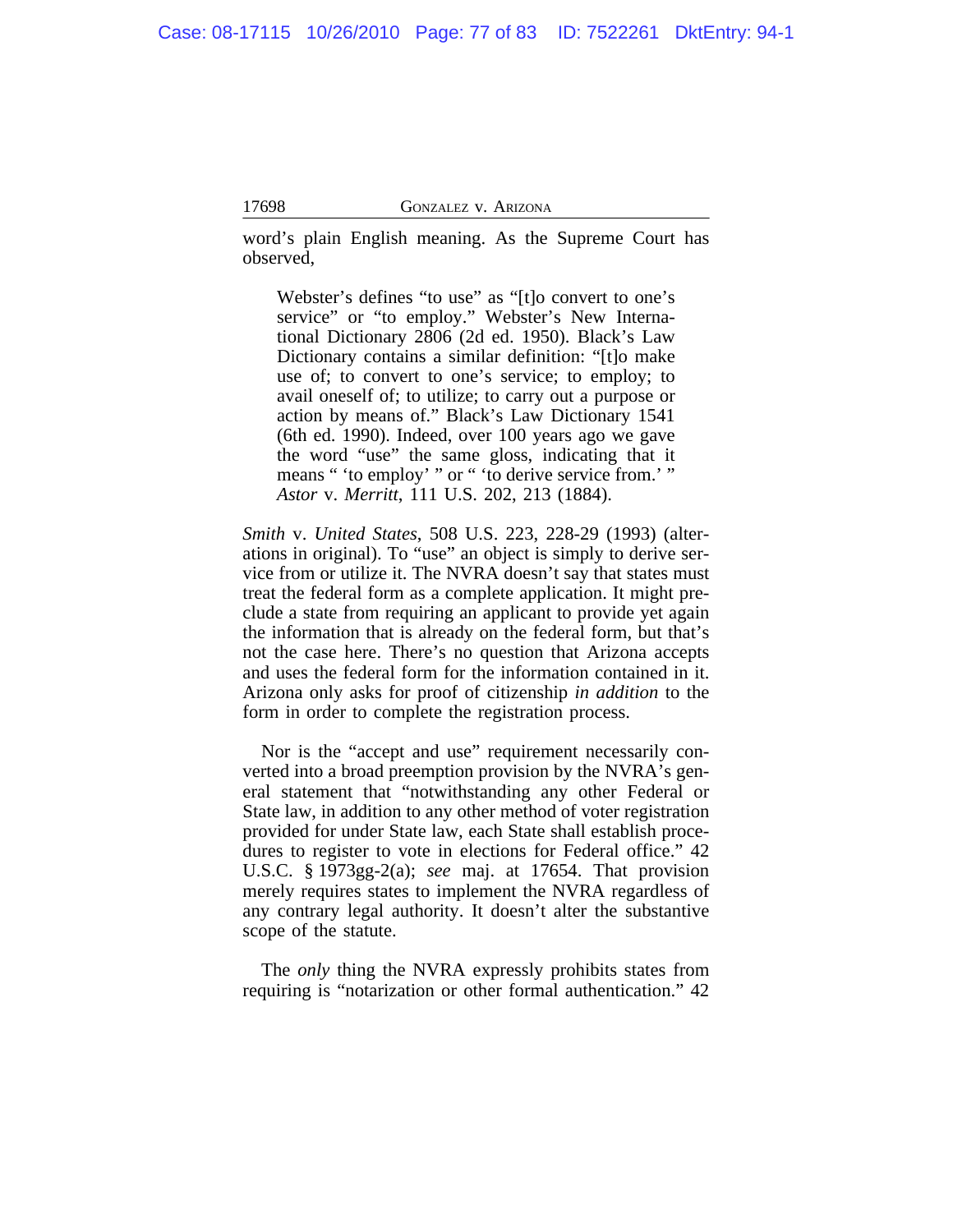U.S.C. § 1973gg-7(b)(3). The inclusion of a specific prohibition is a strong indication that other prohibitions weren't intended. *See United States* v. *Cabaccang*, 332 F.3d 622, 630 (9th Cir. 2003); *see also U.S. Term Limits, Inc.* v. *Thornton*, 514 U.S. 779, 793 n.9 (1995).

Moreover, the NVRA expressly authorizes states to require "such identifying information . . . as is necessary to enable the appropriate State election official to assess the eligibility of the applicant." 42 U.S.C.  $\S 1973gg-7(b)(1)$ . This provision can plausibly be read as authorizing the type of "identifying information" that Arizona requires. The majority holds that this passage is part of a comprehensive framework preventing states from requiring proof of citizenship, but overlooks the possibility that such proof may be "necessary to enable" Arizona to assess eligibility. *See* maj. at 17652-53.

Other states also require supplemental information and the current National Voter Registration Form, available at http://www.eac.gov/assets/1/Page/National Mail Voter Registration Form – English.pdf ("Registration Form"), seamlessly accommodates them. The current form includes a box labeled "ID Number" that directs applicants to "[s]ee item 6 in the instructions for your state." Item 6, in turn, catalogs the stateby-state requirements each applicant must satisfy before the state will "accept and use" the federal form. Just like Arizona, many states require applicants to include proof of eligibility. In Alabama, "[y]our social security number is requested." Registration Form at 3. Connecticut requires a "Connecticut Driver's License Number, or if none, the last four digits of your Social Security Number." *Id.* at 5. Hawaii tells applicants that "[y]our full social security number is required. It is used to prevent fraudulent registration and voting. Failure to furnish this information will prevent acceptance of this application." *Id.* at 7. There's more, but you get the idea. The majority's reading of the NVRA casts doubt on the voter registration procedures of many states in addition to Arizona.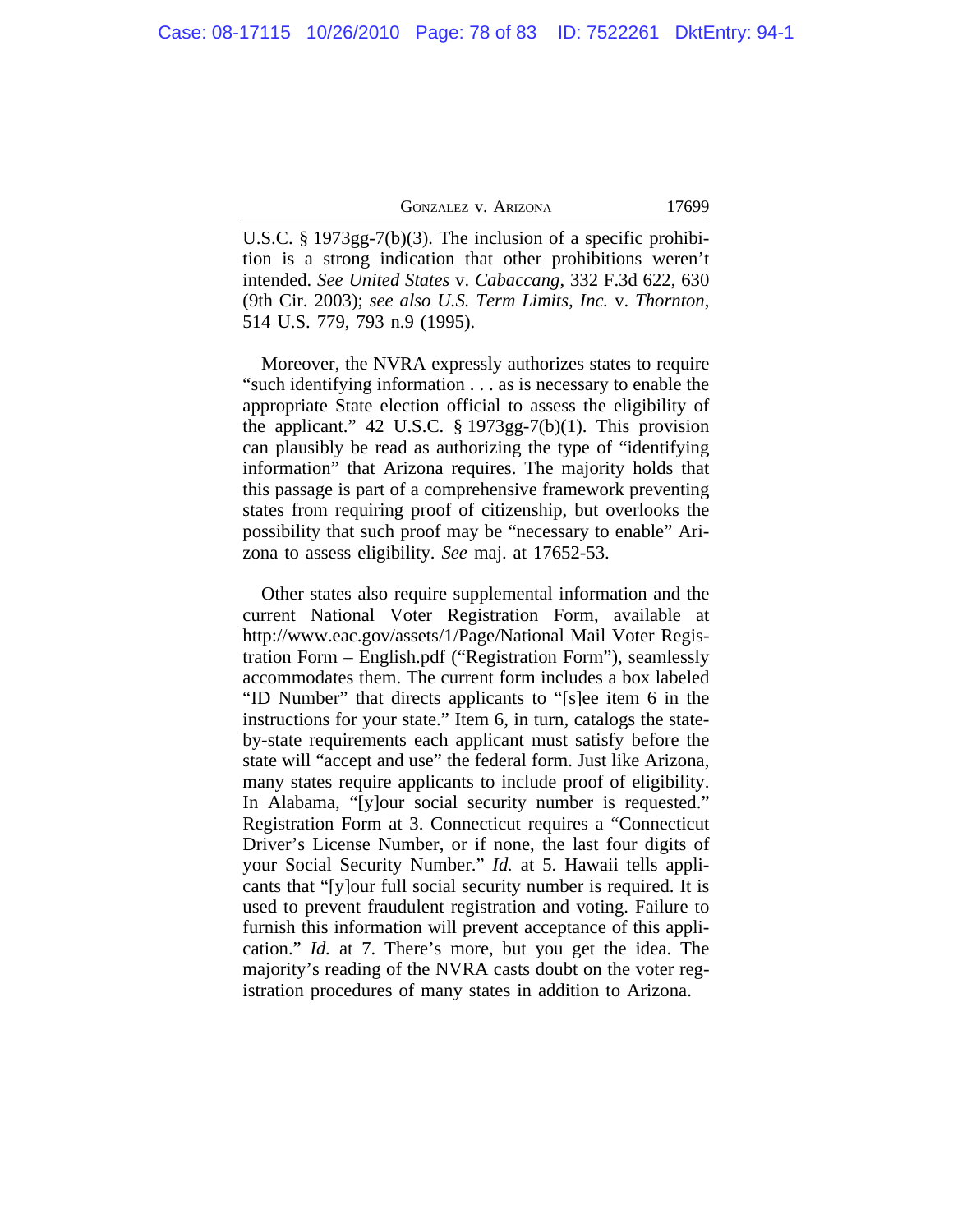The simple truth is that *nothing* in the NVRA clearly supersedes Arizona's supplemental registration requirements. To get its way, the majority invents a broad rule of same-subjectmatter preemption, arguing that the NVRA "addresses precisely the same topic as Proposition 200 in greater specificity, namely, the information that will be required to ensure that an applicant is eligible to vote in federal elections," such that its "comprehensive regulation" of the voter registration procedure "clearly subsumes Proposition 200's additional documentary requirement." Maj. at 17652-53. But, as the majority acknowledges earlier in its opinion, the question under the Elections Clause isn't whether the two laws address "the same topic," but whether Arizona's law "complements" rather than conflicts with "the congressional procedural scheme." Maj. at 17643 (citing *Ex parte Siebold*, 100 U.S. 371, 384 (1879)); *see also Foster* v. *Love*, 522 U.S. 67, 74 (1997) (state's election law is preempted "to [the] extent [that] it conflicts with federal law"). There's no conflict based on the text of the statutes. Arizona gladly accepts and uses the federal form, it just asks that voters also provide some proof of citizenship.

Had Congress meant to enact a comprehensive code of voter registration, it could have said so in the NVRA, but it didn't. Congress may have had the more modest goal of balancing ease of registration against each state's interest in protecting its voting system. Had Congress explicitly prohibited states from imposing additional requirements, then we could plausibly conclude that *Gonzalez I* is clearly wrong. But it didn't, and therefore the majority has no authority under the law of the case doctrine to "depart from [the] prior decision." *Jeffries V*, 114 F.3d at 1493.

# **C.**

The majority offers several of its own reasons for why the NVRA preempts Arizona's law. "If this court were considering the issue for the first time, [these] arguments might well deserve closer consideration." *Leslie Salt*, 55 F.3d at 1395.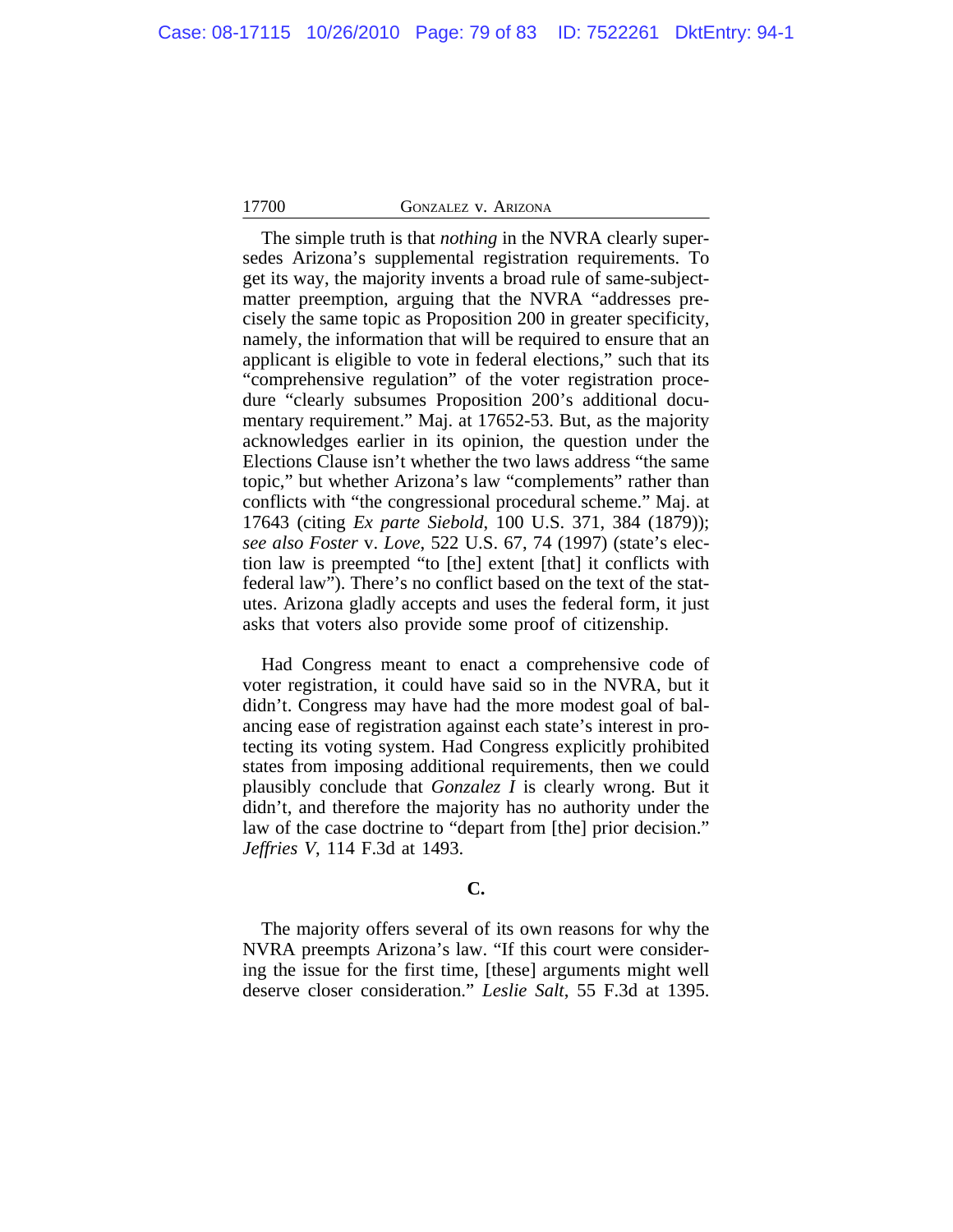But "at this point in the proceedings, [we] may address the merits of [the] claims only so far as necessary to determine whether the [*Gonzalez I*] court was clearly wrong." *Id.* at 1394. None of the majority's reasons meet this exacting standard.

**1.** The majority claims that "allowing states to impose their own requirements for federal voter registration . . . would nullify the NVRA's procedure for soliciting state input, and aggrandize the states' role in direct contravention of the lines of authority prescribed by Section 7." Maj. at 17654. But Congress never granted much authority to the Election Assistance Commission. The Commission can't write many regulations, 42 U.S.C. § 15329, can't enforce the NVRA or the regulations it writes, *id.* § 1973gg-9, and has no investigative powers. That's not the profile of an agency in charge of a comprehensive regulatory scheme. *Cf. CFTC* v. *Schor*, 478 U.S. 833, 842 (1986) (O'Connor, J.) ("Congress empowered the CFTC 'to make and promulgate such rules and regulations as . . . are reasonably necessary *to effectuate any of the provisions or to accomplish any of the purposes of* [the CEA].' " (alteration in original)). And Section 7 of the NVRA doesn't even prescribe lines of authority; it orders the Commission to consult with the states when developing the federal form. *See id.* § 1973gg-7(a). If anything, this indicates that Congress didn't want to aggrandize the Commission's power over the states. It certainly doesn't "demonstrate a legislative intent to limit States to a purely advisory role." *Cal. Coastal Comm'n* v. *Granite Rock Co.*, 480 U.S. 572, 584 (1987) (O'Connor, J.); *see also Block* v. *Cmty. Nutrition Inst.*, 467 U.S. 340, 347 (1984) (O'Connor, J.).

Nor is the majority right to rely on the letter from the Election Assistance Commission telling Arizona that its proof-ofcitizenship requirement violates the NVRA. Maj. at 17654. We don't give deference to administrative agencies on the question of preemption. *See Wyeth* v. *Levine*, 129 S. Ct. 1187, 1200-01 (2009) ("In such cases, the Court has performed its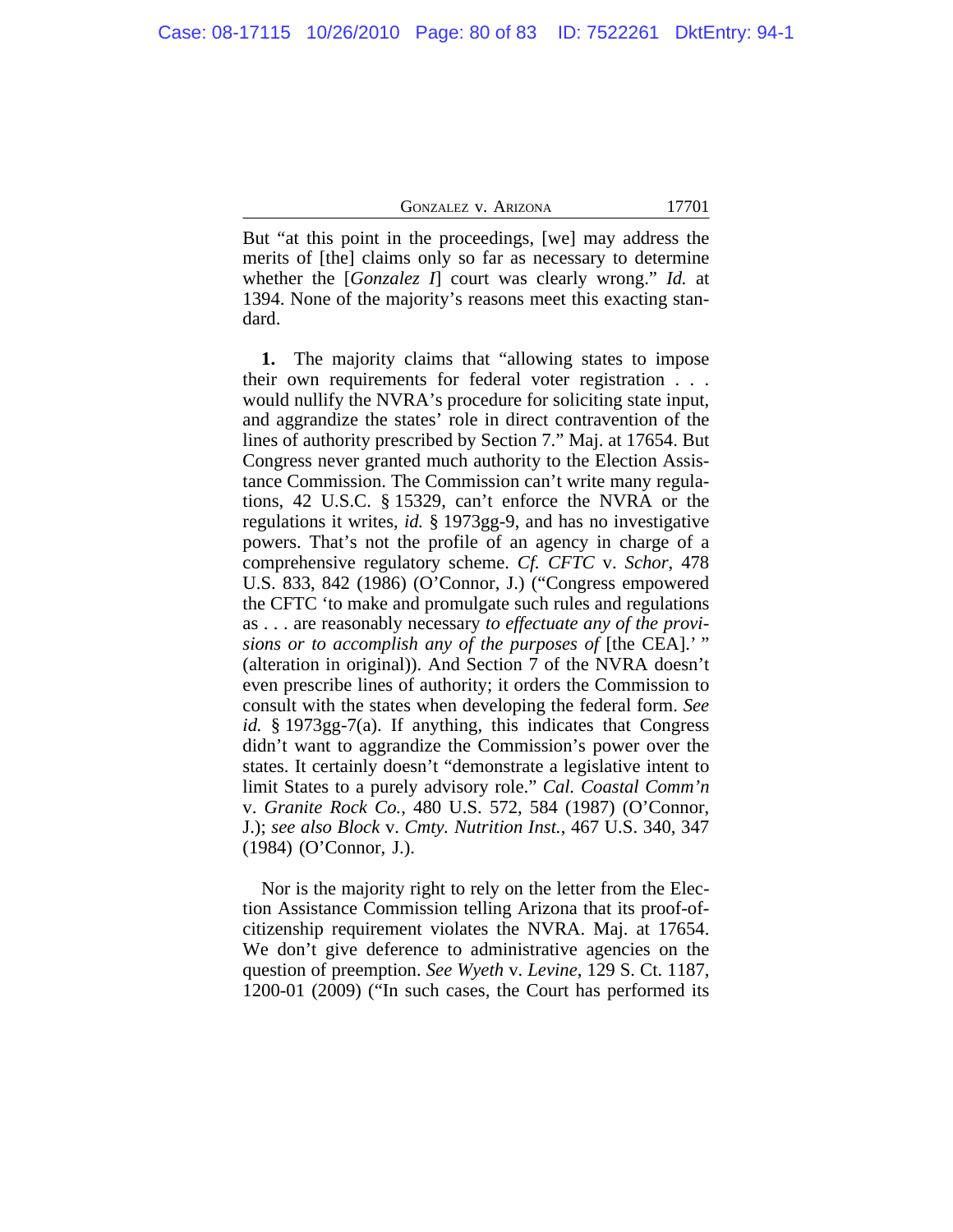own conflict determination, relying on the substance of state and federal law and not on agency proclamations of preemption."). Even if we did, we wouldn't defer in this case, because an informal letter clearly lacks "the force of law." *United States* v. *Mead Corp.*, 533 U.S. 218, 226-27 (2001). Determining whether the NVRA preempts Arizona's proofof-citizenship requirement begins and ends with the statute.

For the same reason, the majority's claims that states shouldn't be able to make an "end-run around the [Election Assistance Commission]'s consultative process," maj. at 17655, and that allowing states to supplement the federal form "would make the [Commission's] procedure for consultation . . . an empty exercise," *id.* at 17665, beg the question of whether the Commission can bind the states. Congress may have intended to grant states the power to supplement federal rules despite the Commission's objection. *Cf. Cuomo* v. *Clearing House Ass'n*, 129 S. Ct. 2710, 2717 (2009) (states can enforce state fair-lending laws that OCC tried to preempt). If Congress intended to give states this power to disagree, then Arizona hasn't made an end-run at all.

**2.** The majority relies on the fact that the NVRA "addresses precisely the same topic as Proposition 200 in greater specificity, namely, the information that will be required to ensure that an applicant is eligible to vote in federal elections." Maj. at 17652. But the NVRA's text never states that it's the exclusive authority on this issue, or that the federal form must be "a fully sufficient means of registering to vote in federal elections." Maj. at 17665. It's perfectly plausible that the NVRA would have set the minimum information states must require, prohibited one specific type of requirement (formal authentication) and established a consultative process for developing a national form. Such broad, flexible guidance is far from a definitive regulatory scheme. Moreover, if the statute permits zero deviation from the federal form, why permit states to develop their own forms at all?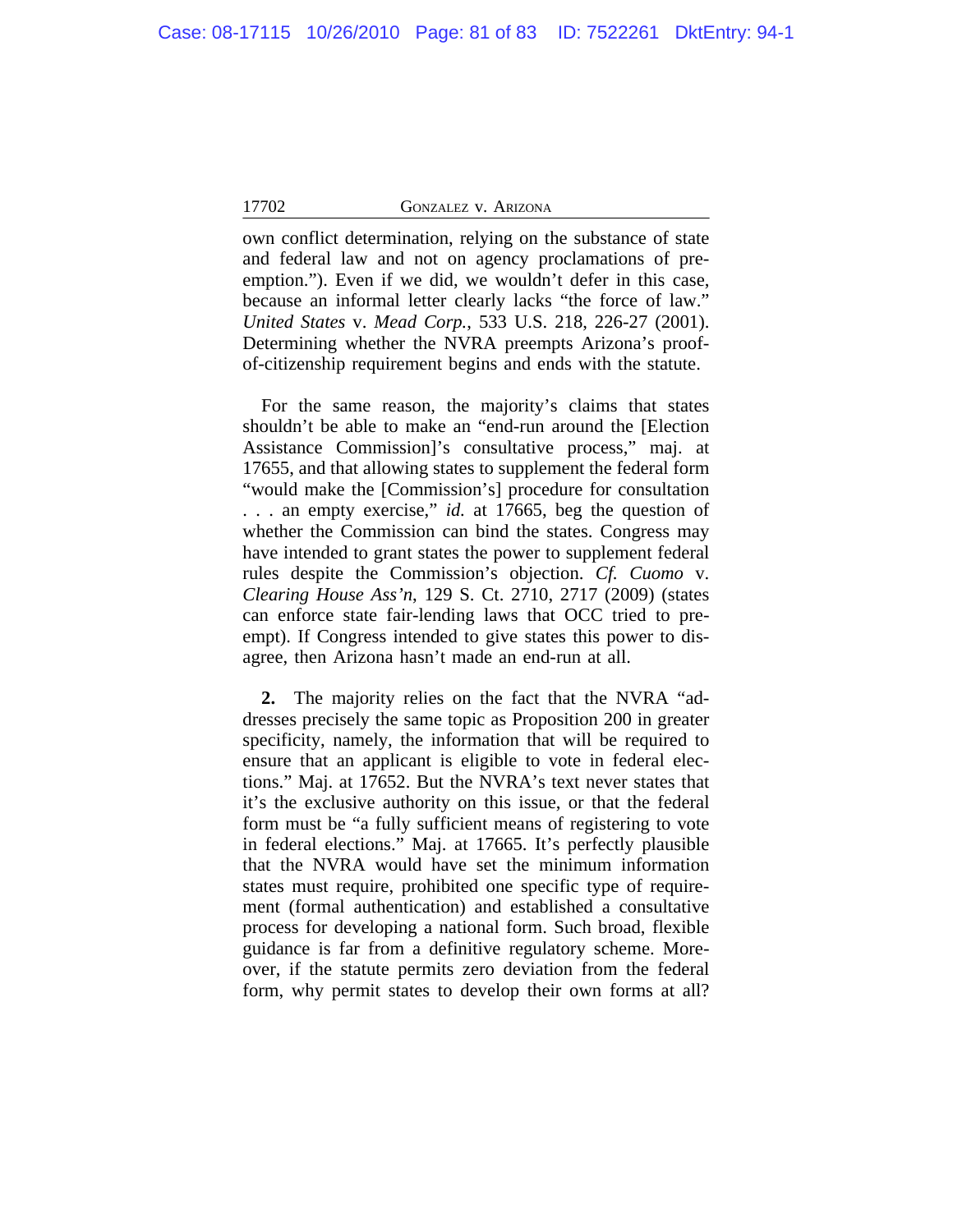The only development needed would be photocopying the federal form.

Relatedly, the majority claims that because the NVRA prohibits requiring "notarization or other formal authentication," 42 U.S.C. § 1973gg-7(b)(3), Congress must have intended to prohibit states from imposing *any* supplemental requirements. Maj. at 17653. But Congress doesn't disguise general proscriptions of everything as specific proscriptions of one narrow thing. *See Whitman* v. *Am. Trucking Ass'n*, 531 U.S. 457, 468 (2001) ("Congress . . . [doesn't] hide elephants in mouseholes."). Nor would permitting Arizona to require proof of citizenship free it to violate the NVRA's ban on requiring formal notarization. Maj. at 17654. Refusing to enforce an *unwritten* ban hardly weakens the force of an *express* prohibition.

**3.** The majority devotes much time to making the case that "the thrust of the NVRA is to increase federal voter registration by streamlining the registration process." Maj. at 17651; *see id.* at 17644-45. It spends endless pages reviewing the history of voting laws, *id.* at 17644-46, discussing congressional hearings on the general problem of voter participation, *id.* at 17646, and reviewing the many operative parts of the NVRA, maj. at 17646-52. But the majority's lengthy disquisition on history and purpose only highlights the absence of *any* textual support for its conclusion that Congress meant to increase voter registration by prohibiting state-imposed supplemental requirements. To the extent we rely on purpose at all, we should focus on the purposes codified in the statute rather than our guesses based on reading the tea leaves of history and context. *See Exxon Mobil Corp.* v. *Allapattah Servs., Inc.*, 545 U.S. 546, 568 (2005).

The NVRA's four purposes are:

(1) to establish procedures that will increase the number of eligible citizens who register to vote in elections for Federal office;